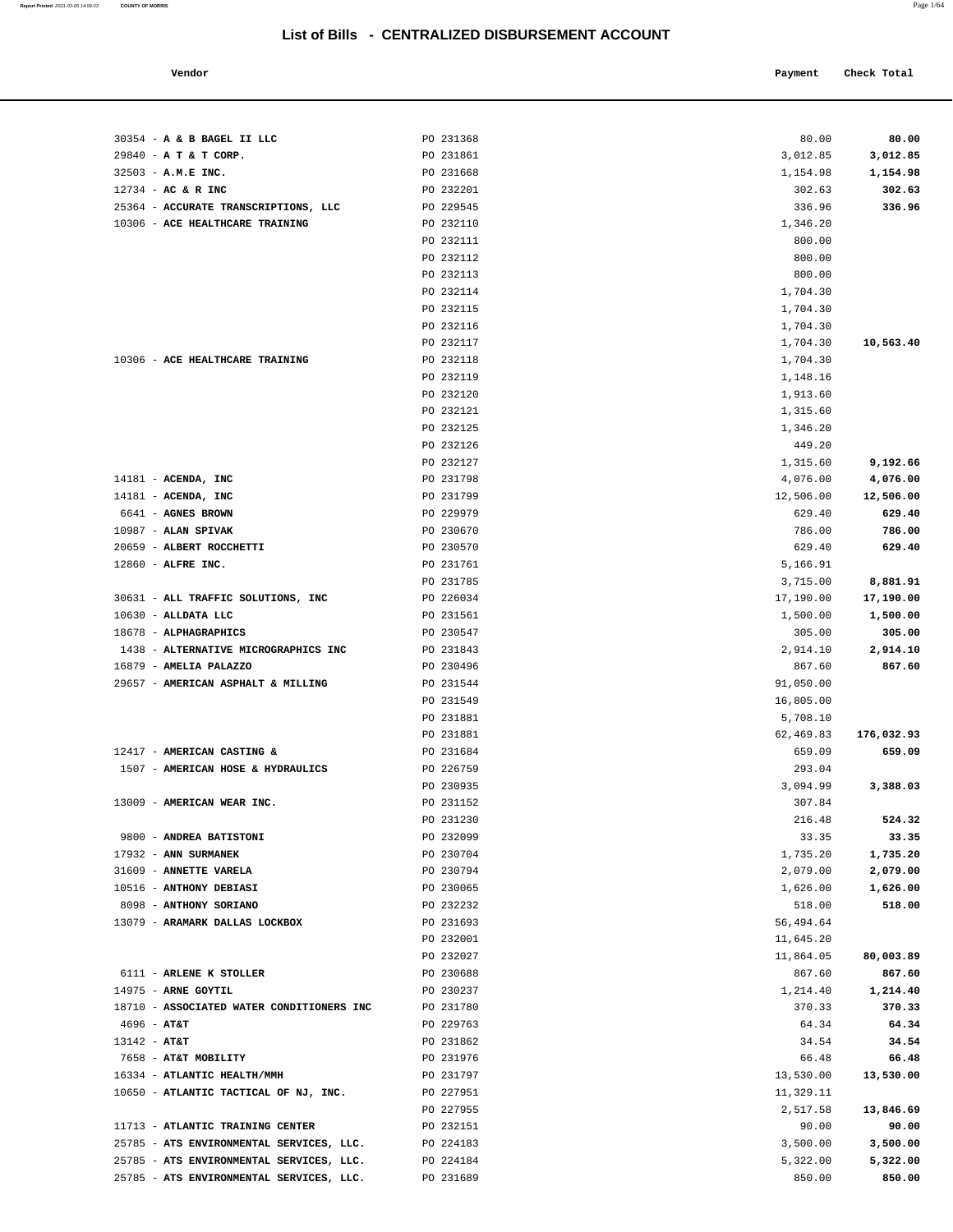#### **Vendor Payment** Check Total **Payment** Check Total **Payment**

**Report Printed** 2021-03-05 14:59:03 **COUNTY OF MORRIS** 

| <br>٠ |  |
|-------|--|
|-------|--|

| 8237 - AUDREY GOLDBERG                              | PO 230231              | 804.00             | 804.00             |
|-----------------------------------------------------|------------------------|--------------------|--------------------|
| 5375 - AUTOMATED BUILDING CONTROLS                  | PO 231777              | 400.00             |                    |
|                                                     | PO 232085              | 1,979.50           |                    |
|                                                     | PO 232200              | 1,050.00           | 3,429.50           |
| 25854 - AVRIL CRAIGIE                               | PO 230043              | 867.60             | 867.60             |
| 13217 - BAKER & TAYLOR                              | PO 230181              | 1,000.00           |                    |
|                                                     | PO 230182              | 47.33              | 1,047.33           |
| 27751 - BARBARA ARMSTRONG                           | PO 229927              | 867.60             | 867.60             |
| 7126 - BARBARA FLINT                                | PO 230141              | 1,277.40           | 1,277.40           |
| 27015 - BARBARA KEEFER                              | PO 230317              | 867.60             | 867.60             |
| 16131 - BARBARA MENZEL                              | PO 230443              | 629.40             | 629.40             |
| 16832 - BARBARA OREFICE                             | PO 230492              | 1,250.40           | 1,250.40           |
| 776 - BARBARULA LAW OFFICE                          | PO 232050              | 682.00             | 682.00             |
| 28422 - BARNWELL HOUSE OF TIRES, INC.               | PO 231228              | 13.00              |                    |
|                                                     | PO 231229              | 39.00              |                    |
|                                                     | PO 231308              | 1,659.32           | 1,711.32           |
| 691 - BATTINA ALRAZI                                | PO 229921              | 629.40             | 629.40             |
| 30235 - BERTHA EDWARDS                              | PO 230100              | 867.60             | 867.60             |
| 20655 - BERTRAM PALK                                | PO 230497              | 1,339.20           | 1,339.20           |
| 24955 - BEVERLY M. CLARKE                           | PO 230026              | 867.60             | 867.60             |
| 23983 - BEYER FORD                                  | PO 230943              | 85.72              | 85.72              |
| 23983 - BEYER FORD                                  | PO 231022              | 289.27             | 289.27             |
| 23983 - BEYER FORD                                  | PO 231023              | 11.73              | 11.73              |
| 23983 - BEYER FORD                                  | PO 231309              | 300.10             | 300.10             |
| 23983 - BEYER FORD                                  | PO 231310              | 142.50             | 142.50             |
| 4734 - BILL'S SERVICE CENTER                        | PO 230944              | 294.10             | 294.10             |
| 9476 - BINSKY SERVICE LLC                           | PO 231952              | 1,100.00           |                    |
|                                                     | PO 232084              | 1,966.50           | 3,066.50           |
| 24192 - BOBBIE CLARY<br>27011 - BOBBY R BEAVERS     | PO 230027              | 1,608.00           | 1,608.00           |
| 13560 - BOROUGH OF BUTLER                           | PO 230809<br>PO 231732 | 629.40<br>206.99   | 629.40<br>206.99   |
|                                                     |                        |                    |                    |
| 2485 - BOROUGH OF BUTLER<br>32122 - BRENDA MCDANIEL | PO 231825<br>PO 230420 | 556.84<br>1,908.60 | 556.84             |
| 13490 - BRODART CO                                  | PO 231480              | 465.56             | 1,908.60<br>465.56 |
| 26314 - BROWN & BROWN METRO, INC.                   | PO 231552              | 18,750.00          | 18,750.00          |
| 26314 - BROWN & BROWN METRO, INC.                   | PO 231554              | 12,500.00          | 12,500.00          |
| 24321 - BROWN TRUCK GROUP                           | PO 231311              | 554.13             | 554.13             |
| 30691 - BUY WISE AUTO PARTS                         | PO 231313              | 364.21             | 364.21             |
| 29242 - C. DOUGHERTY & CO. INC.                     | PO 231938              | 7,617.79           |                    |
|                                                     | PO 231944              | 139.02             |                    |
|                                                     | PO 231948              | 3,097.97           | 10,854.78          |
| 26965 - CABLEVISION LIGHTPATH INC.                  | PO 231992              | 5,519.10           | 5,519.10           |
| 26965 - CABLEVISION LIGHTPATH INC.                  | PO 232021              | 9,850.58           | 9,850.58           |
| 29247 - CABLEVISION LIGHTPATH NJ LLC                | PO 231720              | 568.37             | 568.37             |
| 29247 - CABLEVISION LIGHTPATH NJ LLC                | PO 231980              | 5,746.89           | 5,746.89           |
| 29247 - CABLEVISION LIGHTPATH NJ LLC                | PO 232019              | 5,746.89           | 5,746.89           |
| 2820 - CAMILLE ALLEN                                | PO 229920              | 804.00             | 804.00             |
| 28532 - CANDIDO CAMPOS                              | PO 230003              | 1,735.20           | 1,735.20           |
| 18089 - CARLO TOSI                                  | PO 230746              | 629.40             | 629.40             |
| 1939 - CARLOS RIVERA                                | PO 230564              | 629.40             | 629.40             |
| 11986 - CARMEN PEREZ                                | PO 230512              | 629.40             | 629.40             |
| 20316 - CAROL ALCOCK                                | PO 229915              | 1,258.80           | 1,258.80           |
| 27014 - CAROL HEIDER                                | PO 230268              | 732.00             | 732.00             |
| 31826 - CAROL MORGAN                                | PO 230459              | 813.00             | 813.00             |
| 17539 - CAROL SCHABLIK                              | PO 230612              | 1,258.80           | 1,258.80           |
| 3158 - CAROL SMYTH                                  | PO 230656              | 1,461.60           | 1,461.60           |
| 1615 - CAROL SPENCER                                | PO 230666              | 2,602.80           | 2,602.80           |
| 6691 - CAROL UBERTACCIO                             | PO 230787              | 1,735.20           | 1,735.20           |
| 8171 - CAROLE PIERSON                               | PO 230520              | 629.40             | 629.40             |
| 4440 - CATHERINE GUIN                               | PO 230254              | 629.40             | 629.40             |
| 1065 - CATHY BURD                                   | PO 232381              | 421.66             | 421.66             |
| 4598 - CDW GOVERNMENT<br>24625 - CFCS - HOPE HOUSE  | PO 229114<br>PO 232159 | 438.09<br>4,239.00 | 438.09<br>4,239.00 |
|                                                     |                        |                    |                    |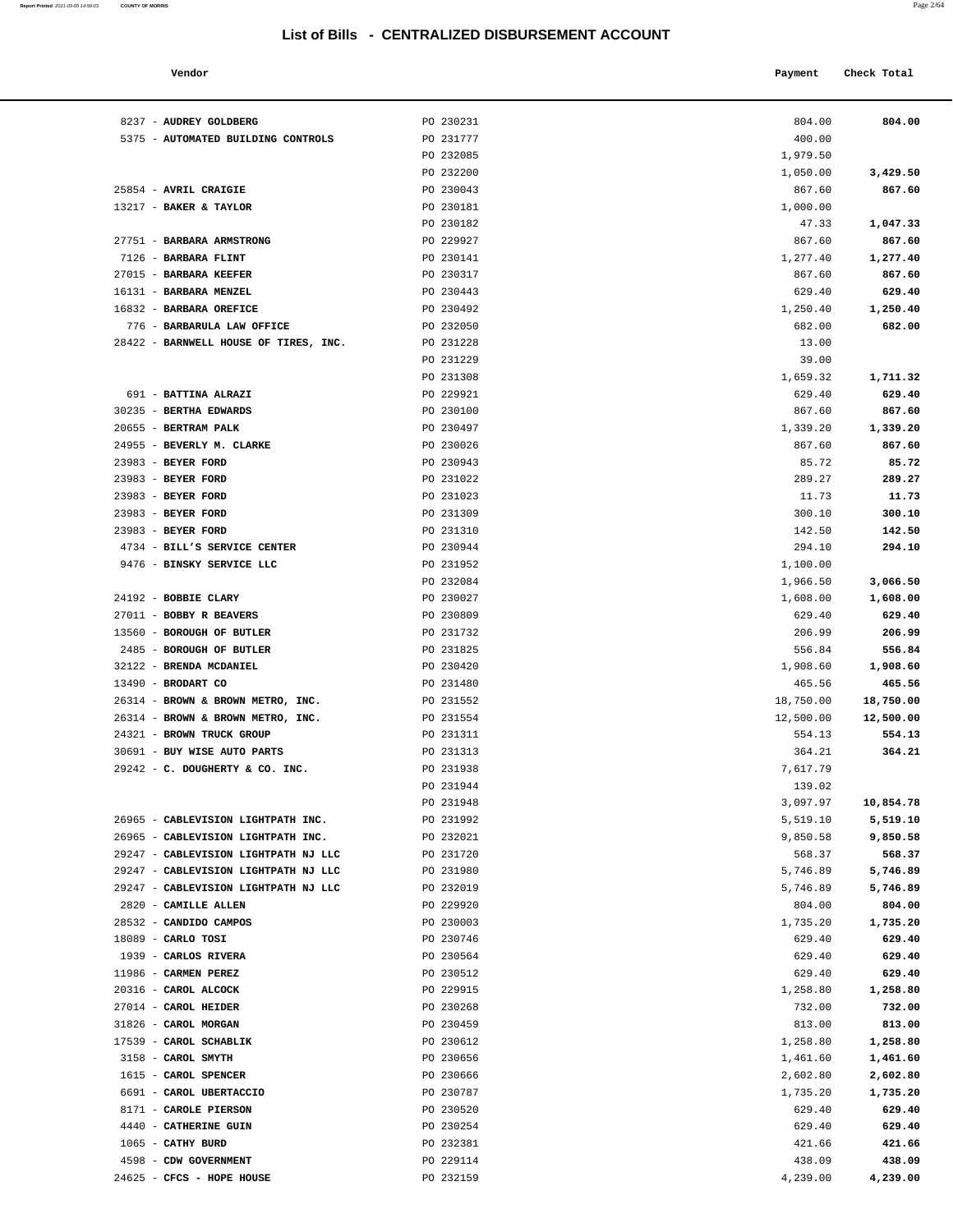| Report Printed 2021-03-05 14:59:03 COUNTY OF MORRIS |  | Page 3/64 |  |
|-----------------------------------------------------|--|-----------|--|
|-----------------------------------------------------|--|-----------|--|

| Vendor            |           | Check Total<br>Payment |  |
|-------------------|-----------|------------------------|--|
|                   |           |                        |  |
| CFCS - HOPE HOUSE | PO 232160 | 6,173.00<br>6,173.00   |  |
| CHARLENE GUERRA   | PO 230252 | 1,258.80<br>1,258.80   |  |
| CHARLES MAROTTA   | PO 230405 | 1,608.00<br>1,608.00   |  |
| CHARLIE KRANZ     | PO 230347 | 804.00<br>804.00       |  |
| CHARLOTTE STEUBE  | PO 230684 | 629.40<br>629.40       |  |
|                   |           |                        |  |

| 24625 - CFCS - HOPE HOUSE               | PO 232160              | 6,173.00                      | 6,173.00   |
|-----------------------------------------|------------------------|-------------------------------|------------|
| 26173 - CHARLENE GUERRA                 | PO 230252              | 1,258.80                      | 1,258.80   |
| 24189 - CHARLES MAROTTA                 | PO 230405              | 1,608.00                      | 1,608.00   |
| 24918 - CHARLIE KRANZ                   | PO 230347              | 804.00                        | 804.00     |
| 17862 - CHARLOTTE STEUBE                | PO 230684              | 629.40                        | 629.40     |
| 29904 - CHARM-TEX, INC.                 | PO 231871              | 1,293.10                      |            |
|                                         | PO 232156              | 701.70                        | 1,994.80   |
| 13788 - CHERRY WEBER & ASSOC. PC        | PO 231770              | 7,468.30                      | 7,468.30   |
| 27000 - CHERYL KNEVALS                  | PO 230332              | 813.00                        | 813.00     |
| 30184 - CHESTER SMITH                   | PO 230653              | 804.00                        | 804.00     |
| 5401 - CHIEFS OF CTY DETECTIVES         | PO 229549              | 300.00                        | 300.00     |
| 13803 - CHILD & FAMILY RESOURCES, INC.  | PO 232161              | 11,744.00                     |            |
|                                         | PO 232162              | 8,885.00                      |            |
|                                         | PO 232180              | 3,850.00                      | 24,479.00  |
| 28373 - CHLIC                           | PO 231912              | 3, 976, 511.12 3, 976, 511.12 |            |
| $28373 - CHLIC$                         | PO 232006              | 385,204.69                    | 385,204.69 |
| 1807 - CHRISTINE SAWYER                 | PO 230604              | 629.40                        | 629.40     |
| 31749 - CHRISTOPHER MARCIAL             | PO 232173              | 90.00                         | 90.00      |
| 30336 - CHRISTOPHER QUADE               | PO 230533              | 804.00                        | 804.00     |
| 21857 - CITYSIDE ARCHIVES, LLC          | PO 231949              | 4,580.00                      | 4,580.00   |
| 20319 - CLAUDIA BUDDY                   | PO 229988              | 1,258.80                      | 1,258.80   |
| 20808 - CLIA LABORATORY PROGRAM         | PO 229243              | 180.00                        | 180.00     |
| 28327 - CMS CONSTRUCTION INC.           | PO 232249              | 74,808.30                     | 74,808.30  |
| 8277 - COANJ                            | PO 231381              | 750.00                        | 750.00     |
| 13917 - COMMUNITY HOPE INC.             | PO 231791              | 17,018.00                     | 17,018.00  |
| 4290 - CONTINENTAL FIRE SAFETY INC.     | PO 228329              | 11,920.42                     | 11,920.42  |
| 27936 - CONTINENTAL TRADING &           | PO 230811              | 545.38                        |            |
|                                         | PO 231983              | 164.25                        |            |
|                                         | PO 231983              | 130.75                        |            |
|                                         | PO 232202              | 11,850.00                     |            |
|                                         | PO 232252              | 5,925.00                      | 18,615.38  |
| 8043 - CONTRACT PHARMACY SERVICES INC   | PO 231331<br>PO 231332 | 4,275.54<br>12,384.64         |            |
|                                         | PO 231699              | 4,380.27                      |            |
|                                         | PO 232033              | 13,862.66                     | 34,903.11  |
| 31760 - COOPERATIVE WASTE SERVICES, LLC | PO 231371              | 10,675.00                     |            |
|                                         | PO 231546              | 2,275.00                      | 12,950.00  |
| 14644 - CORNERSTONE FAMILY PROGRAMS     | PO 232332              | 14,355.00                     | 14,355.00  |
| 20592 - CORRESTINE TROWERS              | PO 230781              | 1,258.80                      | 1,258.80   |
| 14029 - COUNTY COLLEGE OF MORRIS        | PO 232122              | 4,000.00                      | 4,000.00   |
| 14029 - COUNTY COLLEGE OF MORRIS        | PO 232123              | 2,595.00                      | 2,595.00   |
| 14029 - COUNTY COLLEGE OF MORRIS        | PO 232434              | 17,732.33                     | 17,732.33  |
| 14029 - COUNTY COLLEGE OF MORRIS        | PO 232447              | 570,340.08                    | 570,340.08 |
| 14031 - COUNTY CONCRETE CORP.           | PO 232209              | 328.00                        | 328.00     |
| 10209 - COUNTY NARCOTICS COMMANDERS     | PO 229535              | 400.00                        | 400.00     |
| 32682 - COUNTY OF ESSEX                 | PO 230833              | 14,250.00                     | 14,250.00  |
| 13 - COUNTY OF MORRIS                   | PO 232561              | 7,236.80                      | 7,236.80   |
| 13 - COUNTY OF MORRIS                   | PO 232563              | 123.12                        | 123.12     |
| 32406 - CREATIVE BUS SALES, INC.        | PO 221998              | 20,251.00                     | 20,251.00  |
| 14102 - CY DRAKE LOCKSMITHS, INC.       | PO 231273              | 50.00                         | 50.00      |
| 2895 - CYNTHIA GORDON                   | PO 230234              | 629.40                        | 629.40     |
| 12523 - D&B AUTO SUPPLY                 | PO 231399              | 1,588.73                      |            |
|                                         | PO 231951              | 417.55                        |            |
|                                         | PO 231971              | 23.34                         |            |
|                                         | PO 232042              | 3,491.37                      | 5,520.99   |
| 5875 - DANIEL FEBUS                     | PO 230129              | 867.60                        | 867.60     |
| 31602 - DANIEL THOMPSON                 | PO 230736              | 2,024.40                      | 2,024.40   |
| 32394 - DANIELLE MARIE SECOLA           | PO 231648              | 80.00                         |            |
|                                         | PO 232067              | 80.00                         | 160.00     |
| 21394 - DAPHNE E JEFFREY                | PO 230295              | 1,735.20                      | 1,735.20   |
| 11647 - DAVID HUYLER                    | PO 230281              | 1,608.00                      | 1,608.00   |
| 11434 - DAWN CENTER FOR INDEPENDENT     | PO 232101              | 1,494.00                      |            |
|                                         | PO 232102              | 9,074.00                      | 10,568.00  |
|                                         |                        |                               |            |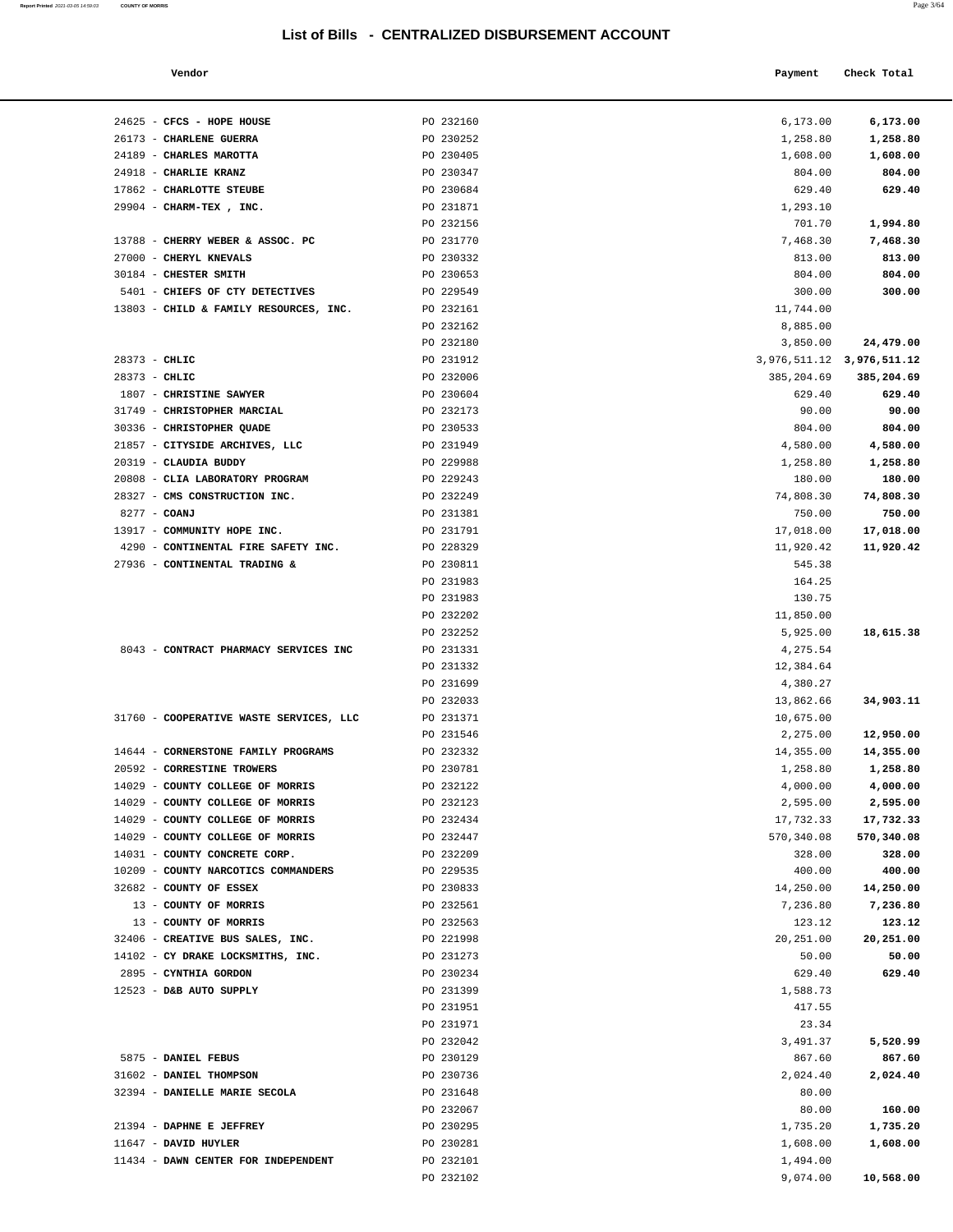**Report Printed**  2021-03-05 14:59:03 **COUNTY OF MORRIS** 

| 1497 - DEBORAH FINE<br>PO 230135<br>804.00                                                                       |                    |
|------------------------------------------------------------------------------------------------------------------|--------------------|
|                                                                                                                  | 804.00             |
| 8844 - DEE LOBO<br>PO 230377<br>629.40                                                                           | 629.40             |
| 5414 - DEENA LEARY<br>PO 232082<br>767.00                                                                        | 767.00             |
| 14228 - DELL MARKETING L.P.<br>PO 227017<br>46,309.25                                                            |                    |
| PO 228958<br>13,365.05                                                                                           |                    |
| PO 231258<br>3,599.76                                                                                            | 63,274.06          |
| 28719 - DELTA DENTAL INSURANCE COMPANY<br>PO 231904<br>6,361.62                                                  |                    |
| PO 232014<br>2,723.56                                                                                            | 9,085.18           |
| 28637 - DELTA DENTAL OF NEW JERSEY, INC.<br>PO 231906<br>18,981.91                                               | 18,981.91          |
| 28637 - DELTA DENTAL OF NEW JERSEY, INC.<br>PO 232015<br>1,756.68                                                | 1,756.68           |
| 10103 - DENISE ARSENEAULT<br>PO 229928<br>2,776.20                                                               | 2,776.20           |
| 30458 - DENISE GWYN<br>PO 230255<br>1,735.20                                                                     | 1,735.20           |
| 30051 - DENISE MADDALONI<br>PO 230400<br>867.60                                                                  | 867.60             |
| 14265 - DENTRUST DENTAL INC.<br>PO 229249<br>3,909.00                                                            |                    |
| PO 230884<br>3,980.00                                                                                            | 7,889.00           |
| 12290 - DIANE KETCHUM<br>PO 230320<br>1,735.20                                                                   | 1,735.20           |
| PO 230708<br>29927 - DIANE SWANSON<br>804.00                                                                     | 804.00             |
| 5793 - DIPALI PATEL<br>PO 232043<br>72.00                                                                        | 72.00              |
| 24349 - DIRECT ENERGY BUSINESS MARKETING<br>PO 231742<br>1,278.61                                                | 1,278.61           |
| 24349 - DIRECT ENERGY BUSINESS MARKETING<br>PO 231743<br>17,767.84                                               | 17,767.84          |
| 24349 - DIRECT ENERGY BUSINESS MARKETING<br>PO 231745<br>68.06                                                   | 68.06              |
| 24349 - DIRECT ENERGY BUSINESS MARKETING<br>PO 231911<br>8,899.95                                                | 8,899.95           |
| 24349 - DIRECT ENERGY BUSINESS MARKETING<br>PO 232263<br>17,938.08<br>8735 - DIRECT TV INC<br>PO 231575<br>83.99 | 17,938.08<br>83.99 |
| PO 231206<br>3,797.00<br>3152 - DIVITA BALANCE SERVICE CO LLC                                                    | 3,797.00           |
| 29063 - DM MEDICAL BILLINGS, LLC<br>PO 231921<br>1,690.31                                                        | 1,690.31           |
| 2032 - DOLORES VICENTE<br>PO 230800<br>1,826.40                                                                  | 1,826.40           |
| 25851 - DOMINIC GALLO<br>PO 230216<br>1,680.60                                                                   | 1,680.60           |
| 31405 - DONNA VREELAND<br>PO 230775<br>1,012.20                                                                  | 1,012.20           |
| 8872 - DOROTHY INGRAM<br>PO 230282<br>629.40                                                                     | 629.40             |
| 26502 - DOROTHY MCGARVA<br>PO 230422<br>804.00                                                                   | 804.00             |
| 17687 - DOROTHY SMARG<br>PO 230647<br>629.40                                                                     | 629.40             |
| 10986 - DOTTRIGE SMITH-CAESAR<br>PO 230655<br>813.00                                                             | 813.00             |
|                                                                                                                  |                    |
| 5318 - DOUGLAS GLENN<br>PO 230230<br>867.60                                                                      | 867.60             |
| 14384 - DOVER HOUSING AUTHORITY<br>PO 232273<br>10,119.00                                                        | 10,119.00          |
| $14438$ - E.A. MORSE & CO. INC.<br>PO 231393<br>1,613.51                                                         | 1,613.51           |
| 14445 - EAGLE POINT GUN SHOP<br>PO 217244<br>5,770.28                                                            |                    |
| PO 230988<br>30,443.89                                                                                           | 36,214.17          |
| 18985 - EBSCO INFORMATION SERVICES<br>PO 230178<br>414.93                                                        |                    |
| 157.99<br>PO 231560                                                                                              | 572.92             |
| 31018 - EDWARD CRAWN<br>PO 230048<br>1,735.20                                                                    | 1,735.20           |
| $11015$ - EDWARD RICE<br>PO 230558<br>629.40                                                                     | 629.40             |
| 32413 - EDWARD SMITH<br>PO 230649<br>1,214.40                                                                    | 1,214.40           |
| 20909 - ELEANOR SGRO<br>PO 230626<br>1,258.80                                                                    | 1,258.80           |
| 9393 - ELIZABETH DEL NEGRO<br>PO 230069<br>976.80                                                                | 976.80             |
| 13263 - ELIZABETH LASSITER<br>PO 230358<br>629.40                                                                | 629.40             |
| 8192 - ELIZABETH PANZER<br>PO 230500<br>1,578.00                                                                 | 1,578.00           |
| 14505 - ELIZABETHTOWN GAS COMPANY<br>PO 231915<br>825.98                                                         | 825.98             |
| 14301 - ELLEN DIDIMAMOFF<br>PO 230078<br>1,258.80                                                                | 1,258.80           |
| 20233 - ELLEN DODD<br>PO 230081<br>1,735.20                                                                      | 1,735.20           |
| 867.60<br>24190 - ELOUISE KING<br>PO 230326                                                                      | 867.60             |
| 31109 - EPIPHANY COMMUNITY SERVICES, INC<br>PO 232480<br>1,649.63                                                | 1,649.63           |
| 14673 - ETHEL FENTZLAFF<br>PO 230130<br>1,258.80                                                                 | 1,258.80           |
| 10403 - EUGENE JACKSON<br>PO 230284<br>1,626.00                                                                  | 1,626.00           |
| 21287 - EUNICE FREEMAN<br>PO 230203<br>867.60                                                                    | 867.60             |
| 12300 - EXPRESS FRAMES LLC<br>PO 230879<br>914.46                                                                | 914.46             |
| 27086 - EXTREME NETWORKS INC.<br>PO 227373<br>12,764.40                                                          | 12,764.40          |
| 1314 - FAI-GON ELECTRIC INC<br>PO 231815<br>147,136.95                                                           | 147,136.95         |
| 15382 - FAMILY PROMISE OF<br>PO 231695<br>7,162.00                                                               |                    |
| PO 231750<br>14,452.00                                                                                           |                    |
| PO 232310<br>11,723.00<br>PO 232312<br>12,255.00                                                                 |                    |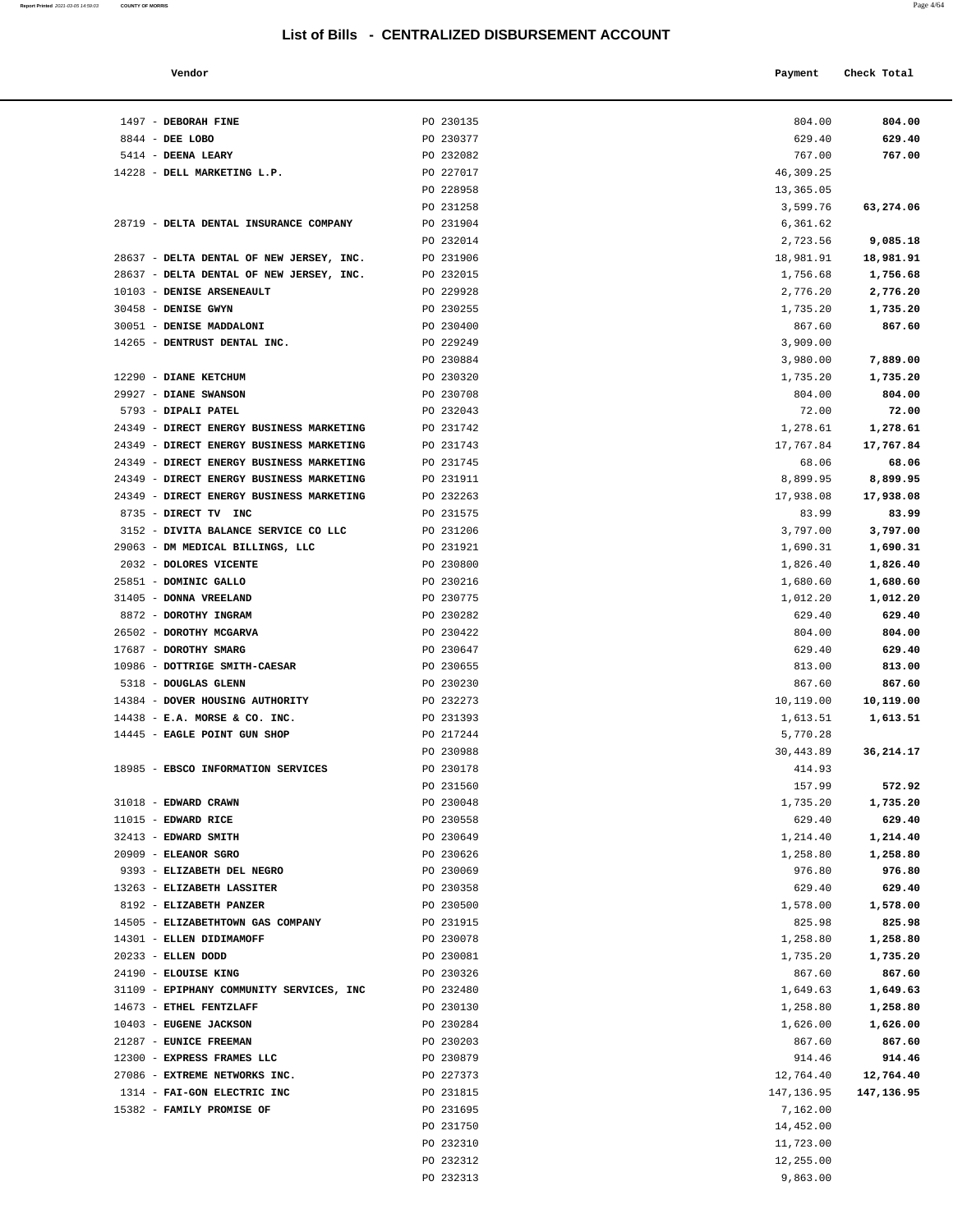| Report Printed 2021-03-05 14:59:03 | <b>COUNTY OF MORRIS</b> | Page 5/64 |
|------------------------------------|-------------------------|-----------|
|                                    |                         |           |

| Vendor                   |           | Payment  | Check Total |
|--------------------------|-----------|----------|-------------|
|                          | PO 232316 | 2,350.00 | 57,805.00   |
| <b>FBI/LEEDA</b>         | PO 231956 | 50.00    |             |
|                          | PO 231990 | 50.00    | 100.00      |
| FEDEX                    | PO 231578 | 41.80    | 41.80       |
| <b>FEDEX</b>             | PO 231858 | 47.81    | 47.81       |
| FERNANDEZ GARCIA, LLC    | PO 232049 | 1,209.00 | 1,209.00    |
| FEROL DRUST              | PO 230091 | 1,608.00 | 1,608.00    |
| FIRST PRIORITY EMERGENCY | PO 228765 | 932.00   | 932.00      |
| FIRST PRIORITY EMERGENCY | PO 229007 | 1,788.00 | 1,788.00    |
|                          |           |          |             |

|               |                                          | PO 232316 | 2,350.00  | 57,805.00 |
|---------------|------------------------------------------|-----------|-----------|-----------|
|               | $5088$ - FBI/LEEDA                       | PO 231956 | 50.00     |           |
|               |                                          | PO 231990 | 50.00     | 100.00    |
| 14666 - FEDEX |                                          | PO 231578 | 41.80     | 41.80     |
| 14668 - FEDEX |                                          | PO 231858 | 47.81     | 47.81     |
|               | 32492 - FERNANDEZ GARCIA, LLC            | PO 232049 | 1,209.00  | 1,209.00  |
|               | 1190 - FEROL DRUST                       | PO 230091 | 1,608.00  | 1,608.00  |
|               | 25548 - FIRST PRIORITY EMERGENCY         | PO 228765 | 932.00    | 932.00    |
|               | 25548 - FIRST PRIORITY EMERGENCY         | PO 229007 | 1,788.00  | 1,788.00  |
|               | 32318 - FITNESS SUPERSTORE, LLC          | PO 229436 | 1,949.00  | 1,949.00  |
|               | 28666 - FLAGSHIP HEALTH SYSTEMS, INC.    | PO 231908 | 2,517.21  |           |
|               |                                          |           |           |           |
|               |                                          | PO 232013 | 387.00    | 2,904.21  |
|               | 12151 - FLEMINGTON BUICK CHEVROLET       | PO 230950 | 745.78    |           |
|               |                                          | PO 231032 | 25.80     |           |
|               |                                          | PO 231400 | 79.45     |           |
|               |                                          | PO 231401 | 55.76     | 906.79    |
|               | 2147 - FLEMINGTON DEPT STORE INC         | PO 230157 | 207.00    | 207.00    |
|               | 30057 - FORENSIC MAPPING SOLUTION INC.   | PO 231200 | 1,995.00  | 1,995.00  |
|               | 29046 - FORMS & FULFILLMENT SERVICES INC | PO 232066 | 139.85    | 139.85    |
|               | 13313 - FORTIS INSTITUTE                 | PO 232124 | 297.03    | 297.03    |
|               | 12325 - FRANK BRODEEN OLC                | PO 231385 | 45,560.00 | 45,560.00 |
|               | 12325 - FRANK BRODEEN OLC                | PO 231723 | 1,840.00  | 1,840.00  |
|               | 12325 - FRANK BRODEEN OLC                | PO 231775 | 3,360.00  | 3,360.00  |
|               | 12325 - FRANK BRODEEN OLC                | PO 231882 | 1,520.00  | 1,520.00  |
|               | 24821 - FRANK FUCCI                      | PO 231779 | 90.00     | 90.00     |
|               | 20596 - FRANK SORIANO                    | PO 230662 | 867.60    | 867.60    |
|               | 14786 - FRED PRYOR SEMINARS              | PO 225622 | 179.00    | 179.00    |
|               | 14787 - FREEDOM HOUSE INC.               | PO 231759 | 5,320.00  | 5,320.00  |
|               | 14795 - FRENCH & PARRELLO ASSOCIATES     | PO 188444 | 1,650.00  |           |
|               |                                          | PO 231757 | 2,385.00  | 4,035.00  |
|               | 32268 - FRONTLINE PUBLIC SAFETY          | PO 232053 | 11,500.00 | 11,500.00 |
|               | $714$ - GALLS, LLC                       | PO 225163 | 387.75    |           |
|               |                                          | PO 227484 | 1,375.38  | 1,763.13  |
|               | $714$ - GALLS, LLC                       | PO 228145 | 983.44    |           |
|               |                                          | PO 228276 | 340.66    |           |
|               |                                          | PO 228277 | 192.19    |           |
|               |                                          | PO 229143 | 192.19    |           |
|               |                                          | PO 229179 | 171.56    |           |
|               |                                          | PO 229677 | 89.98     | 1,970.02  |
|               | 14123 - GANNETT NJ NEWSPAPERS            | PO 231440 | 130.46    | 130.46    |
|               | 14123 - GANNETT NJ NEWSPAPERS            | PO 231442 | 100.36    | 100.36    |
|               | 14123 - GANNETT NJ NEWSPAPERS            | PO 231606 | 157.55    | 157.55    |
|               | 14123 - GANNETT NJ NEWSPAPERS            | PO 231972 | 106.38    | 106.38    |
|               | 14123 - GANNETT NJ NEWSPAPERS            | PO 231973 | 99.50     | 99.50     |
|               | 14123 - GANNETT NJ NEWSPAPERS            | PO 231974 | 107.24    | 107.24    |
|               | 14123 - GANNETT NJ NEWSPAPERS            | PO 231975 | 84.88     | 84.88     |
|               | 14123 - GANNETT NJ NEWSPAPERS            | PO 232238 | 95.20     | 95.20     |
|               | 14123 - GANNETT NJ NEWSPAPERS            | PO 232239 | 59.34     | 59.34     |
|               |                                          |           |           |           |
|               | 14857 - GARDEN STATE HIGHWAY             | PO 231729 | 185.00    | 185.00    |
|               | 31555 - GEMPLER'S INC.                   | PO 230113 | 541.94    | 541.94    |
|               | 416 - GEORGE ERATH                       | PO 230121 | 1,258.80  | 1,258.80  |
|               | 2381 - GEORGE GILLILAND                  | PO 230228 | 730.80    | 730.80    |
|               | 6582 - GEORGE NELSON                     | PO 230468 | 629.40    | 629.40    |
|               | 17386 - GERALD ROHSLER                   | PO 231168 | 607.20    | 607.20    |
|               | 29537 - GERALDINE SMITH                  | PO 230650 | 867.60    | 867.60    |
|               | 6564 - GERHARD VIENNA                    | PO 230801 | 1,258.80  | 1,258.80  |
|               | 14908 - GFOA OF NEW JERSEY               | PO 232466 | 170.00    | 170.00    |
|               | 24379 - GHYSLAINE F. BRILLANT            | PO 229975 | 629.40    | 629.40    |
|               | 21655 - GLENDA JENKINS                   | PO 230296 | 629.40    | 629.40    |
|               | 14936 - GLOBAL KNOWLEDGE TRANING LLC     | PO 231141 | 2,545.00  | 2,545.00  |
|               | 5878 - GLORIA STEWART                    | PO 230687 | 1,258.80  | 1,258.80  |
|               | 11983 - GLORIA ZAPRAUSKIS                | PO 230682 | 2,211.60  | 2,211.60  |

20920 - **GORDON BREEDING JR** PO 229970 672.00 **672.00**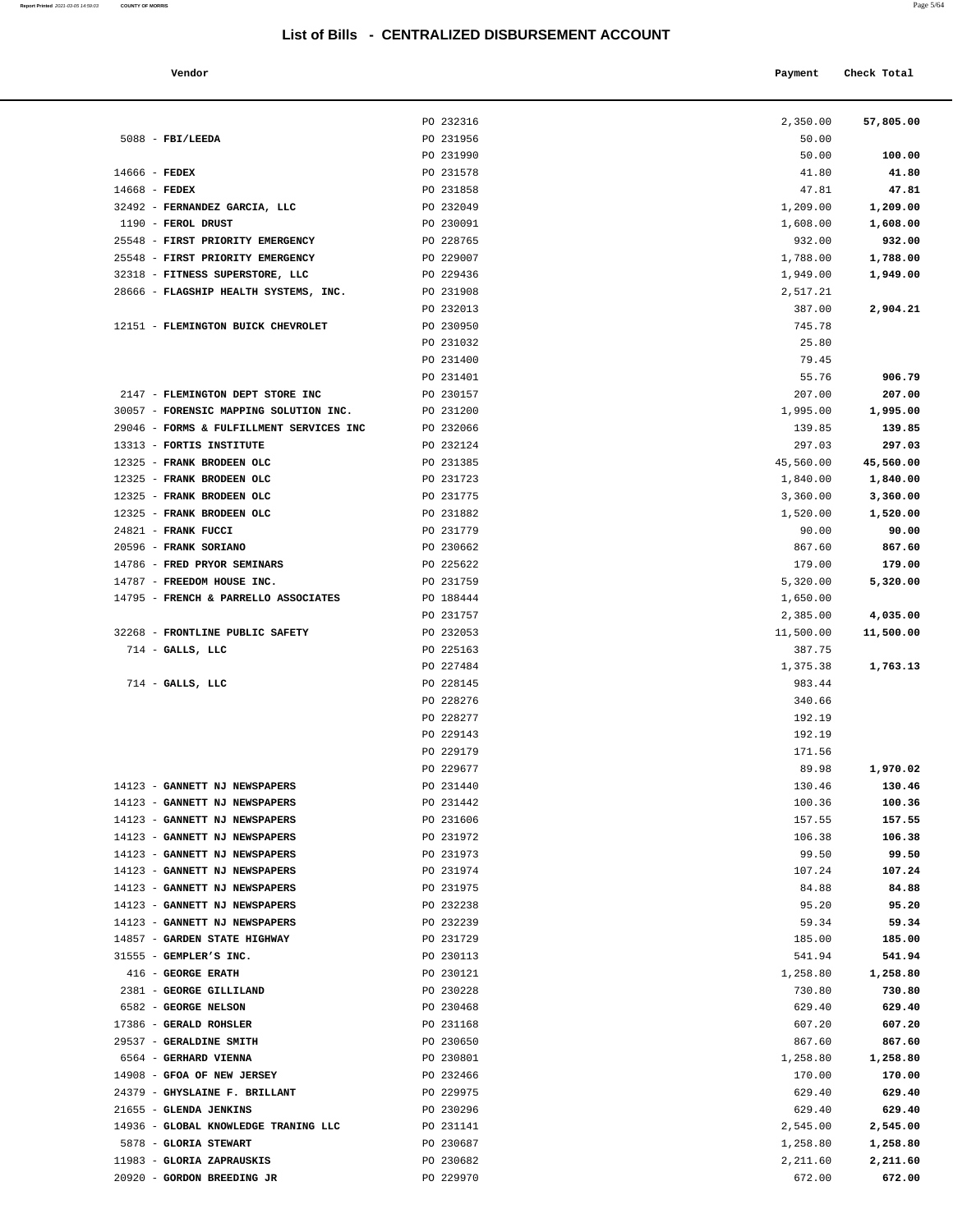#### **Vendor Check Total Payment** Check Total **Payment**

| Report Printed 2021-03-05 14:59:03 COUNTY OF MORRIS<br>the contract of the contract of the contract of the contract of the contract of the contract of the contract of | Page 6/64 |
|------------------------------------------------------------------------------------------------------------------------------------------------------------------------|-----------|
|                                                                                                                                                                        |           |

|                                           | PO 230986 | 136.36     |            |
|-------------------------------------------|-----------|------------|------------|
|                                           | PO 230992 | 120.50     |            |
|                                           | PO 230993 | 9.08       |            |
|                                           | PO 230994 | 404.48     |            |
|                                           | PO 232248 | 3,739.54   | 4,705.35   |
| 2086 - GREAT-WEST                         | PO 231500 | 139,979.28 | 139,979.28 |
| 958 - GREGORY SWAN                        | PO 230706 | 867.60     | 867.60     |
| 0726 - GUARDIAN TRACKING LLC              | PO 231472 | 325.00     | 325.00     |
| 0320 - HANNON FLOOR COVERING CORPORATION  | PO 231021 | 4,811.58   | 4,811.58   |
| 5522 - HARRY L. SCHWARZ & CO.             | PO 231676 | 4,050.00   | 4,050.00   |
| 7040 - HAZEL WATSON                       | PO 230759 | 629.40     | 629.40     |
| 8520 - HEAD START COMMUNITY               | PO 232157 | 1,950.00   | 1,950.00   |
| 2385 - HELEN LAURENTINO                   | PO 230359 |            | 1,735.20   |
|                                           |           | 1,735.20   |            |
| 0660 - HELEN NELSON                       | PO 230469 | 1,258.80   | 1,258.80   |
| 7942 - HELEN PHELAN                       | PO 230519 | 629.40     | 629.40     |
| 4507 - HENRY ELLIOTT                      | PO 230103 | 1,258.80   | 1,258.80   |
| 4868 - HENRY GARTNER                      | PO 230220 | 629.40     | 629.40     |
| 1430 - HENRY KAFEL                        | PO 230311 | 1,735.20   | 1,735.20   |
| 3751 - HILTON KING                        | PO 230324 | 629.40     | 629.40     |
| 928 - HINDSIGHT, INC                      | PO 231284 | 11,258.22  | 11,258.22  |
| 7558 - HOIMARK & LEMBO PAVING, LLC        | PO 231328 | 5,227.50   |            |
|                                           | PO 231542 | 71,202.50  |            |
|                                           | PO 231724 | 15,060.00  |            |
|                                           | PO 231725 | 2,932.50   | 94,422.50  |
| 5249 - HOUSING PARTNERSHIP                | PO 232229 | 597.00     | 597.00     |
| 9389 - HVG LLC                            | PO 231781 | 968.93     | 968.93     |
| 5286 - I D CHECKING GUIDE                 | PO 231357 | 31.95      | 31.95      |
| 0932 - IDA RANDLE                         | PO 230543 | 867.60     | 867.60     |
| 0755 - IDEMIA IDENTITY & SECURITY USA LLC | PO 228025 | 3,930.57   | 3,930.57   |
| 8808 - ILA TALWAR                         | PO 230713 | 867.60     | 867.60     |
|                                           |           |            |            |
| 0757 - INFOBASE LEARNING                  | PO 230168 | 833.50     | 833.50     |
| 2041 - INGLESINO, WEBSTER,                | PO 231828 | 4,949.13   | 4,949.13   |
| 1664 - INGRAM LIBRARY SERVICES            | PO 231564 | 1,564.29   | 1,564.29   |
| 9236 - INSTITUTE FOR FORENSIC PSYCHOLOGY  | PO 231219 | 400.00     | 400.00     |
| 0028 - INTEGRITY, INC.                    | PO 231811 | 2,647.00   | 2,647.00   |
| 0135 - INVESTIGATIVE FORENSICS CONSULTING | PO 231608 | 741.00     |            |
|                                           | PO 232144 | 931.00     | 1,672.00   |
| 4019 - IRIS GREEN                         | PO 230242 | 629.40     | 629.40     |
| 1366 - ISABEL RUIZ                        | PO 230584 | 629.40     | 629.40     |
| 5433 - J & D SALES & SERVICE LLC          | PO 231404 | 425.00     | 425.00     |
| 6773 - J. O'BRIEN CO INC                  | PO 228226 | 266.40     | 266.40     |
| 5840 - JACK LUCAS                         | PO 230386 | 1,258.80   | 1,258.80   |
| 5439 - JACQUELINE FULMORE                 | PO 230208 | 629.40     | 629.40     |
| 1373 - JAMES GRUBBS                       | PO 230249 | 1,258.80   | 1,258.80   |
| 1645 - JANET BEALE-GRAHAM                 | PO 230238 | 1,258.80   | 1,258.80   |
| 1433 - JANICE STACKHOUSE                  | PO 230673 | 867.60     | 867.60     |
| 1442 - JEAN LONERGAN                      | PO 230379 | 1,258.80   | 1,258.80   |
| 7849 - JEAN STEFANICK                     | PO 230681 | 2,250.00   | 2,250.00   |
| 7978 - JEANETTE TAYLOR                    | PO 230717 | 867.60     | 867.60     |
|                                           |           |            |            |
| 3302 - JEANNE MARIE BELLUCCI              | PO 229946 | 629.40     | 629.40     |
| 658 - JEANNE YOUNG                        | PO 230678 | 1,735.20   | 1,735.20   |
| 1488 - JENNIFER E ROBINSON                | PO 230569 | 1,735.20   | 1,735.20   |
| 960 - JERSEY CENTRAL POWER & LIGHT        | PO 231539 | 52.18      | 52.18      |
| 960 - JERSEY CENTRAL POWER & LIGHT        | PO 231637 | 34.74      | 34.74      |
| 960 - JERSEY CENTRAL POWER & LIGHT        | PO 231638 | 551.51     | 551.51     |
| 960 - JERSEY CENTRAL POWER & LIGHT        | PO 231727 | 51.77      | 51.77      |
| 960 - JERSEY CENTRAL POWER & LIGHT        | PO 231730 | 1,581.50   | 1,581.50   |
| 960 - JERSEY CENTRAL POWER & LIGHT        | PO 231783 | 307.67     | 307.67     |
| 960 - JERSEY CENTRAL POWER & LIGHT        | PO 231824 | 5,710.80   | 5,710.80   |
|                                           | PO 231913 | 3,476.90   | 3,476.90   |

| $24884$ - GRAINGER                                                          | PO 229556              | 372.76                | 372.76               |
|-----------------------------------------------------------------------------|------------------------|-----------------------|----------------------|
| $14984$ - GRAINGER                                                          | PO 230938              | 171.41                |                      |
|                                                                             | PO 230957              | 123.98                |                      |
|                                                                             | PO 230986              | 136.36                |                      |
|                                                                             | PO 230992              | 120.50                |                      |
|                                                                             | PO 230993              | 9.08                  |                      |
|                                                                             | PO 230994              | 404.48                |                      |
|                                                                             | PO 232248              | 3,739.54              | 4,705.35             |
| 2086 - GREAT-WEST                                                           | PO 231500              | 139,979.28            | 139,979.28           |
| 958 - GREGORY SWAN                                                          | PO 230706              | 867.60                | 867.60               |
| 20726 - GUARDIAN TRACKING LLC                                               | PO 231472              | 325.00                | 325.00               |
| 20320 - HANNON FLOOR COVERING CORPORATION<br>25522 - HARRY L. SCHWARZ & CO. | PO 231021<br>PO 231676 | 4,811.58<br>4,050.00  | 4,811.58<br>4,050.00 |
| 27040 - HAZEL WATSON                                                        | PO 230759              | 629.40                | 629.40               |
| 28520 - HEAD START COMMUNITY                                                | PO 232157              | 1,950.00              | 1,950.00             |
| 32385 - HELEN LAURENTINO                                                    | PO 230359              | 1,735.20              | 1,735.20             |
| 20660 - HELEN NELSON                                                        | PO 230469              | 1,258.80              | 1,258.80             |
| 27942 - HELEN PHELAN                                                        | PO 230519              | 629.40                | 629.40               |
| 14507 - HENRY ELLIOTT                                                       | PO 230103              | 1,258.80              | 1,258.80             |
| 14868 - HENRY GARTNER                                                       | PO 230220              | 629.40                | 629.40               |
| 21430 - HENRY KAFEL                                                         | PO 230311              | 1,735.20              | 1,735.20             |
| 3751 - HILTON KING                                                          | PO 230324              | 629.40                | 629.40               |
| 928 - HINDSIGHT, INC                                                        | PO 231284              | 11,258.22             | 11,258.22            |
| 27558 - HOIMARK & LEMBO PAVING, LLC                                         | PO 231328              | 5,227.50              |                      |
|                                                                             | PO 231542              | 71,202.50             |                      |
|                                                                             | PO 231724<br>PO 231725 | 15,060.00<br>2,932.50 | 94,422.50            |
| 15249 - HOUSING PARTNERSHIP                                                 | PO 232229              | 597.00                | 597.00               |
| 29389 - HVG LLC                                                             | PO 231781              | 968.93                | 968.93               |
| 15286 - I D CHECKING GUIDE                                                  | PO 231357              | 31.95                 | 31.95                |
| 20932 - IDA RANDLE                                                          | PO 230543              | 867.60                | 867.60               |
| 20755 - IDEMIA IDENTITY & SECURITY USA LLC                                  | PO 228025              | 3,930.57              | 3,930.57             |
| $8808$ - ILA TALWAR                                                         | PO 230713              | 867.60                | 867.60               |
| 10757 - INFOBASE LEARNING                                                   | PO 230168              | 833.50                | 833.50               |
| 12041 - INGLESINO, WEBSTER,                                                 | PO 231828              | 4,949.13              | 4,949.13             |
| 1664 - INGRAM LIBRARY SERVICES                                              | PO 231564              | 1,564.29              | 1,564.29             |
| 19236 - INSTITUTE FOR FORENSIC PSYCHOLOGY                                   | PO 231219              | 400.00                | 400.00               |
| 30028 - INTEGRITY, INC.                                                     | PO 231811              | 2,647.00              | 2,647.00             |
| 30135 - INVESTIGATIVE FORENSICS CONSULTING                                  | PO 231608              | 741.00                |                      |
| 24019 - IRIS GREEN                                                          | PO 232144              | 931.00                | 1,672.00<br>629.40   |
| 21366 - ISABEL RUIZ                                                         | PO 230242<br>PO 230584 | 629.40<br>629.40      | 629.40               |
| 15433 - J & D SALES & SERVICE LLC                                           | PO 231404              | 425.00                | 425.00               |
| 16773 - J. O'BRIEN CO INC                                                   | PO 228226              | 266.40                | 266.40               |
| 15840 - JACK LUCAS                                                          | PO 230386              | 1,258.80              | 1,258.80             |
| 25439 - JACQUELINE FULMORE                                                  | PO 230208              | 629.40                | 629.40               |
| 21373 - JAMES GRUBBS                                                        | PO 230249              | 1,258.80              | 1,258.80             |
| 21645 - JANET BEALE-GRAHAM                                                  | PO 230238              | 1,258.80              | 1,258.80             |
| 21433 - JANICE STACKHOUSE                                                   | PO 230673              | 867.60                | 867.60               |
| 11442 - JEAN LONERGAN                                                       | PO 230379              | 1,258.80              | 1,258.80             |
| 17849 - JEAN STEFANICK                                                      | PO 230681              | 2,250.00              | 2,250.00             |
| 17978 - JEANETTE TAYLOR                                                     | PO 230717              | 867.60                | 867.60               |
| 13302 - JEANNE MARIE BELLUCCI                                               | PO 229946              | 629.40                | 629.40               |
| 658 - JEANNE YOUNG<br>21488 - JENNIFER E ROBINSON                           | PO 230678<br>PO 230569 | 1,735.20<br>1,735.20  | 1,735.20<br>1,735.20 |
| 960 - JERSEY CENTRAL POWER & LIGHT                                          | PO 231539              | 52.18                 | 52.18                |
| 960 - JERSEY CENTRAL POWER & LIGHT                                          | PO 231637              | 34.74                 | 34.74                |
| 960 - JERSEY CENTRAL POWER & LIGHT                                          | PO 231638              | 551.51                | 551.51               |
| 960 - JERSEY CENTRAL POWER & LIGHT                                          | PO 231727              | 51.77                 | 51.77                |
| 960 - JERSEY CENTRAL POWER & LIGHT                                          | PO 231730              | 1,581.50              | 1,581.50             |
| 960 - JERSEY CENTRAL POWER & LIGHT                                          | PO 231783              | 307.67                | 307.67               |
| 960 - JERSEY CENTRAL POWER & LIGHT                                          | PO 231824              | 5,710.80              | 5,710.80             |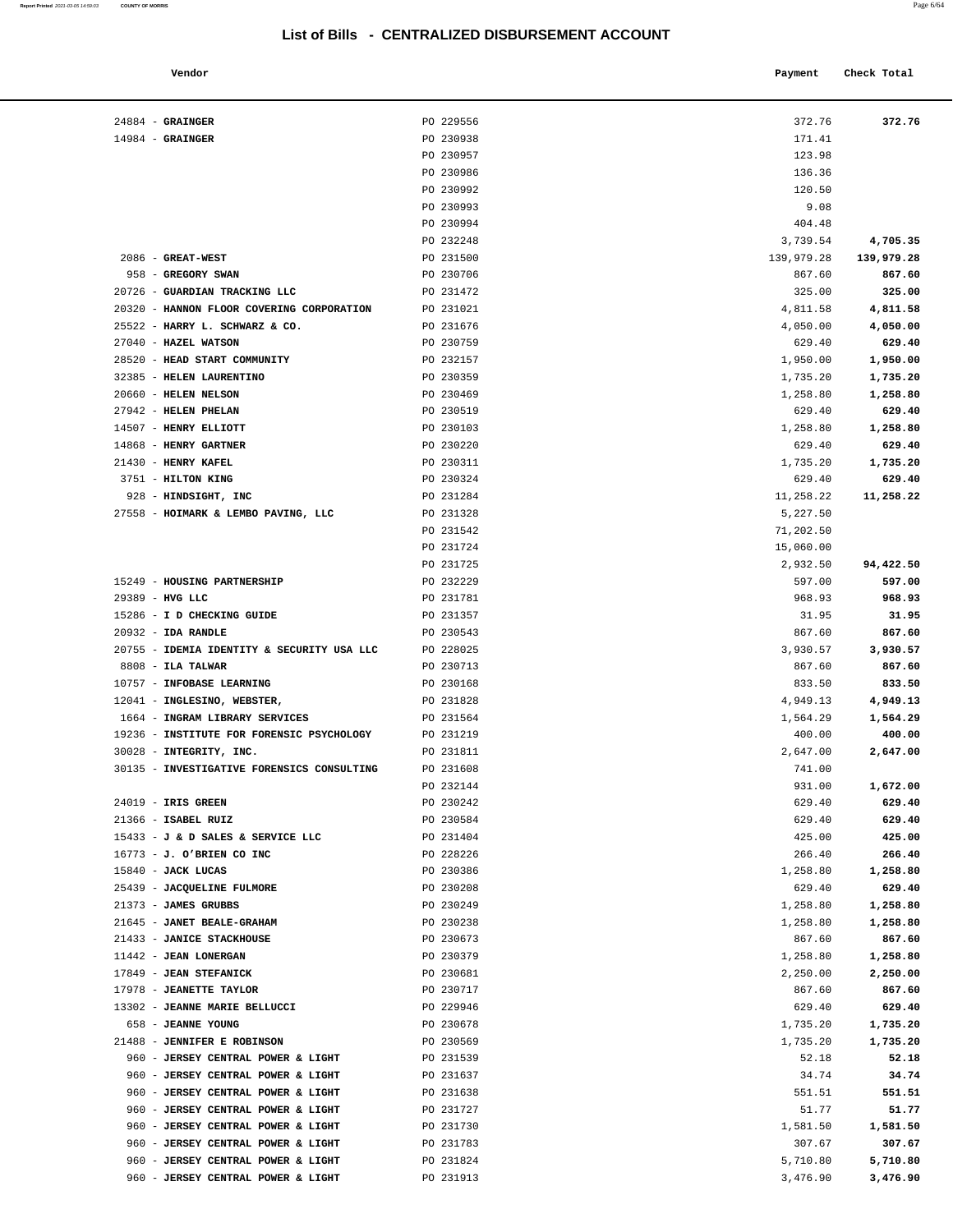| Vendor<br>. | Payment | Check Total |
|-------------|---------|-------------|
|             |         |             |

| 960 - JERSEY CENTRAL POWER & LIGHT                       | PO 231958              | 19.91                   | 19.91                |
|----------------------------------------------------------|------------------------|-------------------------|----------------------|
| 960 - JERSEY CENTRAL POWER & LIGHT                       | PO 231959              | 20.80                   | 20.80                |
| 960 - JERSEY CENTRAL POWER & LIGHT                       | PO 231960              | 571.71                  | 571.71               |
| 960 - JERSEY CENTRAL POWER & LIGHT                       | PO 232062              | 15.50                   | 15.50                |
| 960 - JERSEY CENTRAL POWER & LIGHT                       | PO 232063              | 3.56                    | 3.56                 |
| 960 - JERSEY CENTRAL POWER & LIGHT                       | PO 232253              | 2,992.59                | 2,992.59             |
| 960 - JERSEY CENTRAL POWER & LIGHT                       | PO 232255              | 9,276.95                | 9,276.95             |
| 960 - JERSEY CENTRAL POWER & LIGHT                       | PO 232258              | 5, 214.38               | 5,214.38             |
| $1815$ - JESCO, INC.                                     | PO 231403              | 432.97                  | 432.97               |
| 8838 - JESSIE WEST                                       | PO 230745              | 629.40                  | 629.40               |
| 1742 - JESSYKA THURDEKOOS                                | PO 231601              | 216.00                  | 216.00               |
| 26156 - JJS SERVICES, INC.                               | PO 231047              | 35, 342.00              | 35,342.00            |
| 26156 - JJS SERVICES, INC.                               | PO 231776              | 15,628.00               | 15,628.00            |
| 26156 - JJS SERVICES, INC.<br>26156 - JJS SERVICES, INC. | PO 231782<br>PO 232250 | 20,688.00<br>125,166.70 | 20,688.00            |
|                                                          | PO 232250              | 117,475.80              | 242,642.50           |
| 21270 - JOAN HIGGINS                                     | PO 230274              | 1,735.20                | 1,735.20             |
| 21701 - JOAN LEFFERTS                                    | PO 230368              | 629.40                  | 629.40               |
| 13233 - JOAN MOSCHELLA                                   | PO 230460              | 804.00                  | 804.00               |
| 15552 - JOANNE KARES                                     | PO 230312              | 804.00                  | 804.00               |
| 29296 - JOANNE KEVITZ                                    | PO 230321              | 1,735.20                | 1,735.20             |
| 21653 - JOHN BARTOW                                      | PO 229940              | 629.40                  | 629.40               |
| 21221 - JOHN PARMIGIANI                                  | PO 230501              | 2,898.01                | 2,898.01             |
| 24191 - JOHN CIARAMELLA                                  | PO 230021              | 1,584.00                | 1,584.00             |
| $31603$ - JOHN LANDIS                                    | PO 230354              | 813.00                  | 813.00               |
| 24587 - JOHN ORGINOS                                     | PO 230493              | 922.20                  | 922.20               |
| $27029$ - JOHN P SULPY                                   | PO 230703              | 1,608.00                | 1,608.00             |
| 1930 - JOHN PATTEN<br>5929 - JOHN PERRY                  | PO 230503<br>PO 230515 | 1,608.00<br>1,258.80    | 1,608.00<br>1,258.80 |
| 16082 - JOHN R. MCGILL                                   | PO 230423              | 666.00                  | 666.00               |
| 26133 - JOHN TUGMAN                                      | PO 231252              | 200.00                  | 200.00               |
| $10533 - JOHN WALSH$                                     | PO 230771              | 1,258.80                | 1,258.80             |
| 28628 - JOHNATHAN ROMEO                                  | PO 231836              | 439.00                  | 439.00               |
| 12452 - JOHNSON & JOHNSON, ESQS                          | PO 231597              | 3,766.50                |                      |
|                                                          | PO 232017              | 745.15                  |                      |
|                                                          | PO 232048              | 2,638.40                |                      |
|                                                          | PO 232171              | 3,683.00                | 10,833.05            |
| 21515 - JOHNSON & TOWERS, INC.                           | PO 231405              | 852.00                  | 852.00               |
| 15521 - JOHNSON TRUCK ACCESSORIES INC                    | PO 224720              | 3,533.00                | 3,533.00             |
| 8619 - JOSE MARTINEZ<br>26574 - JOSEPH SCARPONE          | PO 230408<br>PO 230609 | 629.40<br>629.40        | 629.40<br>629.40     |
| 8724 - JOYCE GOULD                                       | PO 230236              | 1,360.20                | 1,360.20             |
| 6601 - JOYCELENE ADAMS                                   | PO 229913              | 629.40                  | 629.40               |
| 2239 - JUDITH STUPPIELLO                                 | PO 230697              | 629.40                  | 629.40               |
| 31606 - JULIO MENA                                       | PO 230441              | 813.00                  | 813.00               |
| 7026 - JUNE TAYLOR                                       | PO 230714              | 867.60                  | 867.60               |
| 703 - KAREN REMUS                                        | PO 231599              | 72.00                   | 72.00                |
| 25418 - KATHLEEN FIUMARA                                 | PO 230810              | 629.40                  | 629.40               |
| 25394 - KATHLEEN WAGNER                                  | PO 230774              | 804.00                  | 804.00               |
| 9982 - KATHLIN FACEY                                     | PO 230125              | 629.40                  | 629.40               |
| 29809 - KENNETH PALMISANO<br>5547 - KISATSKY ELIZABETH   | PO 231710<br>PO 231568 | 290.00<br>27.35         | 290.00<br>27.35      |
| 15634 - KORNER STORE INC                                 | PO 231778              | 1,120.00                | 1,120.00             |
| 15671 - LABCORP OF AMERICA HOLDINGS                      | PO 232016              | 230.65                  | 230.65               |
| 932 - LALITHAMMA GEORGE                                  | PO 230222              | 867.60                  | 867.60               |
| 12726 - LANGUAGE LINE SERVICES                           | PO 231604              | 467.50                  | 467.50               |
| 20594 - LAURA TSENG                                      | PO 230782              | 1,258.80                | 1,258.80             |
| 5905 - LAURETTA RUNYON                                   | PO 230586              | 1,258.80                | 1,258.80             |
| 25383 - LAW OFFICE OF ROBERT J. GREENBAUM                | PO 231644              | 3,239.50                | 3,239.50             |
| 25383 - LAW OFFICE OF ROBERT J. GREENBAUM                | PO 231854              | 1,410.50                | 1,410.50             |
| 15019 - LEANN GROSSMAN                                   | PO 230247              | 867.60                  | 867.60               |
| 20653 - LEGAL SERVICES OF NORTHWEST                      | PO 231751              | 8,030.00                | 8,030.00             |
| 32123 - LEONILA MARULANDA                                | PO 230409              | 1,735.20                | 1,735.20             |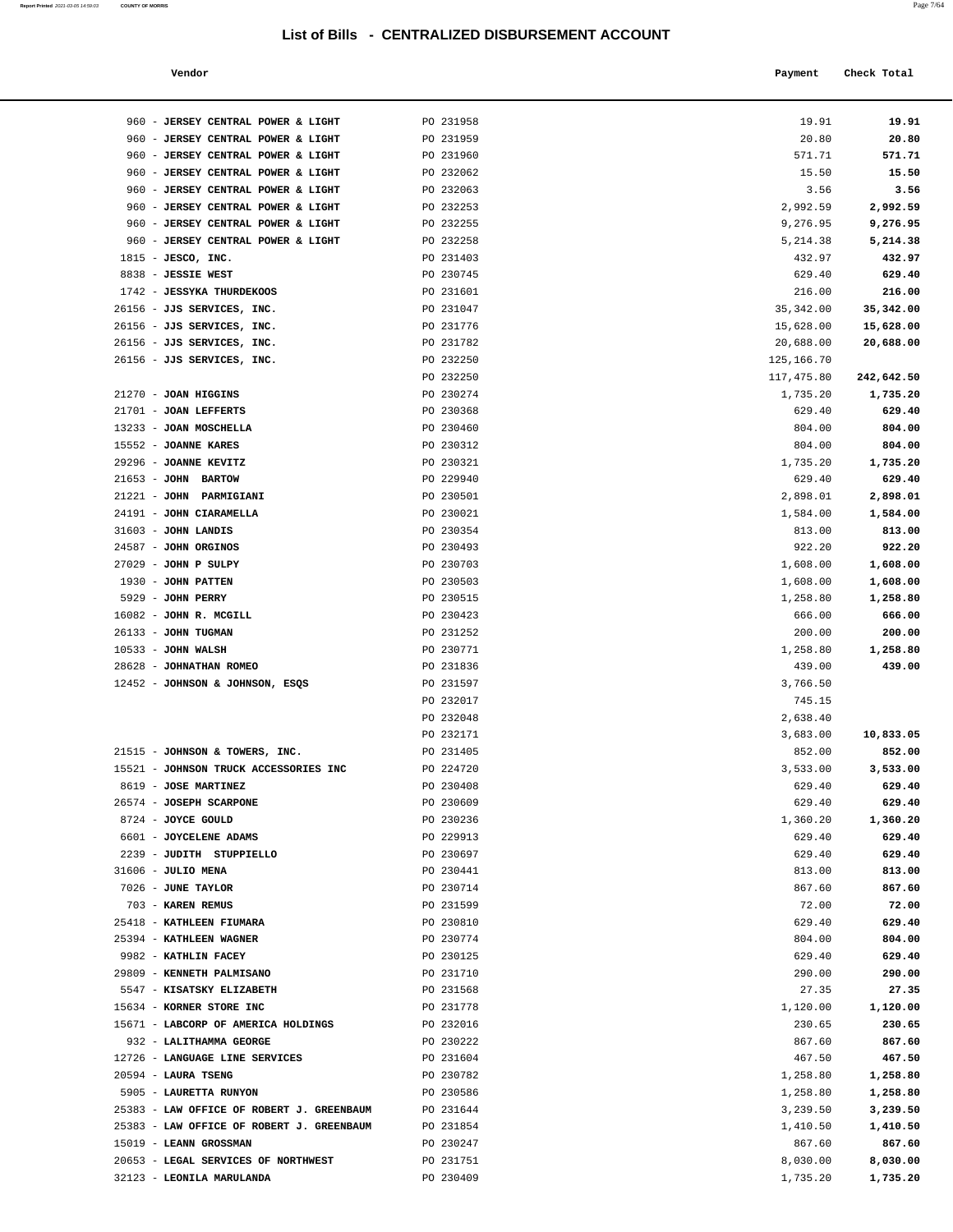#### **Vendor Check Total Payment Check Total**

| Report Printed 2021-03-05 14:59:03 | <b>COUNTY OF MORRIS</b> | Page $8/64$ |
|------------------------------------|-------------------------|-------------|
|                                    |                         |             |

| 629.40<br>5,880.00   | 629.40             |
|----------------------|--------------------|
| 6,160.00             | 12,040.00          |
| 5,205.60             | 5,205.60           |
| 867.60               | 867.60             |
| 629.40               | 629.40             |
| 1,153.90             | 1,153.90           |
| 690.00               |                    |
| 86.25                |                    |
| 129.00               | 905.25             |
| 125.65               |                    |
| 126.65               | 252.30             |
| 867.60               | 867.60             |
| 1,105.80             | 1,105.80           |
| 629.40               | 629.40             |
| 3,996.02             |                    |
| 2,139.04             | 6,135.06           |
| 1,214.40             | 1,214.40           |
| 629.40               | 629.40             |
| 1,258.80             | 1,258.80           |
| 1,608.00             | 1,608.00<br>629.40 |
| 629.40<br>90.00      | 90.00              |
| 1,735.20             | 1,735.20           |
| 23.10                | 23.10              |
| 3,396.40             | 3,396.40           |
| 629.40               | 629.40             |
| 751.80               | 751.80             |
| 1,258.80             | 1,258.80           |
| 629.40               | 629.40             |
| 238.00               | 238.00             |
| 800,000.00           | 800,000.00         |
| 863.31               | 863.31             |
| 210.00               | 210.00             |
| 550.84               |                    |
| 199.47               |                    |
| 56.47                |                    |
| 3,040.31<br>199.08   | 4,046.17           |
| 2,595.00             | 2,595.00           |
| 2,776.20             | 2,776.20           |
| 4,620.00             | 4,620.00           |
| 4,975.00             | 4,975.00           |
| 14,200.00            | 14,200.00          |
| 3,654.00             | 3,654.00           |
| 1,380.00             | 1,380.00           |
| 13,594.00            | 13,594.00          |
| 7,610.00             | 7,610.00           |
| 7,810.00             | 7,810.00           |
| 175.00               | 175.00             |
| 1,735.20             | 1,735.20           |
| 142.00               | 142.00             |
| 2,776.20             | 2,776.20           |
| 1,735.20             | 1,735.20           |
| 8,000.00<br>1,132.48 | 8,000.00           |
| 2,189.53             | 3,322.01           |
| 15,433.00            | 15,433.00          |
| 520.14               | 520.14             |
| 804.00               | 804.00             |
| 1,671.60             | 1,671.60           |
| 6,003.00             | 6,003.00           |
| 84.79                | 84.79              |
|                      |                    |

| 21665 - LESTER JOSEPH                      | PO 230306 | 629.40     | 629.40     |
|--------------------------------------------|-----------|------------|------------|
| $32022$ - LEVATO & SONS, INC.              | PO 231897 | 5,880.00   |            |
|                                            | PO 231899 | 6,160.00   | 12,040.00  |
| 9538 - LINDA MATHEW                        | PO 230414 | 5,205.60   | 5,205.60   |
| 31828 - LORRAINE TRAGNO                    | PO 230751 | 867.60     | 867.60     |
| 27022 - LOUIS D MCCANN                     | PO 230418 | 629.40     | 629.40     |
| 24773 - LOUISE JOY-PARKER                  | PO 230309 | 1,153.90   | 1,153.90   |
| 53 - LOVEYS PIZZA & GRILL                  | PO 229172 | 690.00     |            |
|                                            | PO 231360 | 86.25      |            |
|                                            | PO 231388 | 129.00     | 905.25     |
| 29100 - LTC SCRIPTS INC.                   | PO 231389 | 125.65     |            |
|                                            | PO 231614 | 126.65     | 252.30     |
| 31830 - LUCIA DENIZ                        | PO 230073 | 867.60     | 867.60     |
| 20913 - LUCRETIA CHERYL EVERS              | PO 230124 | 1,105.80   | 1,105.80   |
| 6050 - LUIS HENAO                          | PO 230270 | 629.40     | 629.40     |
| 28251 - MAGIC TOUCH CONSTRUCTION CO., INC. | PO 232243 | 3,996.02   |            |
|                                            | PO 232244 | 2,139.04   | 6,135.06   |
| 15445 - MAMIE JACOBUS                      | PO 230289 | 1,214.40   | 1,214.40   |
| 20155 - MANJU MUKERJEE                     | PO 230463 | 629.40     | 629.40     |
| 25202 - MARGARET E MINOTT                  | PO 230453 |            |            |
|                                            |           | 1,258.80   | 1,258.80   |
| 6082 - MARGARITA HORMAZA                   | PO 230279 | 1,608.00   | 1,608.00   |
| 443 - MARIA FONSECA                        | PO 230188 | 629.40     | 629.40     |
| 29292 - MARIA ROMERO                       | PO 231947 | 90.00      | 90.00      |
| 10975 - MARIE UGLIALORO                    | PO 230788 | 1,735.20   | 1,735.20   |
| 9368 - MARK CARTER                         | PO 232077 | 23.10      | 23.10      |
| 14351 - MARY DOODY                         | PO 230087 | 3,396.40   | 3,396.40   |
| 17716 - MARY E. SNYDER                     | PO 230658 | 629.40     | 629.40     |
| 32683 - MARY ROSSI                         | PO 230579 | 751.80     | 751.80     |
| 24201 - MARY SNYDER                        | PO 230657 | 1,258.80   | 1,258.80   |
| $27902$ - MARY WALSH                       | PO 230770 | 629.40     | 629.40     |
| 30027 - MATTHEW BEHRE                      | PO 231096 | 238.00     | 238.00     |
| 16065 - MC VOCATIONAL SCHOOL DISTRICT      | PO 232535 | 800,000.00 | 800,000.00 |
|                                            |           |            |            |
| 32274 - MCCLOSKEY MECHANICAL INC.          | PO 232208 | 863.31     | 863.31     |
| 25792 - MCGRATH MUNICIPAL EQUIPMENT, LLC   | PO 231034 | 210.00     | 210.00     |
| 27603 - MCKESSON MEDICAL SURGICAL          | PO 223607 | 550.84     |            |
|                                            | PO 226410 | 199.47     |            |
|                                            | PO 226637 | 56.47      |            |
|                                            | PO 229590 | 3,040.31   |            |
|                                            | PO 230889 | 199.08     | 4,046.17   |
| 13689 - MEGGIT TRAINING SYSTEMS INC.       | PO 232153 | 2,595.00   | 2,595.00   |
| 11447 - MELVIN LEPOFSKY                    | PO 230370 | 2,776.20   | 2,776.20   |
| 24004 - MENDHAM BOROUGH                    | PO 230813 | 4,620.00   | 4,620.00   |
| 16129 - MENTAL HEALTH ASSOCIATION OF       | PO 231760 | 4,975.00   | 4,975.00   |
| 16129 - MENTAL HEALTH ASSOCIATION OF       | PO 231792 | 14,200.00  | 14,200.00  |
| 16129 - MENTAL HEALTH ASSOCIATION OF       | PO 231793 | 3,654.00   | 3,654.00   |
| 16129 - MENTAL HEALTH ASSOCIATION OF       | PO 231800 | 1,380.00   | 1,380.00   |
| 16129 - MENTAL HEALTH ASSOCIATION OF       | PO 231801 | 13,594.00  | 13,594.00  |
| 16129 - MENTAL HEALTH ASSOCIATION OF       | PO 232235 | 7,610.00   | 7,610.00   |
| 16129 - MENTAL HEALTH ASSOCIATION OF       | PO 232485 | 7,810.00   | 7,810.00   |
| 32133 - METRO MEDIA INC.                   | PO 231487 | 175.00     | 175.00     |
| 9665 - MICHAEL KNUDSEN                     | PO 230336 | 1,735.20   | 1,735.20   |
| 12056 - MICHAEL PEOPLES                    | PO 231855 | 142.00     | 142.00     |
| 17101 - MICHAEL POPOVICH                   | PO 230528 | 2,776.20   | 2,776.20   |
| 28204 - MICHELE PELLECHIO                  | PO 230510 | 1,735.20   | 1,735.20   |
| 14544 - MICROSYSTEMS-NJ COM, LLC           | PO 231413 | 8,000.00   | 8,000.00   |
| 16192 - MIDDLESEX COUNTY COLLEGE           | PO 232427 | 1,132.48   |            |
|                                            | PO 232428 | 2,189.53   | 3,322.01   |
| 25466 - MILLENNIUM COMMUNICATIONS GROUP    | PO 227973 | 15,433.00  | 15,433.00  |
| 10330 - MODERN HANDLING EQUIPMENT          | PO 227268 | 520.14     | 520.14     |
| 24115 - MONICA A JOINTE                    | PO 230303 | 804.00     | 804.00     |
| 21746 - MONICA SENIOR                      | PO 230621 | 1,671.60   | 1,671.60   |
| 16279 - MORNINGSTAR                        | PO 226961 | 6,003.00   | 6,003.00   |

12819 - **MORRIS COUNTY MUA PO 230591**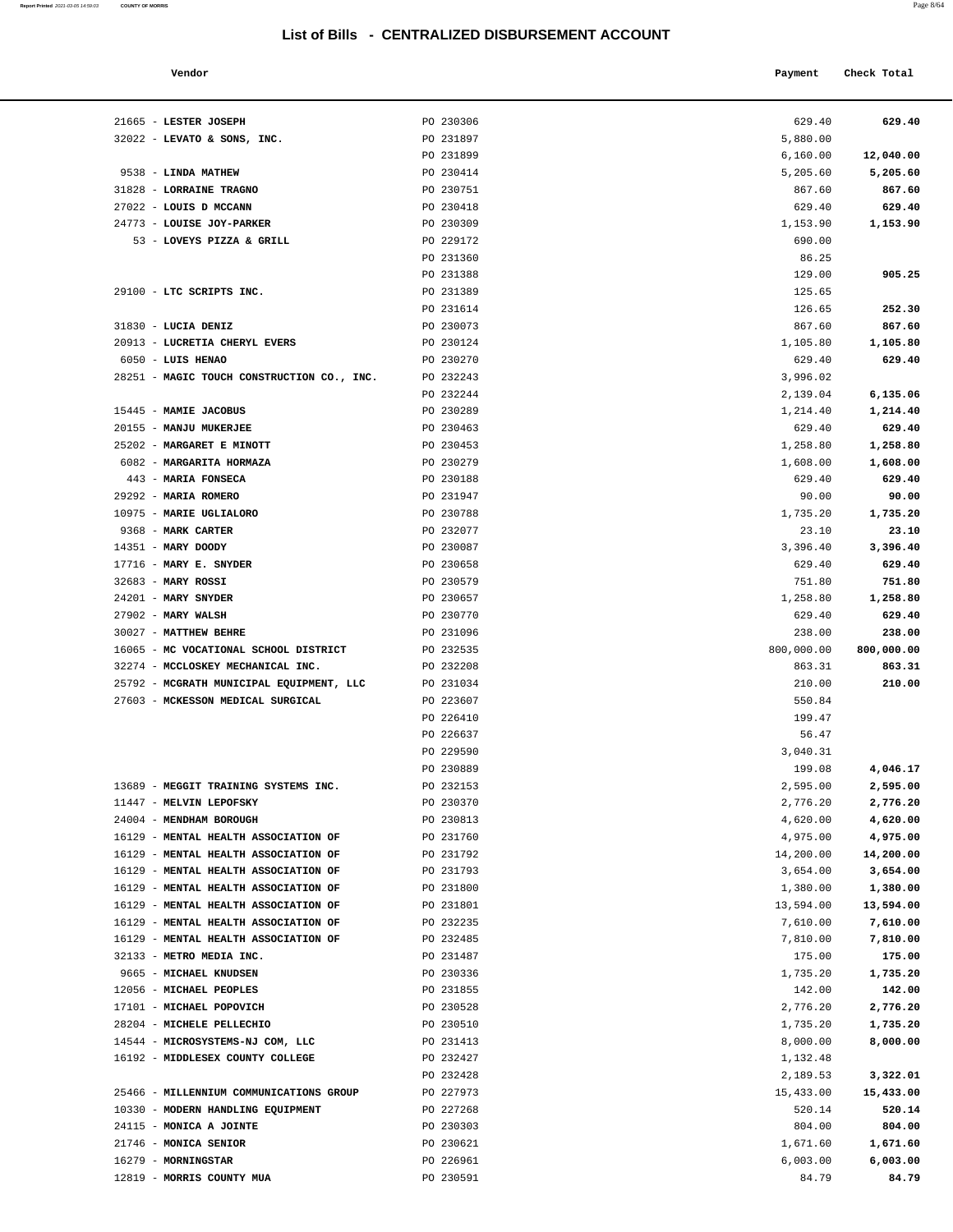12819 - **MORRIS COUNTY MUA PO 230983** 12819 - **MORRIS COUNTY MUA PO 231417** 12819 - **MORRIS COUNTY MUA** PO 231418

**Report Printed** 2021-03-05 14:59:03 COUNTY OF MORRIS

| a. | I |  |
|----|---|--|
|    |   |  |

|                                | List of Bills - CENTRALIZED DISBURSEMENT ACCOUNT |           |             |
|--------------------------------|--------------------------------------------------|-----------|-------------|
| Vendor                         |                                                  | Payment   | Check Total |
|                                |                                                  |           |             |
| MORRIS COUNTY MUA              | PO 230983                                        | 1,430.17  | 1,430.17    |
| <b>MORRIS COUNTY MUA</b>       | PO 231417                                        | 6,344.94  | 6,344.94    |
| <b>MORRIS COUNTY MUA</b>       | PO 231418                                        | 1,378.39  | 1,378.39    |
| MORRIS COUNTY MUNICIPAL        | PO 231416                                        | 11,236.64 | 11,236.64   |
| MORRIS COUNTY MUNICIPAL        | PO 231419                                        | 200.97    | 200.97      |
| MORRIS COUNTY PARK POLICE      | PO 230819                                        | 300.00    | 300.00      |
| <b>MORRISTOWN CAR WASH</b>     | PO 232061                                        | 4,000.00  | 4,000.00    |
| MORRISTOWN NEIGHBORHOOD HOUSE  | PO 232274                                        | 3,851.00  |             |
|                                | PO 232275                                        | 5,002.00  | 8,853.00    |
| MORRISTOWN PARKING AUTHORITY   | PO 232264                                        | 5,774.00  | 5,774.00    |
| <b>MOSES MCBRYDE</b>           | PO 230416                                        | 629.40    | 629.40      |
| MOUNT OLIVE CHILD CARE AND     | PO 232158                                        | 18,000.00 | 18,000.00   |
| MOUNTAIN VIEW DEVELOPMENT      | PO 231366                                        | 15,750.00 |             |
|                                | PO 231548                                        | 2,925.00  | 18,675.00   |
| <b>MURIEL TREVENA</b>          | PO 230756                                        | 629.40    | 629.40      |
| N.J. NATURAL GAS COMPANY       | PO 231605                                        | 122.04    |             |
|                                | PO 232259                                        | 2,523.82  | 2,645.86    |
| <b>NANCY A LUTES</b>           | PO 230387                                        | 1,214.40  | 1,214.40    |
| NANCY DUNLEAVY                 | PO 230095                                        | 629.40    | 629.40      |
| NAPA OF ROCKAWAY               | PO 231410                                        | 345.90    | 345.90      |
| NATAL ISRAEL TRAUMA CENTER     | PO 231466                                        | 1,935.00  | 1,935.00    |
| <b>NEKEMA WILFONG</b>          | PO 231593                                        | 90.00     | 90.00       |
| NEVILLE FYFFE                  | PO 230209                                        | 867.60    | 867.60      |
| NEW HOPE FOUNDATION INC.       | PO 231763                                        | 2,137.50  |             |
|                                | PO 231794                                        | 2,992.50  |             |
|                                | PO 231795                                        | 3,000.00  | 8,130.00    |
| <b>NEW JERSEY LEAGUE OF</b>    | PO 231650                                        | 150.00    | 150.00      |
| NEW JERSEY OVERHEAD DOOR LLC   | PO 232245                                        | 2,977.15  |             |
|                                | PO 232254                                        | 1,080.75  | 4,057.90    |
| NEWBRIDGE SERVICES INC         | PO 231752                                        | 83,543.00 |             |
|                                | PO 231753                                        | 2,800.00  |             |
|                                | PO 231802                                        | 12,942.00 | 99,285.00   |
| <b>NEWSBANK INC</b>            | PO 230177                                        | 6, 246.00 | 6,246.00    |
| <b>NJ 211 PARTNERSHIP</b>      | PO 232155                                        | 6,274.00  | 6,274.00    |
| NJ ACDS INC.                   | PO 232095                                        | 75.00     | 75.00       |
| NJ ADVANCE MEDIA               | PO 231253                                        | 243.35    | 243.35      |
| <b>NJ ADVANCE MEDIA</b>        | PO 231447                                        | 778.20    | 778.20      |
| NJ ASSOCIATION OF COUNTY       | PO 231569                                        | 200.00    | 200.00      |
| NJ E-ZPASS                     | PO 231610                                        | 250.00    | 250.00      |
| NJ PUBLIC SAFETY ACCREDITATION | PO 229530                                        | 300.00    | 300.00      |
|                                |                                                  |           |             |
| NJAC                           | PO 231045                                        | 14,457.50 |             |
|                                | PO 231046                                        | 1,000.00  | 15,457.50   |
| NJSB CONSTRUCTION LLC          | PO 229151                                        | 7,970.00  | 7,970.00    |
| NJSB CONSTRUCTION LLC          | PO 231905                                        | 3,925.00  | 3,925.00    |
| NOLA SMITH                     | PO 230654                                        | 867.60    | 867.60      |
| NORMA MINGO                    | PO 230451                                        | 2,211.60  | 2,211.60    |
| NORMA NEWMAN                   | PO 230472                                        | 804.00    | 804.00      |
| NORTHEAST COMMUNICATIONS, INC. | PO 228375                                        | 5,546.32  | 5,546.32    |
| NORTHEAST COMMUNICATIONS, INC. | PO 228376                                        | 9,090.00  | 9,090.00    |
| NORTHEAST COMMUNICATIONS, INC. | PO 231441                                        | 710.00    | 710.00      |
| <b>NORWESCAP INC</b>           | PO 232333                                        | 729.00    | 729.00      |
| NU-WAY CONCESSIONAIRES INC     | PO 231359                                        | 1,100.86  |             |
|                                | PO 231370                                        | 1,596.45  |             |
|                                | PO 232181                                        | 5,332.53  | 8,029.84    |
|                                |                                                  |           |             |

| 19483 - MORRIS COUNTY MUNICIPAL                          | PO 231416              | 11,236.64          | 11,236.64          |
|----------------------------------------------------------|------------------------|--------------------|--------------------|
| 19483 - MORRIS COUNTY MUNICIPAL                          | PO 231419              | 200.97             | 200.97             |
| 10495 - MORRIS COUNTY PARK POLICE                        | PO 230819              | 300.00             | 300.00             |
| 26488 - MORRISTOWN CAR WASH                              | PO 232061              | 4,000.00           | 4,000.00           |
| 16338 - MORRISTOWN NEIGHBORHOOD HOUSE                    | PO 232274              | 3,851.00           |                    |
|                                                          | PO 232275              | 5,002.00           | 8,853.00           |
| 16340 - MORRISTOWN PARKING AUTHORITY                     | PO 232264              | 5,774.00           | 5,774.00           |
| 27021 - MOSES MCBRYDE                                    | PO 230416              | 629.40             | 629.40             |
| 16382 - MOUNT OLIVE CHILD CARE AND                       | PO 232158              | 18,000.00          | 18,000.00          |
| 16366 - MOUNTAIN VIEW DEVELOPMENT                        | PO 231366              | 15,750.00          |                    |
|                                                          | PO 231548              | 2,925.00           | 18,675.00          |
| 18149 - MURIEL TREVENA                                   | PO 230756              | 629.40             | 629.40             |
| 19523 - N.J. NATURAL GAS COMPANY                         | PO 231605              | 122.04             |                    |
|                                                          | PO 232259              | 2,523.82           | 2,645.86           |
| 27018 - NANCY A LUTES                                    | PO 230387              | 1,214.40           | 1,214.40           |
| 14423 - NANCY DUNLEAVY                                   | PO 230095              | 629.40             | 629.40             |
| 28785 - NAPA OF ROCKAWAY                                 | PO 231410              | 345.90             | 345.90             |
| 30550 - NATAL ISRAEL TRAUMA CENTER                       | PO 231466              | 1,935.00           | 1,935.00<br>90.00  |
| 28753 - NEKEMA WILFONG                                   | PO 231593              | 90.00              | 867.60             |
| 9999 - NEVILLE FYFFE<br>16533 - NEW HOPE FOUNDATION INC. | PO 230209<br>PO 231763 | 867.60<br>2,137.50 |                    |
|                                                          | PO 231794              | 2,992.50           |                    |
|                                                          | PO 231795              | 3,000.00           | 8,130.00           |
| 16641 - NEW JERSEY LEAGUE OF                             | PO 231650              | 150.00             | 150.00             |
| 28348 - NEW JERSEY OVERHEAD DOOR LLC                     | PO 232245              | 2,977.15           |                    |
|                                                          | PO 232254              | 1,080.75           | 4,057.90           |
| 16552 - NEWBRIDGE SERVICES INC                           | PO 231752              | 83,543.00          |                    |
|                                                          | PO 231753              | 2,800.00           |                    |
|                                                          | PO 231802              | 12,942.00          | 99,285.00          |
| 12176 - NEWSBANK INC                                     | PO 230177              | 6,246.00           | 6,246.00           |
| 28983 - NJ 211 PARTNERSHIP                               | PO 232155              | 6,274.00           | 6,274.00           |
| 26971 - NJ ACDS INC.                                     | PO 232095              | 75.00              | 75.00              |
| 17819 - NJ ADVANCE MEDIA                                 | PO 231253              | 243.35             | 243.35             |
| 17819 - NJ ADVANCE MEDIA                                 | PO 231447              | 778.20             | 778.20             |
| 32709 - NJ ASSOCIATION OF COUNTY                         | PO 231569              | 200.00             | 200.00             |
| $7380 - NJ E-ZPASS$                                      | PO 231610              | 250.00             | 250.00             |
| 7766 - NJ PUBLIC SAFETY ACCREDITATION                    | PO 229530              | 300.00             | 300.00             |
| $2909 - NJAC$                                            | PO 231045              | 14,457.50          |                    |
|                                                          | PO 231046              | 1,000.00           | 15,457.50          |
| 30744 - NJSB CONSTRUCTION LLC                            | PO 229151              | 7,970.00           | 7,970.00           |
| 30744 - NJSB CONSTRUCTION LLC                            | PO 231905              | 3,925.00           | 3,925.00           |
| 32384 - NOLA SMITH<br>20613 - NORMA MINGO                | PO 230654<br>PO 230451 | 867.60             | 867.60<br>2,211.60 |
| 21434 - NORMA NEWMAN                                     | PO 230472              | 2,211.60<br>804.00 | 804.00             |
| 26357 - NORTHEAST COMMUNICATIONS, INC.                   | PO 228375              | 5,546.32           | 5,546.32           |
| 26357 - NORTHEAST COMMUNICATIONS, INC.                   | PO 228376              | 9,090.00           | 9,090.00           |
| 26357 - NORTHEAST COMMUNICATIONS, INC.                   | PO 231441              | 710.00             | 710.00             |
| 16752 - NORWESCAP INC                                    | PO 232333              | 729.00             | 729.00             |
| 16764 - NU-WAY CONCESSIONAIRES INC                       | PO 231359              | 1,100.86           |                    |
|                                                          | PO 231370              | 1,596.45           |                    |
|                                                          | PO 232181              | 5,332.53           | 8,029.84           |
| 21565 - OCLC ONLINE COMPUTER                             | PO 230170              | 2,109.16           | 2,109.16           |
| 26726 - OFFICE CONCEPTS GROUP, INC.                      | PO 231558              | 193.66             | 193.66             |
| 26726 - OFFICE CONCEPTS GROUP, INC.                      | PO 231566              | 408.19             | 408.19             |
| 26726 - OFFICE CONCEPTS GROUP, INC.                      | PO 231711              | 34.85              | 34.85              |
| 26726 - OFFICE CONCEPTS GROUP, INC.                      | PO 231772              | 147.97             | 147.97             |
| 26726 - OFFICE CONCEPTS GROUP, INC.                      | PO 232004              | 432.25             | 432.25             |
| 26726 - OFFICE CONCEPTS GROUP, INC.                      | PO 232143              | 223.45             | 223.45             |
| 26726 - OFFICE CONCEPTS GROUP, INC.                      | PO 232246              | 11.88              | 11.88              |
| 26726 - OFFICE CONCEPTS GROUP, INC.                      | PO 232256              | 6,851.80           | 6,851.80           |
|                                                          |                        |                    |                    |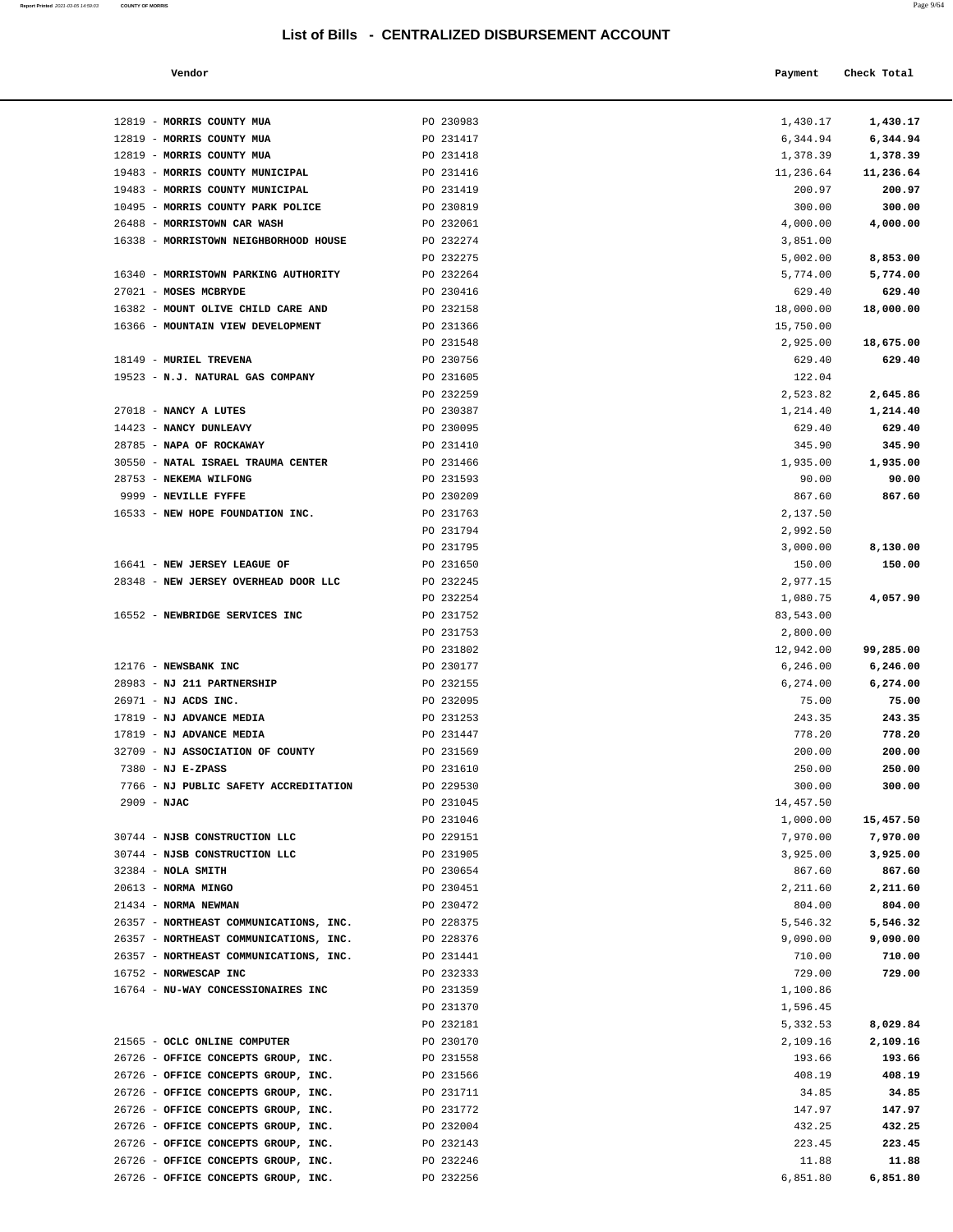| Report Printed 2021-03-05 14:59:03 COUNTY OF MORRIS |  |  | Page 10/64 |
|-----------------------------------------------------|--|--|------------|
|                                                     |  |  |            |

|                                       | List of Bills - CENTRALIZED DISBURSEMENT ACCOUNT |           |             |
|---------------------------------------|--------------------------------------------------|-----------|-------------|
| Vendor                                |                                                  | Payment   | Check Total |
| $21567 - OFS$                         | PO 226875                                        | 27,933.42 | 27,933.42   |
| 12760 - OLGA ABRAMIDES                | PO 229907                                        | 629.40    | 629.40      |
| 9987 - OLIVE RUSSELL                  | PO 230587                                        | 867.60    | 867.60      |
| 25021 - ONE SOURCE OF NEW JERSEY LLC  | PO 230112                                        | 124.13    | 124.13      |
| 25021 - ONE SOURCE OF NEW JERSEY LLC  | PO 231320                                        | 288.54    | 288.54      |
| 25021 - ONE SOURCE OF NEW JERSEY LLC  | PO 231406                                        | 521.30    | 521.30      |
| 25021 - ONE SOURCE OF NEW JERSEY LLC  | PO 231407                                        | 180.00    | 180.00      |
| 8451 - OPTIMUM                        | PO 231576                                        | 126.43    | 126.43      |
| 8451 - OPTIMUM                        | PO 231577                                        | 412.43    | 412.43      |
| 8451 - OPTIMUM                        | PO 231846                                        | 302.23    | 302.23      |
| 13856 - OPTIMUM                       | PO 232080                                        | 563.28    | 563.28      |
| 15650 - ORILYN KRISA                  | PO 230349                                        | 1,735.20  | 1,735.20    |
| 5443 - PADA OF NJ                     | PO 231886                                        | 100.00    | 100.00      |
| 2624 - PAMELA REYNOLDS                | PO 230556                                        | 629.40    | 629.40      |
| 10287 - PANCIELLO CONSTRUCTION LLC    | PO 232328                                        | 11,200.00 | 11,200.00   |
| 2749 - PARSIPPANY CHILD DAY CARE CTR. | PO 232154                                        | 2,714.00  | 2,714.00    |
| 16890 - PARSIPPANY-TROY HILLS         | PO 231397                                        | 17,340.59 | 17,340.59   |
| 30707 - PATRICIA GILBRIDE             | PO 230226                                        | 804.00    | 804.00      |
| 491 - PATRICIA LAUTER                 | PO 230360                                        | 629.40    | 629.40      |
| 7374 - PATRICIA MATHER                | PO 230413                                        | 629.40    | 629.40      |
| 18491 - PATRICIA WILLS                | PO 230712                                        | 881.40    | 881.40      |
| 11063 - PAULA WARGO                   | PO 230763                                        | 813.00    | 813.00      |
| 18373 - PAULINE WARD                  | PO 230765                                        | 629.40    | 629.40      |
| 32104 - PAYFLEX SYSTEMS USA, INC.     | PO 231909                                        | 2,100.15  | 2,100.15    |
| 16974 - PEQUANNOCK POLICE DEPARTMENT  | PO 230815                                        | 720.00    | 720.00      |
| $10100$ provinces pointers            | $P^{\alpha}$ $P^{\alpha}$                        | 17.7500   | 12.778.88   |

| 12760 - OLGA ABRAMIDES                      | PO 229907 | 629.40    | 629.40     |
|---------------------------------------------|-----------|-----------|------------|
| 9987 - OLIVE RUSSELL                        | PO 230587 | 867.60    | 867.60     |
| 25021 - ONE SOURCE OF NEW JERSEY LLC        | PO 230112 | 124.13    | 124.13     |
| 25021 - ONE SOURCE OF NEW JERSEY LLC        | PO 231320 | 288.54    | 288.54     |
|                                             |           |           |            |
| 25021 - ONE SOURCE OF NEW JERSEY LLC        | PO 231406 | 521.30    | 521.30     |
| 25021 - ONE SOURCE OF NEW JERSEY LLC        | PO 231407 | 180.00    | 180.00     |
| 8451 - OPTIMUM                              | PO 231576 | 126.43    | 126.43     |
| 8451 - OPTIMUM                              | PO 231577 | 412.43    | 412.43     |
| 8451 - OPTIMUM                              | PO 231846 | 302.23    | 302.23     |
| 13856 - OPTIMUM                             | PO 232080 | 563.28    | 563.28     |
| 15650 - ORILYN KRISA                        | PO 230349 | 1,735.20  | 1,735.20   |
| 5443 - PADA OF NJ                           | PO 231886 | 100.00    | 100.00     |
| 2624 - PAMELA REYNOLDS                      | PO 230556 | 629.40    | 629.40     |
| 10287 - PANCIELLO CONSTRUCTION LLC          | PO 232328 | 11,200.00 | 11,200.00  |
| 2749 - PARSIPPANY CHILD DAY CARE CTR.       | PO 232154 | 2,714.00  | 2,714.00   |
| 16890 - PARSIPPANY-TROY HILLS               | PO 231397 | 17,340.59 | 17,340.59  |
| 30707 - PATRICIA GILBRIDE                   | PO 230226 | 804.00    | 804.00     |
| 491 - PATRICIA LAUTER                       | PO 230360 | 629.40    | 629.40     |
| 7374 - PATRICIA MATHER                      | PO 230413 | 629.40    | 629.40     |
| 18491 - PATRICIA WILLS                      | PO 230712 | 881.40    | 881.40     |
| $11063$ - PAULA WARGO                       | PO 230763 | 813.00    | 813.00     |
| 18373 - PAULINE WARD                        | PO 230765 | 629.40    | 629.40     |
| 32104 - PAYFLEX SYSTEMS USA, INC.           | PO 231909 | 2,100.15  | 2,100.15   |
|                                             | PO 230815 |           |            |
| 16974 - PEQUANNOCK POLICE DEPARTMENT        |           | 720.00    | 720.00     |
| 18102 - PEQUANNOCK TOWNSHIP                 | PO 231353 | 16,650.00 | 16,650.00  |
| 18102 - PEQUANNOCK TOWNSHIP                 | PO 231545 | 5,925.00  | 5,925.00   |
| 20911 - PETER HEYWANG                       | PO 230272 | 1,608.00  | 1,608.00   |
| 27485 - PETER TERRAFRANCA                   | PO 230720 | 1,735.20  | 1,735.20   |
| 27413 - PETROLIN NELSON                     | PO 230470 | 1,258.80  | 1,258.80   |
| 24188 - PHILIP GALATI                       | PO 230213 | 629.40    | 629.40     |
| 16712 - PHILIP NODORO                       | PO 230476 | 629.40    | 629.40     |
| 29258 - PLOSIA COHEN LLC                    | PO 232051 | 1,798.00  | 1,798.00   |
| 28765 - PMI TECHNOLOGIES                    | PO 230179 | 295.00    | 295.00     |
| 25859 - POINTCLICKCARE                      | PO 231705 | 309.94    | 309.94     |
| 6553 - PORTASOFT OF MORRIS COUNTY INC       | PO 232247 | 3,920.00  | 3,920.00   |
| 26363 - PRAXAIR DISTRIBUTION                | PO 231409 | 335.01    | 335.01     |
| 8172 - PREMLATABE TRIVEDI                   | PO 230762 | 629.40    | 629.40     |
| 2806 - PRESBYTERIAN COMMUNITY CHURCH        | PO 228212 | 4,800.00  | 4,800.00   |
| 21397 - PRESERVATION DESIGN PARTNERSHIP LLC | PO 230851 | 840.00    | 840.00     |
| 4812 - PREVENTION IS KEY                    | PO 231762 | 900.00    | 900.00     |
| 4812 - PREVENTION IS KEY                    | PO 231796 | 54,600.00 | 54,600.00  |
| 4812 - PREVENTION IS KEY                    | PO 232486 | 33,597.95 | 33,597.95  |
| 4327 - PRIME HEALTHCARE SERVICES            | PO 231747 | 15,942.00 |            |
|                                             | PO 231748 | 82,556.00 |            |
|                                             | PO 231749 | 66,320.00 | 164,818.00 |
| 17800 - PRIME HEALTHCARE SERVICES           | PO 231790 | 14,815.00 | 14,815.00  |
| 17798 - PRIME HEALTHCARE SERVICES           | PO 231816 | 7,225.00  | 7,225.00   |
| 28417 - PRINCIPAL LIFE INSURANCE COMPANY    | PO 229766 |           | 455.10     |
|                                             | PO 231271 | 455.10    |            |
| 4811 - PROJECT LIFESAVER, INC.              |           | 1,519.89  | 1,519.89   |
| 17189 - PSE&G CO                            | PO 231910 | 50,053.93 | 50,053.93  |
| 19681 - PURCHASE POWER                      | PO 229726 | 546.42    | 546.42     |
| 9894 - QUADIENT, INC.                       | PO 232058 | 346.75    | 346.75     |
| 30957 - QUINCY COMPRESSOR LLC               | PO 231982 | 654.44    | 654.44     |
| 264 - R & J CONTROL, INC.                   | PO 232206 | 1,509.00  |            |
|                                             | PO 232207 | 385.00    | 1,894.00   |
| 25392 - R. GAYLE KRANZ                      | PO 230346 | 1,735.20  | 1,735.20   |
| 12473 - R.D. SALES DOOR & HARDWARE LLC      | PO 232205 | 222.00    | 222.00     |
| 21740 - RACHAEL MOBLEY                      | PO 230454 | 629.40    | 629.40     |
| 20927 - RAILROAD CONSTRUCTION CO, INC.      | PO 232330 | 10,222.20 |            |
|                                             | PO 232330 | 1,135.80  | 11,358.00  |
| 16124 - RALPH MELORO                        | PO 230440 | 1,561.20  | 1,561.20   |
| 21654 - RAMONA WHITMORE                     | PO 230730 | 629.40    | 629.40     |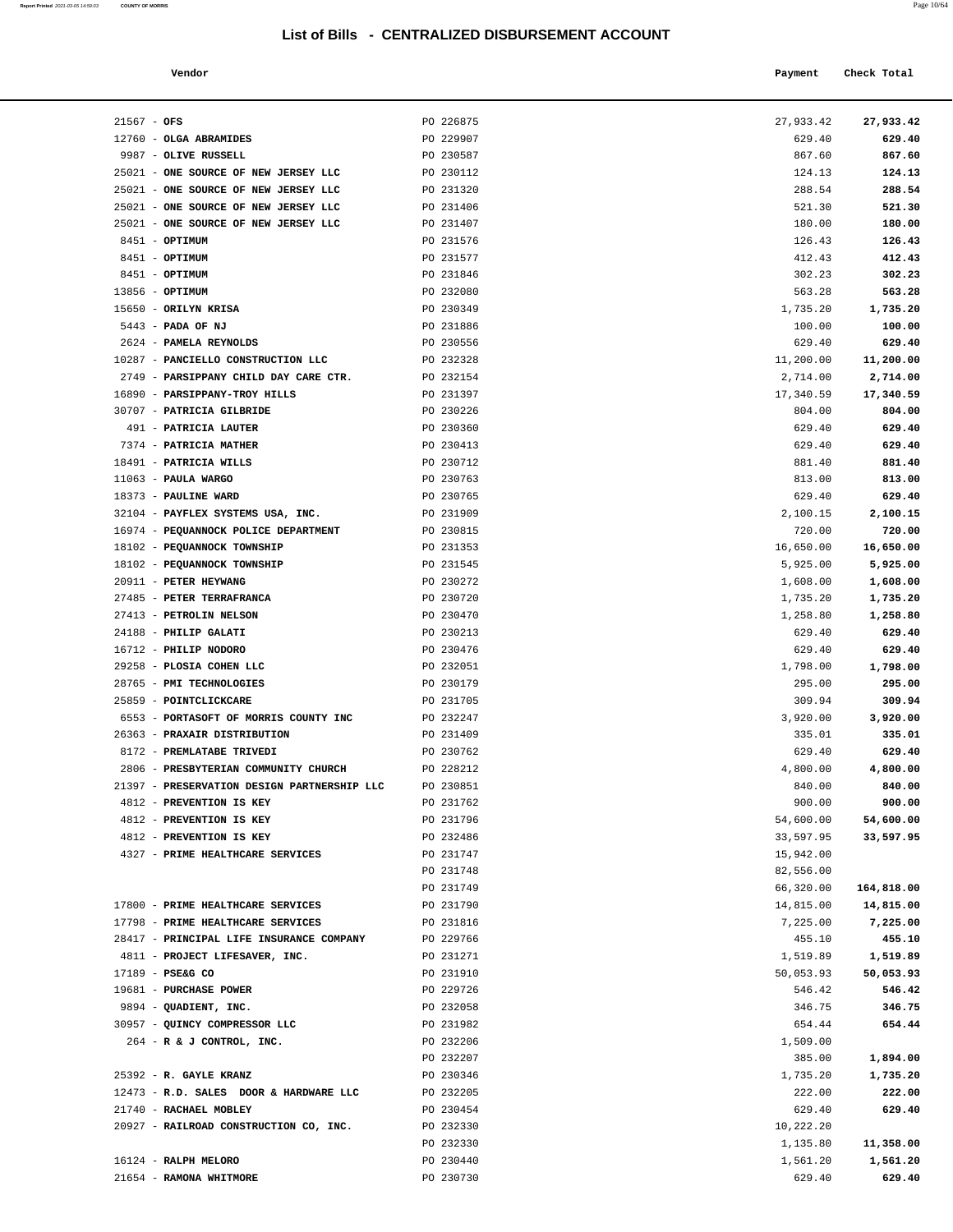| Vendor | Payment | Check Total |
|--------|---------|-------------|
|        |         |             |

| 31651 - RAPID PUMP & METER SERVICES CO.            | PO 229068              | 4,298.53           | 4,298.53         |
|----------------------------------------------------|------------------------|--------------------|------------------|
| 25416 - RARZELL GRUBBS                             | PO 230250              | 629.40             | 629.40           |
| 26494 - RAYMOND DRAKE                              | PO 230088              | 804.00             | 804.00           |
| 26223 - RE-TRON TECHNOLOGIES INC.                  | PO 231408              | 387.96             | 387.96           |
| 29982 - REDICARE LLC                               | PO 231731              | 29.63              | 29.63            |
| 1578 - REED SYSTEMS, LTD.                          | PO 231543              | 6,281.06           | 6,281.06         |
| 31745 - RENU GUPTA                                 | PO 232177              | 72.00              | 72.00            |
| 29925 - RHEA YOUNG                                 | PO 232097              | 12.00              | 12.00            |
| 29466 - RICCIARDI BROTHERS, INC                    | PO 231928              | 3,263.45           | 3,263.45         |
| 31978 - RICHARD A YOBS                             | PO 232057              | 1,000.00           | 1,000.00         |
| 15626 - RICHARD KNISS                              | PO 230335              | 1,258.80           | 1,258.80         |
| 25419 - RICHARD SKWIERALSKI                        | PO 230642              | 3,470.40           | 3,470.40         |
| 28741 - RICOH USA, INC.                            | PO 231210              | 300.79             | 300.79           |
| 28741 - RICOH USA, INC.                            | PO 231481              | 77.56              | 77.56            |
| 28741 - RICOH USA, INC.                            | PO 231563              | 946.60             | 946.60           |
| 28741 - RICOH USA, INC.                            | PO 231567              | 791.36             | 791.36           |
| 28741 - RICOH USA, INC.                            | PO 231571              | 34.72              | 34.72            |
| 28741 - RICOH USA, INC.                            | PO 231589              | 1,356.67           | 1,356.67         |
| 28741 - RICOH USA, INC.                            | PO 231596              | 7,731.90           | 7,731.90         |
| 28741 - RICOH USA, INC.                            | PO 231691              | 6,788.60           | 6,788.60         |
| 28741 - RICOH USA, INC.                            | PO 231728              | 212.07             | 212.07           |
| 28741 - RICOH USA, INC.                            | PO 231740              | 678.15             | 678.15<br>623.95 |
| 28741 - RICOH USA, INC.<br>28741 - RICOH USA, INC. | PO 231827<br>PO 231847 | 623.95<br>1,448.26 | 1,448.26         |
| 28741 - RICOH USA, INC.                            | PO 231859              | 555.19             | 555.19           |
| 28741 - RICOH USA, INC.                            | PO 232152              | 962.41             | 962.41           |
| 25852 - RITA FORTENBERRY                           | PO 230193              | 867.60             | 867.60           |
| 28455 - ROBERT & SON, INC.                         | PO 231227              | 265.00             | 265.00           |
| 24861 - ROBERT REGAD                               | PO 230549              | 813.00             | 813.00           |
| 20921 - ROBERT VOELKER                             | PO 230805              | 867.60             | 867.60           |
| 27042 - ROBERT YOUNG                               | PO 230675              | 1,524.00           | 1,524.00         |
| 15677 - ROBIN LAMOREAUX                            | PO 230352              | 660.00             | 660.00           |
| 17899 - RONALD SUAREZ, MD                          | PO 230701              | 8,849.10           | 8,849.10         |
| 25846 - ROSA QUICENO                               | PO 230535              | 867.60             | 867.60           |
| 26993 - ROSALIE GROW                               | PO 230248              | 629.40             | 629.40           |
| 17517 - ROSAMOND SANTELLA                          | PO 230599              | 629.40             | 629.40           |
| 696 - ROXBURY DAY CARE CENTER, INC.                | PO 232276              | 2,639.00           | 2,639.00         |
| 17417 - ROXBURY TWP POLICE DEPT                    | PO 230818              | 240.00             | 240.00           |
| 8785 - RUBINO IGNAZIO                              | PO 230583              | 629.40             | 629.40           |
| 17443 - RUTGERS STATE UNIVERSITY OF NJ             | PO 219335              | 65.00              |                  |
|                                                    | PO 232094              | 180.00             | 245.00           |
| 17451 - RUTGERS UNIVERSITY                         | PO 227943              | 49.00              | 49.00            |
| 8521 - RUTGERS UNIVERSITY                          | PO 231823              | 287.00             | 287.00           |
| 29609 - RUTGERS, THE STATE UNIVERSITY OF NJ        | PO 231462              | 1,406.86           | 1,406.86         |
| 13447 - RUTH BOWSER<br>21775 - SABINE VON AULOCK   | PO 229965<br>PO 230776 | 104.90<br>804.00   | 104.90<br>804.00 |
| 29062 - SALMON BROS. INC.                          | PO 231326              | 3,772.00           |                  |
|                                                    | PO 231641              | 21,766.00          |                  |
|                                                    | PO 231722              | 2,024.00           | 27,562.00        |
| 20656 - SALOME OGILVIE                             | PO 230487              | 629.40             | 629.40           |
| 31598 - SANCHEZ ENGRAVING LLC                      | PO 231611              | 139.00             | 139.00           |
| 18423 - SARA WEISSMAN                              | PO 230750              | 4,684.80           | 4,684.80         |
| 2885 - SARAH HORAN                                 | PO 230278              | 1,554.00           | 1,554.00         |
| 17546 - SCHIFANO CONSTRUCTION CORP.                | PO 231738              | 126,794.55         |                  |
|                                                    | PO 231738              | 1,062.50           | 127,857.05       |
| 24186 - SERAFIN GONZALEZ                           | PO 230233              | 774.00             | 774.00           |
| 21403 - SHEILA RICHARDSON                          | PO 230560              | 813.00             | 813.00           |
| 17726 - SHI INTERNATIONAL CORP                     | PO 228303              | 50,000.00          | 50,000.00        |
| 1482 - SIBGATH KHAN                                | PO 230323              | 804.00             | 804.00           |
| 29041 - SIGN A RAMA LEDGEWOOD                      | PO 231774              | 1,386.60           | 1,386.60         |
| 17699 - SMITH MOTOR CO., INC.                      | PO 231182              | 557.03             |                  |
|                                                    | PO 231201              | 3.07               |                  |
|                                                    | PO 231411              | 321.28             | 881.38           |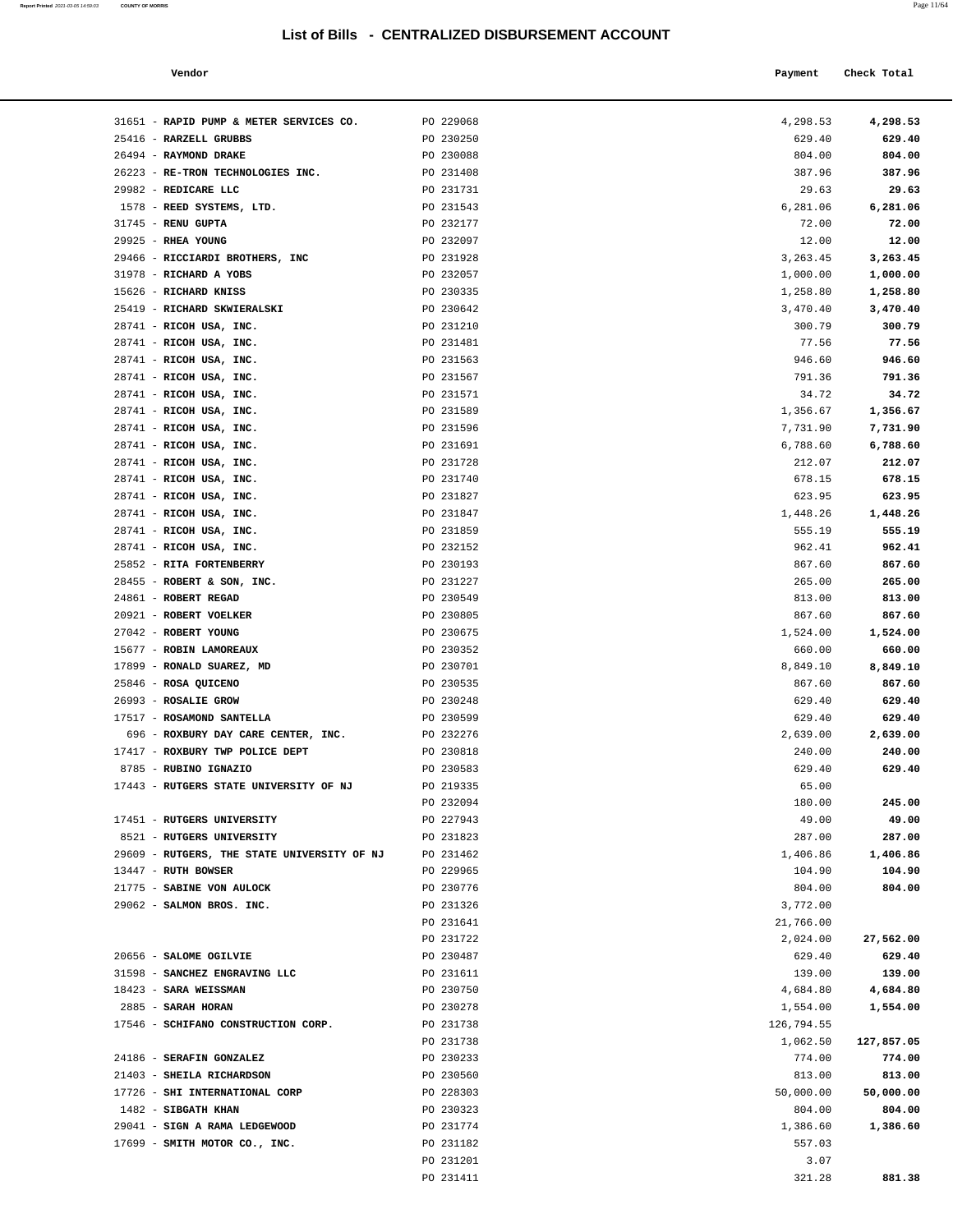**Report Printed**  $2021 - 03 - 05$  14:59:03 **COUNTY OF MORRIS** 

| Vendor | Payment Check Total |
|--------|---------------------|
|        |                     |

| 8503 - SMITH TRACTOR & EQUIPMENT INC.                            | PO 231412              | 73.12              | 73.12              |
|------------------------------------------------------------------|------------------------|--------------------|--------------------|
| 11253 - SMITHS DETECTION, INC.                                   | PO 231461              | 2,512.30           | 2,512.30           |
| 6981 - SODEXO INC & AFFILIATES                                   | PO 232331              | 53,134.00          | 53,134.00          |
| 32655 - SONCO WORLDWIDE INC.                                     | PO 228429              | 15,200.00          | 15,200.00          |
| 17755 - SOUTHEAST MORRIS COUNTY                                  | PO 231479              | 3,739.58           | 3,739.58           |
| 17755 - SOUTHEAST MORRIS COUNTY                                  | PO 232081              | 8,966.55           | 8,966.55           |
| 17755 - SOUTHEAST MORRIS COUNTY                                  | PO 232257              | 1,156.55           | 1,156.55           |
| 17762 - SPARWICK CONTRACTING, INC.                               | PO 231985              | 77,221.65          | 77,221.65          |
| 29436 - SPECIAL SERVICES GROUP, LLC                              | PO 228170              | 17,408.00          | 17,408.00          |
| 29547 - SPECIALTY GRAPHICS LLC                                   | PO 227143              | 475.00             | 475.00             |
| 5948 - STEPHEN TURKO                                             | PO 230784              | 629.40             | 629.40             |
| 4298 - STERICYCLE INC                                            | PO 230882              | 1,233.35           | 1,233.35           |
| 26016 - STONEFIELD ENGINEERING AND DESIGN, LLC                   | PO 227562              | 3,400.00           | 3,400.00           |
| 14685 - STORAGE SYSTEMS USA                                      | PO 230173              | 2,500.00           | 2,500.00           |
| 8621 - SUBURBAN PROPANE -2347                                    | PO 231885              | 1,791.23           |                    |
|                                                                  | PO 232150              | 642.48             | 2,433.71           |
| 522 - SUSAN KLEIN                                                | PO 230330              | 1,735.20           | 1,735.20           |
| 11429 - SUSSEX COUNTY MUA<br>21364 - SYSTEM ONE ALARM            | PO 231344<br>PO 223260 | 669.00<br>1,074.00 | 669.00<br>1,074.00 |
| 21364 - SYSTEM ONE ALARM                                         | PO 224408              | 1,806.00           | 1,806.00           |
| 21364 - SYSTEM ONE ALARM                                         | PO 224748              | 1,474.00           | 1,474.00           |
| 32127 - T. M. WARD COMPANY                                       | PO 232204              | 37.00              | 37.00              |
| 20814 - T.Y. LIN INTERNATIONAL                                   | PO 232241              | 188,175.00         | 188,175.00         |
| 20814 - T.Y. LIN INTERNATIONAL                                   | PO 232242              | 57,285.10          | 57,285.10          |
| 17975 - TAYLOR & FRIEDBERG, LLC                                  | PO 232069              | 378.00             | 378.00             |
| 5611 - TBS CONTROLS LLC                                          | PO 231746              | 2,944.35           | 2,944.35           |
| 17990 - TELESEARCH INC                                           | PO 231165              | 816.20             |                    |
|                                                                  | PO 231351              | 455.50             |                    |
|                                                                  | PO 231654              | 409.95             |                    |
|                                                                  | PO 231681              | 408.10             | 2,089.75           |
| 11311 - TERRI MCINERNEY                                          | PO 230426              | 629.40             | 629.40             |
| 21294 - TETRA TECH INC                                           | PO 231463              | 8,509.83           | 8,509.83           |
| 11651 - THE BIBER PARTNERSHIP AIA                                | PO 231374              | 467.08             |                    |
|                                                                  | PO 231375              | 546.84             | 1,013.92           |
| 27366 - THE GODFATHER OF MORRISTOWN                              | PO 232236              | 81.64              | 81.64              |
| 5711 - THE TAB GROUP                                             | PO 231350              | 820.30             | 820.30             |
| 24831 - THERESA JACKSON                                          | PO 230285              | 629.40             | 629.40             |
| 16007 - THOMAS A. MARKT                                          | PO 230404<br>PO 230434 | 1,735.20<br>629.40 | 1,735.20<br>629.40 |
| 20151 - THOMAS MCNIECE<br>10812 - THOMSON REUTER-WEST            | PO 231649              | 1,169.97           | 1,169.97           |
| 18437 - THOMSON REUTERS-WEST                                     | PO 229730              | 356.00             | 356.00             |
| 20788 - TOP LINE CONSTRUCTION CORP                               | PO 231647              | 6,291.48           | 6,291.48           |
| 20788 - TOP LINE CONSTRUCTION CORP                               | PO 232251              | 9,153.54           |                    |
|                                                                  | PO 232251              | 105,231.37         | 114,384.91         |
| 20788 - TOP LINE CONSTRUCTION CORP                               | PO 232322              | 310,839.30         | 310,839.30         |
| 17379 - TOWNSHIP OF ROXBURY                                      | PO 223422              | 4,618.64           | 4,618.64           |
| 3049 - TRANE                                                     | PO 231954              | 76.08              | 76.08              |
| 20000 - TREASURER-STATE OF NEW JERSEY                            | PO 231822              | 85.00              | 85.00              |
| 18144 - TREE KING INC                                            | PO 231384              | 35, 212.50         | 35,212.50          |
| 18144 - TREE KING INC                                            | PO 231547              | 8,805.00           | 8,805.00           |
| 10163 - TREVOR HUFFERT                                           | PO 232289              | 90.00              | 90.00              |
| 12333 - TRIMBOLI & PRUSINOWSKI, LLC                              | PO 232093              | 1,410.50           | 1,410.50           |
| 25209 - TURN OUT UNIFORMS, INC.                                  | PO 225288              | 968.94             | 968.94             |
| 25209 - TURN OUT UNIFORMS, INC.                                  | PO 225334              | 968.94             | 968.94             |
| 25209 - TURN OUT UNIFORMS, INC.                                  | PO 228154              | 968.94             | 968.94             |
| 25209 - TURN OUT UNIFORMS, INC.                                  | PO 231814              | 168.72             | 168.72             |
| 25209 - TURN OUT UNIFORMS, INC.<br>4144 - U-LINE SHIPPING SUPPLY | PO 231884<br>PO 227971 | 269.95<br>336.77   | 269.95<br>336.77   |
| 31502 - U.S. SECURITY ASSOCIATES                                 | PO 231280              | 5,033.48           |                    |
|                                                                  | PO 231677              | 4,937.17           |                    |
|                                                                  | PO 231694              | 16,459.14          |                    |
|                                                                  | PO 232045              | 2,114.28           | 28,544.07          |
| 18219 - UNIQUE PHOTO INC                                         | PO 228471              | 2,804.35           | 2,804.35           |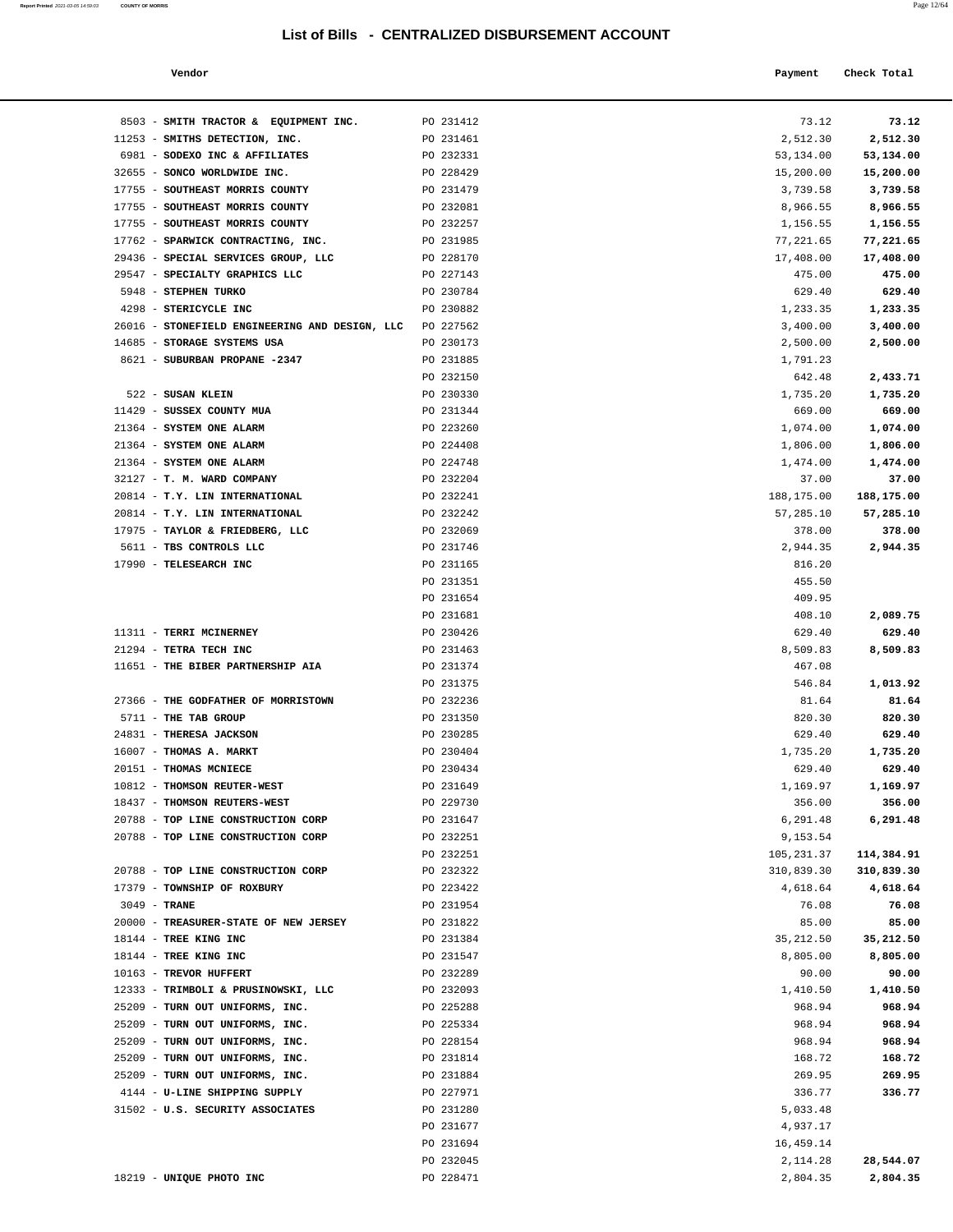|                                | List of Bills - CENTRALIZED DISBURSEMENT ACCOUNT |            |             |
|--------------------------------|--------------------------------------------------|------------|-------------|
| Vendor                         |                                                  | Payment    | Check Total |
| UNITRONIX DATA SYSTEMS INC     | PO 231603                                        | 18,391.10  | 18,391.10   |
| VALUE LINE PUBLISHING LLC      | PO 231559                                        | 5,700.00   | 5,700.00    |
| VAN CLEEF ENGINEERING ASSOC    | PO 228695                                        | 425.00     |             |
|                                | PO 231768                                        | 1,638.00   | 2,063.00    |
| VELMA SAVORY                   | PO 230603                                        | 804.00     | 804.00      |
| VENETIA MILLER                 | PO 230449                                        | 1,735.20   | 1,735.20    |
| VERIZON CABS                   | PO 231829                                        | 1,771.39   | 1,771.39    |
| <b>VERIZON WIRELESS</b>        | PO 231671                                        | 137.13     |             |
|                                | PO 231946                                        | 20, 412.30 |             |
|                                | PO 231946                                        | 187.95     | 20,737.38   |
| VERNA KOLMAN                   | PO 230340                                        | 1,566.00   | 1,566.00    |
| <b>VERNON BROWN</b>            | PO 229983                                        | 1,258.80   | 1,258.80    |
| <b>VICTOR FRANCE</b>           | PO 230197                                        | 867.60     | 867.60      |
| VILLAGE SUPER MARKET, INC.     | PO 232096                                        | 6.98       | 6.98        |
| VINCENT MASSALONGO             | PO 230411                                        | 629.40     | 629.40      |
| VISUAL COMPUTER SOLUTIONS      | PO 231830                                        | 2,375.00   | 2,375.00    |
| VOIANCE LANGUAGE SERVICES, LLC | PO 231574                                        | 25.00      | 25.00       |
| VOIANCE LANGUAGE SERVICES, LLC | PO 231826                                        | 881.13     | 881.13      |
| W.B. MASON COMPANY INC         | PO 229852                                        | 241.16     |             |
|                                | PO 230878                                        | 73.96      |             |
|                                | PO 231172                                        | 182.21     |             |
|                                | PO 231176                                        | 31.11      |             |

| 446 - UNITRONIX DATA SYSTEMS INC       | PO 231603              | 18,391.10        | 18,391.10 |
|----------------------------------------|------------------------|------------------|-----------|
| 273 - VALUE LINE PUBLISHING LLC        | PO 231559              | 5,700.00         | 5,700.00  |
| 18285 - VAN CLEEF ENGINEERING ASSOC    | PO 228695              | 425.00           |           |
|                                        | PO 231768              | 1,638.00         | 2,063.00  |
| 21273 - VELMA SAVORY                   | PO 230603              | 804.00           | 804.00    |
| 24350 - VENETIA MILLER                 | PO 230449              | 1,735.20         | 1,735.20  |
| 10668 - VERIZON CABS                   | PO 231829              | 1,771.39         | 1,771.39  |
| 1348 - VERIZON WIRELESS                | PO 231671              | 137.13           |           |
|                                        | PO 231946              | 20, 412.30       |           |
|                                        | PO 231946              | 187.95           | 20,737.38 |
| 8263 - VERNA KOLMAN                    | PO 230340              | 1,566.00         | 1,566.00  |
| 26991 - VERNON BROWN                   | PO 229983              | 1,258.80         | 1,258.80  |
| 32402 - VICTOR FRANCE                  | PO 230197              | 867.60           | 867.60    |
| 7037 - VILLAGE SUPER MARKET, INC.      | PO 232096              | 6.98             | 6.98      |
| 16028 - VINCENT MASSALONGO             | PO 230411              | 629.40           | 629.40    |
| 11333 - VISUAL COMPUTER SOLUTIONS      | PO 231830              | 2,375.00         | 2,375.00  |
| 25832 - VOIANCE LANGUAGE SERVICES, LLC | PO 231574              | 25.00            | 25.00     |
| 25832 - VOIANCE LANGUAGE SERVICES, LLC | PO 231826              | 881.13           | 881.13    |
| 6146 - W.B. MASON COMPANY INC          | PO 229852              | 241.16           |           |
|                                        | PO 230878              | 73.96            |           |
|                                        | PO 231172              | 182.21           |           |
|                                        | PO 231176              | 31.11            |           |
|                                        | PO 231177              | 249.90           |           |
|                                        | PO 231203              | 119.47           |           |
|                                        | PO 231267              | 351.29           |           |
|                                        | PO 231285              | 162.96           | 1,412.06  |
| 6146 - W.B. MASON COMPANY INC          | PO 231286              | 538.62           |           |
|                                        | PO 231287              | 112.70           |           |
|                                        | PO 231288              | 53.91            |           |
|                                        | PO 231289              | 90.88            |           |
|                                        | PO 231290              | 73.98            |           |
|                                        | PO 231301              | 0.95             |           |
|                                        | PO 231302              | 0.95             | 871.99    |
| 6146 - W.B. MASON COMPANY INC          | PO 231305              | 17.88            |           |
|                                        | PO 231335              | 313.28           |           |
|                                        | PO 231346              | 191.50           |           |
|                                        | PO 231349              | 61.38            |           |
|                                        | PO 231362              | 79.82            |           |
|                                        | PO 231377              | 115.42           |           |
|                                        | PO 231394              | 728.33           |           |
|                                        | PO 231445              | 46.22            | 1,553.83  |
| 6146 - W.B. MASON COMPANY INC          | PO 231570              | 11.62            |           |
|                                        | PO 231572              | 268.95           |           |
|                                        | PO 231573              | 83.45            |           |
|                                        | PO 231580              | 111.76           |           |
|                                        | PO 231583              | 369.90           |           |
|                                        | PO 231586              | 30.18            |           |
|                                        | PO 231587              | 343.17           | 1,219.03  |
| 6146 - W.B. MASON COMPANY INC          | PO 231590              | 372.50           |           |
|                                        | PO 231592              | 740.48           |           |
|                                        | PO 231602<br>PO 231613 | 130.86<br>115.75 |           |
|                                        | PO 231617              | 791.47           |           |
|                                        | PO 231653              | 111.75           |           |
|                                        | PO 231682              | 53.64            |           |
|                                        |                        |                  |           |
| 6146 - W.B. MASON COMPANY INC          | PO 231701              | 1.90             | 2,318.35  |
|                                        | PO 231714              | 0.95<br>35.70    |           |
|                                        | PO 231766<br>PO 231833 | 24.96            |           |
|                                        | PO 231840              | 297.57           | 359.18    |
| 6146 - W.B. MASON COMPANY INC          | PO 231845              | 302.75           |           |
|                                        | PO 231853              | 11.99            |           |
|                                        |                        |                  |           |

PO 231857 400.92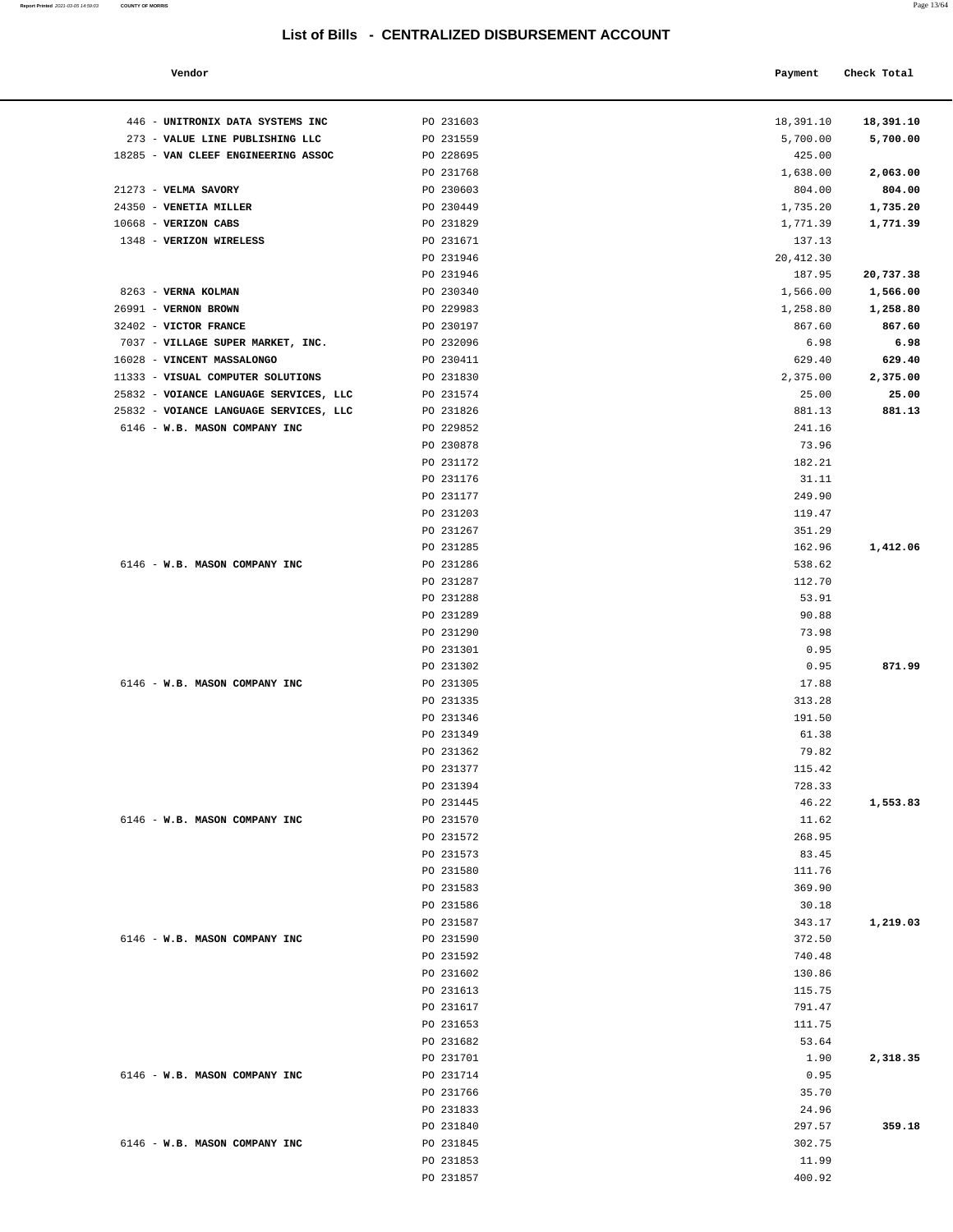| Vendor                                   |           | Payment  | Check Total                    |
|------------------------------------------|-----------|----------|--------------------------------|
|                                          |           |          |                                |
|                                          | PO 231869 | 203.88   |                                |
|                                          | PO 231900 | 27.31    |                                |
|                                          | PO 231977 | 639.00   |                                |
|                                          | PO 231981 | 221.37   |                                |
|                                          | PO 232018 | 71.62    | 1,878.84                       |
| 6146 - W.B. MASON COMPANY INC            | PO 232020 | 133.42   |                                |
|                                          | PO 232046 | 184.50   |                                |
|                                          | PO 232055 | 59.06    |                                |
|                                          | PO 232128 | 49.17    | 426.15                         |
| 6146 - W.B. MASON COMPANY INC            | PO 232240 | 14.36    | 14.36                          |
| 24231 - WATERS, MCPHERSON, MCNEILL, P.C. | PO 232047 | 8,765.95 | 8,765.95                       |
| 24231 - WATERS, MCPHERSON, MCNEILL, P.C. | PO 232068 | 294.50   | 294.50                         |
| 24231 - WATERS, MCPHERSON, MCNEILL, P.C. | PO 232092 | 1,162.50 | 1,162.50                       |
| 18452 - WHARTON BORO MUNICIPAL           | PO 223797 | 581.80   | 581.80                         |
| 25844 - WILFRED SMITH                    | PO 230651 | 629.40   | 629.40                         |
| 13246 - WILLIAM F. BARNISH               | PO 231594 | 4,866.26 | 4,866.26                       |
| 13246 - WILLIAM F. BARNISH               | PO 232317 | 2,895.48 | 2,895.48                       |
| 13246 - WILLIAM F. BARNISH               | PO 232318 | 9,290.85 | 9,290.85                       |
| 21361 - WILLIAM STATON                   | PO 230677 | 1,554.00 | 1,554.00                       |
| 1299 - WILLIAM WEISCHEDEL                | PO 230752 | 1,446.00 | 1,446.00                       |
| 24769 - WILLIAM YANCEY                   | PO 230690 | 629.40   | 629.40                         |
| 10991 - WINSTON YAW                      | PO 230686 | 629.40   | 629.40                         |
| 21189 - WITMER-PUBLIC SAFETY GROUP       | PO 227109 | 2,862.03 | 2,862.03                       |
| 29685 - WURTH USA INC.                   | PO 231929 | 327.26   | 327.26                         |
| $27099 - YE S WANG$                      | PO 230767 | 5,552.40 | 5,552.40                       |
| 24271 - YVONNE LYKEN                     | PO 230391 | 629.40   | 629.40                         |
| $20140$ - ZERISH FYFFE                   | PO 230210 | 629.40   | 629.40                         |
| TOTAL                                    |           |          | -------------<br>10,109,441.28 |

|  |  |  |  | Total to be paid from Fund 01 Current Fund    | 8,141,582.61  |
|--|--|--|--|-----------------------------------------------|---------------|
|  |  |  |  | Total to be paid from Fund 02 Grant Fund      | 1,184,851.35  |
|  |  |  |  | Total to be paid from Fund 04 County Capital  | 650,727.67    |
|  |  |  |  | Total to be paid from Fund 13 Dedicated Trust | 132,279.65    |
|  |  |  |  |                                               |               |
|  |  |  |  |                                               | 10,109,441.28 |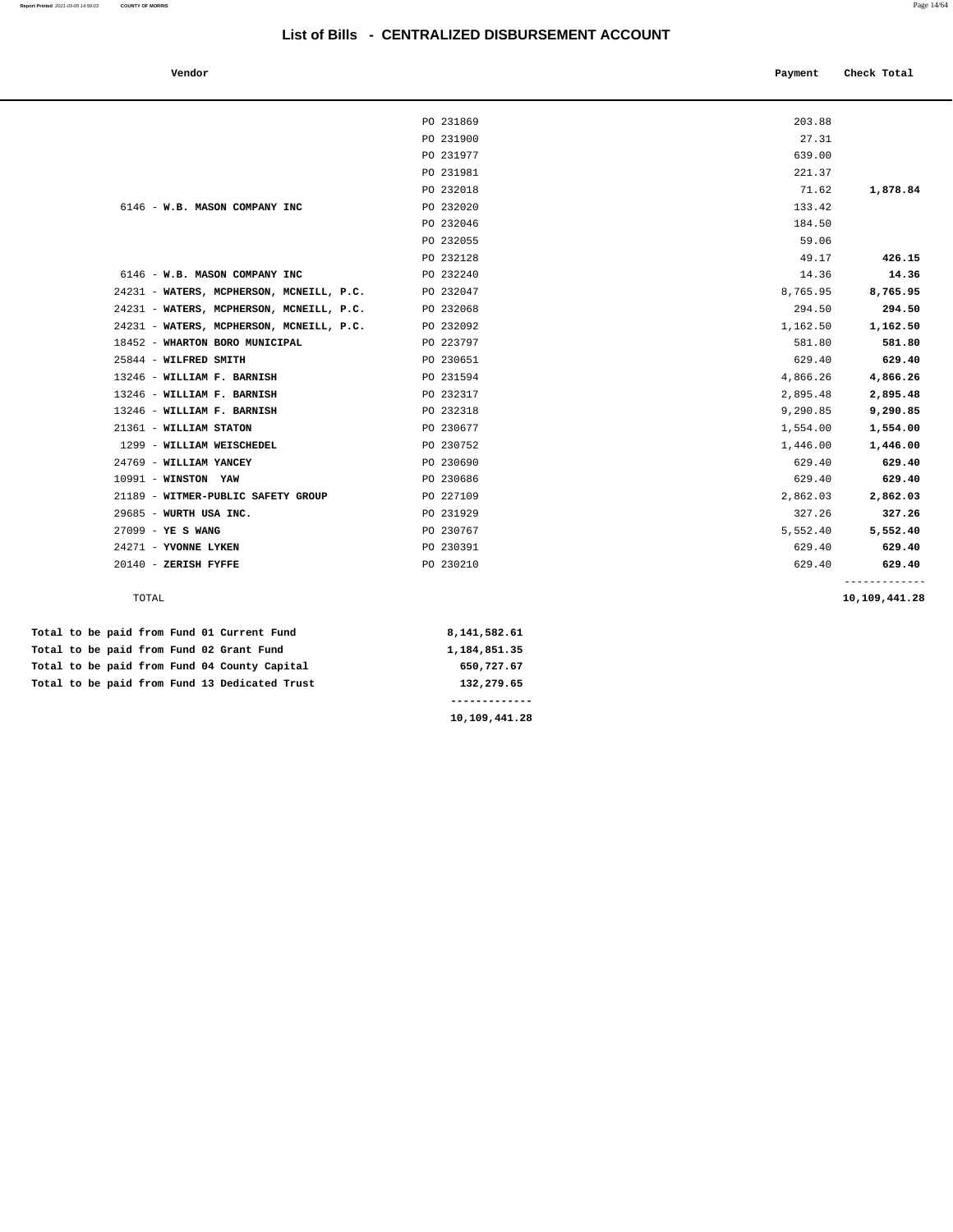#### **Report Printed** 2021-03-05 14:59:17 **COUNTY OF MORRIS** Page 15/64

**223.45**

**2,804.35**

============ **4,506.05**

1,299.00 1,399.00 41.35 65.00

# **List of Bills (Department/Account Detail) - CENTRALIZED DISBURSEMENT ACCOUNT**

| Account                     | P0 #<br>Vendor                                     | Description         | Payment<br>Account Total |
|-----------------------------|----------------------------------------------------|---------------------|--------------------------|
|                             |                                                    |                     |                          |
| DEPARTMENT 020141           |                                                    | <b>Current Fund</b> |                          |
|                             |                                                    |                     |                          |
|                             | 232561 COUNTY OF MORRIS                            |                     | 7,236.80                 |
| 01-101-01-020141-888        | CURRENT A/C #4243                                  | TOTAL FOR ACCOUNT   | 7,236.80                 |
|                             | TOTAL for DEPARTMENT 020141                        |                     | ============<br>7,236.80 |
|                             |                                                    |                     |                          |
|                             |                                                    |                     |                          |
| <b>County Administrator</b> |                                                    |                     |                          |
|                             |                                                    |                     |                          |
| 01-201-20-100100-023        | 232082 DEENA LEARY<br>Associations and Memberships |                     | 767.00<br>767.00         |
|                             |                                                    | TOTAL FOR ACCOUNT   |                          |
|                             | 231772 OFFICE CONCEPTS GROUP, INC.                 |                     | 147.97                   |
| 01-201-20-100100-058        | Office Supplies & Stationery                       | TOTAL FOR ACCOUNT   | 147.97                   |
|                             | 232080 OPTIMUM                                     |                     | 563.28                   |
| 01-201-20-100100-059        | Other General Expenses                             | TOTAL FOR ACCOUNT   | 563.28                   |
|                             | 232143 OFFICE CONCEPTS GROUP, INC.                 |                     | 223.45                   |

### **Board of Chosen Freeholders**

|                      | 231045 NJAC                            |                   | 14,457.50 |           |
|----------------------|----------------------------------------|-------------------|-----------|-----------|
| 01-201-20-110100-023 | Associations and Memberships           | TOTAL FOR ACCOUNT |           | 14,457.50 |
|                      |                                        |                   |           |           |
|                      | 231203 W.B. MASON COMPANY INC          |                   | 119.47    |           |
| 01-201-20-110100-058 | Office Supplies & Stationery           | TOTAL FOR ACCOUNT |           | 119.47    |
|                      |                                        |                   |           |           |
|                      | 232236 THE GODFATHER OF MORRISTOWN     |                   | 81.64     |           |
|                      | 231046 NJAC                            |                   | 1,000.00  |           |
| 01-201-20-110100-079 | Special Projects                       | TOTAL FOR ACCOUNT |           | 1,081.64  |
|                      |                                        |                   |           |           |
|                      | 231210 RICOH USA, INC.                 |                   | 300.79    |           |
| 01-201-20-110100-164 | <i><b>Office Machines - Rental</b></i> | TOTAL FOR ACCOUNT |           | 300.79    |
|                      |                                        |                   |           |           |
|                      |                                        |                   |           |           |
|                      | TOTAL for Board of Chosen Freeholders  |                   |           | 15,959.40 |
|                      |                                        |                   |           |           |

**01-203-20-100100-058 (2020) Office Supplies & Stationery TOTAL FOR ACCOUNT** 

**01-203-20-100100-059 (2020) Other General Expenses TOTAL FOR ACCOUNT** 

 228471 UNIQUE PHOTO INC 228471 UNIQUE PHOTO INC 228471 UNIQUE PHOTO INC 228471 UNIQUE PHOTO INC

**TOTAL for County Administrator**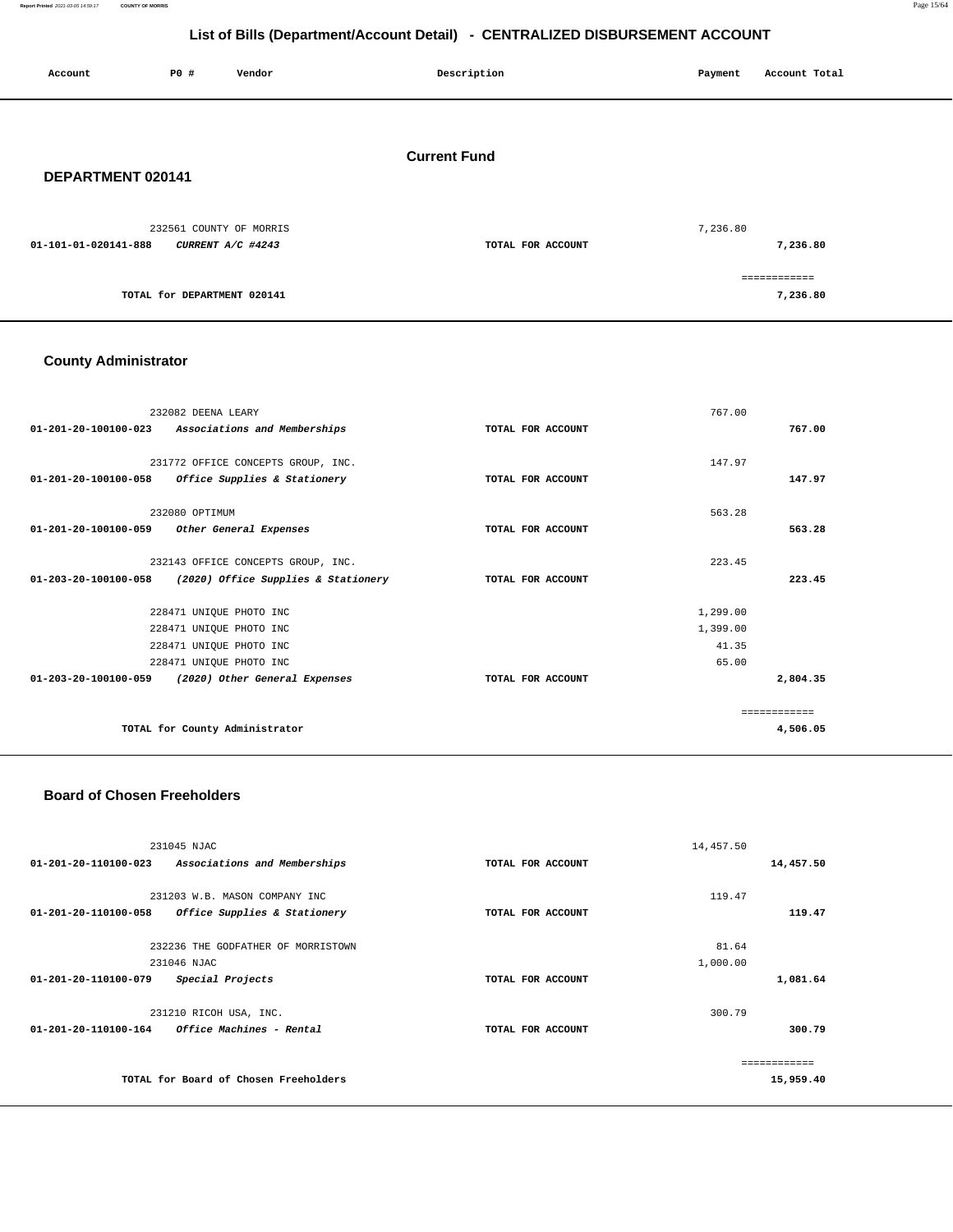| Account<br>. | P0 # | Vendor | Description | Payment | Account Total<br>.<br>. |
|--------------|------|--------|-------------|---------|-------------------------|
|              |      |        |             |         |                         |

## **Clerk of the Board**

| 232239 GANNETT NJ NEWSPAPERS                  |                   | 59.34        |
|-----------------------------------------------|-------------------|--------------|
| 232238 GANNETT NJ NEWSPAPERS                  |                   | 95.20        |
| 231253 NJ ADVANCE MEDIA                       |                   | 243.35       |
| 231447 NJ ADVANCE MEDIA                       |                   | 778.20       |
| 231974 GANNETT NJ NEWSPAPERS                  |                   | 107.24       |
| 231973 GANNETT NJ NEWSPAPERS                  |                   | 99.50        |
| 231972 GANNETT NJ NEWSPAPERS                  |                   | 106.38       |
| 231975 GANNETT NJ NEWSPAPERS                  |                   | 84.88        |
| 231440 GANNETT NJ NEWSPAPERS                  |                   | 130.46       |
| 231442 GANNETT NJ NEWSPAPERS                  |                   | 100.36       |
| $01 - 201 - 20 - 110105 - 022$<br>Advertising | TOTAL FOR ACCOUNT | 1,804.91     |
|                                               |                   | ============ |
| TOTAL for Clerk of the Board                  |                   | 1,804.91     |
|                                               |                   |              |

# **County Clerk**

|                                          | 231351 TELESEARCH INC                              |                   | 455.50   |              |
|------------------------------------------|----------------------------------------------------|-------------------|----------|--------------|
|                                          | 231654 TELESEARCH INC                              |                   | 409.95   |              |
|                                          | 01-201-20-120100-016 Outside Salaries & Wages      | TOTAL FOR ACCOUNT |          | 865.45       |
|                                          |                                                    |                   |          |              |
|                                          | 231381 COANJ                                       |                   | 750.00   |              |
|                                          | 01-201-20-120100-023 Associations and Memberships  | TOTAL FOR ACCOUNT |          | 750.00       |
|                                          | 231357 I D CHECKING GUIDE                          |                   | 31.95    |              |
|                                          | 229730 THOMSON REUTERS-WEST                        |                   | 356.00   |              |
| 01-201-20-120100-028 Books & Periodicals |                                                    | TOTAL FOR ACCOUNT |          | 387.95       |
|                                          |                                                    |                   |          |              |
|                                          | 231946 VERIZON WIRELESS                            |                   | 1,107.29 |              |
|                                          | 01-201-20-120100-031 Cellular Phones/Pagers        | TOTAL FOR ACCOUNT |          | 1,107.29     |
|                                          | 231617 W.B. MASON COMPANY INC                      |                   | 791.47   |              |
| 01-201-20-120100-058                     | Office Supplies & Stationery                       | TOTAL FOR ACCOUNT |          | 791.47       |
|                                          | 231350 THE TAB GROUP                               |                   | 782.30   |              |
|                                          | 231350 THE TAB GROUP                               |                   | 38.00    |              |
|                                          | 01-201-20-120100-059 Other General Expenses        | TOTAL FOR ACCOUNT |          | 820.30       |
|                                          | 231653 W.B. MASON COMPANY INC                      |                   | 111.75   |              |
|                                          | 01-201-20-120100-095 Other Administrative Supplies | TOTAL FOR ACCOUNT |          | 111.75       |
|                                          |                                                    |                   |          | ============ |
|                                          | TOTAL for County Clerk                             |                   |          | 4,834.21     |
|                                          |                                                    |                   |          |              |

# **County Board of Elections**

| <i>Election Officer</i><br>01-201-20-121100-096 | TOTAL FOR ACCOUNT | 13,365.05 |
|-------------------------------------------------|-------------------|-----------|
| 228958 DELL MARKETING L.P.                      |                   | 1,214.45  |
| 228958 DELL MARKETING L.P.                      |                   | 11,518.90 |
| 228958 DELL MARKETING L.P.                      |                   | 233.70    |
| 228958 DELL MARKETING L.P.                      |                   | 199.45    |
| 228958 DELL MARKETING L.P.                      |                   | 198.55    |
|                                                 |                   |           |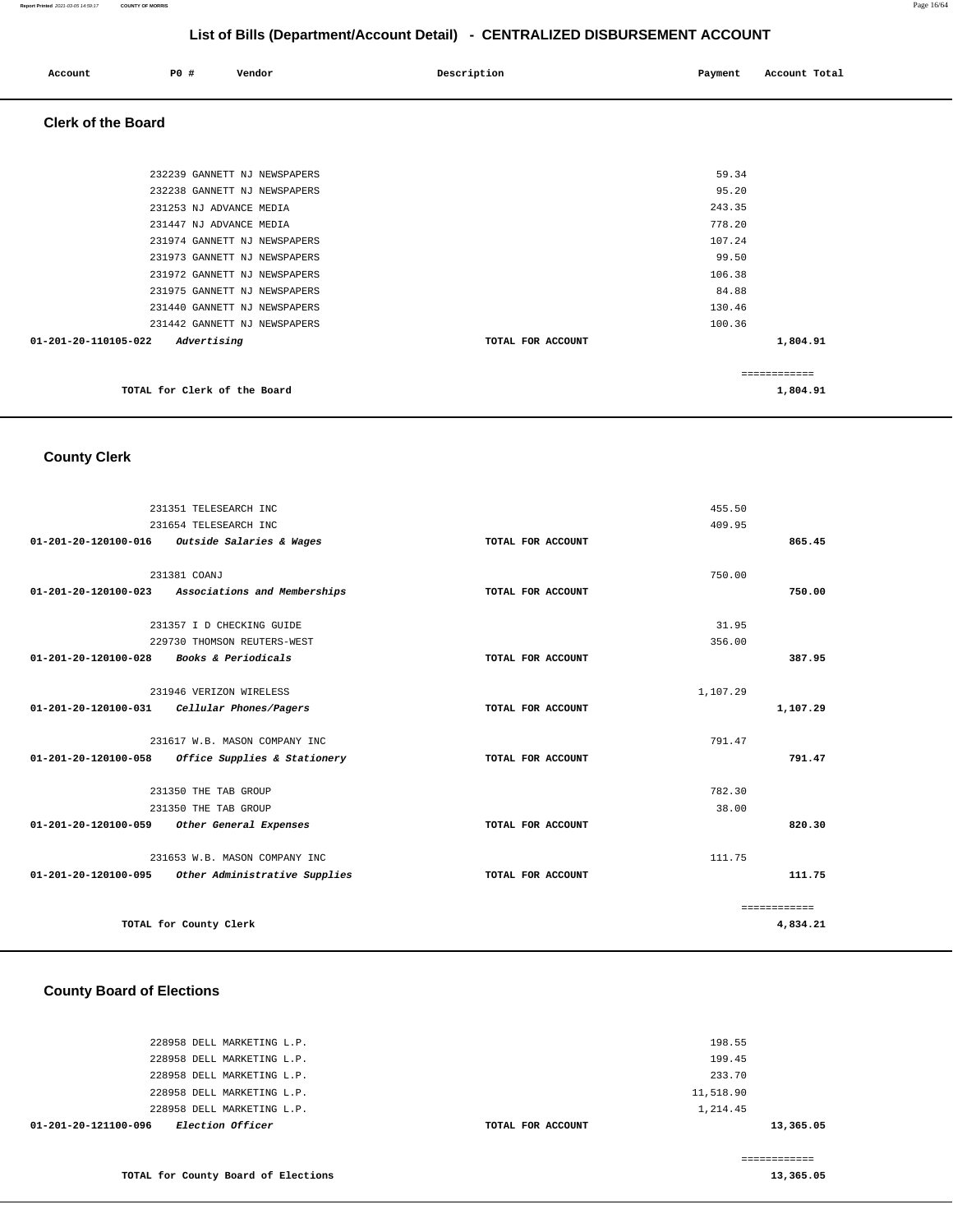| Account                                          | P0 #                   | Vendor                                | Description       | Payment | Account Total |
|--------------------------------------------------|------------------------|---------------------------------------|-------------------|---------|---------------|
| <b>Superintendent of Elections</b>               |                        |                                       |                   |         |               |
|                                                  | 231740 RICOH USA, INC. |                                       |                   | 678.15  |               |
| 01-201-20-121105-057 National Voter Registration |                        |                                       | TOTAL FOR ACCOUNT |         | 678.15        |
|                                                  |                        | 231714 W.B. MASON COMPANY INC         |                   | 0.95    |               |
|                                                  |                        | 231701 W.B. MASON COMPANY INC         |                   | 0.95    |               |
|                                                  |                        | 231701 W.B. MASON COMPANY INC         |                   | 0.95    |               |
| 01-201-20-121105-095                             |                        | Other Administrative Supplies         | TOTAL FOR ACCOUNT |         | 2.85          |
|                                                  |                        |                                       |                   |         | ------------  |
|                                                  |                        | TOTAL for Superintendent of Elections |                   |         | 681.00        |
|                                                  |                        |                                       |                   |         |               |

# **County Elections (Cty Clerk)**

|                      | 229726 PURCHASE POWER                  | 546.42            |        |  |
|----------------------|----------------------------------------|-------------------|--------|--|
| 01-201-20-121110-259 | <i>Equipment Rental</i>                | TOTAL FOR ACCOUNT | 546.42 |  |
|                      |                                        |                   | =====  |  |
|                      | TOTAL for County Elections (Cty Clerk) |                   | 546.42 |  |
|                      |                                        |                   |        |  |

# **County Treasurer**

| 231650 NEW JERSEY LEAGUE OF                             |                   | 75.00         |
|---------------------------------------------------------|-------------------|---------------|
| 231650 NEW JERSEY LEAGUE OF                             |                   | 75.00         |
| 232466 GFOA OF NEW JERSEY                               |                   | 85.00         |
| 232466 GFOA OF NEW JERSEY                               |                   | 85.00         |
| 01-201-20-130100-039<br>Education Schools & Training    | TOTAL FOR ACCOUNT | 320.00        |
| 231267 W.B. MASON COMPANY INC                           |                   | 351.29        |
| 01-201-20-130100-058<br>Office Supplies & Stationery    | TOTAL FOR ACCOUNT | 351.29        |
| 232055 W.B. MASON COMPANY INC                           |                   | 0.95          |
| 232055 W.B. MASON COMPANY INC                           |                   | 58.11         |
| 01-201-20-130100-084<br><i>Other Outside Services</i>   | TOTAL FOR ACCOUNT | 59.06         |
| 232066 FORMS & FULFILLMENT SERVICES INC                 |                   | 98.75         |
| 232066 FORMS & FULFILLMENT SERVICES INC                 |                   | 41.10         |
| 01-203-20-130100-037<br>(2020) Data Processing Supplies | TOTAL FOR ACCOUNT | 139.85        |
|                                                         |                   | ------------- |
| TOTAL for County Treasurer                              |                   | 870.20        |
|                                                         |                   |               |

# **Purchasing Division**

| 232246 OFFICE CONCEPTS GROUP, INC.                   |                   | 1.96     |       |
|------------------------------------------------------|-------------------|----------|-------|
| 232246 OFFICE CONCEPTS GROUP, INC.                   |                   | 9.92     |       |
| Office Supplies & Stationery<br>01-201-20-130105-058 | TOTAL FOR ACCOUNT |          | 11.88 |
|                                                      |                   |          |       |
| 232240 W.B. MASON COMPANY INC                        |                   | 31.29    |       |
| 232240 W.B. MASON COMPANY INC                        |                   | $-17.88$ |       |
| 232240 W.B. MASON COMPANY INC                        |                   | 0.95     |       |
| 231445 W.B. MASON COMPANY INC                        |                   | 46.22    |       |
|                                                      |                   |          |       |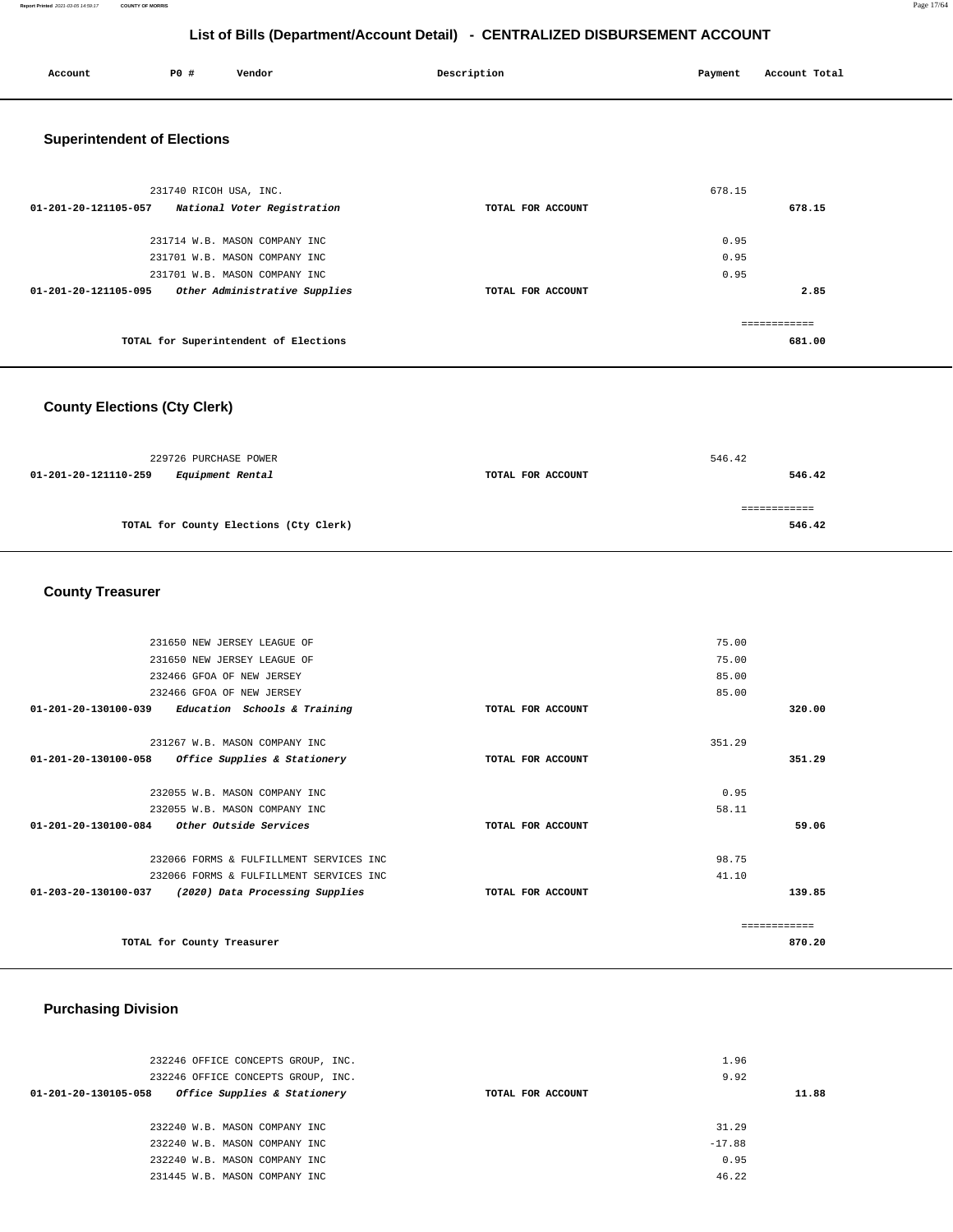#### **Report Printed** 2021-03-05 14:59:17 **COUNTY OF MORRIS** Page 18/64

============ **18,079.08**

# **List of Bills (Department/Account Detail) - CENTRALIZED DISBURSEMENT ACCOUNT**

| Account                        | P0 #                          | Vendor                          | Description       | Payment   | Account Total |  |  |  |
|--------------------------------|-------------------------------|---------------------------------|-------------------|-----------|---------------|--|--|--|
| <b>Purchasing Division</b>     |                               |                                 |                   |           |               |  |  |  |
|                                |                               | 232020 W.B. MASON COMPANY INC   |                   | 27.70     |               |  |  |  |
|                                |                               | 232020 W.B. MASON COMPANY INC   |                   | 12.72     |               |  |  |  |
|                                |                               | 232020 W.B. MASON COMPANY INC   |                   | 44.25     |               |  |  |  |
|                                |                               | 232020 W.B. MASON COMPANY INC   |                   | 48.75     |               |  |  |  |
| 01-201-20-130105-095           |                               | Other Administrative Supplies   | TOTAL FOR ACCOUNT |           | 194.00        |  |  |  |
|                                |                               |                                 |                   |           | ============  |  |  |  |
|                                | TOTAL for Purchasing Division |                                 |                   |           | 205.88        |  |  |  |
|                                |                               |                                 |                   |           |               |  |  |  |
|                                |                               |                                 |                   |           |               |  |  |  |
| <b>Office Services</b>         |                               |                                 |                   |           |               |  |  |  |
|                                |                               |                                 |                   |           |               |  |  |  |
|                                |                               |                                 |                   |           |               |  |  |  |
|                                | 232058 QUADIENT, INC.         |                                 |                   | 103.00    |               |  |  |  |
|                                | 232058 QUADIENT, INC.         |                                 |                   | 243.75    |               |  |  |  |
| $01 - 201 - 20 - 130110 - 058$ |                               | Office Supplies & Stationery    | TOTAL FOR ACCOUNT |           | 346.75        |  |  |  |
|                                |                               | 232434 COUNTY COLLEGE OF MORRIS |                   | 17,732.33 |               |  |  |  |
| 01-201-20-130110-069           | Printing                      |                                 | TOTAL FOR ACCOUNT |           | 17,732.33     |  |  |  |

# **Information Technology Div**

| 231252 JOHN TUGMAN             |                                      |                   | 200.00   |          |
|--------------------------------|--------------------------------------|-------------------|----------|----------|
| 01-201-20-140100-023           | Associations and Memberships         | TOTAL FOR ACCOUNT |          | 200.00   |
|                                |                                      |                   |          |          |
|                                | 231141 GLOBAL KNOWLEDGE TRANING LLC  |                   | 2,545.00 |          |
| 01-201-20-140100-039           | Education Schools & Training         | TOTAL FOR ACCOUNT |          | 2,545.00 |
|                                |                                      |                   |          |          |
|                                | 231843 ALTERNATIVE MICROGRAPHICS INC |                   | 2,914.10 |          |
| $01 - 201 - 20 - 140100 - 054$ | Microfilming                         | TOTAL FOR ACCOUNT |          | 2,914.10 |
|                                |                                      |                   |          |          |
|                                | 231949 CITYSIDE ARCHIVES, LLC        |                   | 3,886.47 |          |
| $01 - 201 - 20 - 140100 - 073$ | Records Managment Services           | TOTAL FOR ACCOUNT |          | 3,886.47 |
|                                |                                      |                   |          |          |
|                                |                                      |                   |          |          |
|                                | TOTAL for Information Technology Div |                   |          | 9,545.57 |
|                                |                                      |                   |          |          |

# **County Board of Taxation**

| 231413 MICROSYSTEMS-NJ COM, LLC                    |                                    |                   | 8,000.00 |
|----------------------------------------------------|------------------------------------|-------------------|----------|
| Electronic Data Processing<br>01-201-20-150100-040 |                                    | TOTAL FOR ACCOUNT | 8,000.00 |
|                                                    |                                    |                   |          |
|                                                    |                                    |                   |          |
|                                                    | TOTAL for County Board of Taxation |                   | 8,000.00 |
|                                                    |                                    |                   |          |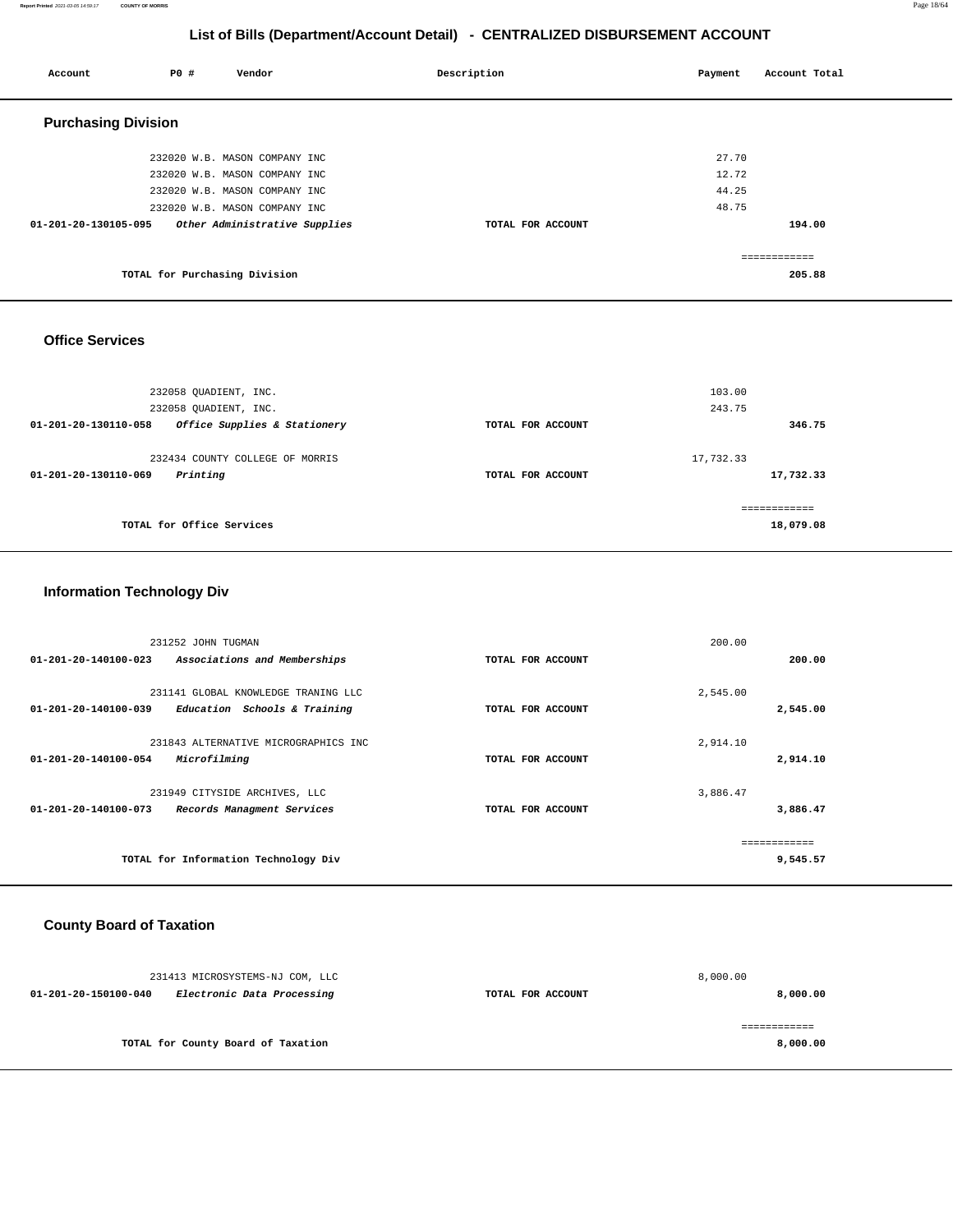#### **Report Printed** 2021-03-05 14:59:17 **COUNTY OF MORRIS** Page 19/64

# **List of Bills (Department/Account Detail) - CENTRALIZED DISBURSEMENT ACCOUNT**

| Account | P0 # | Vendor | Description | Payment | Account Total |
|---------|------|--------|-------------|---------|---------------|
|         |      |        |             |         |               |

# **County Counsel**

| 231644 LAW OFFICE OF ROBERT J. GREENBAUM       |                   | 3,239.50     |
|------------------------------------------------|-------------------|--------------|
| 232051 PLOSIA COHEN LLC                        |                   | 1,798.00     |
| 232017 JOHNSON & JOHNSON, ESQS                 |                   | 745.15       |
| 232048 JOHNSON & JOHNSON, ESQS                 |                   | 2,638.40     |
| 232049 FERNANDEZ GARCIA, LLC                   |                   | 1,209.00     |
| 232050 BARBARULA LAW OFFICE                    |                   | 682.00       |
| 232093 TRIMBOLI & PRUSINOWSKI, LLC             |                   | 1,410.50     |
| 231854 LAW OFFICE OF ROBERT J. GREENBAUM       |                   | 558.00       |
| 231854 LAW OFFICE OF ROBERT J. GREENBAUM       |                   | 852.50       |
| $01 - 201 - 20 - 155100 - 051$<br>Legal        | TOTAL FOR ACCOUNT | 13,133.05    |
| 232069 TAYLOR & FRIEDBERG, LLC                 |                   | 378.00       |
| 01-201-20-155100-059<br>Other General Expenses | TOTAL FOR ACCOUNT | 378.00       |
|                                                |                   | ============ |
| TOTAL for County Counsel                       |                   | 13,511.05    |
|                                                |                   |              |

# **Engineering**

|                                                    | 232128 W.B. MASON COMPANY INC       |                   | 49.17        |
|----------------------------------------------------|-------------------------------------|-------------------|--------------|
|                                                    | 229852 W.B. MASON COMPANY INC       |                   | 241.16       |
| 01-201-20-165100-058                               | Office Supplies & Stationery        | TOTAL FOR ACCOUNT | 290.33       |
|                                                    |                                     |                   |              |
|                                                    | 231976 AT&T MOBILITY                |                   | 66.48        |
| 01-201-20-165100-078                               | Software Maintenance                | TOTAL FOR ACCOUNT | 66.48        |
|                                                    |                                     |                   |              |
|                                                    | 231977 W.B. MASON COMPANY INC       |                   | 639.00       |
| 01-203-20-165100-058                               | (2020) Office Supplies & Stationery | TOTAL FOR ACCOUNT | 639.00       |
|                                                    |                                     |                   |              |
| 231578 FEDEX                                       |                                     |                   | 41.80        |
| 01-203-20-165100-068 (2020) Postage & Metered Mail |                                     | TOTAL FOR ACCOUNT | 41.80        |
|                                                    |                                     |                   |              |
|                                                    | 228695 VAN CLEEF ENGINEERING ASSOC  |                   | 425.00       |
| 01-203-20-165100-084 (2020) Other Outside Services |                                     | TOTAL FOR ACCOUNT | 425.00       |
|                                                    |                                     |                   |              |
|                                                    | 227143 SPECIALTY GRAPHICS LLC       |                   | 475.00       |
| 01-203-20-165100-207                               | (2020) Uniform & Clothing Allowance | TOTAL FOR ACCOUNT | 475.00       |
|                                                    |                                     |                   |              |
|                                                    |                                     |                   | ------------ |
| TOTAL for Engineering                              |                                     |                   | 1,937.61     |

# **Planning Board**

| 232232 ANTHONY SORIANO                                                              |                   | 518.00           |
|-------------------------------------------------------------------------------------|-------------------|------------------|
| Associations and Memberships<br>01-201-20-180100-023                                | TOTAL FOR ACCOUNT | 518.00           |
| 231606 GANNETT NJ NEWSPAPERS<br>Publication & Subscriptions<br>01-201-20-180100-070 | TOTAL FOR ACCOUNT | 157.55<br>157.55 |
| TOTAL for Planning Board                                                            |                   | 675.55           |
|                                                                                     |                   |                  |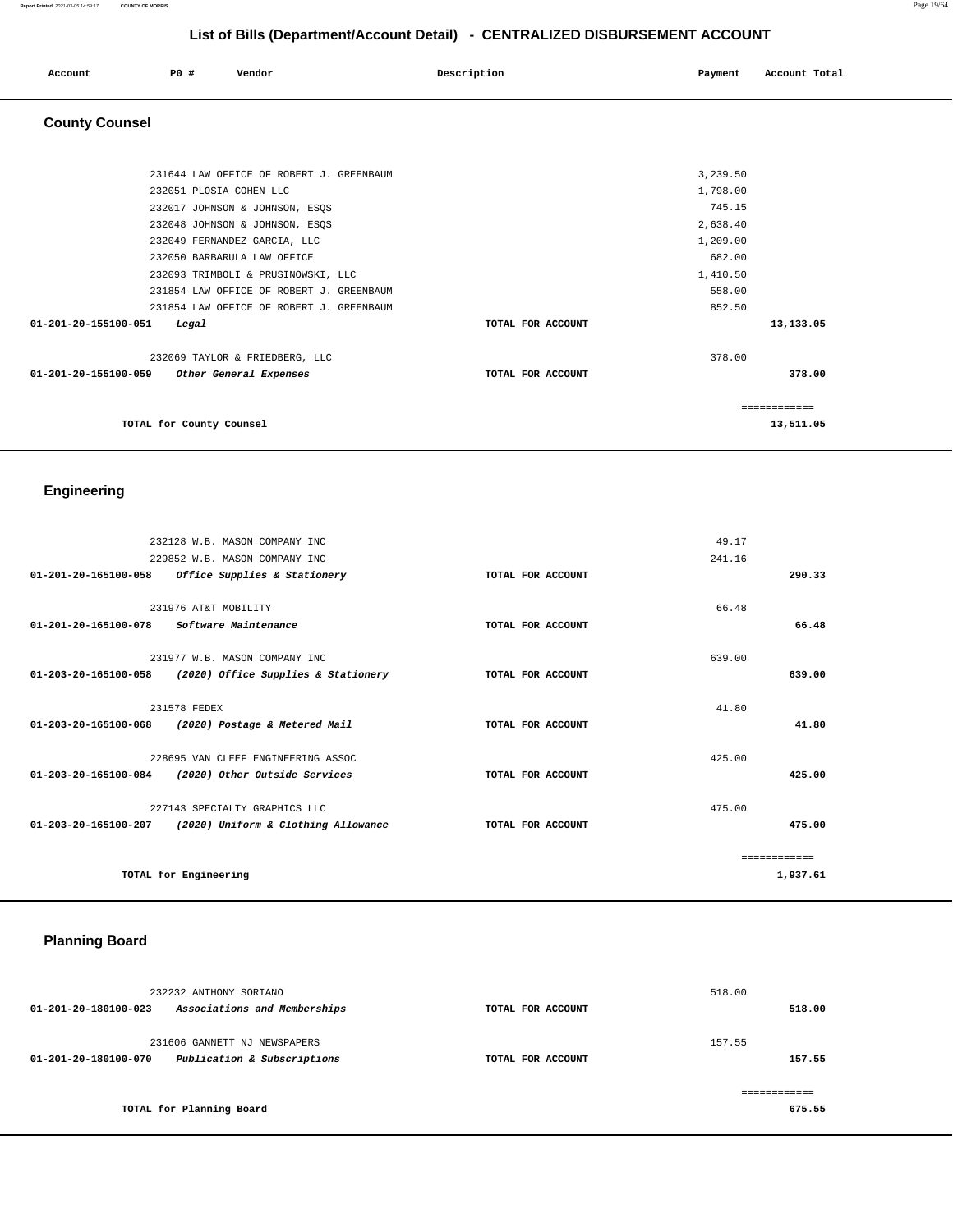| P <sub>0</sub><br>Account | Vendor | Description | Payment<br>Account Total |  |
|---------------------------|--------|-------------|--------------------------|--|
|                           |        |             |                          |  |

# **County Weights & Measures**

| 231946 VERIZON WIRELESS                        |                   | 460.30   |              |
|------------------------------------------------|-------------------|----------|--------------|
| Cellular Phones/Pagers<br>01-201-22-201100-031 | TOTAL FOR ACCOUNT |          | 460.30       |
|                                                |                   |          |              |
| 231681 TELESEARCH INC                          |                   | 408.10   |              |
| 231165 TELESEARCH INC                          |                   | 816.20   |              |
| 231682 W.B. MASON COMPANY INC                  |                   | 53.64    |              |
| 01-201-22-201100-084<br>Other Outside Services | TOTAL FOR ACCOUNT |          | 1,277.94     |
|                                                |                   |          |              |
| 231910 PSE&G CO                                |                   | 673.38   |              |
| 01-201-22-201100-141<br>Natural Gas            | TOTAL FOR ACCOUNT |          | 673.38       |
|                                                |                   |          |              |
| 231684 AMERICAN CASTING &                      |                   | 648.00   |              |
| 231684 AMERICAN CASTING &                      |                   | 11.09    |              |
| 231206 DIVITA BALANCE SERVICE CO LLC           |                   | 1,764.00 |              |
| 231206 DIVITA BALANCE SERVICE CO LLC           |                   | 432.00   |              |
| 231206 DIVITA BALANCE SERVICE CO LLC           |                   | 1,463.00 |              |
| 231206 DIVITA BALANCE SERVICE CO LLC           |                   | 138.00   |              |
| 01-201-22-201100-258<br>Equipment              | TOTAL FOR ACCOUNT |          | 4,456.09     |
| 232255 JERSEY CENTRAL POWER & LIGHT            |                   | 226.28   |              |
| 01-203-22-201100-137<br>(2020) Electricity     | TOTAL FOR ACCOUNT |          | 226.28       |
|                                                |                   |          | ============ |
| TOTAL for County Weights & Measures            |                   |          | 7,093.99     |
|                                                |                   |          |              |

|                      | 231554 BROWN & BROWN METRO, INC.        |                   | 6, 250.00    |              |
|----------------------|-----------------------------------------|-------------------|--------------|--------------|
|                      | 231554 BROWN & BROWN METRO, INC.        |                   | 6, 250.00    |              |
| 231912 CHLIC         |                                         |                   | 1,914,052.78 |              |
| 231912 CHLIC         |                                         |                   | $-32,623.94$ |              |
| 231912 CHLIC         |                                         |                   | 2,072,859.44 |              |
| 231912 CHLIC         |                                         |                   | 22, 222.84   |              |
|                      | 231904 DELTA DENTAL INSURANCE COMPANY   |                   | 12,424.27    |              |
|                      | 231904 DELTA DENTAL INSURANCE COMPANY   |                   | 334.29       |              |
|                      | 231904 DELTA DENTAL INSURANCE COMPANY   |                   | 400.31       |              |
|                      | 231904 DELTA DENTAL INSURANCE COMPANY   |                   | $-6,797.25$  |              |
|                      | 231906 DELTA DENTAL OF NEW JERSEY, INC. |                   | 12,992.53    |              |
|                      | 231906 DELTA DENTAL OF NEW JERSEY, INC. |                   | 295.48       |              |
|                      | 231906 DELTA DENTAL OF NEW JERSEY, INC. |                   | 5,410.10     |              |
|                      | 231906 DELTA DENTAL OF NEW JERSEY, INC. |                   | 29.56        |              |
|                      | 231906 DELTA DENTAL OF NEW JERSEY, INC. |                   | 254.24       |              |
|                      | 231908 FLAGSHIP HEALTH SYSTEMS, INC.    |                   | 2,484.39     |              |
|                      | 231908 FLAGSHIP HEALTH SYSTEMS, INC.    |                   | 0.57         |              |
|                      | 231908 FLAGSHIP HEALTH SYSTEMS, INC.    |                   | 32.25        |              |
|                      | 231909 PAYFLEX SYSTEMS USA, INC.        |                   | 150.00       |              |
|                      | 231909 PAYFLEX SYSTEMS USA, INC.        |                   | 1,091.55     |              |
|                      | 231909 PAYFLEX SYSTEMS USA, INC.        |                   | 858.60       |              |
| 01-201-23-220100-090 | Employee Group Insurance Expenditures   | TOTAL FOR ACCOUNT |              | 4,018,972.01 |
|                      | 230657 MARY SNYDER                      |                   | 1,258.80     |              |
|                      | 230765 PAULINE WARD                     |                   | 629.40       |              |
|                      | 230026 BEVERLY M. CLARKE                |                   | 867.60       |              |
|                      | 230359 HELEN LAURENTINO                 |                   | 1,735.20     |              |
|                      | 230492 BARBARA OREFICE                  |                   | 867.60       |              |
|                      | 230492 BARBARA OREFICE                  |                   | 238.20       |              |
|                      | 230492 BARBARA OREFICE                  |                   | 144.60       |              |
|                      | 230682 GLORIA ZAPRAUSKIS                |                   | 2,211.60     |              |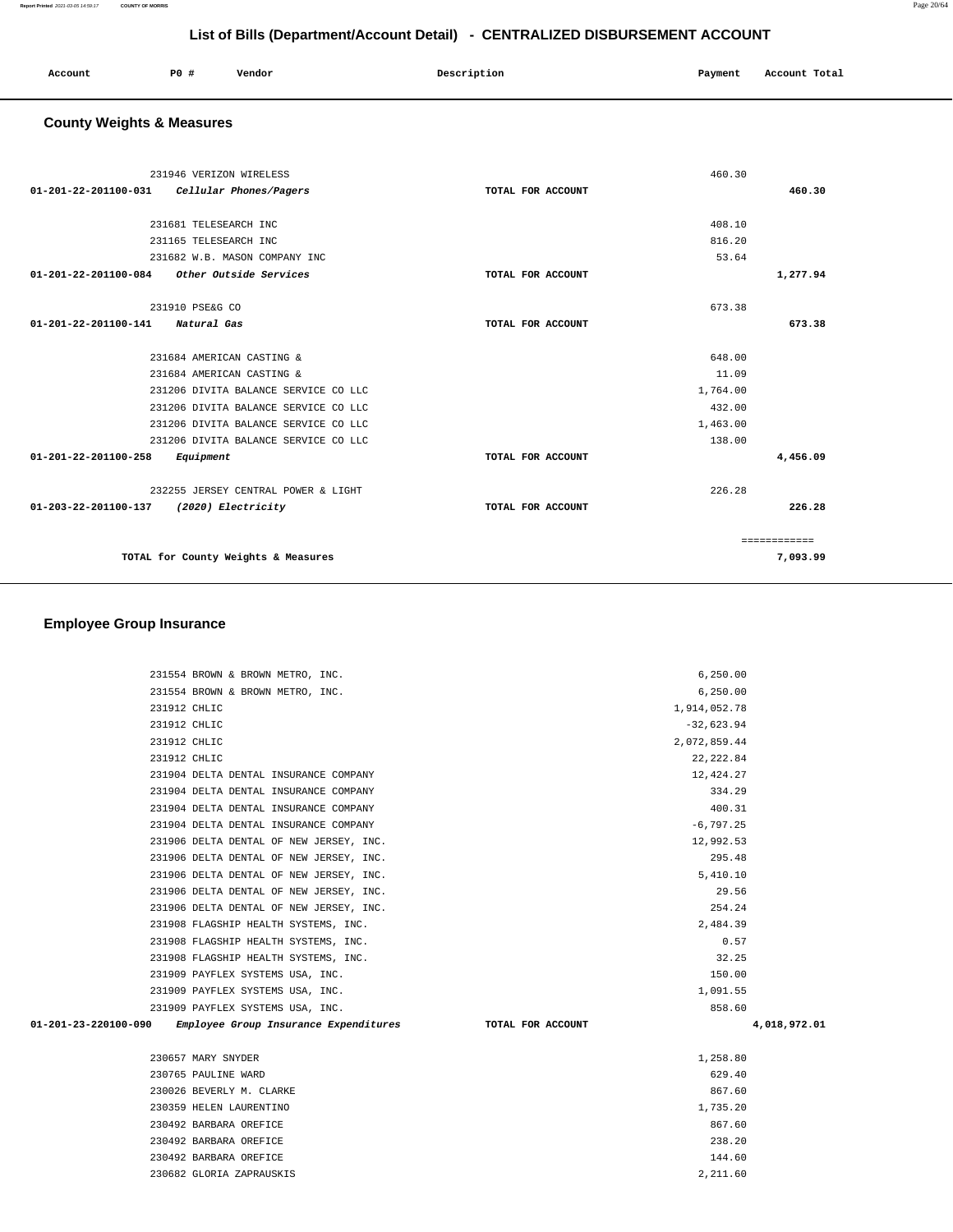| Account<br>. | P0 # | Vendor | Description<br>$\sim$ $\sim$ | Payment | Account Total<br>.<br>. |
|--------------|------|--------|------------------------------|---------|-------------------------|
|              |      |        |                              |         |                         |

| 230197 VICTOR FRANCE             | 867.60    |  |
|----------------------------------|-----------|--|
| 230587 OLIVE RUSSELL             | 867.60    |  |
| 230649 EDWARD SMITH              | 1,214.40  |  |
| 230272 PETER HEYWANG             | 1,608.00  |  |
| 230087 MARY DOODY                | 1,170.00  |  |
| 230087 MARY DOODY                | 1,214.40  |  |
| 230087 MARY DOODY                | 1,012.00  |  |
|                                  |           |  |
| 230501 JOHN PARMIGIANI           | 2,898.01  |  |
| 230129 DANIEL FEBUS              | 867.60    |  |
| 230125 KATHLIN FACEY             | 629.40    |  |
| 230800 DOLORES VICENTE           | 1,826.40  |  |
| 230751 LORRAINE TRAGNO           | 867.60    |  |
| 230270 LUIS HENAO                | 629.40    |  |
| 230556 PAMELA REYNOLDS           | 629.40    |  |
| 229920 CAMILLE ALLEN             | 804.00    |  |
| 230713 ILA TALWAR                | 867.60    |  |
| 230463 MANJU MUKERJEE            | 629.40    |  |
| 230391 YVONNE LYKEN              | 629.40    |  |
| 230515 JOHN PERRY                | 1,258.80  |  |
| 230330 SUSAN KLEIN               | 1,735.20  |  |
| 230519 HELEN PHELAN              | 629.40    |  |
| 230358 ELIZABETH LASSITER        | 629.40    |  |
| 230704 ANN SURMANEK              | 1,735.20  |  |
| 230688 ARLENE K STOLLER          | 867.60    |  |
| 230496 AMELIA PALAZZO            | 867.60    |  |
| 230065 ANTHONY DEBIASI           | 1,626.00  |  |
| 230043 AVRIL CRAIGIE             | 867.60    |  |
| 230231 AUDREY GOLDBERG           | 804.00    |  |
| 230237 ARNE GOYTIL               | 1,214.40  |  |
| 231552 BROWN & BROWN METRO, INC. | 6, 250.00 |  |
| 231552 BROWN & BROWN METRO, INC. | 6, 250.00 |  |
| 231552 BROWN & BROWN METRO, INC. | 6, 250.00 |  |
| 230317 BARBARA KEEFER            | 867.60    |  |
| 229921 BATTINA ALRAZI            | 629.40    |  |
| 230027 BOBBIE CLARY              | 1,608.00  |  |
| 230141 BARBARA FLINT             | 1,277.40  |  |
| 230443 BARBARA MENZEL            | 629.40    |  |
| 229927 BARBARA ARMSTRONG         | 867.60    |  |
| 230420 BRENDA MCDANIEL           | 1,908.60  |  |
| 230100 BERTHA EDWARDS            | 867.60    |  |
| 230268 CAROL HEIDER              | 732.00    |  |
| 230746 CARLO TOSI                | 629.40    |  |
| 230656 CAROL SMYTH               | 1,461.60  |  |
| 230252 CHARLENE GUERRA           | 1,258.80  |  |
| 230254 CATHERINE GUIN            | 629.40    |  |
| 230332 CHERYL KNEVALS            | 813.00    |  |
| 230347 CHARLIE KRANZ             | 804.00    |  |
| 229988 CLAUDIA BUDDY             | 1,258.80  |  |
| 230512 CARMEN PEREZ              | 629.40    |  |
| 230003 CANDIDO CAMPOS            | 1,735.20  |  |
| 230653 CHESTER SMITH             | 804.00    |  |
| 230564 CARLOS RIVERA             | 629.40    |  |
| 230612 CAROL SCHABLIK            | 1,258.80  |  |
| 230405 CHARLES MAROTTA           | 1,608.00  |  |
| 230234 CYNTHIA GORDON            | 629.40    |  |
| 230533 CHRISTOPHER QUADE         | 804.00    |  |
| 230787 CAROL UBERTACCIO          | 1,735.20  |  |
| 230520 CAROLE PIERSON            | 629.40    |  |
| 230216 DOMINIC GALLO             | 1,680.60  |  |
| 230422 DOROTHY MCGARVA           | 804.00    |  |
| 230282 DOROTHY INGRAM            | 629.40    |  |
| 230377 DEE LOBO                  | 629.40    |  |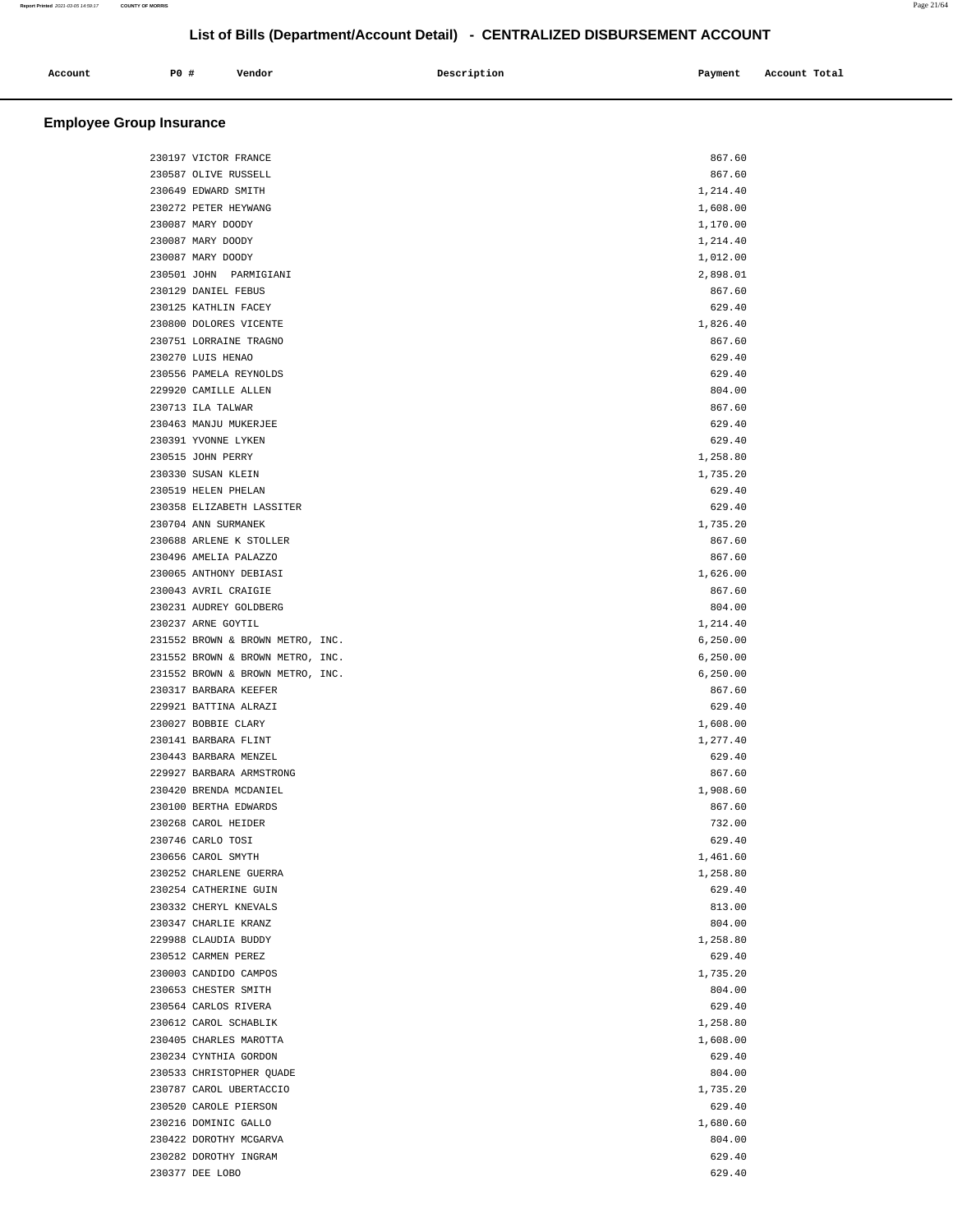| Account |      | Vendor | Description | Payment | Account Total |
|---------|------|--------|-------------|---------|---------------|
| .       | P0 # |        |             |         |               |
|         |      |        |             |         |               |

| 230281 DAVID HUYLER          | 1,608.00 |  |
|------------------------------|----------|--|
| 230647 DOROTHY SMARG         | 629.40   |  |
|                              |          |  |
| 230230 DOUGLAS GLENN         | 867.60   |  |
| 230295 DAPHNE E JEFFREY      | 1,735.20 |  |
| 229928 DENISE ARSENEAULT     | 2,776.20 |  |
| 230400 DENISE MADDALONI      | 867.60   |  |
| 230736 DANIEL THOMPSON       | 2,024.40 |  |
| 230775 DONNA VREELAND        | 1,012.20 |  |
| 230078 ELLEN DIDIMAMOFF      | 1,258.80 |  |
| 230081 ELLEN DODD            | 1,735.20 |  |
| 230326 ELOUISE KING          | 867.60   |  |
| 230130 ETHEL FENTZLAFF       | 1,258.80 |  |
| 230284 EUGENE JACKSON        | 1,626.00 |  |
| 230048 EDWARD CRAWN          | 1,735.20 |  |
| 230203 EUNICE FREEMAN        | 867.60   |  |
| 230626 ELEANOR SGRO          | 1,258.80 |  |
| 230662 FRANK SORIANO         | 867.60   |  |
| 230228 GEORGE GILLILAND      | 730.80   |  |
| 230121 GEORGE ERATH          | 1,258.80 |  |
| 230468 GEORGE NELSON         | 629.40   |  |
| 229970 GORDON BREEDING JR    | 672.00   |  |
|                              | 629.40   |  |
| 230296 GLENDA JENKINS        |          |  |
| 230801 GERHARD VIENNA        | 1,258.80 |  |
| 229975 GHYSLAINE F. BRILLANT | 629.40   |  |
| 230103 HENRY ELLIOTT         | 1,258.80 |  |
| 230324 HILTON KING           | 629.40   |  |
| 230759 HAZEL WATSON          | 629.40   |  |
| 230469 HELEN NELSON          | 1,258.80 |  |
| 230220 HENRY GARTNER         | 629.40   |  |
| 230242 IRIS GREEN            | 629.40   |  |
| 230703 JOHN P SULPY          | 1,608.00 |  |
| 230678 JEANNE YOUNG          | 1,735.20 |  |
| 230249 JAMES GRUBBS          | 1,258.80 |  |
| 230386 JACK LUCAS            | 1,258.80 |  |
| 230714 JUNE TAYLOR           | 867.60   |  |
| 230717 JEANETTE TAYLOR       | 867.60   |  |
| 230771 JOHN WALSH            | 1,258.80 |  |
| 230493 JOHN ORGINOS          | 922.20   |  |
| 230236 JOYCE GOULD           | 1,360.20 |  |
| 229940 JOHN BARTOW           | 629.40   |  |
| 230423 JOHN R. MCGILL        | 666.00   |  |
| 230312 JOANNE KARES          | 804.00   |  |
| 230321 JOANNE KEVITZ         | 1,735.20 |  |
| 230408 JOSE MARTINEZ         | 629.40   |  |
| 230208 JACQUELINE FULMORE    | 629.40   |  |
| 230274 JOAN HIGGINS          | 1,735.20 |  |
| 230368 JOAN LEFFERTS         | 629.40   |  |
| 230730 RAMONA WHITMORE       | 629.40   |  |
| 230238 JANET BEALE-GRAHAM    |          |  |
|                              | 1,258.80 |  |
| 230543 IDA RANDLE            | 867.60   |  |
| 230609 JOSEPH SCARPONE       | 629.40   |  |
| 230708 DIANE SWANSON         | 804.00   |  |
| 230690 WILLIAM YANCEY        | 629.40   |  |
| 230354 JOHN LANDIS           | 813.00   |  |
| 230500 ELIZABETH PANZER      | 1,578.00 |  |
| 230570 ALBERT ROCCHETTI      | 629.40   |  |
| 230346 R. GAYLE KRANZ        | 1,735.20 |  |
| 230697 JUDITH STUPPIELLO     | 629.40   |  |
| 230655 DOTTRIGE SMITH-CAESAR | 813.00   |  |
| 230762 PREMLATABE TRIVEDI    | 629.40   |  |
| 230745 JESSIE WEST           | 629.40   |  |
| 229979 AGNES BROWN           | 629.40   |  |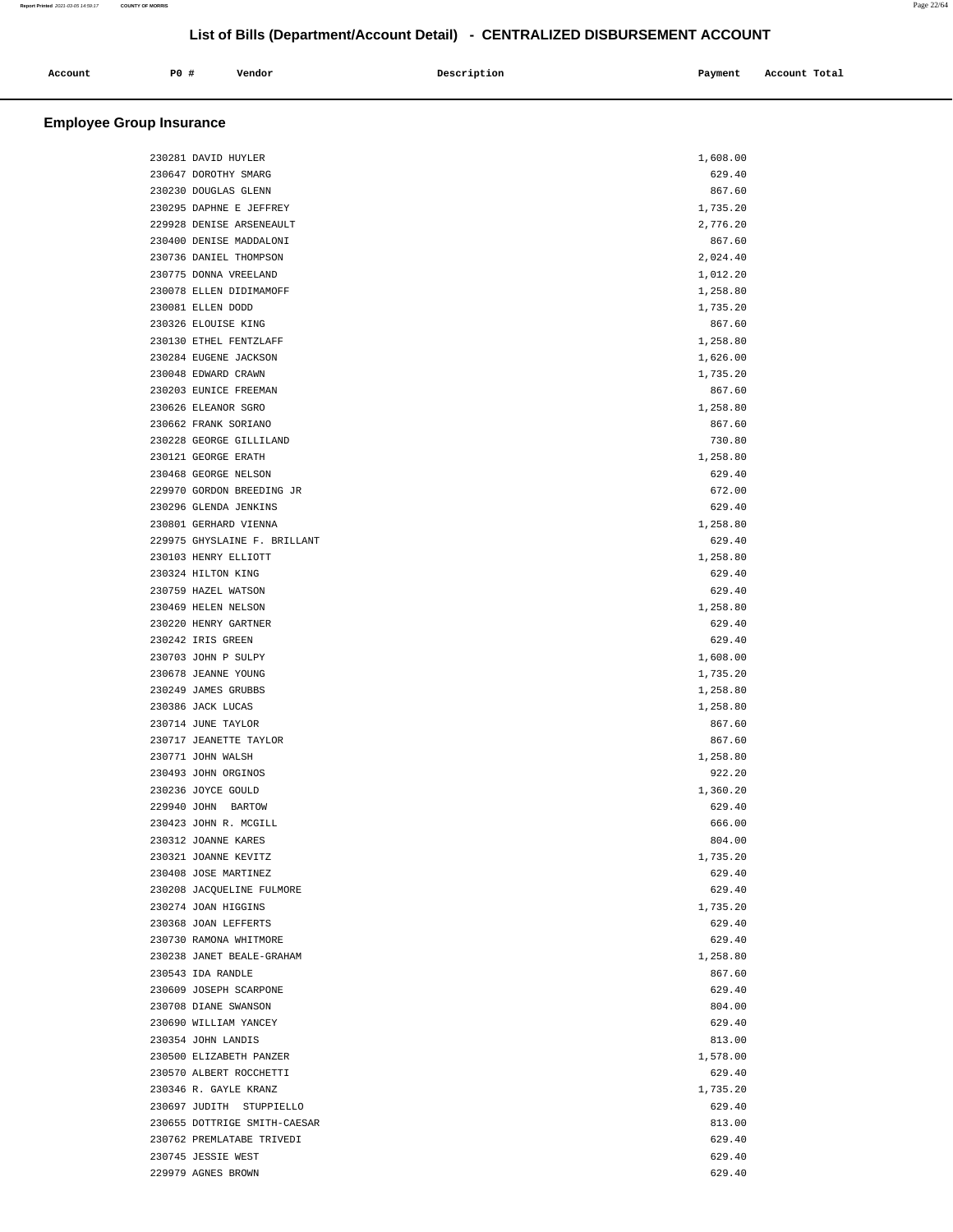| Account | PO# | Vendor | Description<br>$\sim$ $\sim$ | Payment<br>$\sim$ $\sim$ | Account Total |
|---------|-----|--------|------------------------------|--------------------------|---------------|
|         |     |        |                              |                          |               |

| 229913 JOYCELENE ADAMS   |                              | 629.40   |
|--------------------------|------------------------------|----------|
| 230756 MURIEL TREVENA    |                              | 629.40   |
| 230681 JEAN STEFANICK    |                              | 2,250.00 |
| 230379 JEAN LONERGAN     |                              | 1,258.80 |
|                          | 229946 JEANNE MARIE BELLUCCI | 629.40   |
| 230503 JOHN PATTEN       |                              | 1,608.00 |
| 230021 JOHN CIARAMELLA   |                              | 1,584.00 |
| 230460 JOAN MOSCHELLA    |                              | 804.00   |
| 230673 JANICE STACKHOUSE |                              | 867.60   |
| 230782 LAURA TSENG       |                              | 1,258.80 |
| 230306 LESTER JOSEPH     |                              | 629.40   |
| 230247 LEANN GROSSMAN    |                              | 867.60   |
| 230586 LAURETTA RUNYON   |                              | 1,258.80 |
| 230073 LUCIA DENIZ       |                              | 867.60   |
| 230418 LOUIS D MCCANN    |                              | 629.40   |
| 230222 LALITHAMMA GEORGE |                              | 867.60   |
|                          | 230124 LUCRETIA CHERYL EVERS | 1,105.80 |
| 230289 MAMIE JACOBUS     |                              | 1,214.40 |
| 230336 MICHAEL KNUDSEN   |                              | 1,735.20 |
| 230621 MONICA SENIOR     |                              | 1,671.60 |
| 230416 MOSES MCBRYDE     |                              | 629.40   |
| 230188 MARIA FONSECA     |                              | 629.40   |
| 230303 MONICA A JOINTE   |                              | 804.00   |
| 230770 MARY WALSH        |                              | 629.40   |
| 230579 MARY ROSSI        |                              | 751.80   |
| 230788 MARIE UGLIALORO   |                              | 1,735.20 |
| 230209 NEVILLE FYFFE     |                              | 867.60   |
| 230472 NORMA NEWMAN      |                              | 804.00   |
| 230095 NANCY DUNLEAVY    |                              | 629.40   |
| 230451 NORMA MINGO       |                              | 2,211.60 |
| 229907 OLGA ABRAMIDES    |                              | 629.40   |
| 230349 ORILYN KRISA      |                              | 1,735.20 |
| 230413 PATRICIA MATHER   |                              | 629.40   |
| 230720 PETER TERRAFRANCA |                              | 1,735.20 |
| 230360 PATRICIA LAUTER   |                              | 629.40   |
| 230226 PATRICIA GILBRIDE |                              | 804.00   |
| 230763 PAULA WARGO       |                              | 813.00   |
| 230470 PETROLIN NELSON   |                              | 1,258.80 |
| 230712 PATRICIA WILLS    |                              | 881.40   |
| 230213 PHILIP GALATI     |                              | 629.40   |
| 230454 RACHAEL MOBLEY    |                              | 629.40   |
| 230440 RALPH MELORO      |                              | 1,561.20 |
| 230248 ROSALIE GROW      |                              | 629.40   |
| 230335 RICHARD KNISS     |                              | 1,258.80 |
| 230583 RUBINO IGNAZIO    |                              | 629.40   |
| 230352 ROBIN LAMOREAUX   |                              | 660.00   |
| 230549 ROBERT REGAD      |                              | 813.00   |
| 230250 RARZELL GRUBBS    |                              | 629.40   |
| 230193 RITA FORTENBERRY  |                              | 867.60   |
| 230535 ROSA QUICENO      |                              | 867.60   |
| 230701 RONALD SUAREZ, MD |                              | 8,849.10 |
|                          | 230642 RICHARD SKWIERALSKI   | 3,470.40 |
| 230675 ROBERT YOUNG      |                              | 1,524.00 |
| 230784 STEPHEN TURKO     |                              | 629.40   |
| 230776 SABINE VON AULOCK |                              | 804.00   |
| 230750 SARA WEISSMAN     |                              | 4,684.80 |
| 230323 SIBGATH KHAN      |                              | 804.00   |
| 230487 SALOME OGILVIE    |                              | 629.40   |
| 230560 SHEILA RICHARDSON |                              | 813.00   |
| 231168 GERALD ROHSLER    |                              | 607.20   |
|                          | 230569 JENNIFER E ROBINSON   | 1,735.20 |
| 230510 MICHELE PELLECHIO |                              | 1,735.20 |
|                          |                              |          |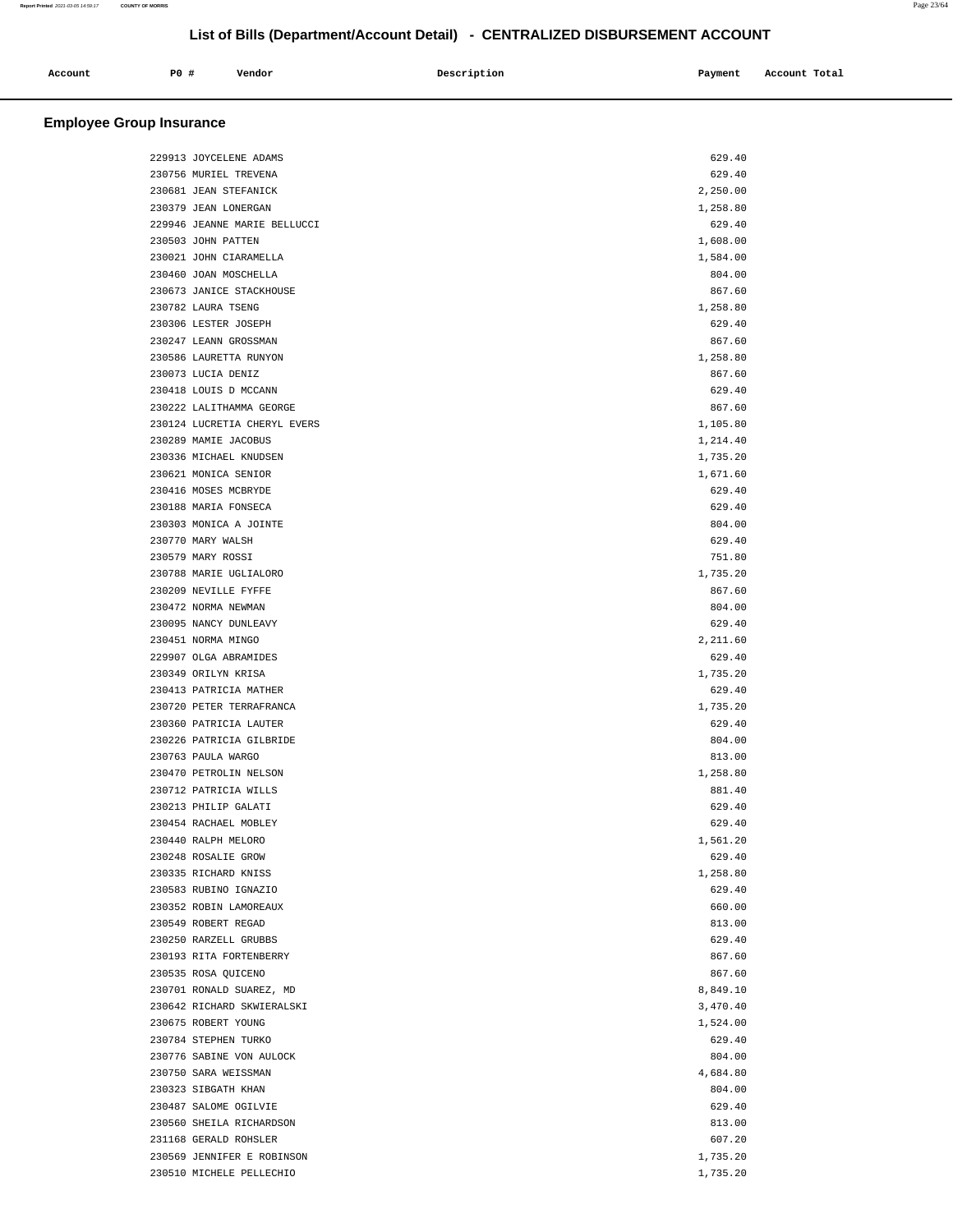| Account | PO# | Vendor | Description | Payment | Account Total |
|---------|-----|--------|-------------|---------|---------------|
|         |     |        |             |         |               |

# **Employee Group Insurance**

|                      | 230809 BOBBY R BEAVERS                                            | 629.40   |            |
|----------------------|-------------------------------------------------------------------|----------|------------|
|                      | 230233 SERAFIN GONZALEZ                                           | 774.00   |            |
|                      | 229915 CAROL ALCOCK                                               | 1,258.80 |            |
|                      | 230459 CAROL MORGAN                                               | 813.00   |            |
|                      | 230497 BERTRAM PALK                                               | 1,339.20 |            |
|                      | 230476 PHILIP NODORO                                              | 629.40   |            |
|                      | 230687 GLORIA STEWART                                             | 1,258.80 |            |
|                      | 230584 ISABEL RUIZ                                                | 629.40   |            |
|                      | 230426 TERRI MCINERNEY                                            | 629.40   |            |
|                      | 230441 JULIO MENA                                                 | 813.00   |            |
|                      | 230285 THERESA JACKSON                                            | 629.40   |            |
|                      | 230091 FEROL DRUST                                                | 1,608.00 |            |
|                      | 230434 THOMAS MCNIECE                                             | 629.40   |            |
|                      | 230278 SARAH HORAN                                                | 1,554.00 |            |
|                      | 230774 KATHLEEN WAGNER                                            | 804.00   |            |
|                      | 229965 RUTH BOWSER                                                | 104.90   |            |
|                      | 230706 GREGORY SWAN                                               | 867.60   |            |
|                      | 230528 MICHAEL POPOVICH                                           | 2,776.20 |            |
|                      | 230805 ROBERT VOELKER                                             | 867.60   |            |
|                      | 230558 EDWARD RICE                                                | 629.40   |            |
|                      | 230255 DENISE GWYN                                                | 1,735.20 |            |
|                      | 230135 DEBORAH FINE                                               | 804.00   |            |
|                      | 230752 WILLIAM WEISCHEDEL                                         | 1,446.00 |            |
|                      | 230781 CORRESTINE TROWERS                                         | 1,258.80 |            |
|                      | 230311 HENRY KAFEL                                                | 1,735.20 |            |
|                      | 230411 VINCENT MASSALONGO                                         | 629.40   |            |
|                      | 230404 THOMAS A. MARKT                                            | 1,735.20 |            |
|                      | 230449 VENETIA MILLER                                             | 1,735.20 |            |
|                      | 230666 CAROL SPENCER                                              | 2,602.80 |            |
|                      | 230340 VERNA KOLMAN                                               | 1,566.00 |            |
|                      | 230069 ELIZABETH DEL NEGRO                                        | 976.80   |            |
|                      | 230603 VELMA SAVORY                                               | 804.00   |            |
|                      | 230370 MELVIN LEPOFSKY                                            | 2,776.20 |            |
|                      | 230654 NOLA SMITH                                                 | 867.60   |            |
|                      | 230767 YE S WANG                                                  | 5,552.40 |            |
|                      | 230309 LOUISE JOY-PARKER                                          | 1,153.90 |            |
|                      | 230684 CHARLOTTE STEUBE                                           | 629.40   |            |
|                      | 230794 ANNETTE VARELA                                             | 2,079.00 |            |
|                      | 230650 GERALDINE SMITH                                            | 867.60   |            |
|                      | 230810 KATHLEEN FIUMARA                                           | 629.40   |            |
|                      | 230599 ROSAMOND SANTELLA                                          | 629.40   |            |
|                      | 230279 MARGARITA HORMAZA                                          | 1,608.00 |            |
|                      | 230453 MARGARET E MINOTT                                          | 1,258.80 |            |
|                      | 230088 RAYMOND DRAKE                                              | 804.00   |            |
|                      | 230670 ALAN SPIVAK                                                | 786.00   |            |
|                      | 229983 VERNON BROWN                                               | 1,258.80 |            |
|                      | 230387 NANCY A LUTES                                              | 1,214.40 |            |
|                      | 230677 WILLIAM STATON                                             | 1,554.00 |            |
|                      | 230651 WILFRED SMITH                                              | 629.40   |            |
|                      | 230686 WINSTON YAW                                                | 629.40   |            |
|                      | 230210 ZERISH FYFFE                                               | 629.40   |            |
|                      | 230658 MARY E. SNYDER                                             | 629.40   |            |
|                      | 230320 DIANE KETCHUM                                              | 1,735.20 |            |
|                      | 230604 CHRISTINE SAWYER                                           | 629.40   |            |
|                      | 230409 LEONILA MARULANDA                                          | 1,735.20 |            |
|                      | 230414 LINDA MATHEW                                               | 5,205.60 |            |
| 01-203-23-220100-090 | (2020) Employee Group Insurance Expenditures<br>TOTAL FOR ACCOUNT |          | 302,359.91 |

============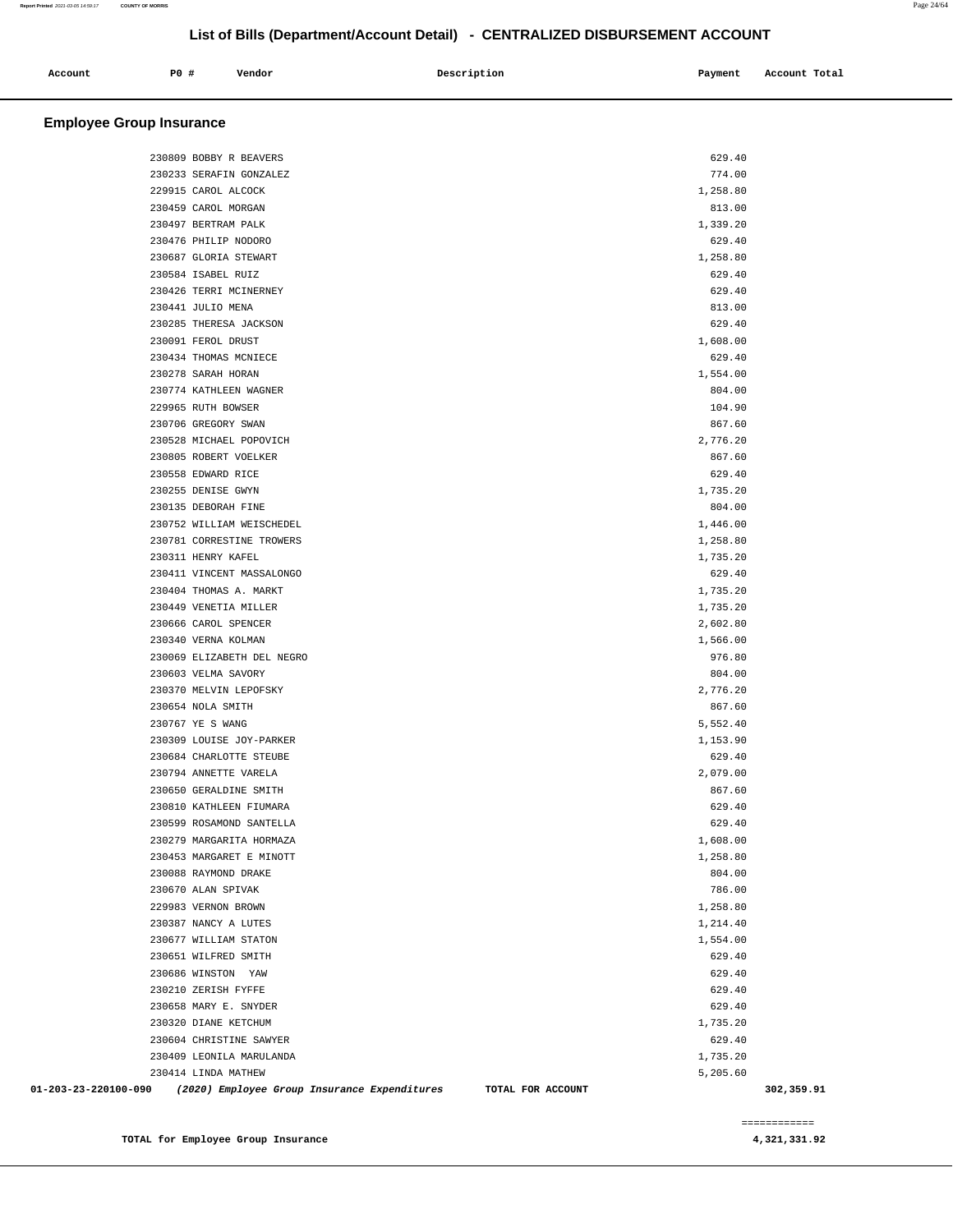| Account<br>. | PO#<br>$\sim$ | Vendor | Description | Payment | Account Total<br>.<br>. |
|--------------|---------------|--------|-------------|---------|-------------------------|
|              |               |        |             |         |                         |

# **Office of Emergency Management**

|                      | 231946 VERIZON WIRELESS                  |                   | 236.43   |              |
|----------------------|------------------------------------------|-------------------|----------|--------------|
| 01-201-25-252100-031 | Cellular Phones/Pagers                   | TOTAL FOR ACCOUNT |          | 236.43       |
|                      |                                          |                   |          |              |
|                      | 231573 W.B. MASON COMPANY INC            |                   | 83.45    |              |
|                      | 231572 W.B. MASON COMPANY INC            |                   | 268.95   |              |
| 01-201-25-252100-058 | Office Supplies & Stationery             | TOTAL FOR ACCOUNT |          | 352.40       |
|                      | 231575 DIRECT TV INC                     |                   | 83.99    |              |
|                      | 231577 OPTIMUM                           |                   | 412.43   |              |
|                      | 231576 OPTIMUM                           |                   | 126.43   |              |
|                      | 232381 CATHY BURD                        |                   | 421.66   |              |
| 01-201-25-252100-059 | Other General Expenses                   | TOTAL FOR ACCOUNT |          | 1,044.51     |
|                      |                                          |                   |          |              |
|                      | 231472 GUARDIAN TRACKING LLC             |                   | 325.00   |              |
| 01-201-25-252100-090 | Program Expenditures                     | TOTAL FOR ACCOUNT |          | 325.00       |
|                      | 231921 DM MEDICAL BILLINGS, LLC          |                   | 1,690.31 |              |
| 01-201-25-252100-091 | Program Expend-Matching Share            | TOTAL FOR ACCOUNT |          | 1,690.31     |
|                      | 231574 VOIANCE LANGUAGE SERVICES, LLC    |                   | 25.00    |              |
| 01-201-25-252100-146 | Telephone                                | TOTAL FOR ACCOUNT |          | 25.00        |
|                      | 231571 RICOH USA, INC.                   |                   | 34.72    |              |
| 01-203-25-252100-058 | (2020) Office Supplies & Stationery      | TOTAL FOR ACCOUNT |          | 34.72        |
|                      |                                          |                   |          | ============ |
|                      | TOTAL for Office of Emergency Management |                   |          | 3,708.37     |
|                      |                                          |                   |          |              |

### **Communications Center**

|                      | 231855 MICHAEL PEOPLES                            |                   | 142.00    |           |
|----------------------|---------------------------------------------------|-------------------|-----------|-----------|
|                      | 231096 MATTHEW BEHRE                              |                   | 238.00    |           |
|                      | 01-201-25-252105-023 Associations and Memberships | TOTAL FOR ACCOUNT |           | 380.00    |
|                      | 232057 RICHARD A YOBS                             |                   | 1,000.00  |           |
|                      | 231836 JOHNATHAN ROMEO                            |                   | 439.00    |           |
| 01-201-25-252105-039 | Education Schools & Training                      | TOTAL FOR ACCOUNT |           | 1,439.00  |
|                      |                                                   |                   |           |           |
|                      | 231840 W.B. MASON COMPANY INC                     |                   | 197.15    |           |
|                      | 231840 W.B. MASON COMPANY INC                     |                   | 100.42    |           |
|                      | 231869 W.B. MASON COMPANY INC                     |                   | 203.88    |           |
|                      | 230878 W.B. MASON COMPANY INC                     |                   | 73.96     |           |
| 01-201-25-252105-058 | Office Supplies & Stationery                      | TOTAL FOR ACCOUNT |           | 575.41    |
|                      | 231830 VISUAL COMPUTER SOLUTIONS                  |                   | 2,375.00  |           |
| 01-201-25-252105-078 | Software Maintenance                              | TOTAL FOR ACCOUNT |           | 2,375.00  |
|                      | 231826 VOIANCE LANGUAGE SERVICES, LLC             |                   | 881.13    |           |
| 01-201-25-252105-117 | Interpretor Fees                                  | TOTAL FOR ACCOUNT |           | 881.13    |
|                      | 232053 FRONTLINE PUBLIC SAFETY                    |                   | 11,500.00 |           |
| 01-201-25-252105-131 | County Wide Radio System                          | TOTAL FOR ACCOUNT |           | 11,500.00 |
|                      | 228303 SHI INTERNATIONAL CORP                     |                   | 50,000.00 |           |
| 01-203-25-252105-078 | (2020) Software Maintenance                       | TOTAL FOR ACCOUNT |           | 50,000.00 |
|                      | 231825 BOROUGH OF BUTLER                          |                   | 556.84    |           |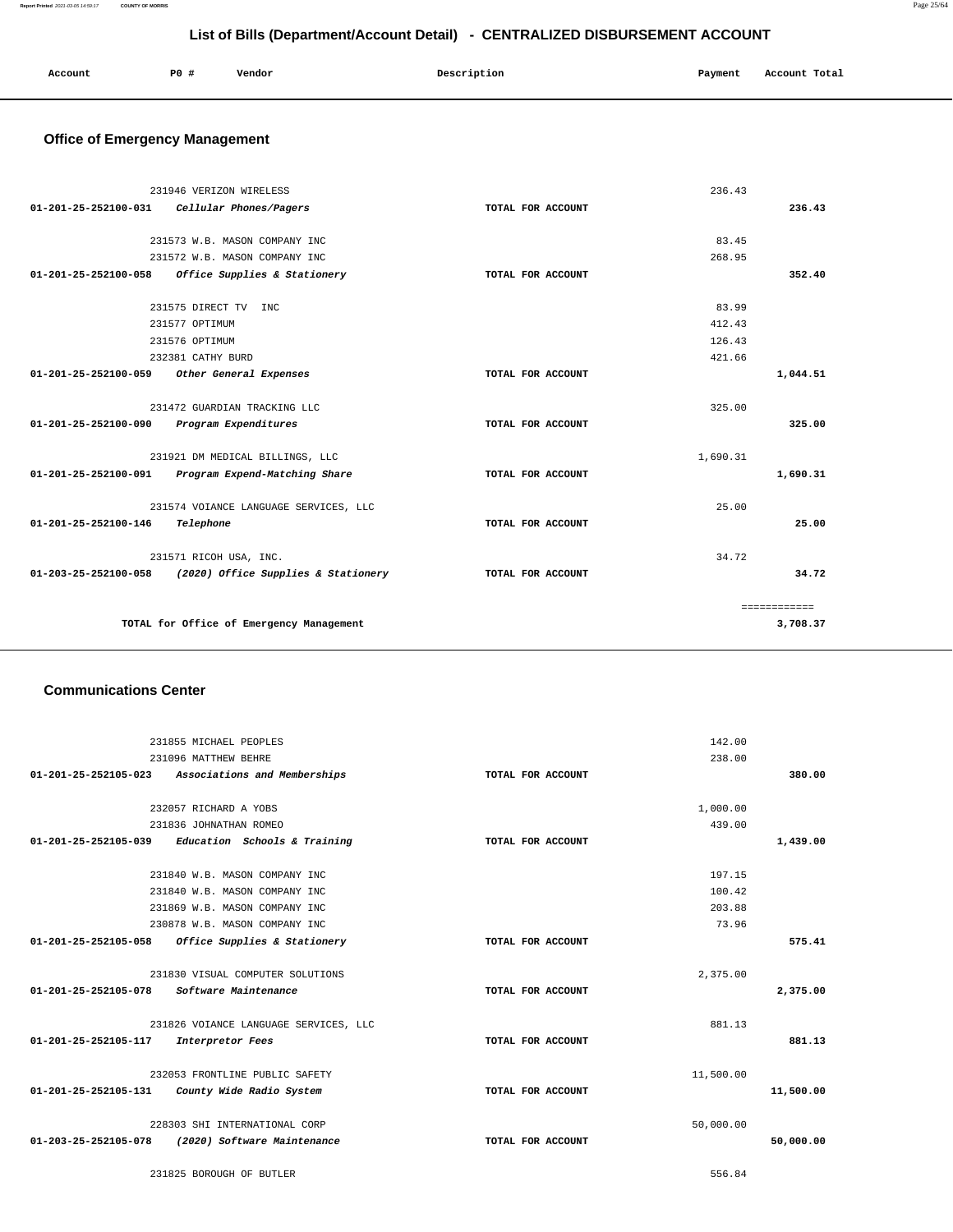| Account                        | PO#                             | Vendor                              | Description       | Payment  | Account Total |
|--------------------------------|---------------------------------|-------------------------------------|-------------------|----------|---------------|
| <b>Communications Center</b>   |                                 |                                     |                   |          |               |
|                                |                                 | 231824 JERSEY CENTRAL POWER & LIGHT |                   | 1,628.27 |               |
|                                |                                 | 231824 JERSEY CENTRAL POWER & LIGHT |                   | 9.60     |               |
|                                |                                 | 231824 JERSEY CENTRAL POWER & LIGHT |                   | 2,125.40 |               |
|                                |                                 | 231824 JERSEY CENTRAL POWER & LIGHT |                   | 1,947.53 |               |
| 01-203-25-252105-137           | (2020) Electricity              |                                     | TOTAL FOR ACCOUNT |          | 6,267.64      |
|                                | 229114 CDW GOVERNMENT           |                                     |                   | 438.09   |               |
| 01-203-25-252105-161           |                                 | (2020) Communications Equipment     | TOTAL FOR ACCOUNT |          | 438.09        |
|                                | 231827 RICOH USA, INC.          |                                     |                   | 623.95   |               |
| $01 - 203 - 25 - 252105 - 164$ |                                 | (2020) Office Machines - Rental     | TOTAL FOR ACCOUNT |          | 623.95        |
|                                |                                 |                                     |                   |          | ----------    |
|                                | TOTAL for Communications Center |                                     |                   |          | 74,480.22     |

# **County Medical Examiner Office**

| 231857 W.B. MASON COMPANY INC                                            |                   | 400.92       |          |
|--------------------------------------------------------------------------|-------------------|--------------|----------|
| $01 - 201 - 25 - 254100 - 058$<br>Office Supplies & Stationery           | TOTAL FOR ACCOUNT |              | 400.92   |
| 231858 FEDEX                                                             |                   | 47.81        |          |
| 01-201-25-254100-068<br>Postage & Metered Mail                           | TOTAL FOR ACCOUNT |              | 47.81    |
| 231859 RICOH USA, INC.                                                   |                   | 555.19       |          |
| <i><b>Office Machines - Rental</b></i><br>$01 - 201 - 25 - 254100 - 164$ | TOTAL FOR ACCOUNT |              | 555.19   |
|                                                                          |                   | ------------ |          |
| TOTAL for County Medical Examiner Office                                 |                   |              | 1,003.92 |

# **County Sheriff's Department**

| 229530 NJ PUBLIC SAFETY ACCREDITATION                |                   | 300.00   |
|------------------------------------------------------|-------------------|----------|
| 231990 FBI/LEEDA                                     |                   | 50.00    |
| 231956 FBI/LEEDA                                     |                   | 50.00    |
| 01-201-25-270100-023<br>Associations and Memberships | TOTAL FOR ACCOUNT | 400.00   |
|                                                      |                   |          |
| 232061 MORRISTOWN CAR WASH                           | 4,000.00          |          |
| 231611 SANCHEZ ENGRAVING LLC                         |                   | 89.00    |
| 231611 SANCHEZ ENGRAVING LLC                         |                   | 50.00    |
| 01-201-25-270100-059<br>Other General Expenses       | TOTAL FOR ACCOUNT | 4,139.00 |
|                                                      |                   |          |
| 231649 THOMSON REUTER-WEST                           | 1,169.97          |          |
| 231200 FORENSIC MAPPING SOLUTION INC.                | 1,995.00          |          |
| 01-201-25-270100-078<br>Software Maintenance         | TOTAL FOR ACCOUNT | 3,164.97 |
|                                                      |                   |          |
| 231610 NJ E-ZPASS                                    |                   | 250.00   |
| 01-201-25-270100-082<br>Travel Expense               | TOTAL FOR ACCOUNT | 250.00   |
|                                                      |                   |          |
| 232144 INVESTIGATIVE FORENSICS CONSULTING            |                   | 931.00   |
| 231608 INVESTIGATIVE FORENSICS CONSULTING            |                   | 741.00   |
| 01-201-25-270100-084<br>Other Outside Services       | TOTAL FOR ACCOUNT | 1,672.00 |
|                                                      |                   |          |
| 231377 W.B. MASON COMPANY INC                        |                   | 8.73     |
| 231377 W.B. MASON COMPANY INC                        |                   | 62.98    |
| 231377 W.B. MASON COMPANY INC                        |                   | 34.98    |
| 231377 W.B. MASON COMPANY INC                        |                   | 8.73     |
|                                                      |                   |          |

**Report Printed** 2021-03-05 14:59:17 **COUNTY OF MORRIS** Page 26/64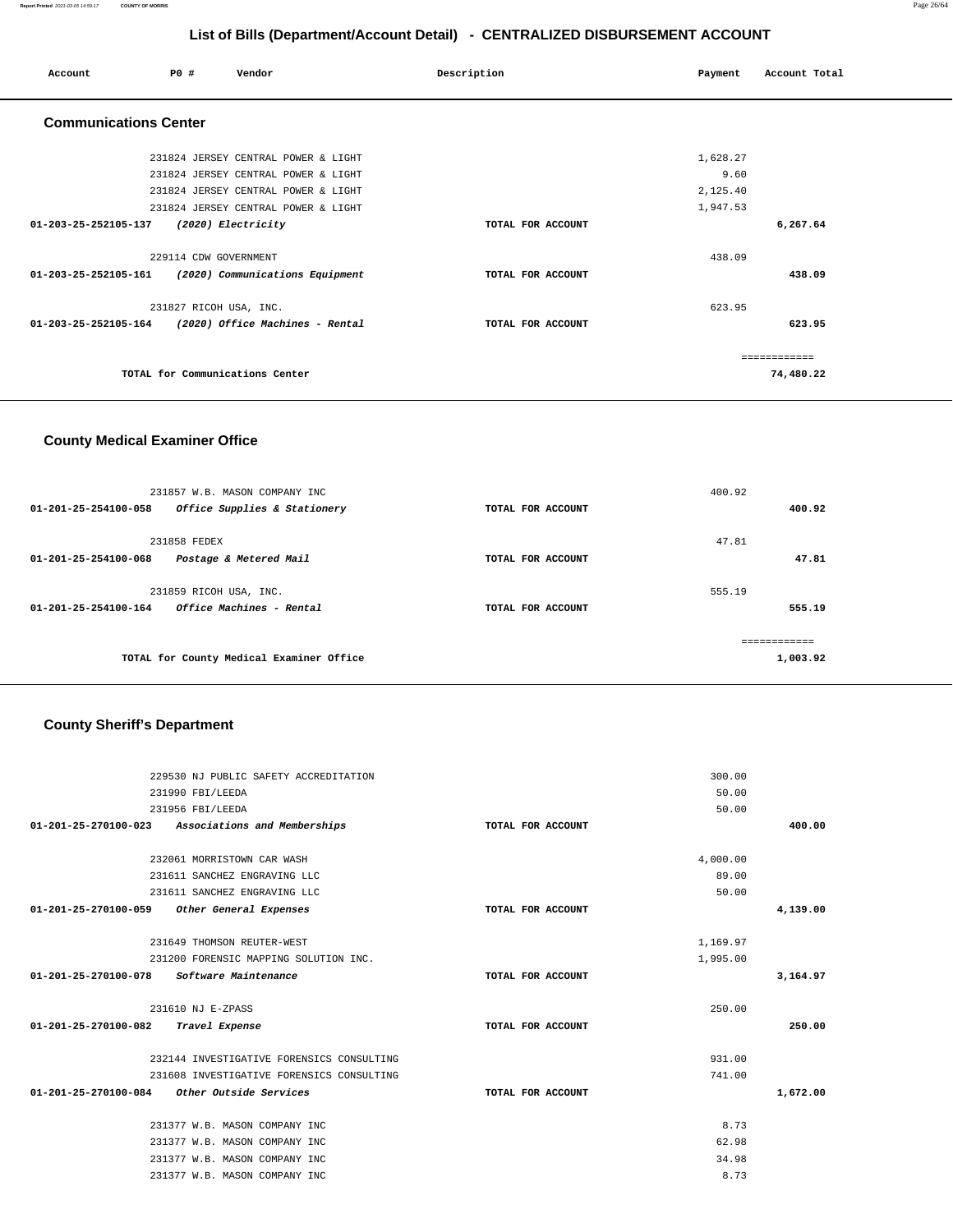| Account                                 | P0 #                                   | Vendor                                        | Description       | Payment          | Account Total |
|-----------------------------------------|----------------------------------------|-----------------------------------------------|-------------------|------------------|---------------|
| <b>County Sheriff's Department</b>      |                                        |                                               |                   |                  |               |
| 01-201-25-270100-095                    |                                        | Other Administrative Supplies                 | TOTAL FOR ACCOUNT |                  | 115.42        |
|                                         |                                        | 230988 EAGLE POINT GUN SHOP                   |                   | 6,158.00         |               |
|                                         |                                        | 230988 EAGLE POINT GUN SHOP                   |                   | 2,485.40         |               |
|                                         |                                        | 230988 EAGLE POINT GUN SHOP                   |                   | 4,040.85         |               |
|                                         |                                        | 230988 EAGLE POINT GUN SHOP                   |                   | 16,460.40        |               |
|                                         |                                        | 230988 EAGLE POINT GUN SHOP                   |                   | 439.80           |               |
|                                         |                                        | 230988 EAGLE POINT GUN SHOP                   |                   | 439.80           |               |
|                                         |                                        | 230988 EAGLE POINT GUN SHOP                   |                   | 140.40           |               |
|                                         |                                        | 230988 EAGLE POINT GUN SHOP                   |                   | 87.36            |               |
|                                         |                                        | 230988 EAGLE POINT GUN SHOP                   |                   | 191.88           |               |
| 01-201-25-270100-115                    | Ammunition                             |                                               | TOTAL FOR ACCOUNT |                  | 30,443.89     |
|                                         |                                        | 231691 RICOH USA, INC.                        |                   | 281.78           |               |
|                                         |                                        | 231691 RICOH USA, INC.                        |                   | 281.78           |               |
|                                         |                                        | 231691 RICOH USA, INC.                        |                   | 6,225.04         |               |
|                                         |                                        | 01-201-25-270100-164 Office Machines - Rental | TOTAL FOR ACCOUNT |                  | 6,788.60      |
|                                         | 229677 GALLS, LLC                      |                                               |                   | 79.99            |               |
|                                         | 229677 GALLS, LLC                      |                                               |                   | 9.99             |               |
| 01-201-25-270100-202                    |                                        | Uniform And Accessories                       | TOTAL FOR ACCOUNT |                  | 89.98         |
|                                         |                                        | 228765 FIRST PRIORITY EMERGENCY               |                   | 691.34           |               |
|                                         |                                        | 228765 FIRST PRIORITY EMERGENCY               |                   | 15.66            |               |
|                                         |                                        | 228765 FIRST PRIORITY EMERGENCY               |                   | 225.00           |               |
| 01-201-25-270100-291    Vehicle Repairs |                                        |                                               | TOTAL FOR ACCOUNT |                  | 932.00        |
|                                         |                                        | 232018 W.B. MASON COMPANY INC                 |                   | 71.62            |               |
| 01-203-25-270100-095                    |                                        | (2020) Other Administrative Supplies          | TOTAL FOR ACCOUNT |                  | 71.62         |
|                                         | 231781 HVG LLC                         |                                               |                   | 204.67           |               |
|                                         | 231781 HVG LLC                         |                                               |                   | 161.00           |               |
|                                         | 231781 HVG LLC                         |                                               |                   | 208.60           |               |
|                                         | 231781 HVG LLC                         |                                               |                   | 24.16            |               |
|                                         | 231781 HVG LLC                         |                                               |                   | 232.50           |               |
|                                         | 231781 HVG LLC                         |                                               |                   | 138.00           |               |
| 01-203-25-270100-189                    |                                        | (2020) Medical                                | TOTAL FOR ACCOUNT |                  | 968.93        |
|                                         | 229179 GALLS, LLC                      |                                               |                   | 171.56           |               |
|                                         | 229143 GALLS, LLC                      |                                               |                   | 189.00           |               |
|                                         | 229143 GALLS, LLC                      |                                               |                   | 1.69             |               |
|                                         | 229143 GALLS, LLC                      |                                               |                   | 1.50             |               |
|                                         | 228277 GALLS, LLC                      |                                               |                   | 192.19           |               |
|                                         | 228276 GALLS, LLC                      |                                               |                   | 192.19           |               |
|                                         | 228276 GALLS, LLC                      |                                               |                   | 78.47            |               |
|                                         | 228276 GALLS, LLC                      |                                               |                   | 70.00            |               |
|                                         | 225163 GALLS, LLC<br>225163 GALLS, LLC |                                               |                   | 177.75<br>210.00 |               |
|                                         |                                        | 227955 ATLANTIC TACTICAL OF NJ, INC.          |                   | 1,960.00         |               |
|                                         |                                        | 227955 ATLANTIC TACTICAL OF NJ, INC.          |                   | 184.80           |               |
|                                         |                                        | 227955 ATLANTIC TACTICAL OF NJ, INC.          |                   | 44.80            |               |
|                                         |                                        | 227955 ATLANTIC TACTICAL OF NJ, INC.          |                   | 308.00           |               |
|                                         |                                        | 227955 ATLANTIC TACTICAL OF NJ, INC.          |                   | 19.98            |               |
|                                         |                                        | 227951 ATLANTIC TACTICAL OF NJ, INC.          |                   | 6,860.00         |               |
|                                         |                                        | 227951 ATLANTIC TACTICAL OF NJ, INC.          |                   | 1,960.00         |               |
|                                         |                                        | 227951 ATLANTIC TACTICAL OF NJ, INC.          |                   | 831.60           |               |
|                                         |                                        | 227951 ATLANTIC TACTICAL OF NJ, INC.          |                   | 156.80           |               |

44.80 1,386.00 89.91 194.97 164.97

227951 ATLANTIC TACTICAL OF NJ, INC. 227951 ATLANTIC TACTICAL OF NJ, INC. 227951 ATLANTIC TACTICAL OF NJ, INC. 225334 TURN OUT UNIFORMS, INC. 225334 TURN OUT UNIFORMS, INC.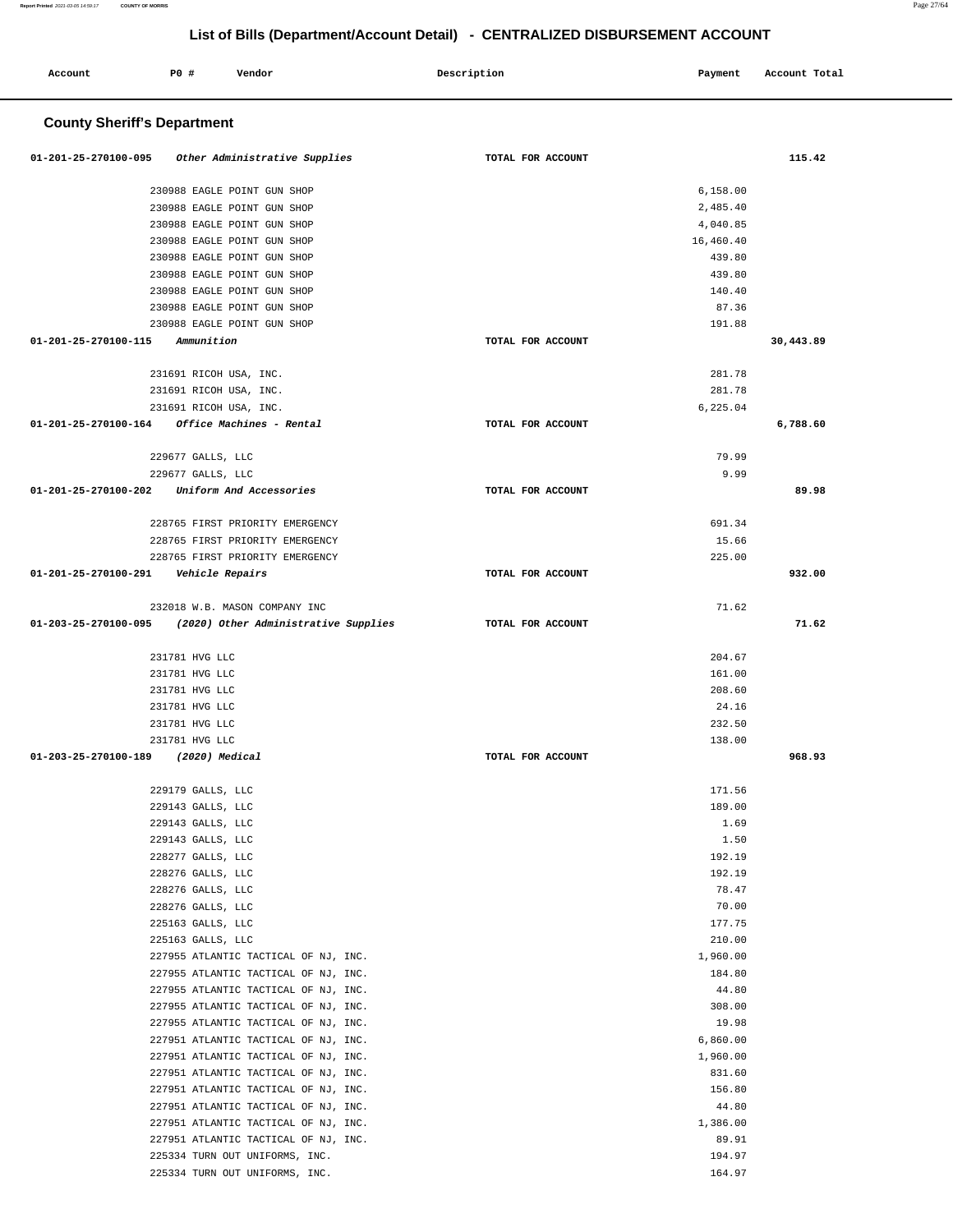| Account | <b>PO #</b> | Vendor | Description | Payment | Account Total |
|---------|-------------|--------|-------------|---------|---------------|
|         |             |        |             |         |               |

# **County Sheriff's Department**

| 225334 TURN OUT UNIFORMS, INC.                      | 90.00             |           |
|-----------------------------------------------------|-------------------|-----------|
| 225334 TURN OUT UNIFORMS, INC.                      | 6.00              |           |
| 225334 TURN OUT UNIFORMS, INC.                      | 12.00             |           |
| 225334 TURN OUT UNIFORMS, INC.                      | 224.97            |           |
| 225334 TURN OUT UNIFORMS, INC.                      | 41.24             |           |
| 225334 TURN OUT UNIFORMS, INC.                      | 13.49             |           |
| 225334 TURN OUT UNIFORMS, INC.                      | 24.74             |           |
| 225334 TURN OUT UNIFORMS, INC.                      | 14.99             |           |
| 225334 TURN OUT UNIFORMS, INC.                      | 24.74             |           |
| 225334 TURN OUT UNIFORMS, INC.                      | 44.00             |           |
| 225334 TURN OUT UNIFORMS, INC.                      | 29.99             |           |
| 225334 TURN OUT UNIFORMS, INC.                      | 82.84             |           |
| 225288 TURN OUT UNIFORMS, INC.                      | 194.97            |           |
| 225288 TURN OUT UNIFORMS, INC.                      | 164.97            |           |
| 225288 TURN OUT UNIFORMS, INC.                      | 90.00             |           |
| 225288 TURN OUT UNIFORMS, INC.                      | 6.00              |           |
| 225288 TURN OUT UNIFORMS, INC.                      | 12.00             |           |
| 225288 TURN OUT UNIFORMS, INC.                      | 224.97            |           |
| 225288 TURN OUT UNIFORMS, INC.                      | 41.24             |           |
| 225288 TURN OUT UNIFORMS, INC.                      | 13.49             |           |
| 225288 TURN OUT UNIFORMS, INC.                      | 24.74             |           |
| 225288 TURN OUT UNIFORMS, INC.                      | 14.99             |           |
| 225288 TURN OUT UNIFORMS, INC.                      | 24.74             |           |
| 225288 TURN OUT UNIFORMS, INC.                      | 44.00             |           |
| 225288 TURN OUT UNIFORMS, INC.                      | 29.99             |           |
| 225288 TURN OUT UNIFORMS, INC.                      | 82.84             |           |
| 228154 TURN OUT UNIFORMS, INC.                      | 194.97            |           |
| 228154 TURN OUT UNIFORMS, INC.                      | 164.97            |           |
| 228154 TURN OUT UNIFORMS, INC.                      | 90.00             |           |
| 228154 TURN OUT UNIFORMS, INC.                      | 6.00              |           |
| 228154 TURN OUT UNIFORMS, INC.                      | 12.00             |           |
| 228154 TURN OUT UNIFORMS, INC.                      | 224.97            |           |
| 228154 TURN OUT UNIFORMS, INC.                      | 41.24             |           |
| 228154 TURN OUT UNIFORMS, INC.                      | 13.49             |           |
| 228154 TURN OUT UNIFORMS, INC.                      | 24.74             |           |
| 228154 TURN OUT UNIFORMS, INC.                      | 14.99             |           |
| 228154 TURN OUT UNIFORMS, INC.                      | 24.74             |           |
| 228154 TURN OUT UNIFORMS, INC.                      | 44.00             |           |
| 228154 TURN OUT UNIFORMS, INC.                      | 29.99             |           |
| 228154 TURN OUT UNIFORMS, INC.                      | 82.84             |           |
| 228145 GALLS, LLC                                   | 161.69            |           |
| 228145 GALLS, LLC                                   | 210.40            |           |
| 228145 GALLS, LLC                                   | 24.99             |           |
| 228145 GALLS, LLC                                   | 9.99              |           |
| 228145 GALLS, LLC                                   | 192.19            |           |
| 228145 GALLS, LLC                                   | 22.50             |           |
| 228145 GALLS, LLC                                   | 12.00             |           |
| 228145 GALLS, LLC                                   | 13.50             |           |
| 228145 GALLS, LLC                                   | 37.50<br>127.12   |           |
| 228145 GALLS, LLC<br>228145 GALLS, LLC              | 85.78             |           |
| 228145 GALLS, LLC                                   | 85.78             |           |
| 01-203-25-270100-202 (2020) Uniform And Accessories | TOTAL FOR ACCOUNT | 19,021.30 |
|                                                     |                   |           |
| 228329 CONTINENTAL FIRE SAFETY INC.                 | 114.40            |           |
| 228329 CONTINENTAL FIRE SAFETY INC.                 | 41.31             |           |
| 228329 CONTINENTAL FIRE SAFETY INC.                 | 324.88            |           |
| 228329 CONTINENTAL FIRE SAFETY INC.                 | 114.00            |           |
| 228329 CONTINENTAL FIRE SAFETY INC.                 | 114.00            |           |
| 228329 CONTINENTAL FIRE SAFETY INC.                 | 1,088.64          |           |
| 228329 CONTINENTAL FIRE SAFETY INC.                 | 246.20            |           |
| 228329 CONTINENTAL FIRE SAFETY INC.                 | 453.60            |           |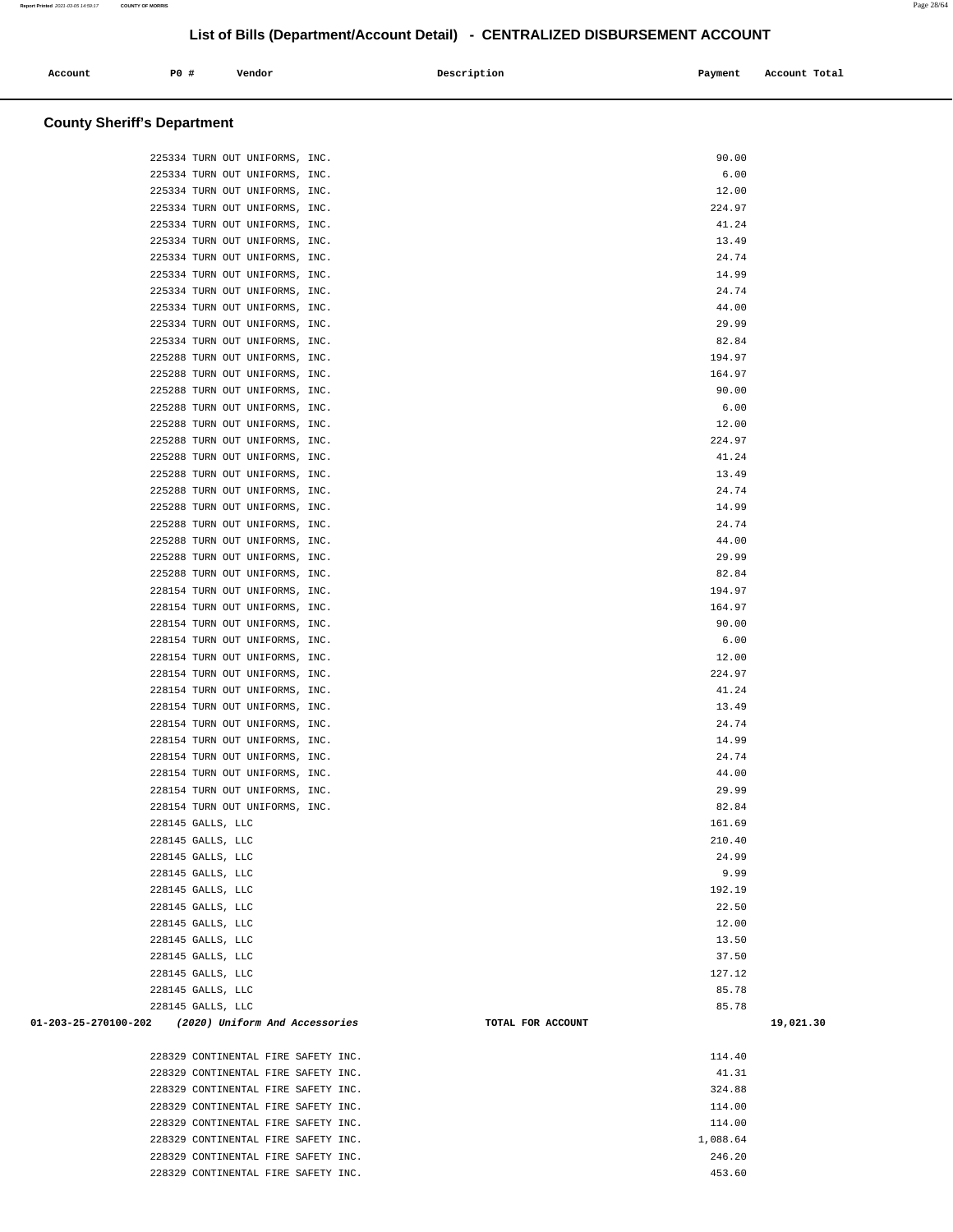| Account                            | PO# | Vendor | Description | Payment | Account Total |
|------------------------------------|-----|--------|-------------|---------|---------------|
| <b>County Sheriff's Department</b> |     |        |             |         |               |

| TOTAL for County Sheriff's Department       |                   |          | 97.112.45    |
|---------------------------------------------|-------------------|----------|--------------|
|                                             |                   |          | ============ |
| 01-203-25-270100-291 (2020) Vehicle Repairs | TOTAL FOR ACCOUNT |          | 17,134.32    |
| 228376 NORTHEAST COMMUNICATIONS, INC.       |                   | 1,100.00 |              |
| 228376 NORTHEAST COMMUNICATIONS, INC.       |                   | 7,990.00 |              |
| 228375 NORTHEAST COMMUNICATIONS, INC.       |                   | 975.00   |              |
| 228375 NORTHEAST COMMUNICATIONS, INC.       |                   | 4,571.32 |              |
| 231441 NORTHEAST COMMUNICATIONS, INC.       |                   | 180.00   |              |
| 231441 NORTHEAST COMMUNICATIONS, INC.       |                   | 415.00   |              |
| 231441 NORTHEAST COMMUNICATIONS, INC.       |                   | 115.00   |              |
| 229007 FIRST PRIORITY EMERGENCY             |                   | 1,788.00 |              |
| 01-203-25-270100-258<br>(2020) Equipment    | TOTAL FOR ACCOUNT |          | 11,920.42    |
| 228329 CONTINENTAL FIRE SAFETY INC.         |                   | 58.00    |              |
| 228329 CONTINENTAL FIRE SAFETY INC.         |                   | 385.00   |              |
| 228329 CONTINENTAL FIRE SAFETY INC.         |                   | 626.46   |              |
| 228329 CONTINENTAL FIRE SAFETY INC.         |                   | 3,895.00 |              |
| 228329 CONTINENTAL FIRE SAFETY INC.         |                   | 83.47    |              |
| 228329 CONTINENTAL FIRE SAFETY INC.         |                   | 255.00   |              |
| 228329 CONTINENTAL FIRE SAFETY INC.         |                   | 282.24   |              |
| 228329 CONTINENTAL FIRE SAFETY INC.         |                   | 107.76   |              |
| 228329 CONTINENTAL FIRE SAFETY INC.         |                   | 214.84   |              |
| 228329 CONTINENTAL FIRE SAFETY INC.         |                   | 1,113.40 |              |
| 228329 CONTINENTAL FIRE SAFETY INC.         |                   | 333.00   |              |
| 228329 CONTINENTAL FIRE SAFETY INC.         |                   | 147.84   |              |
| 228329 CONTINENTAL FIRE SAFETY INC.         |                   | 246.88   |              |
| 228329 CONTINENTAL FIRE SAFETY INC.         |                   | 379.00   |              |
| 228329 CONTINENTAL FIRE SAFETY INC.         |                   | 230.22   |              |
| 228329 CONTINENTAL FIRE SAFETY INC.         |                   | 46.80    |              |
| 228329 CONTINENTAL FIRE SAFETY INC.         |                   | 276.00   |              |
| 228329 CONTINENTAL FIRE SAFETY INC.         |                   | 230.00   |              |
| 228329 CONTINENTAL FIRE SAFETY INC.         |                   | 71.20    |              |
| 228329 CONTINENTAL FIRE SAFETY INC.         |                   | 71.20    |              |
| 228329 CONTINENTAL FIRE SAFETY INC.         |                   | 370.08   |              |

 **County Prosecutor's Office**

|                                | 229549 CHIEFS OF CTY DETECTIVES                                           |                   | 300.00    |           |
|--------------------------------|---------------------------------------------------------------------------|-------------------|-----------|-----------|
| 01-201-25-275100-023           | Associations and Memberships                                              | TOTAL FOR ACCOUNT |           | 300.00    |
|                                | 230547 ALPHAGRAPHICS                                                      |                   | 270.00    |           |
| $01 - 201 - 25 - 275100 - 058$ | Office Supplies & Stationery                                              | TOTAL FOR ACCOUNT |           | 270.00    |
|                                | 230591 MORRIS COUNTY MUA                                                  |                   | 84.79     |           |
| $01 - 201 - 25 - 275100 - 118$ | Investigation Expense                                                     | TOTAL FOR ACCOUNT |           | 84.79     |
|                                |                                                                           |                   |           |           |
| 01-203-25-275100-023           | 229535 COUNTY NARCOTICS COMMANDERS<br>(2020) Associations and Memberships | TOTAL FOR ACCOUNT | 400.00    | 400.00    |
|                                |                                                                           |                   |           |           |
|                                | 230547 ALPHAGRAPHICS                                                      |                   | 35.00     |           |
| $01 - 203 - 25 - 275100 - 058$ | (2020) Office Supplies & Stationery                                       | TOTAL FOR ACCOUNT |           | 35.00     |
|                                | 228025 IDEMIA IDENTITY & SECURITY USA LLC                                 |                   | 3,930.57  |           |
| 01-203-25-275100-078           | (2020) Software Maintenance                                               | TOTAL FOR ACCOUNT |           | 3,930.57  |
|                                |                                                                           |                   |           |           |
|                                | 228170 SPECIAL SERVICES GROUP, LLC                                        |                   | 17,408.00 |           |
| 01-203-25-275100-079           | (2020) Special Projects                                                   | TOTAL FOR ACCOUNT |           | 17,408.00 |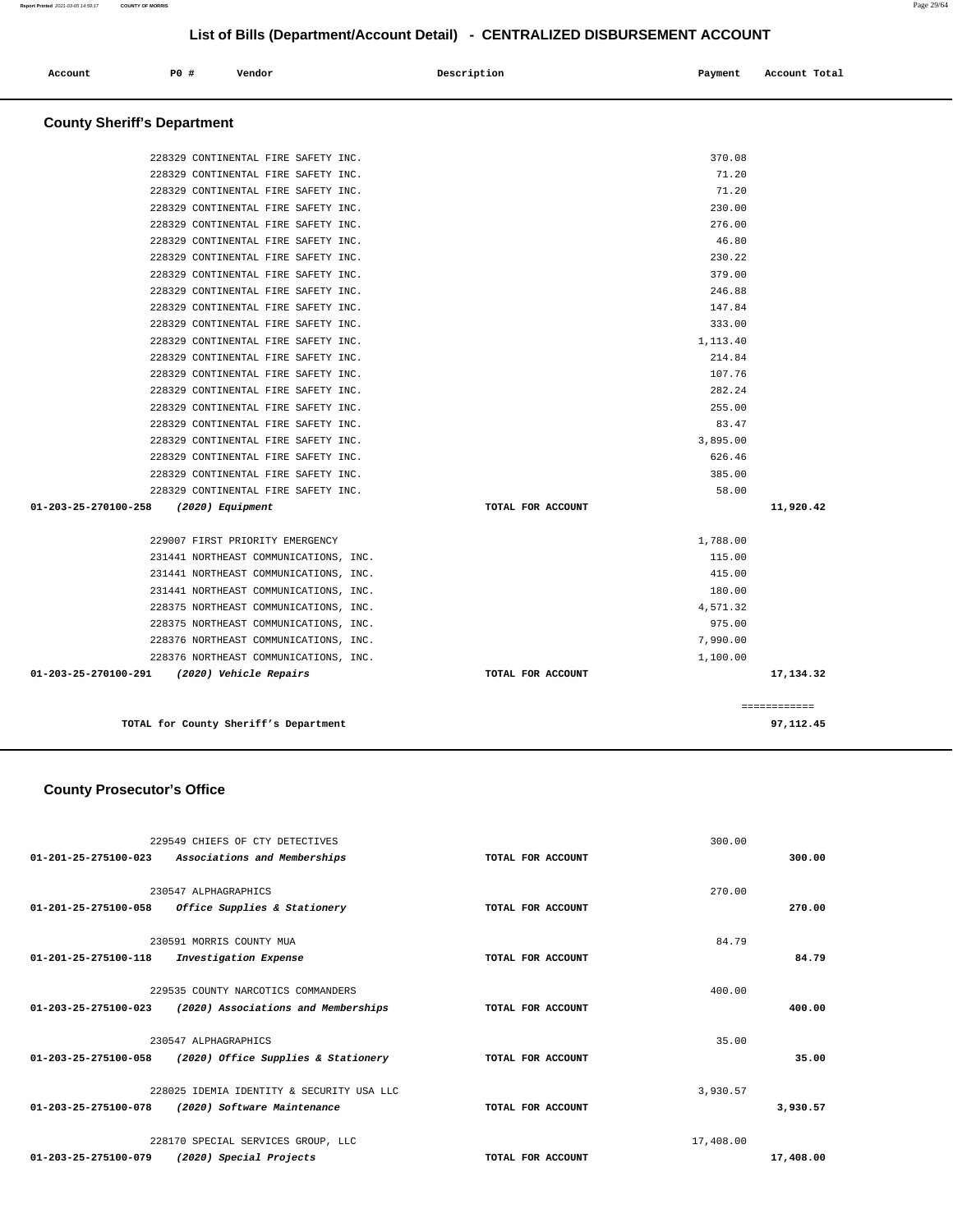**Report Printed** 2021-03-05 14:59:17 **COUNTY OF MORRIS** Page 30/64

# **List of Bills (Department/Account Detail) - CENTRALIZED DISBURSEMENT ACCOUNT**

| Account              | PO#                               | Vendor                               | Description       | Payment | Account Total |
|----------------------|-----------------------------------|--------------------------------------|-------------------|---------|---------------|
|                      | <b>County Prosecutor's Office</b> |                                      |                   |         |               |
|                      |                                   | 229545 ACCURATE TRANSCRIPTIONS, LLC  |                   | 336.96  |               |
| 01-203-25-275100-081 |                                   | (2020) Transcripts                   | TOTAL FOR ACCOUNT |         | 336.96        |
|                      |                                   |                                      |                   |         | ============  |
|                      |                                   | TOTAL for County Prosecutor's Office |                   |         | 22,765.32     |

 **County Jail** 

| 231710 KENNETH PALMISANO                                    |                   | 290.00     |           |
|-------------------------------------------------------------|-------------------|------------|-----------|
| $01-201-25-280100-039$ Education Schools & Training         | TOTAL FOR ACCOUNT |            | 290.00    |
|                                                             |                   |            |           |
| 231668 A.M.E INC.                                           |                   | 1,154.98   |           |
| 01-201-25-280100-044 Equipment Service Agreements           | TOTAL FOR ACCOUNT |            | 1,154.98  |
|                                                             |                   |            |           |
| 231394 W.B. MASON COMPANY INC                               |                   | 728.33     |           |
| 01-201-25-280100-058 Office Supplies & Stationery           | TOTAL FOR ACCOUNT |            | 728.33    |
|                                                             |                   |            |           |
| 231671 VERIZON WIRELESS                                     |                   | 137.13     |           |
| 230879 EXPRESS FRAMES LLC                                   |                   | 914.46     |           |
| 01-201-25-280100-059 Other General Expenses                 | TOTAL FOR ACCOUNT |            | 1,051.59  |
| 232001 ARAMARK DALLAS LOCKBOX                               |                   | 156.25     |           |
| 232001 ARAMARK DALLAS LOCKBOX                               |                   | 150.00     |           |
| 232001 ARAMARK DALLAS LOCKBOX                               |                   | 11,338.95  |           |
| 231693 ARAMARK DALLAS LOCKBOX                               |                   | 156.25     |           |
| 231693 ARAMARK DALLAS LOCKBOX                               |                   | 46.00      |           |
| 231693 ARAMARK DALLAS LOCKBOX                               |                   | 11,026.23  |           |
| 231693 ARAMARK DALLAS LOCKBOX                               |                   | 46.00      |           |
| 231693 ARAMARK DALLAS LOCKBOX                               |                   | 11, 113.79 |           |
| 231693 ARAMARK DALLAS LOCKBOX                               |                   | 11,426.52  |           |
| 231693 ARAMARK DALLAS LOCKBOX                               |                   | 225.00     |           |
| 231693 ARAMARK DALLAS LOCKBOX                               |                   | 46.00      |           |
| 231693 ARAMARK DALLAS LOCKBOX                               |                   | 11,101.28  |           |
| 231693 ARAMARK DALLAS LOCKBOX                               |                   | 11,151.32  |           |
| 231693 ARAMARK DALLAS LOCKBOX                               |                   | 156.25     |           |
| 01-201-25-280100-185 Food                                   | TOTAL FOR ACCOUNT |            | 68,139.84 |
|                                                             |                   |            |           |
| 232033 CONTRACT PHARMACY SERVICES INC                       |                   | 13,862.66  |           |
| 231580 W.B. MASON COMPANY INC                               |                   | 111.76     |           |
| 230882 STERICYCLE INC                                       |                   | 895.45     |           |
| 230882 STERICYCLE INC                                       |                   | 337.90     |           |
| 01-201-25-280100-189<br>Medical                             | TOTAL FOR ACCOUNT |            | 15,207.77 |
|                                                             |                   |            |           |
| 231583 W.B. MASON COMPANY INC                               |                   | 369.90     |           |
| 231335 W.B. MASON COMPANY INC                               |                   | 313.28     |           |
| 231393 E.A. MORSE & CO. INC.                                |                   | 1,613.51   |           |
| 01-201-25-280100-252<br>Janitorial Supplies                 | TOTAL FOR ACCOUNT |            | 2,296.69  |
| 219335 RUTGERS STATE UNIVERSITY OF NJ                       |                   | 65.00      |           |
| 225622 FRED PRYOR SEMINARS                                  |                   | 179.00     |           |
| 01-203-25-280100-039<br>(2020) Education Schools & Training | TOTAL FOR ACCOUNT |            | 244.00    |
|                                                             |                   |            |           |
| 229436 FITNESS SUPERSTORE, LLC                              |                   | 1,949.00   |           |
| (2020) Other General Expenses<br>01-203-25-280100-059       | TOTAL FOR ACCOUNT |            | 1,949.00  |
|                                                             |                   |            |           |
| 230983 MORRIS COUNTY MUA                                    |                   | 730.17     |           |
| 230983 MORRIS COUNTY MUA                                    |                   |            |           |
|                                                             |                   | 700.00     |           |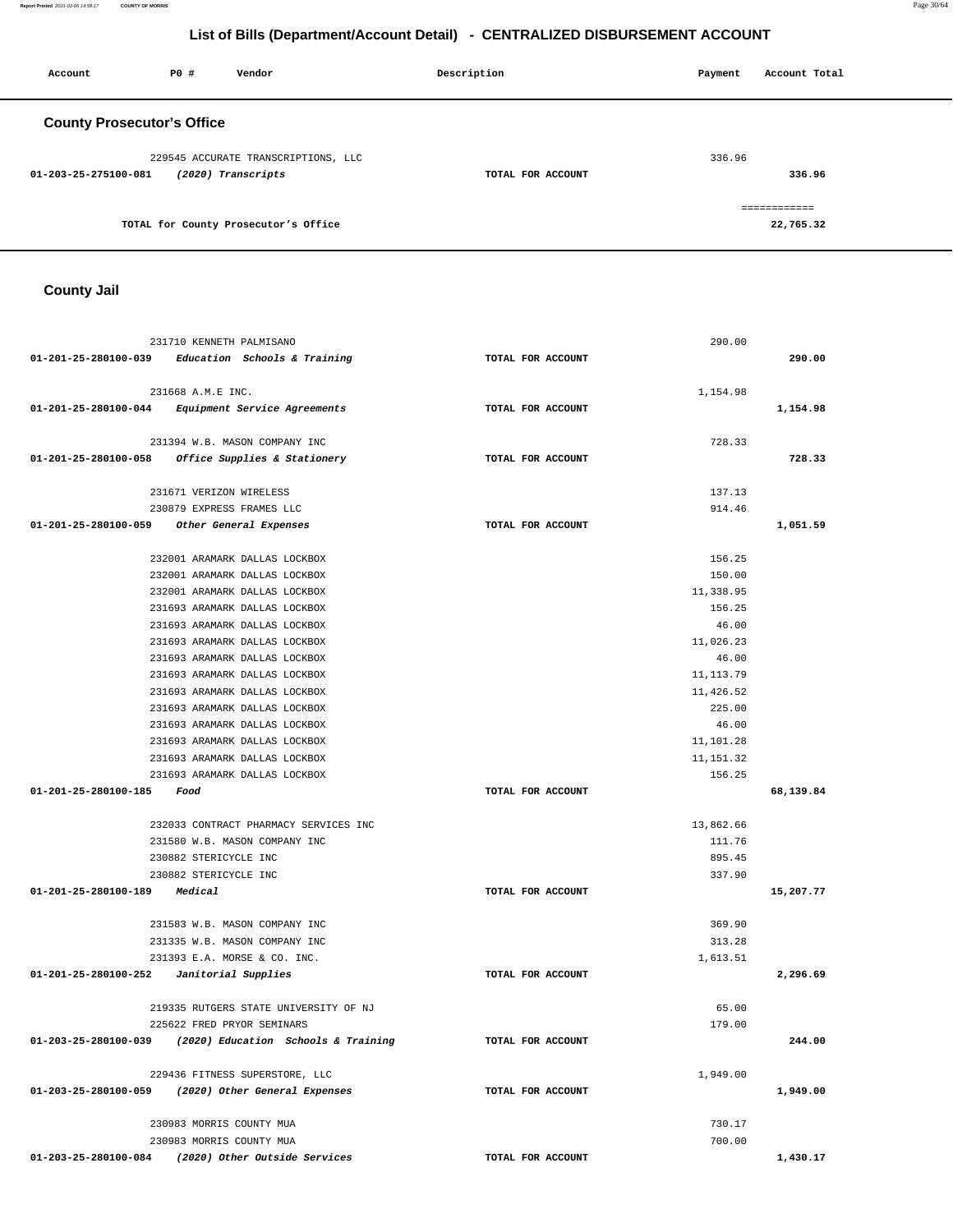#### **01-201-25-281100-058 Office Supplies & Stationery TOTAL FOR ACCOUNT 295.58** 231587 W.B. MASON COMPANY INC **01-201-25-281100-162 Furniture & Fixtures TOTAL FOR ACCOUNT**  268.96 **268.96** 231589 RICOH USA, INC. **01-201-25-281100-164 Office Machines - Rental TOTAL FOR ACCOUNT**  1,356.67 **1,356.67** 231388 LOVEYS PIZZA & GRILL 129.00 231368 A & B BAGEL II LLC 80.00 231370 NU-WAY CONCESSIONAIRES INC 963.90 231370 NU-WAY CONCESSIONAIRES INC 43.85

221.37 1.39 9.14 9.81 1.24 46.30 6.33

# **County Youth Detention Facilit**

| Account              | P0 #<br>Vendor                        | Description       | Payment   | Account Total |
|----------------------|---------------------------------------|-------------------|-----------|---------------|
| <b>County Jail</b>   |                                       |                   |           |               |
|                      | 217244 EAGLE POINT GUN SHOP           |                   | 5,770.28  |               |
| 01-203-25-280100-128 | (2020) Security Equipment             | TOTAL FOR ACCOUNT |           | 5,770.28      |
|                      | 232027 ARAMARK DALLAS LOCKBOX         |                   | 674.25    |               |
|                      | 232027 ARAMARK DALLAS LOCKBOX         |                   | 46.00     |               |
|                      | 232027 ARAMARK DALLAS LOCKBOX         |                   | 11,143.80 |               |
| 01-203-25-280100-185 | (2020) Food                           | TOTAL FOR ACCOUNT |           | 11,864.05     |
|                      | 229243 CLIA LABORATORY PROGRAM        |                   | 180.00    |               |
|                      | 229249 DENTRUST DENTAL INC.           |                   | 3,909.00  |               |
|                      | 230884 DENTRUST DENTAL INC.           |                   | 3,980.00  |               |
|                      | 231332 CONTRACT PHARMACY SERVICES INC |                   | 12,384.64 |               |
|                      | 223607 MCKESSON MEDICAL SURGICAL      |                   | 550.84    |               |
|                      | 226410 MCKESSON MEDICAL SURGICAL      |                   | 199.47    |               |
|                      | 226637 MCKESSON MEDICAL SURGICAL      |                   | 56.47     |               |
|                      | 229590 MCKESSON MEDICAL SURGICAL      |                   | 199.08    |               |
|                      | 229590 MCKESSON MEDICAL SURGICAL      |                   | 398.55    |               |
|                      | 229590 MCKESSON MEDICAL SURGICAL      |                   | 1,027.04  |               |
|                      | 229590 MCKESSON MEDICAL SURGICAL      |                   | 796.71    |               |
|                      | 229590 MCKESSON MEDICAL SURGICAL      |                   | 515.84    |               |
|                      | 229590 MCKESSON MEDICAL SURGICAL      |                   | 103.09    |               |
|                      | 230889 MCKESSON MEDICAL SURGICAL      |                   | 199.08    |               |
| 01-203-25-280100-189 | $(2020)$ Medical                      | TOTAL FOR ACCOUNT |           | 24,499.81     |
|                      | 227484 GALLS, LLC                     |                   | 60.00     |               |
|                      | 227484 GALLS, LLC                     |                   | 105.99    |               |
|                      | 227484 GALLS, LLC                     |                   | 59.69     |               |
|                      | 227484 GALLS, LLC                     |                   | 56.69     |               |
|                      | 227484 GALLS, LLC                     |                   | 99.99     |               |
|                      | 227484 GALLS, LLC                     |                   | 63.19     |               |
|                      | 227484 GALLS, LLC                     |                   | 2.30      |               |
|                      | 227484 GALLS, LLC                     |                   | 322.36    |               |
|                      | 227484 GALLS, LLC                     |                   | 63.69     |               |
| 01-203-25-280100-202 | (2020) Uniform And Accessories        | TOTAL FOR ACCOUNT |           | 833.90        |
|                      |                                       |                   |           | ============  |
|                      | TOTAL for County Jail                 |                   |           | 135,460.41    |

 231981 W.B. MASON COMPANY INC 231587 W.B. MASON COMPANY INC 231587 W.B. MASON COMPANY INC 231587 W.B. MASON COMPANY INC 231587 W.B. MASON COMPANY INC 231587 W.B. MASON COMPANY INC 231587 W.B. MASON COMPANY INC

**Report Printed** 2021-03-05 14:59:17 **COUNTY OF MORRIS** Page 31/64

### **List of Bills (Department/Account Detail) - CENTRALIZED DISBURSEMENT ACCOUNT**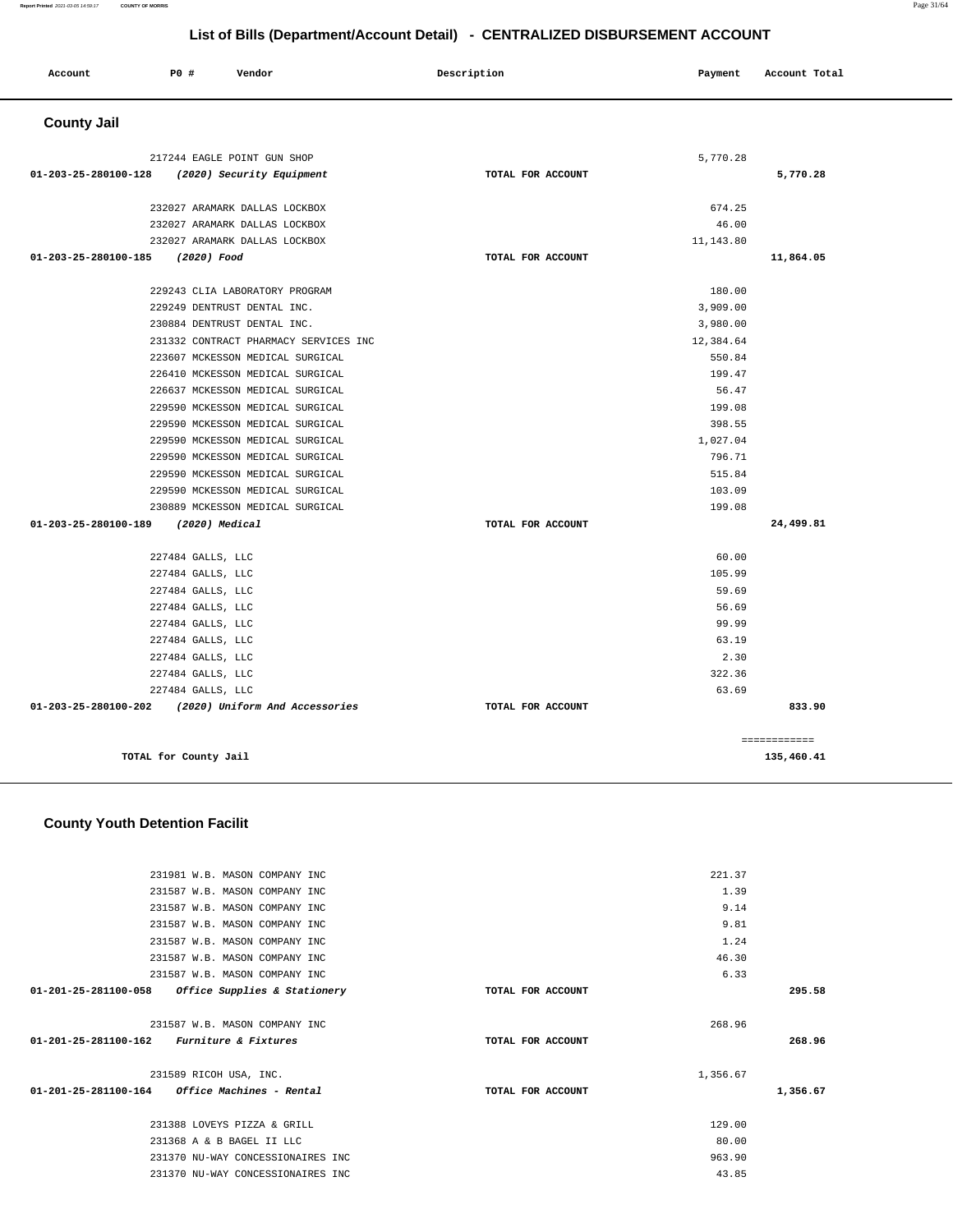============ **5,517.91**

# **List of Bills (Department/Account Detail) - CENTRALIZED DISBURSEMENT ACCOUNT**

|                                       |                         |                                   | List of Bills (Department/Account Detail) - CENTRALIZED DISBURSEMENT ACCOUNT |         |               |
|---------------------------------------|-------------------------|-----------------------------------|------------------------------------------------------------------------------|---------|---------------|
| Account                               | P0 #                    | Vendor                            | Description                                                                  | Payment | Account Total |
| <b>County Youth Detention Facilit</b> |                         |                                   |                                                                              |         |               |
|                                       |                         | 231370 NU-WAY CONCESSIONAIRES INC |                                                                              | 253.86  |               |
|                                       |                         | 231370 NU-WAY CONCESSIONAIRES INC |                                                                              | 334.84  |               |
| 01-201-25-281100-185                  | Food                    |                                   | TOTAL FOR ACCOUNT                                                            |         | 1,805.45      |
|                                       | 231389 LTC SCRIPTS INC. |                                   |                                                                              | 125.65  |               |
| 01-201-25-281100-189                  | Medical                 |                                   | TOTAL FOR ACCOUNT                                                            |         | 125.65        |
|                                       | 231871 CHARM-TEX, INC.  |                                   |                                                                              | 907.60  |               |
|                                       | 231871 CHARM-TEX, INC.  |                                   |                                                                              | 299.70  |               |
|                                       | 231871 CHARM-TEX, INC.  |                                   |                                                                              | 85.80   |               |
| 01-201-25-281100-252                  |                         | Janitorial Supplies               | TOTAL FOR ACCOUNT                                                            |         | 1,293.10      |
|                                       |                         | 231590 W.B. MASON COMPANY INC     |                                                                              | 159.56  |               |
|                                       |                         | 231590 W.B. MASON COMPANY INC     |                                                                              | 156.96  |               |
|                                       |                         | 231590 W.B. MASON COMPANY INC     |                                                                              | 55.98   |               |
| 01-203-25-281100-252                  |                         | (2020) Janitorial Supplies        | TOTAL FOR ACCOUNT                                                            |         | 372.50        |

**TOTAL for County Youth Detention Facilit** 

# **Road Repairs**

| 231349 W.B. MASON COMPANY INC                     |                   | 67.70    |        |
|---------------------------------------------------|-------------------|----------|--------|
| 231349 W.B. MASON COMPANY INC                     |                   | 61.38    |        |
| 231349 W.B. MASON COMPANY INC                     |                   | $-67.70$ |        |
| 231346 W.B. MASON COMPANY INC                     |                   | 79.32    |        |
| 231346 W.B. MASON COMPANY INC                     |                   | 44.48    |        |
| 231346 W.B. MASON COMPANY INC                     |                   | 67.70    |        |
| 231362 W.B. MASON COMPANY INC                     |                   | 79.82    |        |
| 01-201-26-290100-058 Office Supplies & Stationery | TOTAL FOR ACCOUNT |          | 332.70 |
| 231727 JERSEY CENTRAL POWER & LIGHT               |                   | 51.77    |        |
| 231539 JERSEY CENTRAL POWER & LIGHT               |                   | 52.18    |        |
| 231732 BOROUGH OF BUTLER                          |                   | 63.98    |        |
| 231732 BOROUGH OF BUTLER                          |                   | 87.12    |        |
| 231732 BOROUGH OF BUTLER                          |                   | 55.89    |        |
| 231638 JERSEY CENTRAL POWER & LIGHT               |                   | 551.51   |        |
| 231637 JERSEY CENTRAL POWER & LIGHT               |                   | 34.74    |        |
| 01-201-26-290100-137 Electricity                  | TOTAL FOR ACCOUNT |          | 897.19 |
| 232289 TREVOR HUFFERT                             |                   | 90.00    |        |
| 232173 CHRISTOPHER MARCIAL                        |                   | 90.00    |        |
| 230157 FLEMINGTON DEPT STORE INC                  |                   | 68.70    |        |
| 230157 FLEMINGTON DEPT STORE INC                  |                   | 44.50    |        |
| 230157 FLEMINGTON DEPT STORE INC                  |                   | 93.80    |        |
| 01-201-26-290100-207 Uniform & Clothing Allowance | TOTAL FOR ACCOUNT |          | 387.00 |
| 231897 LEVATO & SONS, INC.                        |                   | 2,940.00 |        |
| 231897 LEVATO & SONS, INC.                        |                   | 2,940.00 |        |
| 231899 LEVATO & SONS, INC.                        |                   | 3,080.00 |        |
| 231899 LEVATO & SONS, INC.                        |                   | 3,080.00 |        |
| 231546 COOPERATIVE WASTE SERVICES, LLC            |                   | 1,137.50 |        |
| 231546 COOPERATIVE WASTE SERVICES, LLC            |                   | 1,137.50 |        |
| 231724 HOIMARK & LEMBO PAVING, LLC                |                   | 3,750.00 |        |
| 231724 HOIMARK & LEMBO PAVING, LLC                |                   | 3,045.00 |        |
| 231724 HOIMARK & LEMBO PAVING, LLC                |                   | 3,697.50 |        |
| 231724 HOIMARK & LEMBO PAVING, LLC                |                   | 4,567.50 |        |
| 231725 HOIMARK & LEMBO PAVING, LLC                |                   | 2,932.50 |        |
| 231775 FRANK BRODEEN OLC                          |                   | 1,440.00 |        |
|                                                   |                   |          |        |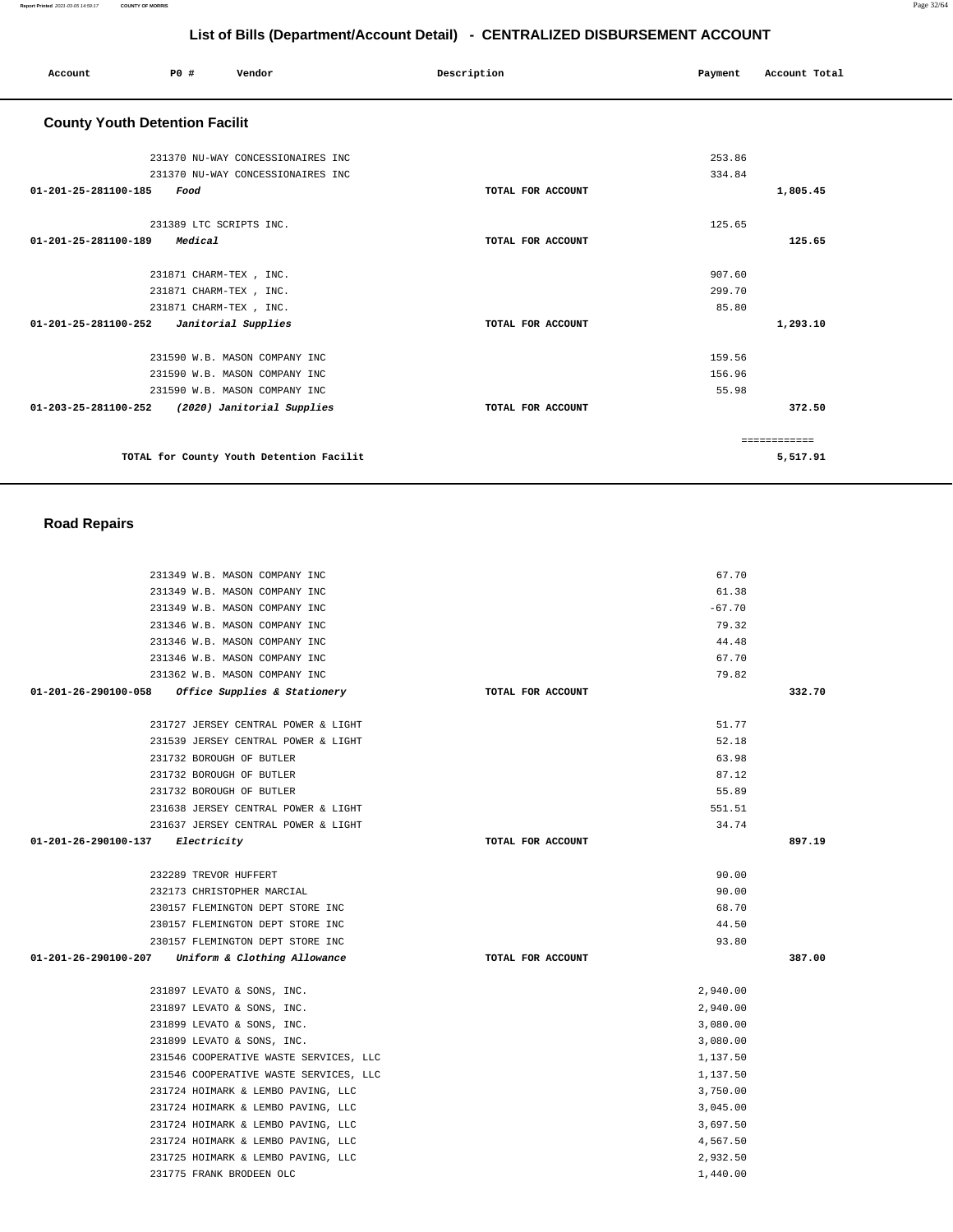| Account | P0 # | Vendor<br>. | Description | Payment | Account Total |
|---------|------|-------------|-------------|---------|---------------|
|         |      |             |             |         |               |

# **Road Repairs**

| 231775 FRANK BRODEEN OLC               | 1,920.00  |
|----------------------------------------|-----------|
|                                        |           |
| 231882 FRANK BRODEEN OLC               | 1,520.00  |
| 231723 FRANK BRODEEN OLC               | 1,840.00  |
| 231385 FRANK BRODEEN OLC               | 19,000.00 |
| 231385 FRANK BRODEEN OLC               | 26,560.00 |
| 231542 HOIMARK & LEMBO PAVING, LLC     | 19,250.00 |
| 231542 HOIMARK & LEMBO PAVING, LLC     | 15,442.50 |
|                                        |           |
| 231542 HOIMARK & LEMBO PAVING, LLC     | 12,367.50 |
| 231542 HOIMARK & LEMBO PAVING, LLC     | 24,142.50 |
| 231776 JJS SERVICES, INC.              | 2,142.00  |
| 231776 JJS SERVICES, INC.              | 3,492.00  |
| 231776 JJS SERVICES, INC.              | 1,692.00  |
| 231776 JJS SERVICES, INC.              | 2,952.00  |
|                                        |           |
| 231776 JJS SERVICES, INC.              | 1,976.00  |
| 231776 JJS SERVICES, INC.              | 1,521.50  |
| 231776 JJS SERVICES, INC.              | 1,852.50  |
| 231782 JJS SERVICES, INC.              | 2,856.00  |
| 231782 JJS SERVICES, INC.              | 4,656.00  |
| 231782 JJS SERVICES, INC.              | 2,256.00  |
| 231782 JJS SERVICES, INC.              | 3,936.00  |
|                                        |           |
| 231782 JJS SERVICES, INC.              | 2,496.00  |
| 231782 JJS SERVICES, INC.              | 2,148.00  |
| 231782 JJS SERVICES, INC.              | 2,340.00  |
| 231047 JJS SERVICES, INC.              | 4,879.00  |
| 231047 JJS SERVICES, INC.              | 7,954.00  |
| 231047 JJS SERVICES, INC.              | 3,854.00  |
|                                        |           |
| 231047 JJS SERVICES, INC.              | 6,724.00  |
| 231047 JJS SERVICES, INC.              | 4,264.00  |
| 231047 JJS SERVICES, INC.              | 3,669.50  |
| 231047 JJS SERVICES, INC.              | 3,997.50  |
| 231544 AMERICAN ASPHALT & MILLING      | 16,905.00 |
| 231544 AMERICAN ASPHALT & MILLING      | 17,640.00 |
| 231544 AMERICAN ASPHALT & MILLING      | 19,845.00 |
|                                        |           |
| 231544 AMERICAN ASPHALT & MILLING      | 16,900.00 |
| 231544 AMERICAN ASPHALT & MILLING      | 19,760.00 |
| 231549 AMERICAN ASPHALT & MILLING      | 3,430.00  |
| 231549 AMERICAN ASPHALT & MILLING      | 3,185.00  |
| 231549 AMERICAN ASPHALT & MILLING      | 3,430.00  |
| 231549 AMERICAN ASPHALT & MILLING      | 3,380.00  |
| 231549 AMERICAN ASPHALT & MILLING      | 3,380.00  |
|                                        |           |
| 231328 HOIMARK & LEMBO PAVING, LLC     | 5,227.50  |
| 231366 MOUNTAIN VIEW DEVELOPMENT       | 15,750.00 |
| 231384 TREE KING INC                   | 9,360.00  |
| 231384 TREE KING INC                   | 9,262.50  |
| 231384 TREE KING INC                   | 16,590.00 |
| 231326 SALMON BROS. INC.               | 3,772.00  |
| 231353 PEQUANNOCK TOWNSHIP             | 600.00    |
|                                        |           |
| 231353 PEQUANNOCK TOWNSHIP             | 300.00    |
| 231353 PEQUANNOCK TOWNSHIP             | 10,800.00 |
| 231353 PEQUANNOCK TOWNSHIP             | 4,500.00  |
| 231353 PEQUANNOCK TOWNSHIP             | 150.00    |
| 231353 PEOUANNOCK TOWNSHIP             | 300.00    |
| 231371 COOPERATIVE WASTE SERVICES, LLC | 4,550.00  |
|                                        | 6, 125.00 |
| 231371 COOPERATIVE WASTE SERVICES, LLC |           |
| 231548 MOUNTAIN VIEW DEVELOPMENT       | 1,462.50  |
| 231548 MOUNTAIN VIEW DEVELOPMENT       | 1,462.50  |
| 231545 PEQUANNOCK TOWNSHIP             | 5,625.00  |
| 231545 PEQUANNOCK TOWNSHIP             | 300.00    |
| 231722 SALMON BROS. INC.               | 2,024.00  |
| 231641 SALMON BROS. INC.               | 8,740.00  |
|                                        |           |
| 231641 SALMON BROS. INC.               | 6, 513.00 |
| 231641 SALMON BROS. INC.               | 6,513.00  |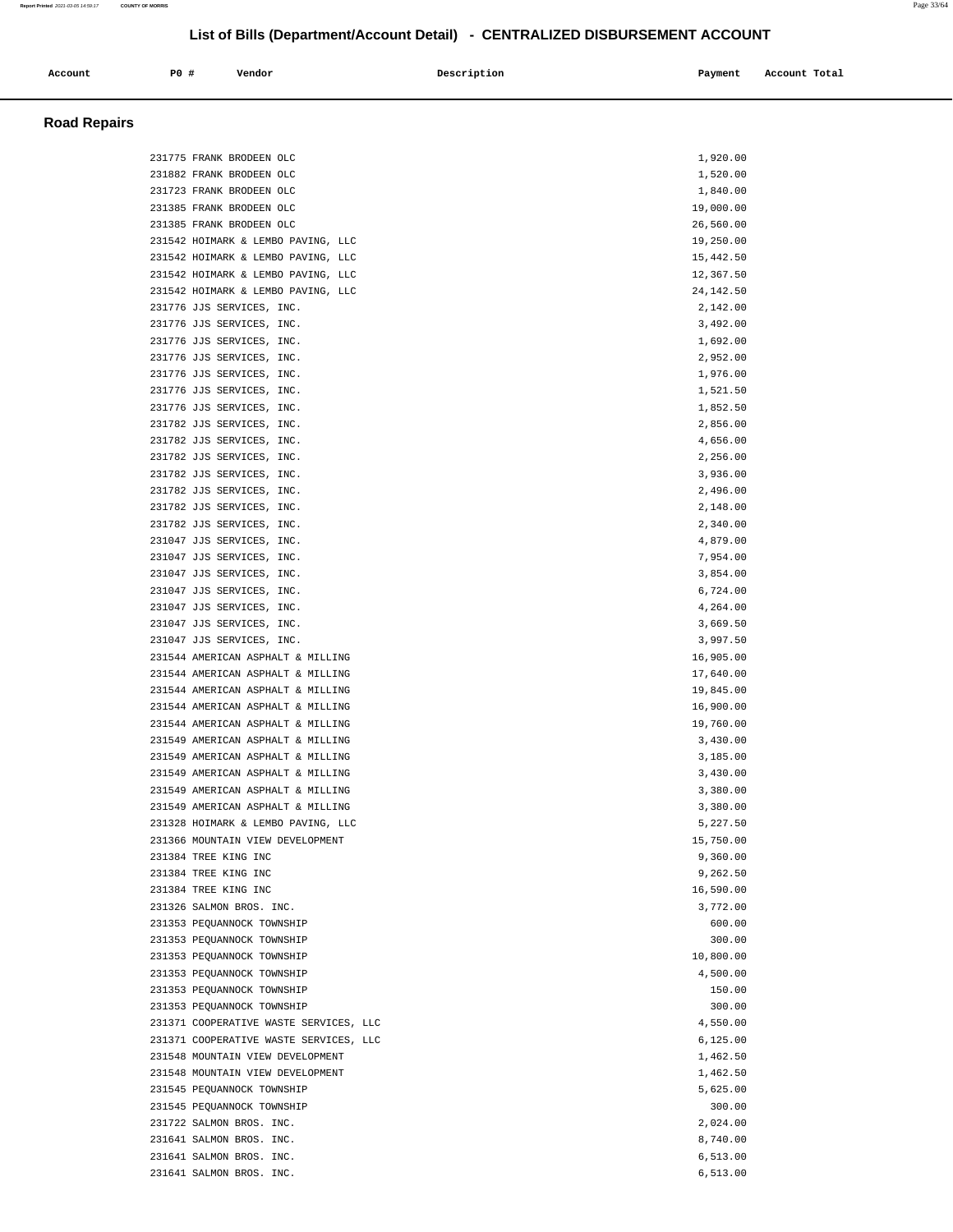| Account | P <sub>0</sub> | Vendor | Description | Payment | Account Total |
|---------|----------------|--------|-------------|---------|---------------|
|         |                |        |             |         |               |

 **Road Repairs** 

| 231547 TREE KING INC                                         |                   | 5,655.00                   |       |
|--------------------------------------------------------------|-------------------|----------------------------|-------|
| 231547 TREE KING INC                                         |                   | 3,150.00                   |       |
| 01-201-26-290100-228 Contracted Snow/Ice Removal             | TOTAL FOR ACCOUNT | 464,035.00                 |       |
| 231729 GARDEN STATE HIGHWAY                                  |                   | 75.00                      |       |
| 231729 GARDEN STATE HIGHWAY                                  |                   | 75.00                      |       |
| 231729 GARDEN STATE HIGHWAY                                  |                   | 35.00                      |       |
| 231320 ONE SOURCE OF NEW JERSEY LLC                          |                   | 182.20                     |       |
| 231320 ONE SOURCE OF NEW JERSEY LLC                          |                   | 35.90                      |       |
| 231320 ONE SOURCE OF NEW JERSEY LLC                          |                   | 43.95                      |       |
| 231320 ONE SOURCE OF NEW JERSEY LLC                          |                   | 26.49                      |       |
| $01 - 201 - 26 - 290100 - 238$<br>Signage                    | TOTAL FOR ACCOUNT | 473.54                     |       |
|                                                              |                   |                            |       |
| 231543 REED SYSTEMS, LTD.                                    |                   | 3,365.06                   |       |
| 231543 REED SYSTEMS, LTD.                                    |                   | 2,916.00                   |       |
|                                                              |                   |                            |       |
| $01 - 201 - 26 - 290100 - 242$<br>Snow Removal & Ice Control | TOTAL FOR ACCOUNT | 6,281.06                   |       |
|                                                              |                   | 146.55                     |       |
| 231344 SUSSEX COUNTY MUA                                     |                   | 164.25                     |       |
| 231344 SUSSEX COUNTY MUA<br>231344 SUSSEX COUNTY MUA         |                   | 181.50                     |       |
| 231344 SUSSEX COUNTY MUA                                     |                   | 176.70                     |       |
| Construction Materials<br>01-201-26-290100-260               | TOTAL FOR ACCOUNT | 669.00                     |       |
|                                                              |                   |                            |       |
| 231731 REDICARE LLC<br>231731 REDICARE LLC                   |                   | 8.52<br>5.66               |       |
| 231731 REDICARE LLC                                          |                   | 15.45                      |       |
| 01-201-26-290100-266 Safety Items                            | TOTAL FOR ACCOUNT |                            | 29.63 |
|                                                              |                   |                            |       |
| TOTAL for Road Repairs                                       |                   | ============<br>473,105.12 |       |

## **Shade Tree Commission**

| 212.07<br>TOTAL FOR ACCOUNT |
|-----------------------------|
| 212.07                      |
|                             |

# **Buildings & Grounds**

| 232318 WILLIAM F. BARNISH                 |                   | 9,290.85  |           |
|-------------------------------------------|-------------------|-----------|-----------|
| 232317 WILLIAM F. BARNISH                 |                   | 2,895.48  |           |
| Building Rental<br>01-201-26-310100-029   | TOTAL FOR ACCOUNT |           | 12,186.33 |
|                                           |                   |           |           |
| 231954 TRANE                              |                   | 76.08     |           |
| 231938 C. DOUGHERTY & CO. INC.            |                   | 250.00    |           |
| 231938 C. DOUGHERTY & CO. INC.            |                   | 1,750.22  |           |
| 231938 C. DOUGHERTY & CO. INC.            |                   | 500.00    |           |
| 231938 C. DOUGHERTY & CO. INC.            |                   | 2,000.00  |           |
| 231938 C. DOUGHERTY & CO. INC.            |                   | 3, 117.57 |           |
| 232201 AC & R INC                         |                   | 302.63    |           |
| 232244 MAGIC TOUCH CONSTRUCTION CO., INC. |                   | 1,016.92  |           |
| 232244 MAGIC TOUCH CONSTRUCTION CO., INC. |                   | 1,122.12  |           |
| 231780 ASSOCIATED WATER CONDITIONERS INC  |                   | 370.33    |           |
| 231746 TBS CONTROLS LLC                   |                   | 2,944.35  |           |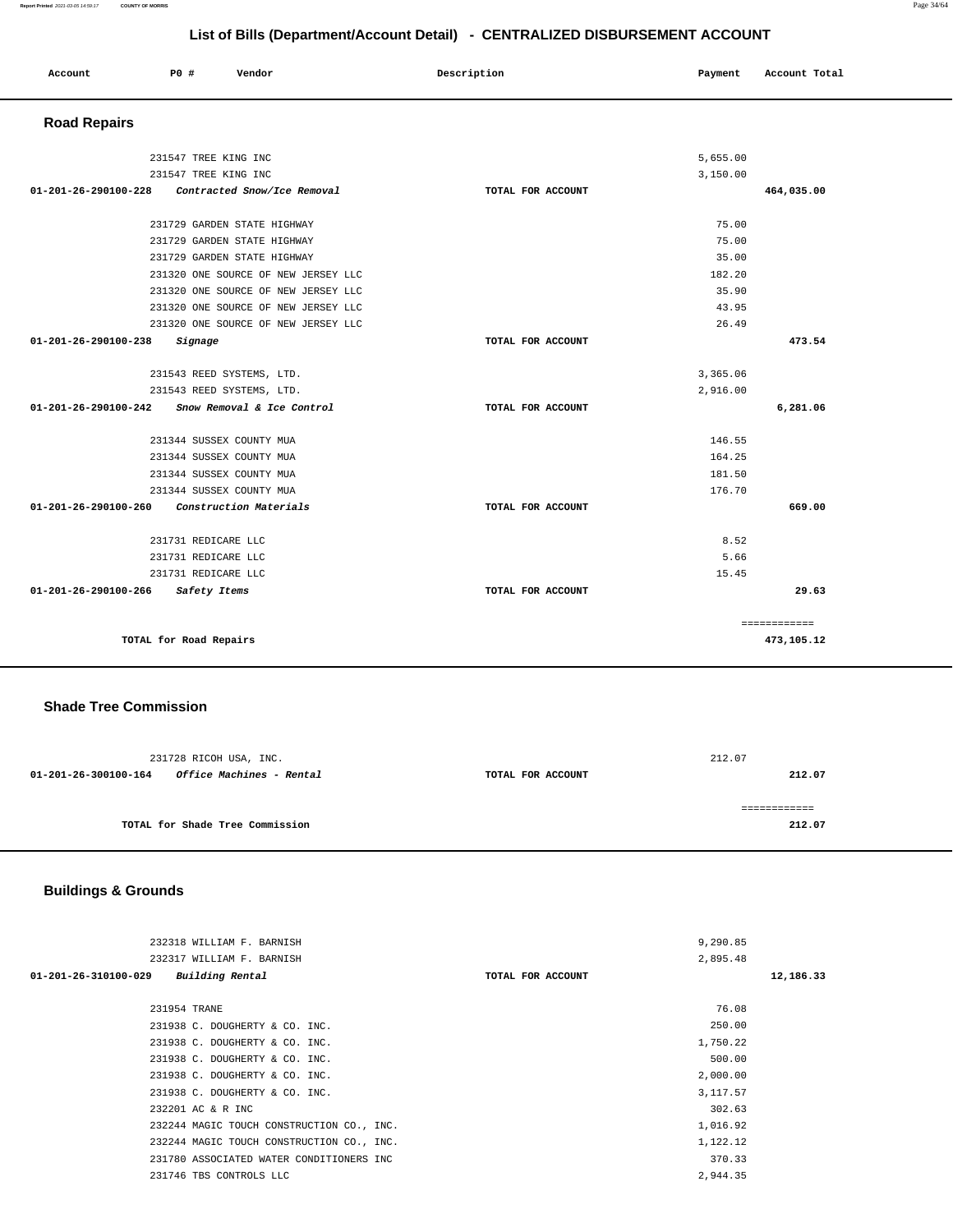#### **Report Printed** 2021-03-05 14:59:17 **COUNTY OF MORRIS** Page 35/64

-

# **List of Bills (Department/Account Detail) - CENTRALIZED DISBURSEMENT ACCOUNT**

| Account                        | <b>PO #</b>                                                                                                    | Vendor                                                                                                                                                                                                                       | Description       | Payment                                                                                                              | Account Total |
|--------------------------------|----------------------------------------------------------------------------------------------------------------|------------------------------------------------------------------------------------------------------------------------------------------------------------------------------------------------------------------------------|-------------------|----------------------------------------------------------------------------------------------------------------------|---------------|
| <b>Buildings &amp; Grounds</b> |                                                                                                                |                                                                                                                                                                                                                              |                   |                                                                                                                      |               |
| 01-201-26-310100-044           |                                                                                                                | Equipment Service Agreements                                                                                                                                                                                                 | TOTAL FOR ACCOUNT |                                                                                                                      | 13,450.22     |
| 01-201-26-310100-062           | Parking Lot Rental                                                                                             | 232264 MORRISTOWN PARKING AUTHORITY                                                                                                                                                                                          | TOTAL FOR ACCOUNT | 5,774.00                                                                                                             | 5,774.00      |
|                                | 231778 KORNER STORE INC                                                                                        | 232205 R.D. SALES DOOR & HARDWARE LLC<br>231774 SIGN A RAMA LEDGEWOOD                                                                                                                                                        |                   | 222.00<br>1,120.00<br>348.60                                                                                         |               |
| 01-201-26-310100-084           |                                                                                                                | 231774 SIGN A RAMA LEDGEWOOD<br>Other Outside Services                                                                                                                                                                       | TOTAL FOR ACCOUNT | 1,038.00                                                                                                             | 2,728.60      |
| 01-201-26-310100-095           | 232204 T. M. WARD COMPANY                                                                                      | Other Administrative Supplies                                                                                                                                                                                                | TOTAL FOR ACCOUNT | 37.00                                                                                                                | 37.00         |
| 01-201-26-310100-098           | 232248 GRAINGER                                                                                                | Other Operating&Repair Supply                                                                                                                                                                                                | TOTAL FOR ACCOUNT | 265.20                                                                                                               | 265.20        |
|                                | 231418 MORRIS COUNTY MUA<br>231417 MORRIS COUNTY MUA                                                           |                                                                                                                                                                                                                              |                   | 1,378.39<br>6,344.94                                                                                                 |               |
| 01-201-26-310100-143           |                                                                                                                | Rubbish & Trash Removal                                                                                                                                                                                                      | TOTAL FOR ACCOUNT |                                                                                                                      | 7,723.33      |
|                                | 232206 R & J CONTROL, INC.<br>232206 R & J CONTROL, INC.                                                       | 231982 QUINCY COMPRESSOR LLC<br>232247 PORTASOFT OF MORRIS COUNTY INC                                                                                                                                                        |                   | 654.44<br>3,920.00<br>754.50<br>754.50                                                                               |               |
| 01-201-26-310100-204           | Plant Operations                                                                                               |                                                                                                                                                                                                                              | TOTAL FOR ACCOUNT |                                                                                                                      | 6,083.44      |
| 01-201-26-310100-207           | 231947 MARIA ROMERO<br>231779 FRANK FUCCI                                                                      | Uniform & Clothing Allowance                                                                                                                                                                                                 | TOTAL FOR ACCOUNT | 90.00<br>90.00                                                                                                       | 180.00        |
| 01-201-26-310100-223           | <b>Building Repairs</b>                                                                                        | 232209 COUNTY CONCRETE CORP.                                                                                                                                                                                                 | TOTAL FOR ACCOUNT | 328.00                                                                                                               | 328.00        |
|                                |                                                                                                                | 231928 RICCIARDI BROTHERS, INC<br>231928 RICCIARDI BROTHERS, INC<br>231928 RICCIARDI BROTHERS, INC<br>231928 RICCIARDI BROTHERS, INC<br>231928 RICCIARDI BROTHERS, INC                                                       |                   | 525.52<br>78.62<br>45.99<br>2,567.33<br>45.99                                                                        |               |
| 01-201-26-310100-234           | Paint                                                                                                          |                                                                                                                                                                                                                              | TOTAL FOR ACCOUNT |                                                                                                                      | 3,263.45      |
|                                | 232250 JJS SERVICES, INC.<br>232250 JJS SERVICES, INC.<br>232250 JJS SERVICES, INC.                            | 232202 CONTINENTAL TRADING &<br>232202 CONTINENTAL TRADING &<br>232202 CONTINENTAL TRADING &<br>232202 CONTINENTAL TRADING &<br>232202 CONTINENTAL TRADING &<br>232202 CONTINENTAL TRADING &<br>232202 CONTINENTAL TRADING & |                   | 2,370.00<br>2,370.00<br>1,185.00<br>1,185.00<br>1,185.00<br>2,370.00<br>1,185.00<br>109,940.00<br>7,252.50<br>283.30 |               |
| 01-201-26-310100-242           |                                                                                                                | Snow Removal & Ice Control                                                                                                                                                                                                   | TOTAL FOR ACCOUNT |                                                                                                                      | 129,325.80    |
| 01-201-26-310100-249           | 232248 GRAINGER<br>232248 GRAINGER<br>232248 GRAINGER<br>232248 GRAINGER<br>232248 GRAINGER<br>232248 GRAINGER | 231983 CONTINENTAL TRADING &<br>Bldg Maintenance Supplies                                                                                                                                                                    | TOTAL FOR ACCOUNT | 446.82<br>426.87<br>61.58<br>69.62<br>243.12<br>460.86<br>164.25                                                     | 1,873.12      |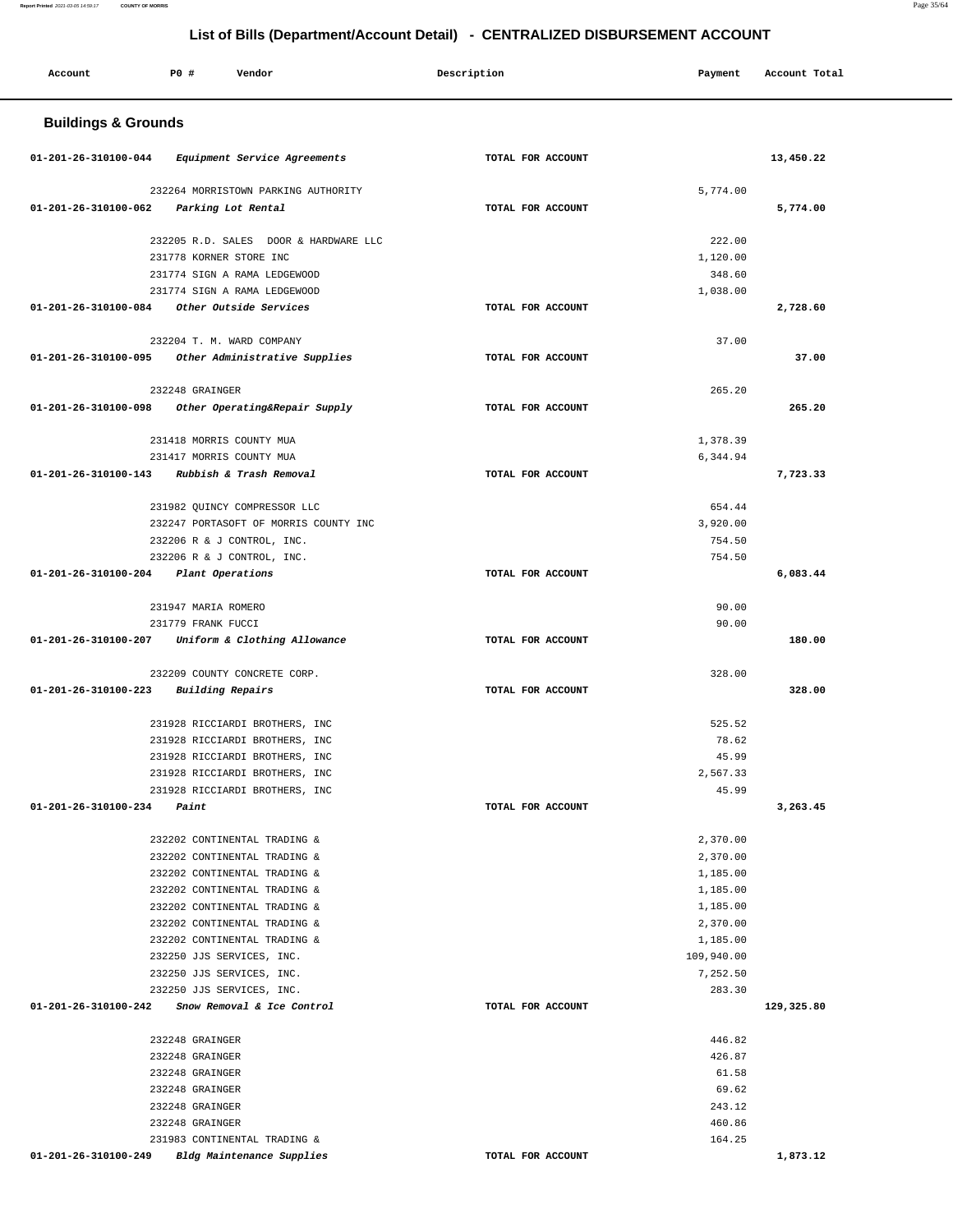| Account | PO# | Vendor | Description | Payment | Account Total |
|---------|-----|--------|-------------|---------|---------------|
|         |     |        |             |         |               |

# **Buildings & Grounds**

| 232248 GRAINGER                                          |                   | 1,765.47 |              |
|----------------------------------------------------------|-------------------|----------|--------------|
| 01-201-26-310100-251 Ground Maintenance Supplies         | TOTAL FOR ACCOUNT |          | 1,765.47     |
|                                                          |                   |          |              |
| 232207 R & J CONTROL, INC.                               |                   | 165.00   |              |
| 232207 R & J CONTROL, INC.                               |                   | 220.00   |              |
| 01-201-26-310100-262<br>Machinery Repairs & Parts        | TOTAL FOR ACCOUNT |          | 385.00       |
| 232084 BINSKY SERVICE LLC                                |                   | 1,966.50 |              |
| 231952 BINSKY SERVICE LLC                                |                   | 1,100.00 |              |
| 232208 MCCLOSKEY MECHANICAL INC.                         |                   | 863.31   |              |
| 01-201-26-310100-264 Heat & A/C                          | TOTAL FOR ACCOUNT |          | 3,929.81     |
| 231944 C. DOUGHERTY & CO. INC.                           |                   | 139.02   |              |
| 231948 C. DOUGHERTY & CO. INC.                           |                   | 3,097.97 |              |
| 01-203-26-310100-044 (2020) Equipment Service Agreements | TOTAL FOR ACCOUNT |          | 3,236.99     |
|                                                          |                   |          |              |
| 229172 LOVEYS PIZZA & GRILL                              |                   | 690.00   |              |
| 01-203-26-310100-084 (2020) Other Outside Services       | TOTAL FOR ACCOUNT |          | 690.00       |
| 231419 MORRIS COUNTY MUNICIPAL                           |                   | 200.97   |              |
| 01-203-26-310100-143 (2020) Rubbish & Trash Removal      | TOTAL FOR ACCOUNT |          | 200.97       |
| 232256 OFFICE CONCEPTS GROUP, INC.                       |                   | 1,118.00 |              |
| 232256 OFFICE CONCEPTS GROUP, INC.                       |                   | 5,733.80 |              |
| 01-203-26-310100-252 (2020) Janitorial Supplies          | TOTAL FOR ACCOUNT |          | 6,851.80     |
|                                                          |                   |          |              |
|                                                          |                   |          | ============ |
| TOTAL for Buildings & Grounds                            |                   |          | 200,278.53   |
|                                                          |                   |          |              |

### **Motor Services Center**

| 231404 J & D SALES & SERVICE LLC        | 425.00 |
|-----------------------------------------|--------|
| 231405 JOHNSON & TOWERS, INC.           | 249.92 |
| 231405 JOHNSON & TOWERS, INC.           | 261.28 |
| 231405 JOHNSON & TOWERS, INC.           | 340.80 |
| 231407 ONE SOURCE OF NEW JERSEY LLC     | 90.00  |
| 231407 ONE SOURCE OF NEW JERSEY LLC     | 90.00  |
| 231406 ONE SOURCE OF NEW JERSEY LLC     | 42.72  |
| 231406 ONE SOURCE OF NEW JERSEY LLC     | 32.73  |
| 231406 ONE SOURCE OF NEW JERSEY LLC     | 43.20  |
| 231406 ONE SOURCE OF NEW JERSEY LLC     | 22.41  |
| 231406 ONE SOURCE OF NEW JERSEY LLC     | 23.37  |
| 231406 ONE SOURCE OF NEW JERSEY LLC     | 27.49  |
| 231406 ONE SOURCE OF NEW JERSEY LLC     | 25.68  |
| 231406 ONE SOURCE OF NEW JERSEY LLC     | 35.94  |
| 231406 ONE SOURCE OF NEW JERSEY LLC     | 55.46  |
| 231406 ONE SOURCE OF NEW JERSEY LLC     | 53.78  |
| 231406 ONE SOURCE OF NEW JERSEY LLC     | 33.44  |
| 231406 ONE SOURCE OF NEW JERSEY LLC     | 55.48  |
| 231406 ONE SOURCE OF NEW JERSEY LLC     | 69.60  |
| 232077 MARK CARTER                      | 6.95   |
| 232077 MARK CARTER                      | 6.95   |
| 232077 MARK CARTER                      | 9.20   |
| 231689 ATS ENVIRONMENTAL SERVICES, LLC. | 850.00 |
| 231929 WURTH USA INC.                   | 118.18 |
| 231929 WURTH USA INC.                   | 203.07 |
| 231929 WURTH USA INC.                   | 6.01   |
| 230938 GRAINGER                         | 95.79  |
| 230938 GRAINGER                         | 1.39   |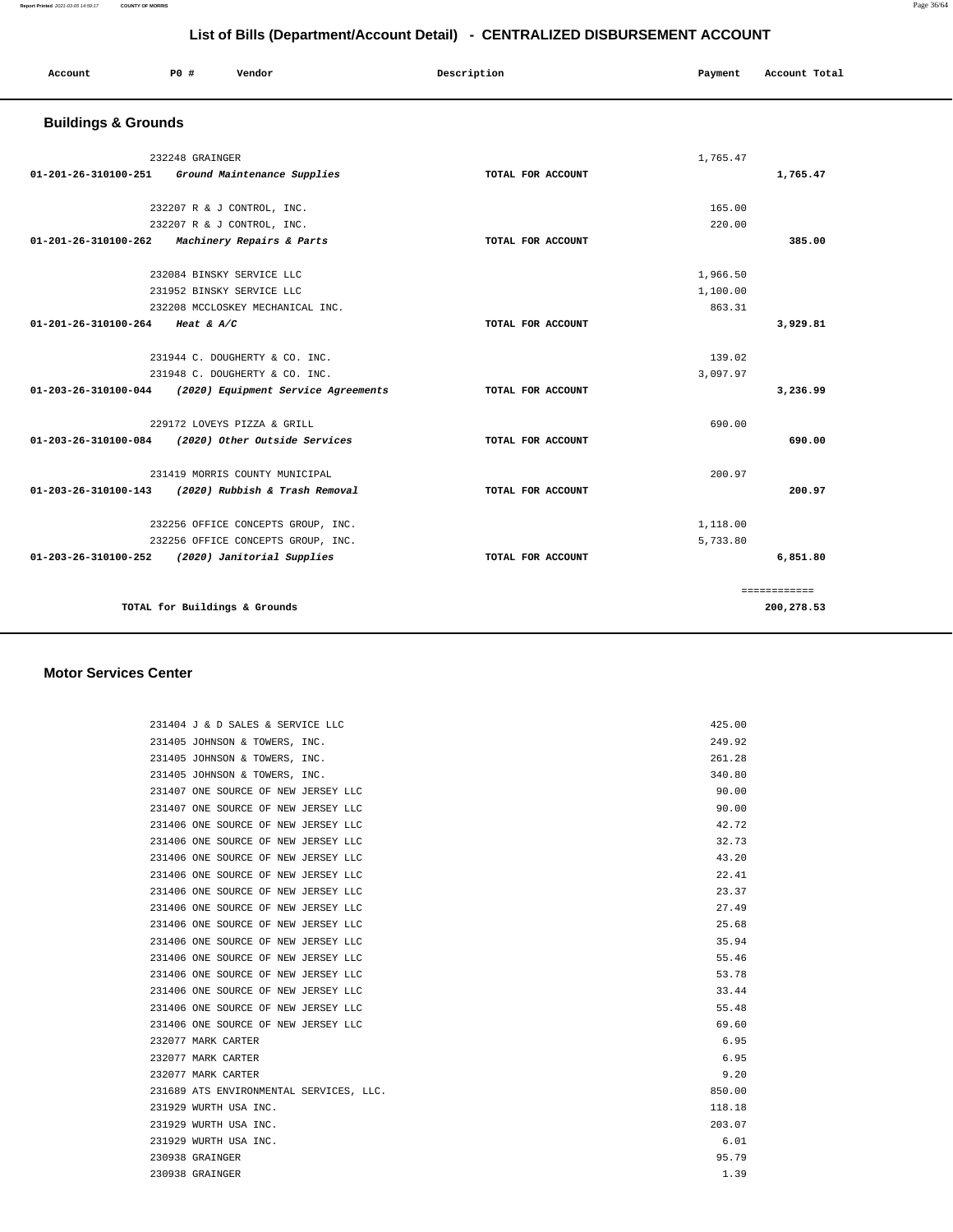| Account                      | <b>PO #</b>                              | Vendor                                                               | Description       | Payment          | Account Total |
|------------------------------|------------------------------------------|----------------------------------------------------------------------|-------------------|------------------|---------------|
| <b>Motor Services Center</b> |                                          |                                                                      |                   |                  |               |
|                              |                                          |                                                                      |                   |                  |               |
|                              | 230938 GRAINGER                          |                                                                      |                   | 1.51             |               |
|                              | 230938 GRAINGER                          |                                                                      |                   | 14.74            |               |
|                              | 230938 GRAINGER                          |                                                                      |                   | 31.30            |               |
|                              | 230938 GRAINGER                          |                                                                      |                   | 12.52            |               |
|                              | 230938 GRAINGER                          |                                                                      |                   | 14.16            |               |
|                              | 230994 GRAINGER<br>230994 GRAINGER       |                                                                      |                   | 380.16<br>24.32  |               |
|                              |                                          | 231853 W.B. MASON COMPANY INC                                        |                   | 11.99            |               |
| 01-201-26-315100-098         |                                          | Other Operating&Repair Supply                                        | TOTAL FOR ACCOUNT |                  | 3,766.54      |
|                              |                                          | 231230 AMERICAN WEAR INC.                                            |                   | 216.48           |               |
| 01-201-26-315100-207         |                                          | Uniform & Clothing Allowance                                         | TOTAL FOR ACCOUNT |                  | 216.48        |
|                              |                                          |                                                                      |                   |                  |               |
|                              |                                          | 231951 D&B AUTO SUPPLY                                               |                   | 417.55           |               |
|                              | 230986 GRAINGER                          | 231971 D&B AUTO SUPPLY                                               |                   | 23.34<br>67.92   |               |
|                              | 230986 GRAINGER                          |                                                                      |                   | 68.44            |               |
|                              | 230992 GRAINGER                          |                                                                      |                   | 120.50           |               |
| 01-201-26-315100-239         | Small Tools                              |                                                                      | TOTAL FOR ACCOUNT |                  | 697.75        |
|                              |                                          |                                                                      |                   |                  |               |
|                              |                                          | 231308 BARNWELL HOUSE OF TIRES, INC.                                 |                   | 575.28           |               |
|                              |                                          | 231308 BARNWELL HOUSE OF TIRES, INC.                                 |                   | 251.98           |               |
|                              |                                          | 231308 BARNWELL HOUSE OF TIRES, INC.                                 |                   | 251.98           |               |
|                              |                                          | 231308 BARNWELL HOUSE OF TIRES, INC.                                 |                   | 270.00           |               |
|                              |                                          | 231308 BARNWELL HOUSE OF TIRES, INC.                                 |                   | 310.08           |               |
| 01-201-26-315100-245         | Tires                                    |                                                                      | TOTAL FOR ACCOUNT |                  | 1,659.32      |
|                              |                                          | 231409 PRAXAIR DISTRIBUTION                                          |                   | 335.01           |               |
| 01-201-26-315100-248         |                                          | Welding-Oxygen-Acetylene Etc                                         | TOTAL FOR ACCOUNT |                  | 335.01        |
|                              |                                          |                                                                      |                   |                  |               |
|                              | 231403 JESCO, INC.                       |                                                                      |                   | $-183.31$        |               |
|                              | 231403 JESCO, INC.<br>231403 JESCO, INC. |                                                                      |                   | 171.29<br>365.00 |               |
|                              | 231403 JESCO, INC.                       |                                                                      |                   | 79.99            |               |
|                              |                                          | 230935 AMERICAN HOSE & HYDRAULICS                                    |                   | 3,094.99         |               |
|                              | 230943 BEYER FORD                        |                                                                      |                   | 60.72            |               |
|                              | 230943 BEYER FORD                        |                                                                      |                   | 25.00            |               |
|                              | 231023 BEYER FORD                        |                                                                      |                   | 11.73            |               |
|                              |                                          | 230944 BILL'S SERVICE CENTER                                         |                   | 294.10           |               |
|                              |                                          | 231311 BROWN TRUCK GROUP                                             |                   | $-240.89$        |               |
|                              |                                          | 231311 BROWN TRUCK GROUP                                             |                   | 608.88           |               |
|                              |                                          | 231311 BROWN TRUCK GROUP                                             |                   | 39.52            |               |
|                              |                                          | 231311 BROWN TRUCK GROUP                                             |                   | 146.62           |               |
|                              | 230993 GRAINGER                          |                                                                      |                   | 9.08             |               |
|                              |                                          | 231410 NAPA OF ROCKAWAY<br>231410 NAPA OF ROCKAWAY                   |                   | 31.53<br>178.74  |               |
|                              |                                          | 231410 NAPA OF ROCKAWAY                                              |                   | 22.28            |               |
|                              |                                          | 231410 NAPA OF ROCKAWAY                                              |                   | 67.24            |               |
|                              |                                          | 231410 NAPA OF ROCKAWAY                                              |                   | 46.11            |               |
|                              |                                          | 231408 RE-TRON TECHNOLOGIES INC.                                     |                   | 387.96           |               |
|                              |                                          | 231408 RE-TRON TECHNOLOGIES INC.                                     |                   | 60.00            |               |
|                              |                                          | 231408 RE-TRON TECHNOLOGIES INC.                                     |                   | $-60.00$         |               |
|                              |                                          | 231201 SMITH MOTOR CO., INC.                                         |                   | 3.07             |               |
|                              |                                          | 231182 SMITH MOTOR CO., INC.                                         |                   | 166.01           |               |
|                              |                                          | 231182 SMITH MOTOR CO., INC.                                         |                   | 263.92           |               |
|                              |                                          | 231182 SMITH MOTOR CO., INC.                                         |                   | 32.00            |               |
|                              |                                          | 231182 SMITH MOTOR CO., INC.                                         |                   | 95.10            |               |
|                              |                                          | 231412 SMITH TRACTOR & EQUIPMENT INC.                                |                   | 32.17            |               |
|                              |                                          | 231412 SMITH TRACTOR & EQUIPMENT INC.                                |                   | 40.95            |               |
|                              |                                          | 231034 MCGRATH MUNICIPAL EQUIPMENT, LLC<br>231227 ROBERT & SON, INC. |                   | 210.00<br>265.00 |               |
| 01-201-26-315100-261         |                                          | Spare Parts for Equipment                                            | TOTAL FOR ACCOUNT |                  | 6,324.80      |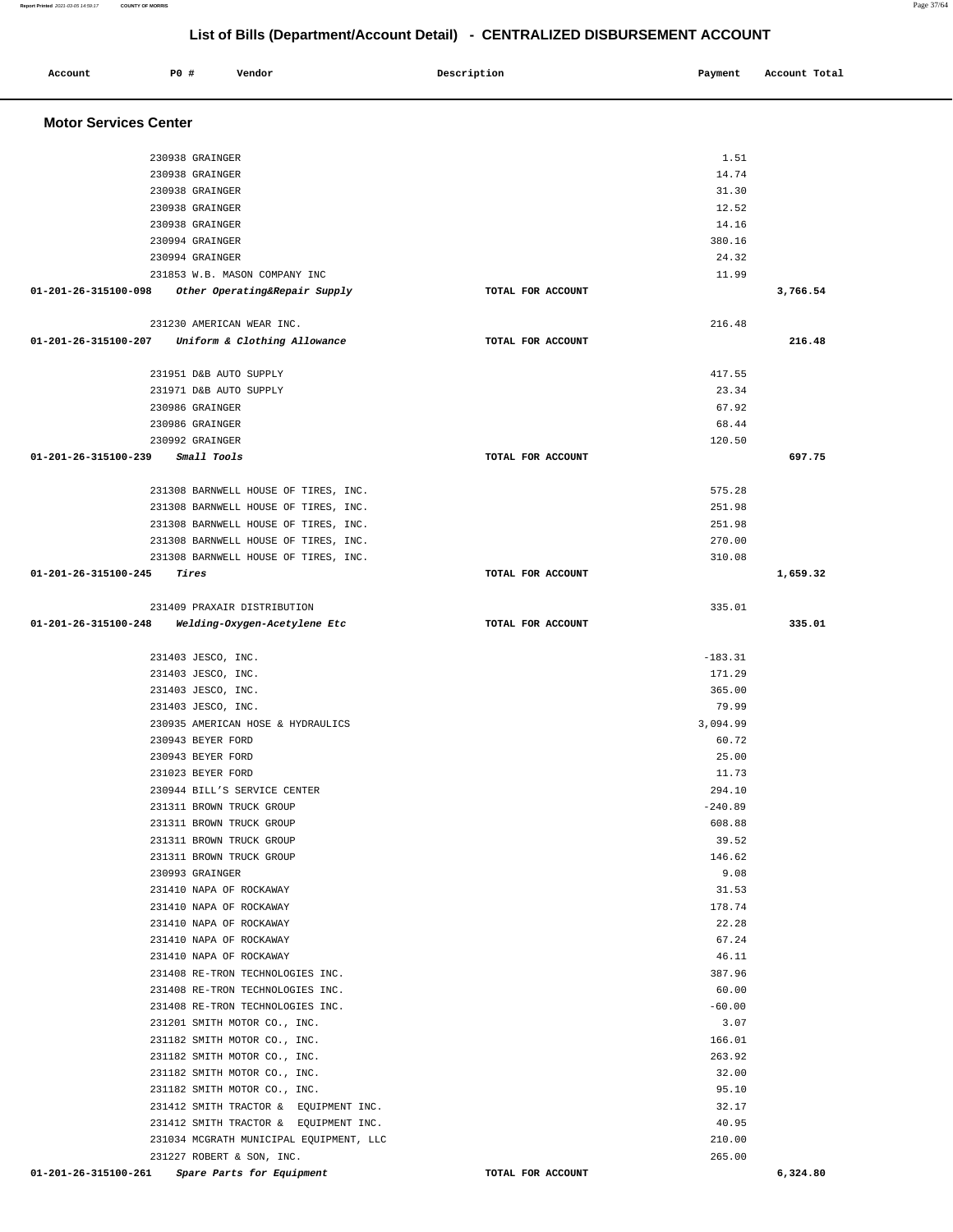|                                         | TOTAL for Motor Services Center                                        |                   |                | ============<br>30,265.31 |
|-----------------------------------------|------------------------------------------------------------------------|-------------------|----------------|---------------------------|
|                                         |                                                                        |                   |                |                           |
| 01-203-26-315100-266                    | (2020) Safety Items                                                    | TOTAL FOR ACCOUNT |                | 123.98                    |
|                                         | 230957 GRAINGER                                                        |                   | 123.98         |                           |
| 01-203-26-315100-261                    | (2020) Spare Parts for Equipment                                       | TOTAL FOR ACCOUNT |                | 813.18                    |
|                                         | 227268 MODERN HANDLING EQUIPMENT                                       |                   | 30.00          |                           |
|                                         | 227268 MODERN HANDLING EQUIPMENT                                       |                   | 490.14         |                           |
|                                         | 226759 AMERICAN HOSE & HYDRAULICS                                      |                   | 293.04         |                           |
|                                         |                                                                        |                   |                |                           |
| 01-203-26-315100-245                    | (2020) Tires                                                           | TOTAL FOR ACCOUNT |                | 52.00                     |
|                                         | 231229 BARNWELL HOUSE OF TIRES, INC.                                   |                   | 39.00          |                           |
|                                         | 231228 BARNWELL HOUSE OF TIRES, INC.                                   |                   | 13.00          |                           |
|                                         |                                                                        |                   |                |                           |
|                                         | 01-203-26-315100-098 (2020) Other Operating&Repair Supply              | TOTAL FOR ACCOUNT |                | 8,822.00                  |
|                                         | 224183 ATS ENVIRONMENTAL SERVICES, LLC.                                |                   | 3,500.00       |                           |
|                                         | 224184 ATS ENVIRONMENTAL SERVICES, LLC.                                |                   | 5,322.00       |                           |
|                                         |                                                                        |                   |                |                           |
| 01-201-26-315100-291    Vehicle Repairs |                                                                        | TOTAL FOR ACCOUNT |                | 7,454.25                  |
|                                         | 231411 SMITH MOTOR CO., INC.                                           |                   | 385.28         |                           |
|                                         | 231411 SMITH MOTOR CO., INC.                                           |                   | $-64.00$       |                           |
|                                         | 231399 D&B AUTO SUPPLY                                                 |                   | 186.69         |                           |
|                                         | 231399 D&B AUTO SUPPLY                                                 |                   | 456.96         |                           |
|                                         | 231399 D&B AUTO SUPPLY                                                 |                   | 862.40         |                           |
|                                         | 231399 D&B AUTO SUPPLY                                                 |                   | 268.22         |                           |
|                                         | 231399 D&B AUTO SUPPLY                                                 |                   | $-185.54$      |                           |
|                                         | 231310 BEYER FORD                                                      |                   | 142.50         |                           |
|                                         | 231309 BEYER FORD                                                      |                   | 77.54          |                           |
|                                         | 231309 BEYER FORD                                                      |                   | 200.40         |                           |
|                                         | 231309 BEYER FORD                                                      |                   | 8.64           |                           |
|                                         | 231309 BEYER FORD                                                      |                   | 3.68           |                           |
|                                         | 231309 BEYER FORD                                                      |                   | 6.16           |                           |
|                                         | 231309 BEYER FORD                                                      |                   | 3.68           |                           |
|                                         | 231273 CY DRAKE LOCKSMITHS, INC.                                       |                   | 50.00          |                           |
|                                         | 230950 FLEMINGTON BUICK CHEVROLET                                      |                   | 150.00         |                           |
|                                         | 231032 FLEMINGTON BUICK CHEVROLET<br>230950 FLEMINGTON BUICK CHEVROLET |                   | 595.78         |                           |
|                                         | 231022 BEYER FORD                                                      |                   | 54.66<br>25.80 |                           |
|                                         | 231022 BEYER FORD                                                      |                   | 228.79         |                           |
|                                         | 231022 BEYER FORD                                                      |                   | 5.82           |                           |
|                                         | 231401 FLEMINGTON BUICK CHEVROLET                                      |                   | 55.76          |                           |
|                                         | 231400 FLEMINGTON BUICK CHEVROLET                                      |                   | 79.45          |                           |
|                                         | 231313 BUY WISE AUTO PARTS                                             |                   | 489.61         |                           |
|                                         | 231313 BUY WISE AUTO PARTS                                             |                   | $-32.00$       |                           |
|                                         | 231313 BUY WISE AUTO PARTS                                             |                   | $-18.00$       |                           |
|                                         | 231313 BUY WISE AUTO PARTS                                             |                   | $-16.00$       |                           |
|                                         | 231313 BUY WISE AUTO PARTS                                             |                   | $-32.00$       |                           |
|                                         | 231313 BUY WISE AUTO PARTS                                             |                   | $-27.40$       |                           |
|                                         | 232042 D&B AUTO SUPPLY                                                 |                   | 712.94         |                           |
|                                         | 232042 D&B AUTO SUPPLY                                                 |                   | 2,056.98       |                           |
|                                         | 232042 D&B AUTO SUPPLY                                                 |                   | 325.83         |                           |
|                                         | 232042 D&B AUTO SUPPLY                                                 |                   | 81.74          |                           |
|                                         | 232042 D&B AUTO SUPPLY                                                 |                   | 313.88         |                           |
|                                         |                                                                        |                   |                |                           |

 **Account P0 # Vendor Description Payment Account Total**

 **Motor Services Center**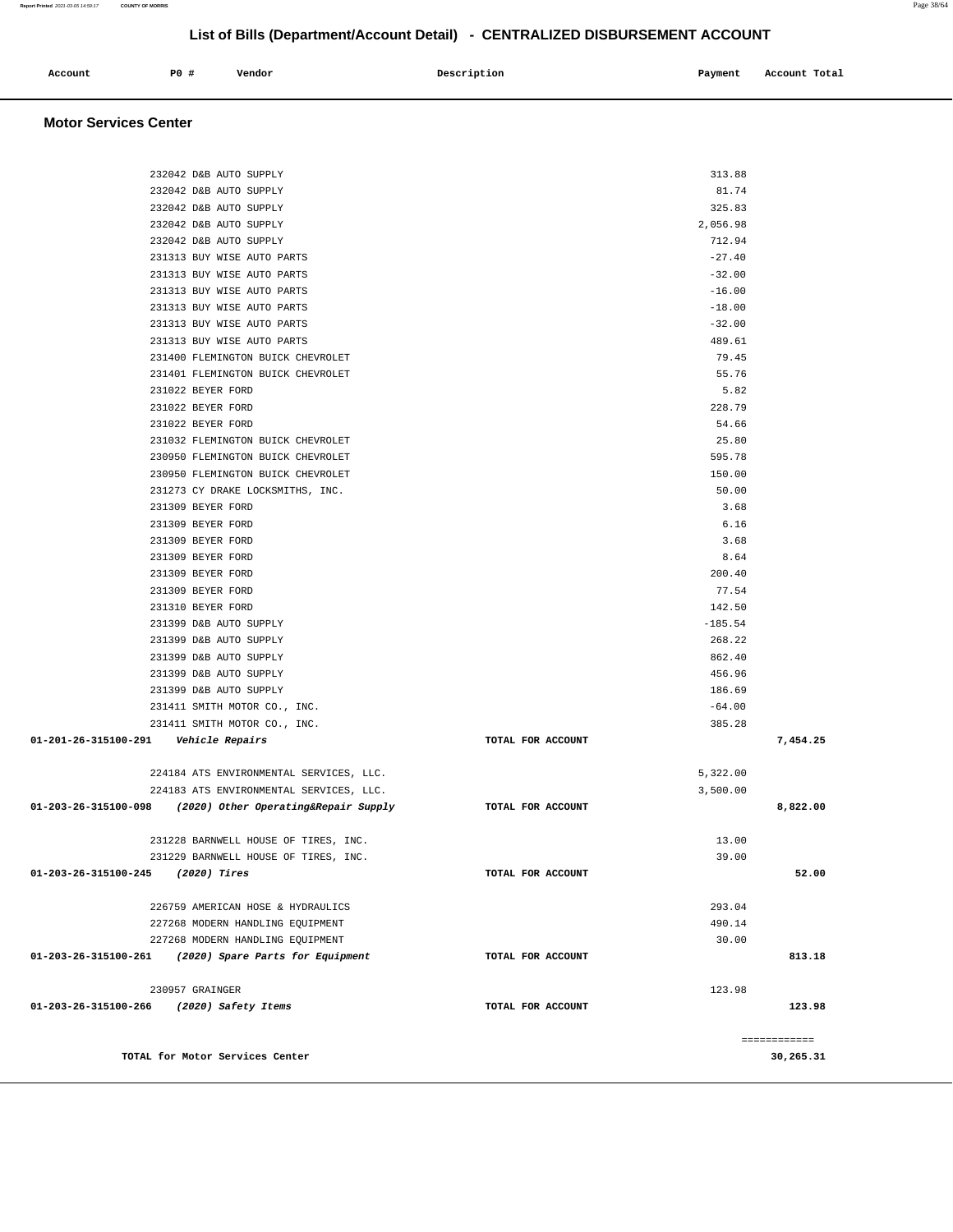| Account | P0 # | Vendor | Description | Payment | Account Total |
|---------|------|--------|-------------|---------|---------------|
|         |      |        |             |         |               |

# **Mosquito Extermination**

| 231152 AMERICAN WEAR INC.                           |                   | 73.21  |              |
|-----------------------------------------------------|-------------------|--------|--------------|
| 231152 AMERICAN WEAR INC.                           |                   | 73.21  |              |
| 231152 AMERICAN WEAR INC.                           |                   | 73.21  |              |
| 231152 AMERICAN WEAR INC.                           |                   | 88.21  |              |
| 01-201-26-320100-251<br>Ground Maintenance Supplies | TOTAL FOR ACCOUNT |        | 307.84       |
|                                                     |                   |        |              |
| 229556 GRAINGER                                     |                   | 70.32  |              |
| 229556 GRAINGER                                     |                   | 31.96  |              |
| 229556 GRAINGER                                     |                   | 18.34  |              |
| 229556 GRAINGER                                     |                   | 43.95  |              |
| 229556 GRAINGER                                     |                   | 17.73  |              |
| 229556 GRAINGER                                     |                   | 29.52  |              |
| 229556 GRAINGER                                     |                   | 38.70  |              |
| 229556 GRAINGER                                     |                   | 26.64  |              |
| 229556 GRAINGER                                     |                   | 8.57   |              |
| 229556 GRAINGER                                     |                   | 8.90   |              |
| 229556 GRAINGER                                     |                   | 28.78  |              |
| 229556 GRAINGER                                     |                   | 49.35  |              |
| 230113 GEMPLER'S INC.                               |                   | 199.98 |              |
| 230113 GEMPLER'S INC.                               |                   | 199.98 |              |
| 230113 GEMPLER'S INC.                               |                   | 99.99  |              |
| 230113 GEMPLER'S INC.                               |                   | 41.99  |              |
| $01 - 201 - 26 - 320100 - 258$<br>Equipment         | TOTAL FOR ACCOUNT |        | 914.70       |
|                                                     |                   |        |              |
| 230112 ONE SOURCE OF NEW JERSEY LLC                 |                   | 80.53  |              |
| 230112 ONE SOURCE OF NEW JERSEY LLC                 |                   | 10.14  |              |
| 230112 ONE SOURCE OF NEW JERSEY LLC                 |                   | 17.10  |              |
| 230112 ONE SOURCE OF NEW JERSEY LLC                 |                   | 16.36  |              |
| 01-201-26-320100-291<br>Vehicle Repairs             | TOTAL FOR ACCOUNT |        | 124.13       |
|                                                     |                   |        | ============ |
| TOTAL for Mosquito Extermination                    |                   |        | 1,346.67     |

# **Health Management**

| 231946 VERIZON WIRELESS                              | 1,047.07          |              |
|------------------------------------------------------|-------------------|--------------|
| 01-201-27-330100-031<br>Cellular Phone/Pagers        | TOTAL FOR ACCOUNT | 1,047.07     |
|                                                      |                   |              |
| 231823 RUTGERS UNIVERSITY                            | 79.00             |              |
| 231823 RUTGERS UNIVERSITY                            | 104.00            |              |
| 231823 RUTGERS UNIVERSITY                            | 104.00            |              |
| Education Schools & Training<br>01-201-27-330100-039 | TOTAL FOR ACCOUNT | 287.00       |
|                                                      |                   |              |
| 231814 TURN OUT UNIFORMS, INC.                       | 119.98            |              |
| 231814 TURN OUT UNIFORMS, INC.                       | 48.74             |              |
| 01-201-27-330100-084<br>Other Outside Services       | TOTAL FOR ACCOUNT | 168.72       |
|                                                      |                   |              |
| 231847 RICOH USA, INC.                               | 724.13            |              |
| 231847 RICOH USA, INC.                               | 724.13            |              |
| Office Machines - Rental<br>01-201-27-330100-164     | TOTAL FOR ACCOUNT | 1,448.26     |
|                                                      |                   |              |
| 231845 W.B. MASON COMPANY INC                        | 302.75            |              |
| 01-201-27-330100-210<br>Environmental Compliance     | TOTAL FOR ACCOUNT | 302.75       |
|                                                      |                   |              |
|                                                      |                   | ------------ |
| TOTAL for Health Management                          |                   | 3,253.80     |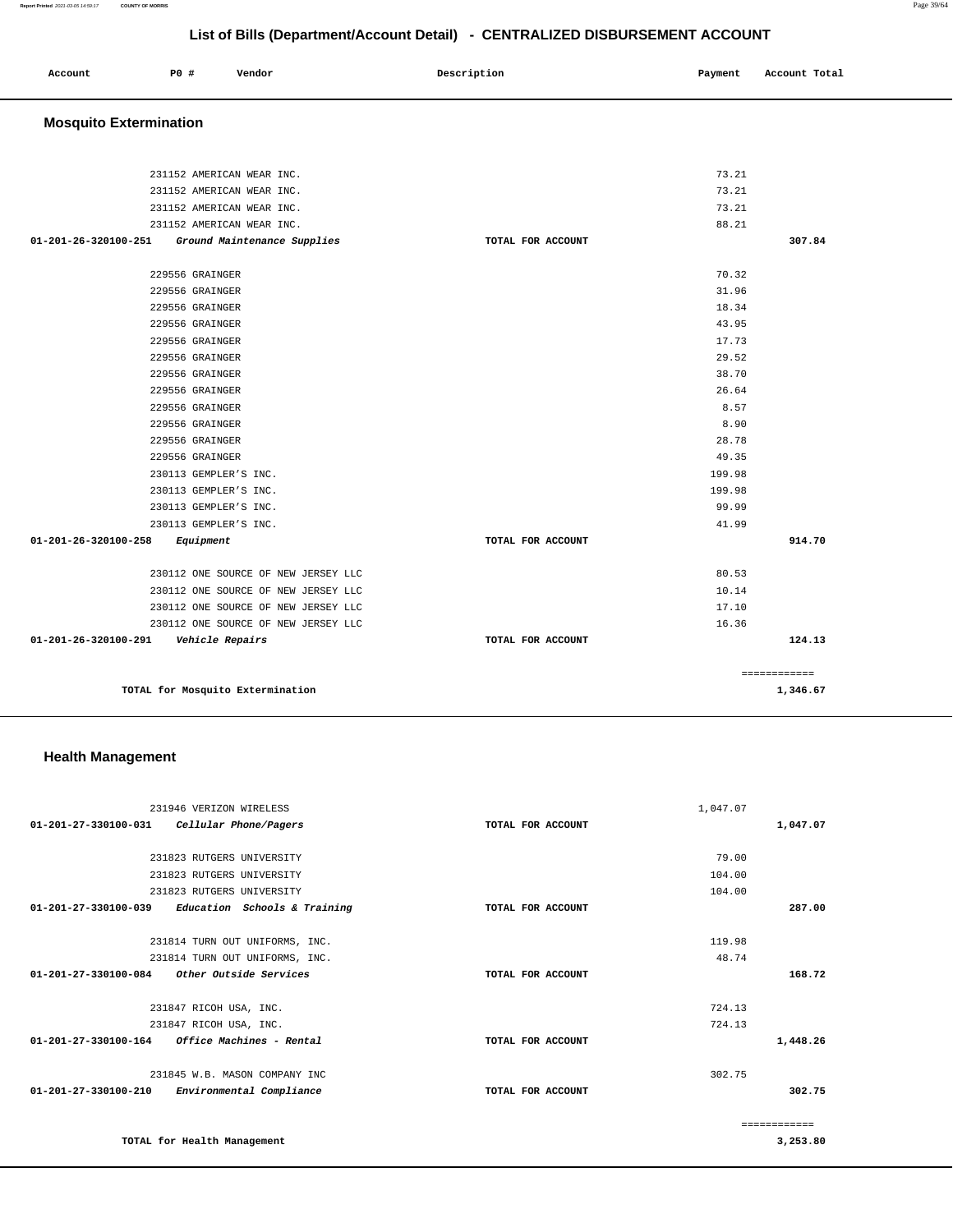#### **Report Printed** 2021-03-05 14:59:17 **COUNTY OF MORRIS** Page 40/64

# **List of Bills (Department/Account Detail) - CENTRALIZED DISBURSEMENT ACCOUNT**

| Account | P <sub>0</sub> | Vendor | Description | Pavment | Account Total |
|---------|----------------|--------|-------------|---------|---------------|
|         |                |        |             |         |               |

#### **Human Services**

| 231569 NJ ASSOCIATION OF COUNTY                                               | 100.00                                                   |                   |          |              |
|-------------------------------------------------------------------------------|----------------------------------------------------------|-------------------|----------|--------------|
|                                                                               | 231569 NJ ASSOCIATION OF COUNTY                          |                   | 100.00   |              |
| 01-203-27-331100-023 (2020) Associations and Memberships<br>TOTAL FOR ACCOUNT |                                                          |                   |          | 200.00       |
|                                                                               |                                                          |                   |          |              |
|                                                                               | 231570 W.B. MASON COMPANY INC                            |                   | 11.62    |              |
|                                                                               | 231566 OFFICE CONCEPTS GROUP, INC.                       |                   | 408.19   |              |
|                                                                               | 01-203-27-331100-058 (2020) Office Supplies & Stationery | TOTAL FOR ACCOUNT |          | 419.81       |
|                                                                               |                                                          |                   |          |              |
|                                                                               | 231695 FAMILY PROMISE OF                                 |                   | 6.570.00 |              |
|                                                                               | 231695 FAMILY PROMISE OF                                 |                   | 592.00   |              |
|                                                                               | 231750 FAMILY PROMISE OF                                 |                   | 6,660.00 |              |
|                                                                               | 231750 FAMILY PROMISE OF                                 |                   | 7,792.00 |              |
|                                                                               | 231711 OFFICE CONCEPTS GROUP, INC.                       |                   | 34.85    |              |
|                                                                               | 01-203-27-331100-084 (2020) Other Outside Services       | TOTAL FOR ACCOUNT |          | 21,648.85    |
|                                                                               | 231568 KISATSKY ELIZABETH                                |                   | 27.35    |              |
| 01-203-27-331100-088                                                          | (2020) Meeting Exp Advisory Board Etc                    | TOTAL FOR ACCOUNT |          | 27.35        |
|                                                                               | 231567 RICOH USA, INC.                                   |                   | 791.36   |              |
|                                                                               | $01-203-27-331100-164$ (2020) Office Machines - Rental   | TOTAL FOR ACCOUNT |          | 791.36       |
|                                                                               |                                                          |                   |          | ============ |
|                                                                               | TOTAL for Human Services                                 |                   |          | 23,087.37    |

### **Youth Shelter**

| 49.00<br>49.00<br>400.00<br>400.00<br>11.28 | TOTAL FOR ACCOUNT<br>TOTAL FOR ACCOUNT | 227943 RUTGERS UNIVERSITY<br>$01 - 203 - 27 - 331110 - 039$ (2020) Education Schools & Training<br>231219 INSTITUTE FOR FORENSIC PSYCHOLOGY<br>01-203-27-331110-189 (2020) Medical<br>231613 W.B. MASON COMPANY INC |
|---------------------------------------------|----------------------------------------|---------------------------------------------------------------------------------------------------------------------------------------------------------------------------------------------------------------------|
|                                             |                                        |                                                                                                                                                                                                                     |
|                                             |                                        |                                                                                                                                                                                                                     |
|                                             |                                        |                                                                                                                                                                                                                     |
|                                             |                                        |                                                                                                                                                                                                                     |
|                                             |                                        |                                                                                                                                                                                                                     |
|                                             |                                        |                                                                                                                                                                                                                     |
| 65.88                                       | TOTAL FOR ACCOUNT                      | 01-201-27-331110-252    Janitorial Supplies                                                                                                                                                                         |
| 10.75                                       |                                        | 231766 W.B. MASON COMPANY INC                                                                                                                                                                                       |
| 24.95                                       |                                        | 231766 W.B. MASON COMPANY INC                                                                                                                                                                                       |
| 30.18                                       |                                        | 231586 W.B. MASON COMPANY INC                                                                                                                                                                                       |
| 126.65                                      | TOTAL FOR ACCOUNT                      | 01-201-27-331110-189 Medical                                                                                                                                                                                        |
| 126.65                                      |                                        | 231614 LTC SCRIPTS INC.                                                                                                                                                                                             |
|                                             |                                        |                                                                                                                                                                                                                     |
| 1,187.11                                    | TOTAL FOR ACCOUNT                      | 231359 NU-WAY CONCESSIONAIRES INC<br>01-201-27-331110-185<br>Food                                                                                                                                                   |
| 147.74                                      |                                        | 231359 NU-WAY CONCESSIONAIRES INC                                                                                                                                                                                   |
| 179.66                                      |                                        | 231359 NU-WAY CONCESSIONAIRES INC                                                                                                                                                                                   |
| 297.46                                      |                                        |                                                                                                                                                                                                                     |
|                                             |                                        |                                                                                                                                                                                                                     |
| 86.25<br>476.00                             |                                        | 231360 LOVEYS PIZZA & GRILL<br>231359 NU-WAY CONCESSIONAIRES INC                                                                                                                                                    |

**TOTAL for Youth Shelter** 

============

**1,944.39**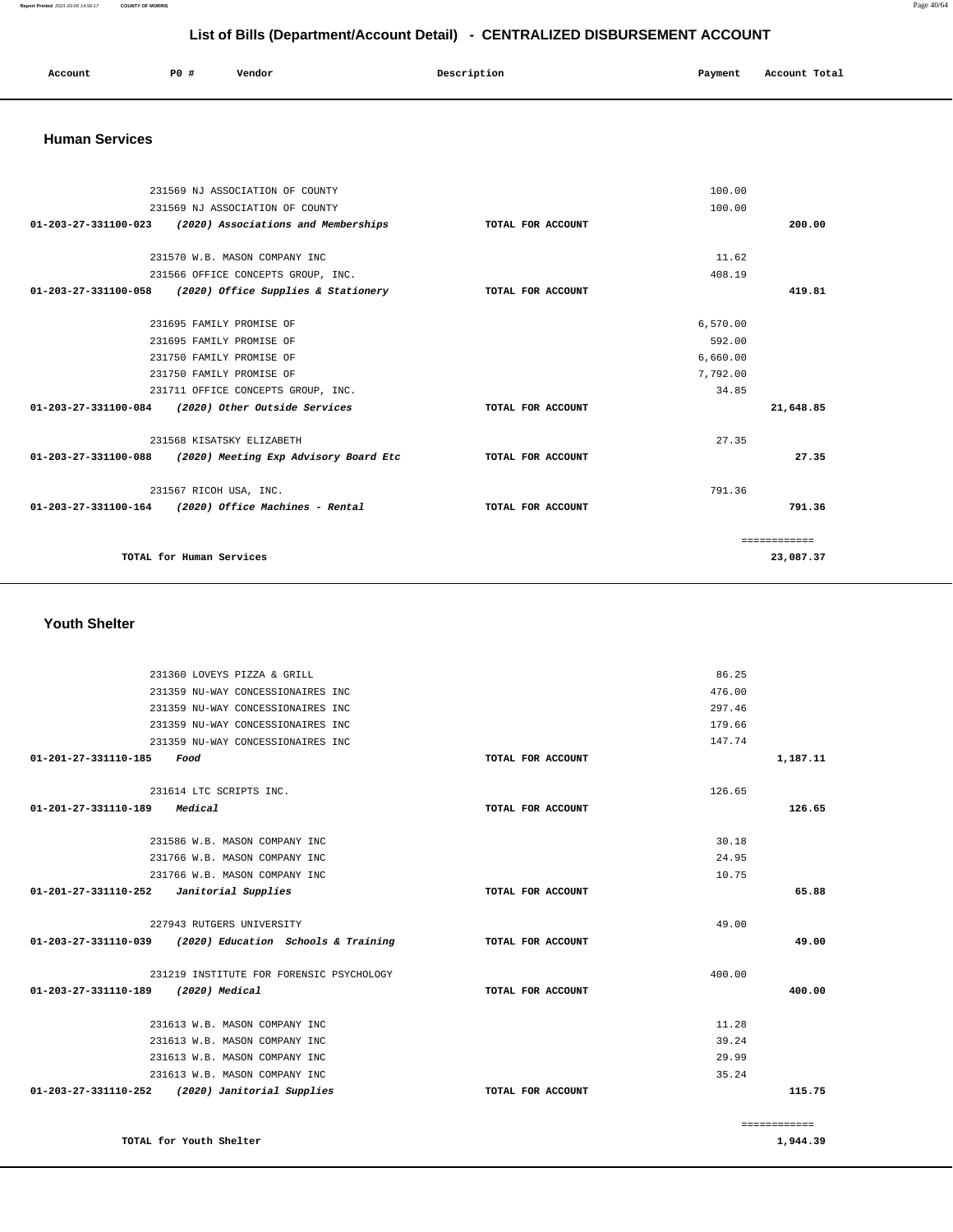| Account | P0 # | Vendor | Description | Payment | Account Total |
|---------|------|--------|-------------|---------|---------------|
|         |      |        |             |         |               |

# **Office on Aging**

| 232095 NJ ACDS INC.                                      |                                       |                   | 75.00    |              |
|----------------------------------------------------------|---------------------------------------|-------------------|----------|--------------|
| 01-201-27-333100-023 Associations and Memberships        |                                       | TOTAL FOR ACCOUNT |          | 75.00        |
|                                                          |                                       |                   |          |              |
|                                                          | 232094 RUTGERS STATE UNIVERSITY OF NJ |                   | 180.00   |              |
| $01-201-27-333100-039$ Education Schools & Training      |                                       | TOTAL FOR ACCOUNT |          | 180.00       |
|                                                          |                                       |                   |          |              |
|                                                          | 232099 ANDREA BATISTONI               |                   | 12.00    |              |
| $01 - 201 - 27 - 333100 - 048$<br>Insurance              |                                       | TOTAL FOR ACCOUNT |          | 12.00        |
|                                                          | 231289 W.B. MASON COMPANY INC         |                   | 3.78     |              |
|                                                          | 231289 W.B. MASON COMPANY INC         |                   | 4.20     |              |
|                                                          | 231289 W.B. MASON COMPANY INC         |                   | 4.12     |              |
|                                                          | 231289 W.B. MASON COMPANY INC         |                   | 35.34    |              |
|                                                          | 231289 W.B. MASON COMPANY INC         |                   | 26.28    |              |
|                                                          | 231289 W.B. MASON COMPANY INC         |                   | 17.16    |              |
|                                                          | 231288 W.B. MASON COMPANY INC         |                   | 53.91    |              |
|                                                          | 231302 W.B. MASON COMPANY INC         |                   | 0.95     |              |
|                                                          | 231305 W.B. MASON COMPANY INC         |                   | 17.88    |              |
|                                                          | 231305 W.B. MASON COMPANY INC         |                   | $-17.88$ |              |
|                                                          | 231305 W.B. MASON COMPANY INC         |                   | 17.88    |              |
| 01-201-27-333100-058 Office Supplies & Stationery        |                                       | TOTAL FOR ACCOUNT |          | 163.62       |
|                                                          |                                       |                   |          |              |
|                                                          | 232099 ANDREA BATISTONI               |                   | 21.35    |              |
| 01-201-27-333100-082                                     | Travel Expense                        | TOTAL FOR ACCOUNT |          | 21.35        |
|                                                          | 231305 W.B. MASON COMPANY INC         |                   | 17.88    |              |
|                                                          | 231305 W.B. MASON COMPANY INC         |                   | $-17.88$ |              |
|                                                          | 231301 W.B. MASON COMPANY INC         |                   | 0.95     |              |
| 01-203-27-333100-058 (2020) Office Supplies & Stationery |                                       | TOTAL FOR ACCOUNT |          | 0.95         |
|                                                          |                                       |                   |          |              |
|                                                          | 231286 W.B. MASON COMPANY INC         |                   | 328.29   |              |
|                                                          | 231286 W.B. MASON COMPANY INC         |                   | 210.33   |              |
|                                                          | 231285 W.B. MASON COMPANY INC         |                   | 162.96   |              |
| 01-203-27-333100-059 (2020) Other General Expenses       |                                       | TOTAL FOR ACCOUNT |          | 701.58       |
|                                                          |                                       |                   |          | ============ |
| TOTAL for Office on Aging                                |                                       |                   |          | 1,154.50     |
|                                                          |                                       |                   |          |              |

## **Hands Across Morris**

| 232155 NJ 211 PARTNERSHIP                                               |                   | 6.274.00  |           |
|-------------------------------------------------------------------------|-------------------|-----------|-----------|
| 01-203-27-342100-451<br>(2020) GIA-HS-NJ 2-1-1 Partnership              | TOTAL FOR ACCOUNT |           | 6,274.00  |
|                                                                         |                   |           |           |
| 232273 DOVER HOUSING AUTHORITY                                          |                   | 10,119.00 |           |
| (2020) GIA-HS- Housing Authority of Dover<br>01-203-27-342100-455       | TOTAL FOR ACCOUNT |           | 10,119.00 |
|                                                                         |                   |           |           |
| 232158 MOUNT OLIVE CHILD CARE AND                                       |                   | 18,000.00 |           |
| (2020) GIA-HS-Mt Olive Child Care & Learning Ct<br>01-203-27-342100-456 | TOTAL FOR ACCOUNT |           | 18,000.00 |
|                                                                         |                   |           |           |
| 232275 MORRISTOWN NEIGHBORHOOD HOUSE                                    |                   | 5,002.00  |           |
| 232274 MORRISTOWN NEIGHBORHOOD HOUSE                                    |                   | 3,851.00  |           |
| 01-203-27-342100-457<br>(2020) GIA-HS-Morristown Nghbrhood House Assoc  | TOTAL FOR ACCOUNT |           | 8,853.00  |
|                                                                         |                   |           |           |
| 232162 CHILD & FAMILY RESOURCES, INC.                                   |                   | 8,885.00  |           |
| 232161 CHILD & FAMILY RESOURCES, INC.                                   |                   | 11,744.00 |           |
| 01-203-27-342100-462<br>(2020) GIA-HS-Child & Family Resources          | TOTAL FOR ACCOUNT |           | 20,629.00 |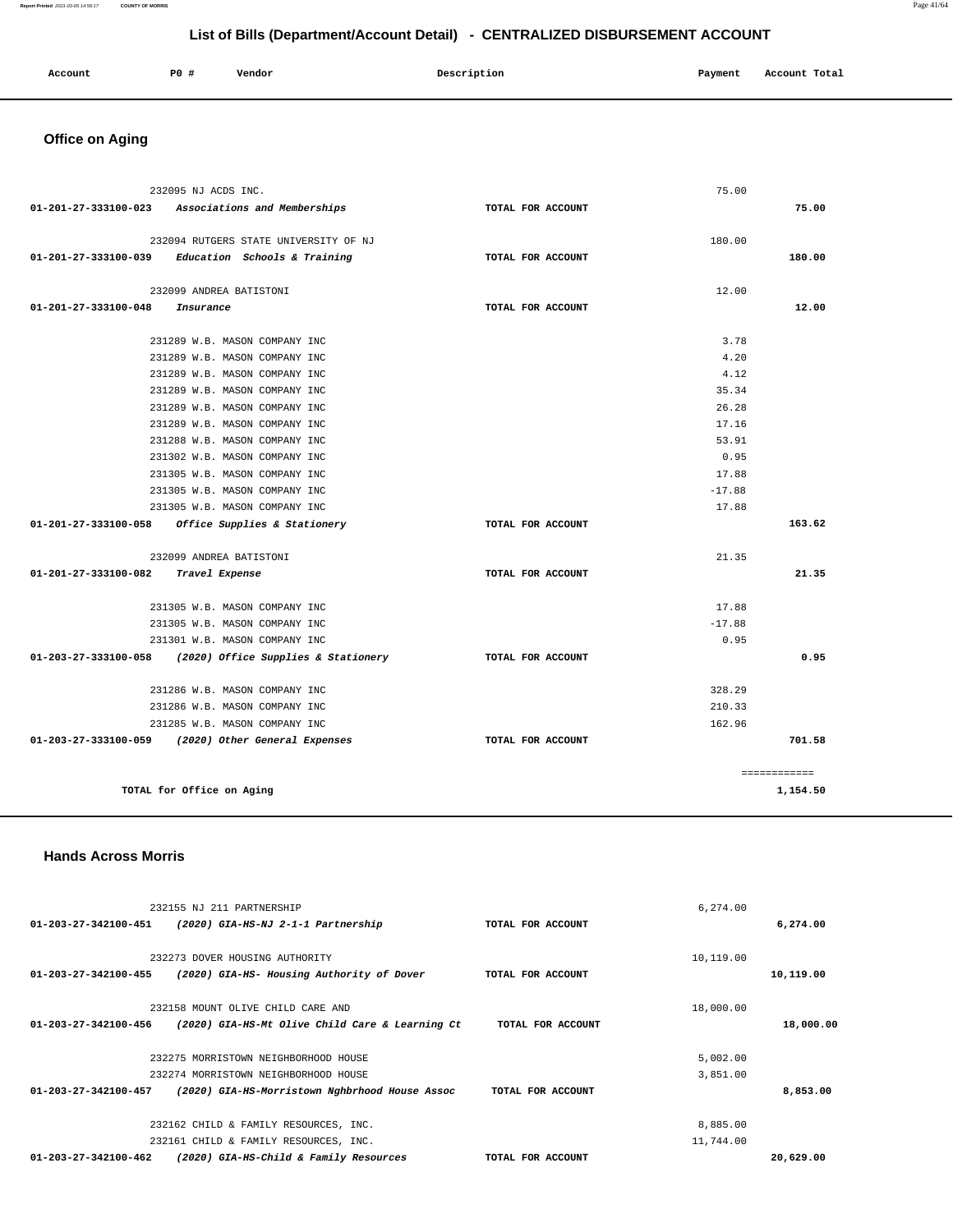| Account                                       | PO#                  | Vendor                                                                                 | Description       | Payment   | Account Total |  |
|-----------------------------------------------|----------------------|----------------------------------------------------------------------------------------|-------------------|-----------|---------------|--|
| <b>Hands Across Morris</b>                    |                      |                                                                                        |                   |           |               |  |
|                                               |                      | 232276 ROXBURY DAY CARE CENTER, INC.                                                   |                   | 2,639.00  |               |  |
|                                               |                      | $01-203-27-342100-467$ (2020) GIA-HS-Roxbury Daycare Center, Inc                       | TOTAL FOR ACCOUNT |           | 2,639.00      |  |
|                                               |                      | 232229 HOUSING PARTNERSHIP                                                             |                   | 597.00    |               |  |
|                                               |                      | 01-203-27-342100-469 (2020) GIA-HS-Housing Ptrnshp for Morris County TOTAL FOR ACCOUNT |                   |           | 597.00        |  |
|                                               |                      | 232316 FAMILY PROMISE OF                                                               |                   | 2,350.00  |               |  |
|                                               |                      | 01-203-27-342100-475 (2020) GIA-HS-Family Promise of Morris Cty                        | TOTAL FOR ACCOUNT |           | 2,350.00      |  |
|                                               | 232333 NORWESCAP INC |                                                                                        |                   | 729.00    |               |  |
|                                               |                      | 01-203-27-342100-477 (2020) GIA-HS-NORWESCAP, Inc.                                     | TOTAL FOR ACCOUNT |           | 729.00        |  |
|                                               |                      | 232154 PARSIPPANY CHILD DAY CARE CTR.                                                  |                   | 2,714.00  |               |  |
|                                               |                      | 01-203-27-342100-478 (2020) GIA-HS-Parsippany Child Day Care Center TOTAL FOR ACCOUNT  |                   |           | 2,714.00      |  |
|                                               |                      | 232160 CFCS - HOPE HOUSE                                                               |                   | 6,173.00  |               |  |
|                                               |                      | 232159 CFCS - HOPE HOUSE                                                               |                   | 4,239.00  |               |  |
| 01-203-27-342100-480 (2020) GIA-HS-Hope House |                      |                                                                                        | TOTAL FOR ACCOUNT |           | 10,412.00     |  |
|                                               |                      | 232157 HEAD START COMMUNITY                                                            |                   | 1,950.00  |               |  |
|                                               |                      | 01-203-27-342100-496 (2020) GIA-HS-Head Start Community Program                        | TOTAL FOR ACCOUNT |           | 1,950.00      |  |
|                                               |                      | 232332 CORNERSTONE FAMILY PROGRAMS                                                     |                   | 14,355.00 |               |  |
|                                               |                      | 01-203-27-342100-499 (2020) GIA-HS-Cornerstone Family Programs                         | TOTAL FOR ACCOUNT |           | 14,355.00     |  |
|                                               |                      |                                                                                        |                   |           | ============  |  |
|                                               |                      | TOTAL for Hands Across Morris                                                          |                   |           | 99,621.00     |  |
|                                               |                      |                                                                                        |                   |           |               |  |

# **Collinsville Day Care**

|                      | 231791 COMMUNITY HOPE INC.                      |                   | 17,018.00 |              |
|----------------------|-------------------------------------------------|-------------------|-----------|--------------|
| 01-203-27-342200-468 | (2020) GIA-Mntl Hlth-Community Hope             | TOTAL FOR ACCOUNT |           | 17,018.00    |
|                      |                                                 |                   |           |              |
|                      | 232235 MENTAL HEALTH ASSOCIATION OF             |                   | 7,610.00  |              |
|                      | 231792 MENTAL HEALTH ASSOCIATION OF             |                   | 14,200.00 |              |
|                      | 231801 MENTAL HEALTH ASSOCIATION OF             |                   | 13,594.00 |              |
|                      | 231800 MENTAL HEALTH ASSOCIATION OF             |                   | 1,380.00  |              |
|                      | 231793 MENTAL HEALTH ASSOCIATION OF             |                   | 3,654.00  |              |
| 01-203-27-342200-470 | (2020) GIA-MntlHlth-Mntl Hlth Assc-Essex&Morris | TOTAL FOR ACCOUNT |           | 40,438.00    |
|                      |                                                 |                   |           |              |
|                      | 231752 NEWBRIDGE SERVICES INC                   |                   | 83,543.00 |              |
|                      | 231753 NEWBRIDGE SERVICES INC                   |                   | 2,800.00  |              |
| 01-203-27-342200-483 | (2020) GIA-Mntl Hlth-NewBridge Services, Inc.   | TOTAL FOR ACCOUNT |           | 86,343.00    |
|                      |                                                 |                   |           |              |
|                      | 231747 PRIME HEALTHCARE SERVICES                |                   | 15,942.00 |              |
|                      | 231748 PRIME HEALTHCARE SERVICES                |                   | 82,556.00 |              |
|                      | 231749 PRIME HEALTHCARE SERVICES                |                   | 66,320.00 |              |
| 01-203-27-342200-484 | (2020) GIA-Mntl Hlth-St Clare's Hospital        | TOTAL FOR ACCOUNT |           | 164,818.00   |
|                      | 231751 LEGAL SERVICES OF NORTHWEST              |                   | 8,030.00  |              |
| 01-203-27-342200-486 | (2020) GIA-Mntl Hlth-Lgl Srvcs of NW Jersey     | TOTAL FOR ACCOUNT |           | 8,030.00     |
|                      |                                                 |                   |           | ============ |
|                      | TOTAL for Collinsville Day Care                 |                   |           | 316,647.00   |

**Report Printed** 2021-03-05 14:59:17 **COUNTY OF MORRIS** Page 42/64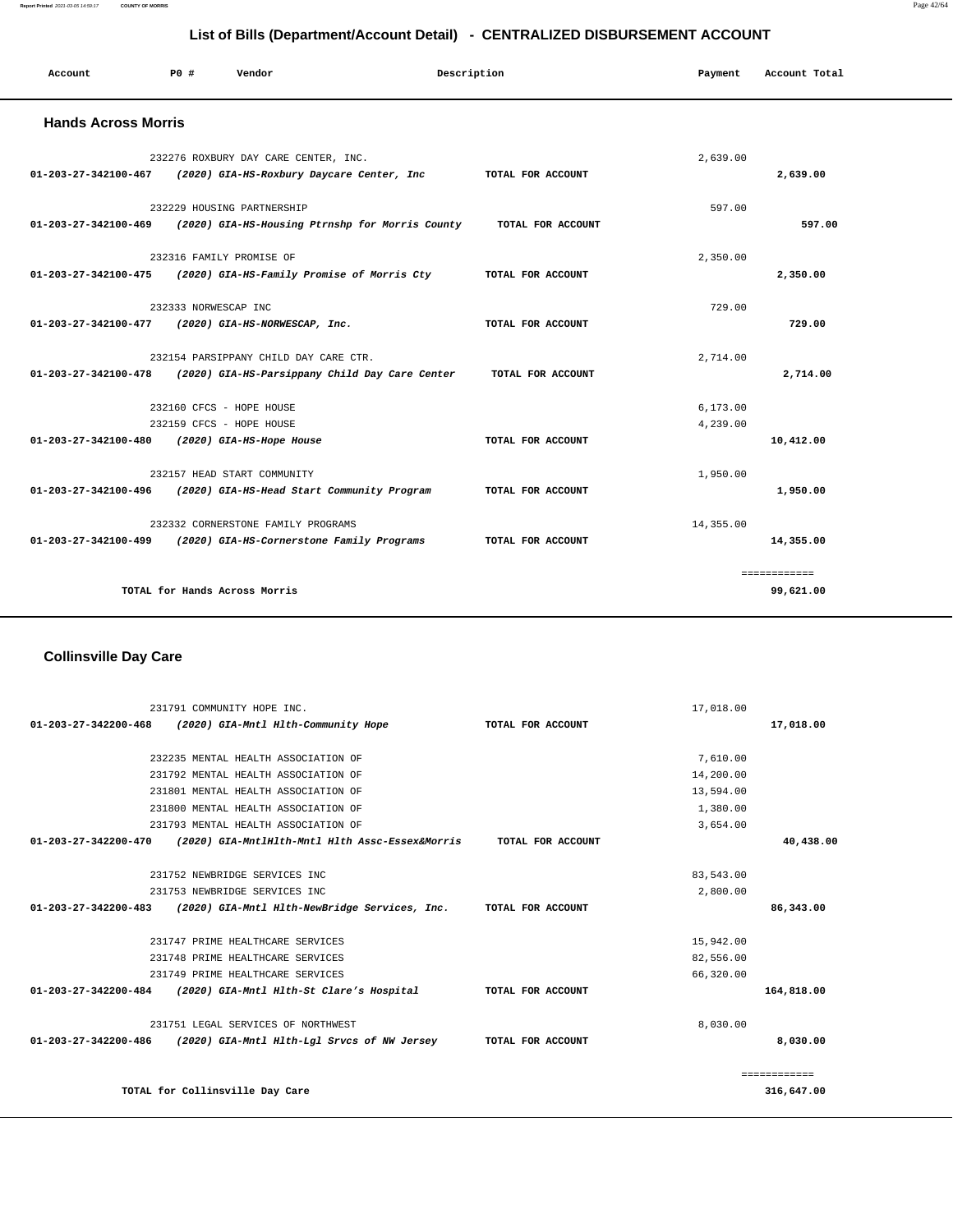| Account              | P0 #                        | Vendor                                                                         | Description       | Payment   | Account Total             |  |
|----------------------|-----------------------------|--------------------------------------------------------------------------------|-------------------|-----------|---------------------------|--|
| DEPARTMENT 342400    |                             |                                                                                |                   |           |                           |  |
| 01-203-27-342400-453 | 231785 ALFRE INC.           | (2020) GIA-Ch 51 Match-ALFRE, Inc.                                             | TOTAL FOR ACCOUNT | 3,715.00  | 3,715.00                  |  |
| 01-203-27-342400-484 |                             | 231790 PRIME HEALTHCARE SERVICES<br>(2020) GIA-Ch 51 Match-St Clare's Hospital | TOTAL FOR ACCOUNT | 14,815.00 | 14,815.00                 |  |
| 01-203-27-342400-490 | 231798 ACENDA, INC          | (2020) GIA-Ch 51 Match-Daytop Village, Inc.                                    | TOTAL FOR ACCOUNT | 4,076.00  | 4,076.00                  |  |
|                      | TOTAL for DEPARTMENT 342400 |                                                                                |                   |           | ============<br>22,606.00 |  |

#### **DEPARTMENT 342500**

|                                | 232101 DAWN CENTER FOR INDEPENDENT             |                   | 1,494.00 |           |
|--------------------------------|------------------------------------------------|-------------------|----------|-----------|
|                                | 232102 DAWN CENTER FOR INDEPENDENT             |                   | 9,074.00 |           |
| $01 - 201 - 27 - 342500 - 473$ | GIA-Agng&Dsbld-DAWN Center                     | TOTAL FOR ACCOUNT |          | 10,568.00 |
|                                |                                                |                   |          |           |
|                                | 232180 CHILD & FAMILY RESOURCES, INC.          |                   | 3,850,00 |           |
| $01 - 203 - 27 - 342500 - 462$ | (2020) GIA-Agng&Dsbld-Child & Family Resources | TOTAL FOR ACCOUNT |          | 3,850,00  |
|                                |                                                |                   |          |           |
|                                |                                                |                   |          |           |
| TOTAL for DEPARTMENT 342500    |                                                |                   |          | 14,418.00 |
|                                |                                                |                   |          |           |

### **Seniors, Disabled & Veterans**

| 231287 W.B. MASON COMPANY INC                                  |                   | 4.12   |
|----------------------------------------------------------------|-------------------|--------|
| 231287 W.B. MASON COMPANY INC                                  |                   | 108.58 |
| Office Supplies & Stationery<br>$01 - 201 - 27 - 343100 - 058$ | TOTAL FOR ACCOUNT | 112.70 |
|                                                                |                   |        |
| 231290 W.B. MASON COMPANY INC                                  |                   | 73.98  |
| $01 - 201 - 27 - 343100 - 059$<br>Other General Expenses       | TOTAL FOR ACCOUNT | 73.98  |
|                                                                |                   |        |
|                                                                |                   |        |
| TOTAL for Seniors, Disabled & Veterans                         |                   | 186.68 |
|                                                                |                   |        |

# **County Board of Social Service**

| 232046 W.B. MASON COMPANY INC.     | 0.95   |
|------------------------------------|--------|
| 232046 W.B. MASON COMPANY INC      | 0.95   |
| 232046 W.B. MASON COMPANY INC      | 0.95   |
| 232046 W.B. MASON COMPANY INC      | 0.95   |
| 232046 W.B. MASON COMPANY INC      | 0.95   |
| 232046 W.B. MASON COMPANY INC      | 0.95   |
| 232046 W.B. MASON COMPANY INC      | 89.40  |
| 232046 W.B. MASON COMPANY INC      | 89.40  |
| 232004 OFFICE CONCEPTS GROUP, INC. | 432.25 |
| 231604 LANGUAGE LINE SERVICES      | 467.50 |
| 231602 W.B. MASON COMPANY INC      | 0.95   |
| 231602 W.B. MASON COMPANY INC      | 0.95   |
| 231602 W.B. MASON COMPANY INC      | 0.95   |
| 231602 W.B. MASON COMPANY INC      | 0.95   |
|                                    |        |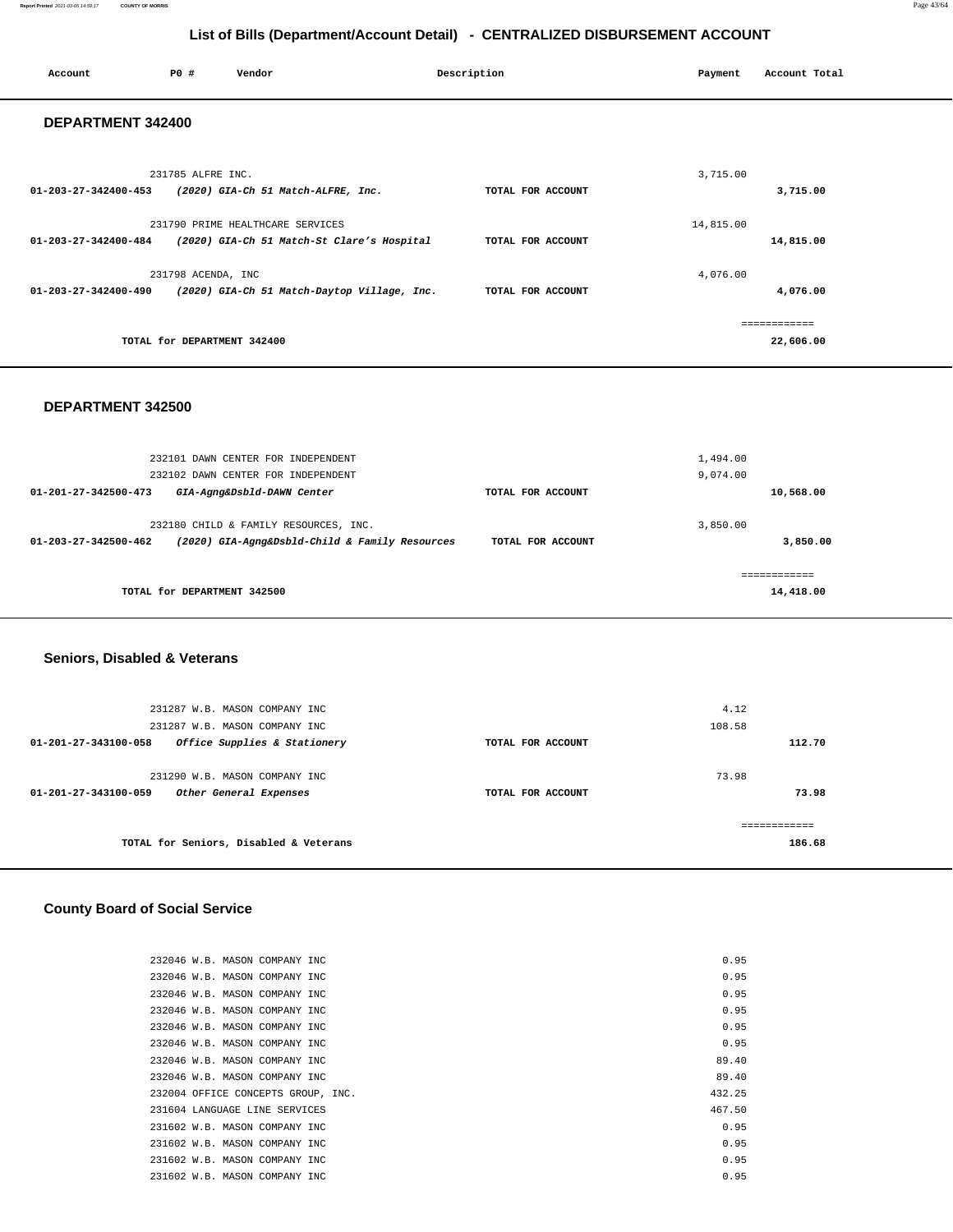| Account                               | P0 # |              | Vendor                                                                 | Description       | Payment              | Account Total |
|---------------------------------------|------|--------------|------------------------------------------------------------------------|-------------------|----------------------|---------------|
|                                       |      |              |                                                                        |                   |                      |               |
| <b>County Board of Social Service</b> |      |              |                                                                        |                   |                      |               |
|                                       |      |              |                                                                        |                   |                      |               |
|                                       |      |              | 231602 W.B. MASON COMPANY INC                                          |                   | 0.95                 |               |
|                                       |      |              | 231602 W.B. MASON COMPANY INC                                          |                   | 0.95                 |               |
|                                       |      |              | 231602 W.B. MASON COMPANY INC                                          |                   | 35.76                |               |
|                                       |      |              | 231602 W.B. MASON COMPANY INC                                          |                   | 89.40                |               |
|                                       |      |              | 231592 W.B. MASON COMPANY INC                                          |                   | 523.12               |               |
|                                       |      |              | 231592 W.B. MASON COMPANY INC                                          |                   | 134.64               |               |
|                                       |      |              | 231592 W.B. MASON COMPANY INC<br>231592 W.B. MASON COMPANY INC         |                   | 56.74<br>25.98       |               |
| 01-201-27-345100-058                  |      |              | Office Supplies & Stationery                                           | TOTAL FOR ACCOUNT |                      | 1,955.59      |
|                                       |      |              |                                                                        |                   |                      |               |
|                                       |      |              | 231946 VERIZON WIRELESS                                                |                   | 704.49               |               |
|                                       |      |              | 231992 CABLEVISION LIGHTPATH INC.                                      |                   | 826.01               |               |
|                                       |      |              | 232019 CABLEVISION LIGHTPATH NJ LLC                                    |                   | 718.36               |               |
| 01-201-27-345100-146                  |      |              | 232021 CABLEVISION LIGHTPATH INC.                                      |                   | 1,375.57             |               |
|                                       |      | Telephone    |                                                                        | TOTAL FOR ACCOUNT |                      | 3,624.43      |
|                                       |      |              | 231596 RICOH USA, INC.                                                 |                   | 7,731.90             |               |
| $01 - 201 - 27 - 345100 - 164$        |      |              | Office Machines - Rental                                               | TOTAL FOR ACCOUNT |                      | 7,731.90      |
|                                       |      |              |                                                                        |                   |                      |               |
|                                       |      |              | 231949 CITYSIDE ARCHIVES, LLC<br>231605 N.J. NATURAL GAS COMPANY       |                   | 693.53<br>122.04     |               |
|                                       |      |              | 231594 WILLIAM F. BARNISH                                              |                   | 4,258.93             |               |
|                                       |      |              | 231594 WILLIAM F. BARNISH                                              |                   | 607.33               |               |
| 01-201-27-345100-257                  |      |              | Rental - Other                                                         | TOTAL FOR ACCOUNT |                      | 5,681.83      |
|                                       |      |              |                                                                        |                   |                      |               |
|                                       |      |              | 232045 U.S. SECURITY ASSOCIATES                                        |                   | 865.38               |               |
|                                       |      |              | 232045 U.S. SECURITY ASSOCIATES                                        |                   | 1,248.90             |               |
|                                       |      |              | 231603 UNITRONIX DATA SYSTEMS INC<br>231603 UNITRONIX DATA SYSTEMS INC |                   | 9,195.55<br>9,195.55 |               |
|                                       |      |              | 231677 U.S. SECURITY ASSOCIATES                                        |                   | 1,250.41             |               |
|                                       |      |              | 231677 U.S. SECURITY ASSOCIATES                                        |                   | 1,506.73             |               |
|                                       |      |              | 231677 U.S. SECURITY ASSOCIATES                                        |                   | 948.19               |               |
|                                       |      |              | 231677 U.S. SECURITY ASSOCIATES                                        |                   | 1,231.84             |               |
|                                       |      |              | 232171 JOHNSON & JOHNSON, ESQS                                         |                   | 2,232.00             |               |
|                                       |      |              | 232171 JOHNSON & JOHNSON, ESQS                                         |                   | 1,451.00             |               |
| 01-201-27-345100-325                  |      |              | Special Services                                                       | TOTAL FOR ACCOUNT |                      | 29,125.55     |
|                                       |      |              | 232015 DELTA DENTAL OF NEW JERSEY, INC.                                |                   | 858.06               |               |
|                                       |      |              | 232015 DELTA DENTAL OF NEW JERSEY, INC.                                |                   | 898.62               |               |
|                                       |      |              | 232014 DELTA DENTAL INSURANCE COMPANY                                  |                   | 2,610.38             |               |
|                                       |      |              | 232014 DELTA DENTAL INSURANCE COMPANY                                  |                   | 113.18               |               |
|                                       |      |              | 232013 FLAGSHIP HEALTH SYSTEMS, INC.                                   |                   | 387.00               |               |
|                                       |      | 232006 CHLIC |                                                                        |                   | 385,204.69           |               |
| 01-201-27-345100-329                  |      |              | Hospital Insurance Premiums                                            | TOTAL FOR ACCOUNT |                      | 390,071.93    |
|                                       |      |              | 232177 RENU GUPTA                                                      |                   | 72.00                |               |
|                                       |      |              | 232043 DIPALI PATEL                                                    |                   | 72.00                |               |
|                                       |      |              | 231601 JESSYKA THURDEKOOS                                              |                   | 72.00                |               |
|                                       |      |              | 231599 KAREN REMUS                                                     |                   | 72.00                |               |
| 01-201-27-345100-333                  |      |              | Other Allowances                                                       | TOTAL FOR ACCOUNT |                      | 288.00        |
|                                       |      |              | 232016 LABCORP OF AMERICA HOLDINGS                                     |                   | 230.65               |               |
| 01-201-27-345100-351                  |      |              | Paternity Expenses                                                     | TOTAL FOR ACCOUNT |                      | 230.65        |
|                                       |      |              |                                                                        |                   |                      |               |
|                                       |      |              | 228226 J. O'BRIEN CO INC                                               |                   | 160.00               |               |
|                                       |      |              | 228226 J. O'BRIEN CO INC                                               |                   | 80.00                |               |
|                                       |      |              | 228226 J. O'BRIEN CO INC                                               |                   | 26.40                |               |
| 01-203-27-345100-058                  |      |              | (2020) Office Supplies & Stationery                                    | TOTAL FOR ACCOUNT |                      | 266.40        |
|                                       |      |              | 231597 JOHNSON & JOHNSON, ESQS                                         |                   | 2,340.50             |               |
|                                       |      |              | 231597 JOHNSON & JOHNSON, ESQS                                         |                   | 1,426.00             |               |
|                                       |      |              | 231284 HINDSIGHT, INC                                                  |                   | 11,258.22            |               |

**Report Printed** 2021-03-05 14:59:17 **COUNTY OF MORRIS** Page 44/64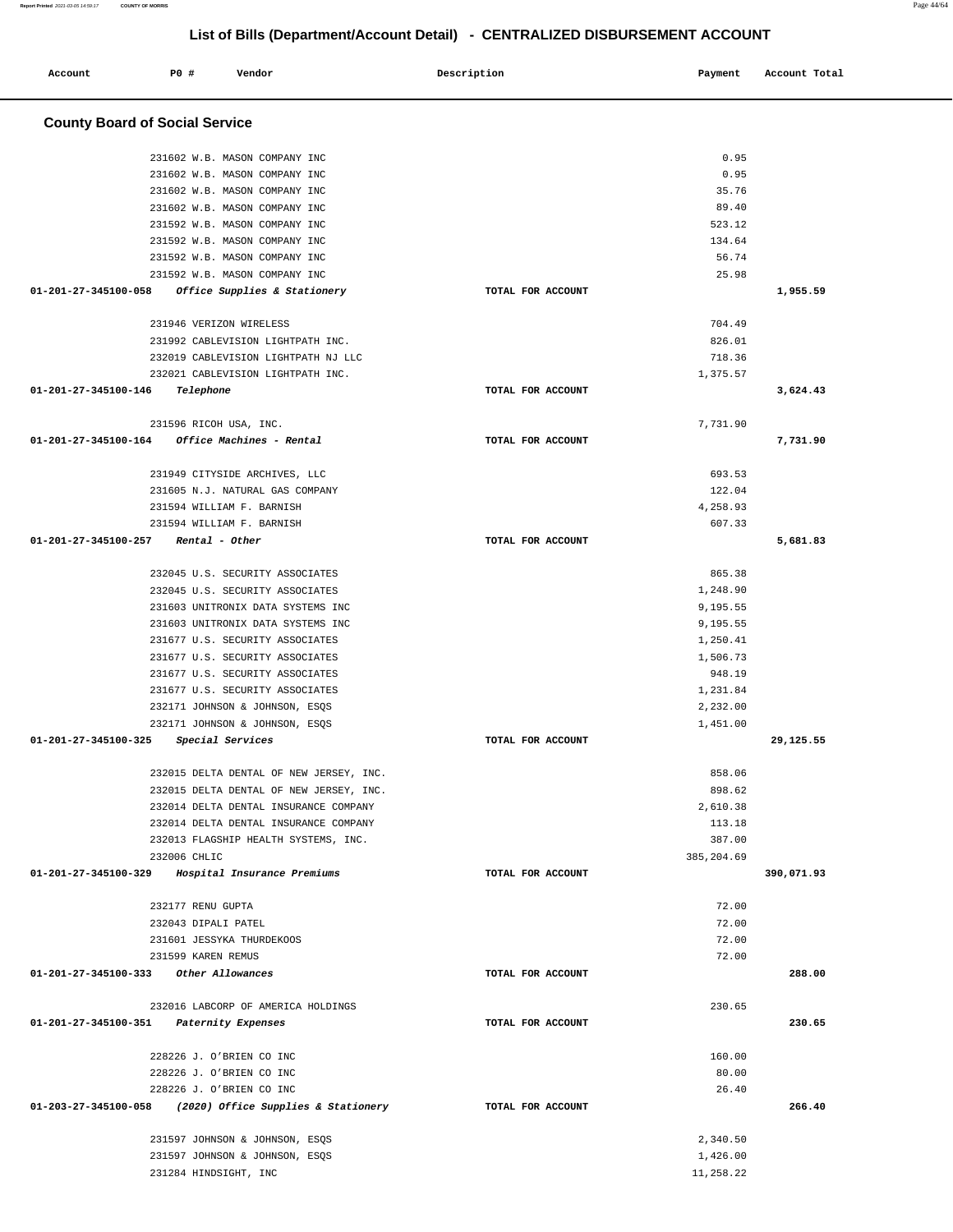#### **Report Printed** 2021-03-05 14:59:17 **COUNTY OF MORRIS** Page 45/64

# **List of Bills (Department/Account Detail) - CENTRALIZED DISBURSEMENT ACCOUNT**

| Account                               | <b>PO #</b>           | Vendor                                   | Description       | Payment  | Account Total |
|---------------------------------------|-----------------------|------------------------------------------|-------------------|----------|---------------|
| <b>County Board of Social Service</b> |                       |                                          |                   |          |               |
|                                       |                       | 231280 U.S. SECURITY ASSOCIATES          |                   | 1,486.88 |               |
|                                       |                       | 231280 U.S. SECURITY ASSOCIATES          |                   | 2,041.15 |               |
|                                       |                       | 231280 U.S. SECURITY ASSOCIATES          |                   | 1,505.45 |               |
| $01 - 203 - 27 - 345100 - 325$        |                       | (2020) Special Services                  | TOTAL FOR ACCOUNT |          | 20,058.20     |
|                                       |                       | 231601 JESSYKA THURDEKOOS                |                   | 144.00   |               |
|                                       | 231593 NEKEMA WILFONG |                                          |                   | 90.00    |               |
| $01 - 203 - 27 - 345100 - 333$        |                       | (2020) Other Allowances                  | TOTAL FOR ACCOUNT |          | 234.00        |
|                                       |                       |                                          |                   |          | ============  |
|                                       |                       | TOTAL for County Board of Social Service |                   |          | 459,268.48    |

### **MV:Administration**

|              | 53,134.00 |                   | 232331 SODEXO INC & AFFILIATES  |                      |
|--------------|-----------|-------------------|---------------------------------|----------------------|
| 53,134.00    |           | TOTAL FOR ACCOUNT | Contracted Services             | 01-201-27-350100-036 |
|              |           |                   |                                 |                      |
|              | 309.94    |                   | 231705 POINTCLICKCARE           |                      |
| 309.94       |           | TOTAL FOR ACCOUNT | Electronic Data Processing      | 01-201-27-350100-040 |
|              |           |                   |                                 |                      |
|              | 4,949.13  |                   | 231828 INGLESINO, WEBSTER,      |                      |
| 4,949.13     |           | TOTAL FOR ACCOUNT | (2020) Contracted Services      | 01-203-27-350100-036 |
|              |           |                   |                                 |                      |
|              | 16,459.14 |                   | 231694 U.S. SECURITY ASSOCIATES |                      |
| 16,459.14    |           | TOTAL FOR ACCOUNT | (2020) Safety Items             | 01-203-27-350100-266 |
| ------------ |           |                   |                                 |                      |
| 74,852.21    |           |                   | TOTAL for MV:Administration     |                      |
|              |           |                   |                                 |                      |

# **County Library**

| 231561 ALLDATA LLC                                  |                   | 1,500.00 |          |
|-----------------------------------------------------|-------------------|----------|----------|
| 231560 EBSCO INFORMATION SERVICES                   |                   | 157.99   |          |
| 231564 INGRAM LIBRARY SERVICES                      |                   | 1,378.53 |          |
| 231564 INGRAM LIBRARY SERVICES                      |                   | 104.33   |          |
| 231559 VALUE LINE PUBLISHING LLC                    |                   | 5,700.00 |          |
| 230168 INFOBASE LEARNING                            |                   | 542.42   |          |
| 230168 INFOBASE LEARNING                            |                   | 291.08   |          |
| 01-201-29-390100-028 Books & Periodicals            | TOTAL FOR ACCOUNT |          | 9,674.35 |
| 231480 BRODART CO                                   |                   | 157.88   |          |
| 231480 BRODART CO                                   |                   | 48.00    |          |
| 231564 INGRAM LIBRARY SERVICES                      |                   | 75.57    |          |
| 231564 INGRAM LIBRARY SERVICES                      |                   | 5.86     |          |
| $01-201-29-390100-058$ Office Supplies & Stationery | TOTAL FOR ACCOUNT |          | 287.31   |
| 230170 OCLC ONLINE COMPUTER                         |                   | 1,054.58 |          |
| 230170 OCLC ONLINE COMPUTER                         |                   | 1,054.58 |          |
| 230173 STORAGE SYSTEMS USA                          |                   | 1,500.00 |          |
| 230173 STORAGE SYSTEMS USA                          |                   | 1,000.00 |          |
| 01-201-29-390100-084 Other Outside Services         | TOTAL FOR ACCOUNT |          | 4,609.16 |
| 231480 BRODART CO                                   |                   | 259.68   |          |
| 231558 OFFICE CONCEPTS GROUP, INC.                  |                   | 140.86   |          |
| 231558 OFFICE CONCEPTS GROUP, INC.                  |                   | 52.80    |          |
| 230811 CONTINENTAL TRADING &                        |                   | 545.38   |          |
|                                                     |                   |          |          |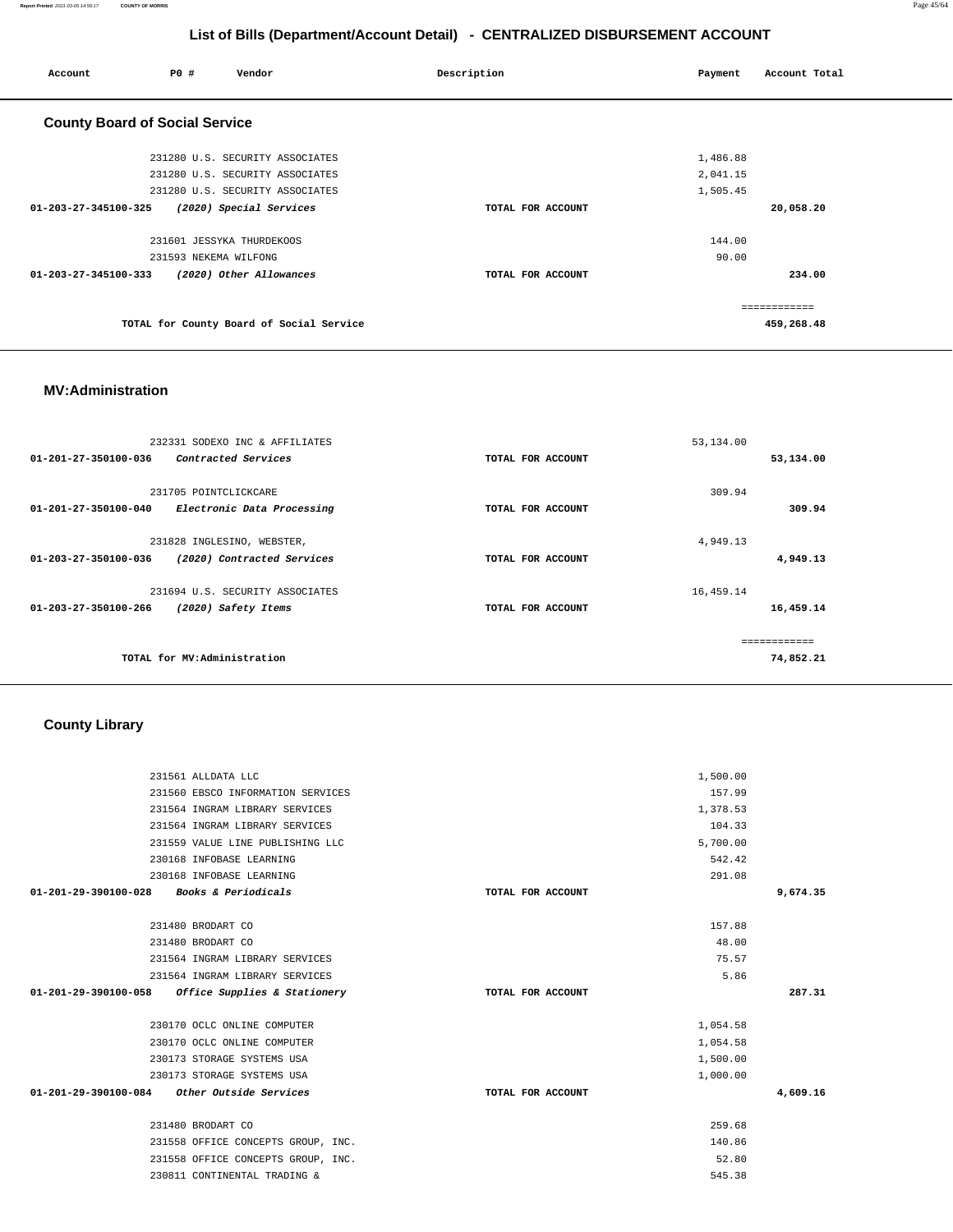#### **Report Printed** 2021-03-05 14:59:17 **COUNTY OF MORRIS** Page 46/64

# **List of Bills (Department/Account Detail) - CENTRALIZED DISBURSEMENT ACCOUNT**

| Account               | P0 #                     | Vendor                                                | Description       | Payment  | Account Total |
|-----------------------|--------------------------|-------------------------------------------------------|-------------------|----------|---------------|
| <b>County Library</b> |                          |                                                       |                   |          |               |
| 01-201-29-390100-095  |                          | Other Administrative Supplies                         | TOTAL FOR ACCOUNT |          | 998.72        |
|                       | 231563 RICOH USA, INC.   |                                                       |                   | 946.60   |               |
| 01-201-29-390100-164  |                          | Office Machines - Rental                              | TOTAL FOR ACCOUNT |          | 946.60        |
|                       |                          | 230178 EBSCO INFORMATION SERVICES                     |                   | 414.93   |               |
|                       | 230177 NEWSBANK INC      |                                                       |                   | 6,246.00 |               |
|                       | 226961 MORNINGSTAR       |                                                       |                   | 6,003.00 |               |
|                       | 230182 BAKER & TAYLOR    |                                                       |                   | 16.36    |               |
|                       | 230182 BAKER & TAYLOR    |                                                       |                   | 15.76    |               |
|                       | 230182 BAKER & TAYLOR    |                                                       |                   | 15.21    |               |
|                       | 230181 BAKER & TAYLOR    |                                                       |                   | 1,000.00 |               |
| 01-203-29-390100-028  |                          | (2020) Books & Periodicals                            | TOTAL FOR ACCOUNT |          | 13,711.26     |
|                       | 231481 RICOH USA, INC.   |                                                       |                   | 1.61     |               |
|                       | 231481 RICOH USA, INC.   |                                                       |                   | 28.98    |               |
|                       | 231481 RICOH USA, INC.   |                                                       |                   | 5.95     |               |
|                       | 231481 RICOH USA, INC.   |                                                       |                   | 2.52     |               |
|                       | 231481 RICOH USA, INC.   |                                                       |                   | 22.96    |               |
|                       | 231481 RICOH USA, INC.   |                                                       |                   | 0.70     |               |
|                       | 231481 RICOH USA, INC.   |                                                       |                   | 14.84    |               |
| 01-203-29-390100-069  | (2020) Printing          |                                                       | TOTAL FOR ACCOUNT |          | 77.56         |
|                       | 230179 PMI TECHNOLOGIES  |                                                       |                   | 295.00   |               |
| 01-203-29-390100-084  |                          | (2020) Other Outside Services                         | TOTAL FOR ACCOUNT |          | 295.00        |
|                       |                          | 227971 U-LINE SHIPPING SUPPLY                         |                   | 288.00   |               |
|                       |                          | 227971 U-LINE SHIPPING SUPPLY                         |                   | 48.77    |               |
| 01-203-29-390100-095  |                          | (2020) Other Administrative Supplies                  | TOTAL FOR ACCOUNT |          | 336.77        |
|                       | 223260 SYSTEM ONE ALARM  |                                                       |                   | 352.00   |               |
|                       | 223260 SYSTEM ONE ALARM  |                                                       |                   | 670.00   |               |
|                       | 223260 SYSTEM ONE ALARM  |                                                       |                   | 52.00    |               |
|                       |                          | 01-203-29-390100-262 (2020) Machinery Repairs & Parts | TOTAL FOR ACCOUNT |          | 1,074.00      |
|                       |                          |                                                       |                   |          | ============  |
|                       | TOTAL for County Library |                                                       |                   |          | 32,010.73     |

# **Contribution to County College**

| 232447 COUNTY COLLEGE OF MORRIS          |                   | 570,340.08   |
|------------------------------------------|-------------------|--------------|
| 01-201-29-395100-090<br>Expenditures     | TOTAL FOR ACCOUNT | 570,340.08   |
|                                          |                   |              |
|                                          |                   | ============ |
| TOTAL for Contribution to County College |                   | 570,340.08   |
|                                          |                   |              |

# **Rutgers Extension Service**

|                      | 231946 VERIZON WIRELESS             |                   | 28.64 |
|----------------------|-------------------------------------|-------------------|-------|
| 01-201-29-396100-095 | Other Administrative Supplies       | TOTAL FOR ACCOUNT | 28.64 |
|                      |                                     |                   |       |
|                      | TOTAL for Rutgers Extension Service |                   | 28.64 |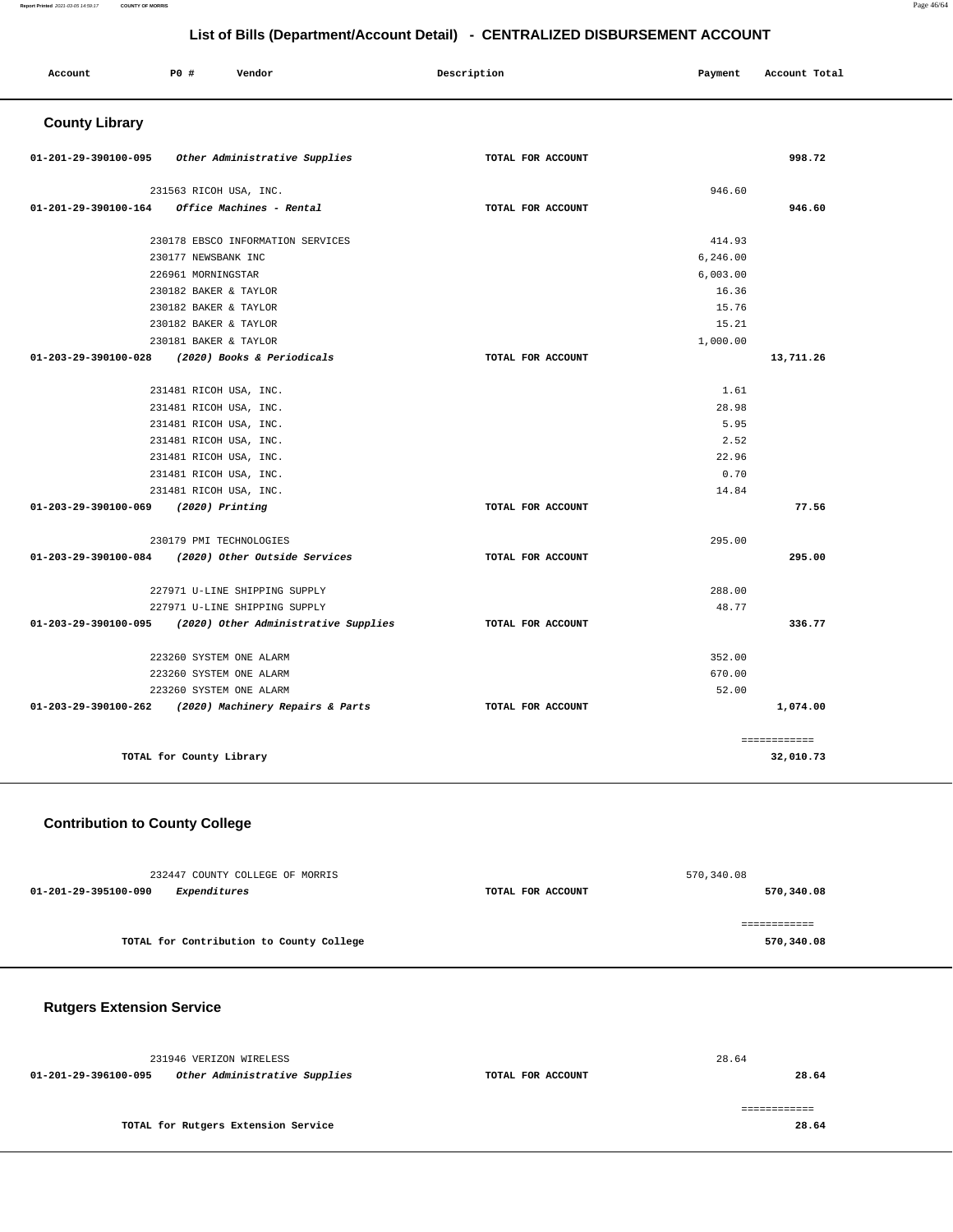| Account              | P0 #                              | Vendor                               | Description                                    |                   | Payment  | Account Total |  |
|----------------------|-----------------------------------|--------------------------------------|------------------------------------------------|-------------------|----------|---------------|--|
|                      | <b>Rmb Out of Cty Two Yr Coll</b> |                                      |                                                |                   |          |               |  |
|                      |                                   | 232428 MIDDLESEX COUNTY COLLEGE      |                                                |                   | 2,158.53 |               |  |
|                      |                                   | 232428 MIDDLESEX COUNTY COLLEGE      |                                                |                   | 31.00    |               |  |
|                      |                                   | 232427 MIDDLESEX COUNTY COLLEGE      |                                                |                   | 559.44   |               |  |
|                      |                                   | 232427 MIDDLESEX COUNTY COLLEGE      |                                                |                   | 8.00     |               |  |
|                      |                                   | 232427 MIDDLESEX COUNTY COLLEGE      |                                                |                   | 557.04   |               |  |
|                      |                                   | 232427 MIDDLESEX COUNTY COLLEGE      |                                                |                   | 8.00     |               |  |
| 01-203-29-397100-090 |                                   |                                      | (2020) Rmb Out of Cty Two Yr Coll Expenditures | TOTAL FOR ACCOUNT |          | 3,322.01      |  |
|                      |                                   |                                      |                                                |                   |          |               |  |
|                      |                                   |                                      |                                                |                   |          | ============  |  |
|                      |                                   | TOTAL for Rmb Out of Cty Two Yr Coll |                                                |                   |          | 3,322.01      |  |

### **Cont M.C. School of Tech**

|                      | 232535 MC VOCATIONAL SCHOOL DISTRICT  |                   | 800,000.00 |
|----------------------|---------------------------------------|-------------------|------------|
| 01-201-29-400100-090 | Cont M.C. School of Tech Expenditures | TOTAL FOR ACCOUNT | 800,000.00 |
|                      |                                       |                   |            |
|                      |                                       |                   |            |
|                      | TOTAL for Cont M.C. School of Tech    |                   | 800,000.00 |

# **Fire and Police Academy**

|                                       | 231886 PADA OF NJ                                          |                   | 100.00   |              |
|---------------------------------------|------------------------------------------------------------|-------------------|----------|--------------|
|                                       | 01-201-29-407100-023 Associations and Memberships          | TOTAL FOR ACCOUNT |          | 100.00       |
|                                       |                                                            |                   |          |              |
|                                       | 232151 ATLANTIC TRAINING CENTER                            |                   | 90.00    |              |
|                                       | $01-201-29-407100-039$ Education Schools & Training        | TOTAL FOR ACCOUNT |          | 90.00        |
|                                       | 232152 RICOH USA, INC.                                     |                   | 962.41   |              |
|                                       | 01-201-29-407100-044 Equipment Service Agreements          | TOTAL FOR ACCOUNT |          | 962.41       |
|                                       | 231833 W.B. MASON COMPANY INC                              |                   | 24.96    |              |
|                                       | 231172 W.B. MASON COMPANY INC                              |                   | 182.21   |              |
|                                       | 231900 W.B. MASON COMPANY INC                              |                   | 27.31    |              |
|                                       | 231177 W.B. MASON COMPANY INC                              |                   | 249.90   |              |
|                                       | 231176 W.B. MASON COMPANY INC                              |                   | 31.11    |              |
|                                       | 01-201-29-407100-058 Office Supplies & Stationery          | TOTAL FOR ACCOUNT |          | 515.49       |
|                                       |                                                            |                   |          |              |
|                                       | 231884 TURN OUT UNIFORMS, INC.                             |                   | 219.96   |              |
|                                       | 231884 TURN OUT UNIFORMS, INC.                             |                   | 49.99    |              |
| $01 - 201 - 29 - 407100 - 202$        | Uniform And Accessories                                    | TOTAL FOR ACCOUNT |          | 269.95       |
|                                       | 232153 MEGGIT TRAINING SYSTEMS INC.                        |                   | 2.595.00 |              |
|                                       | $01-203-29-407100-044$ (2020) Equipment Service Agreements | TOTAL FOR ACCOUNT |          | 2,595.00     |
|                                       | 227109 WITMER-PUBLIC SAFETY GROUP                          |                   | 2,862.03 |              |
| 01-203-29-407100-258 (2020) Equipment |                                                            | TOTAL FOR ACCOUNT |          | 2,862.03     |
|                                       |                                                            |                   |          | ============ |
|                                       | TOTAL for Fire and Police Academy                          |                   |          | 7,394.88     |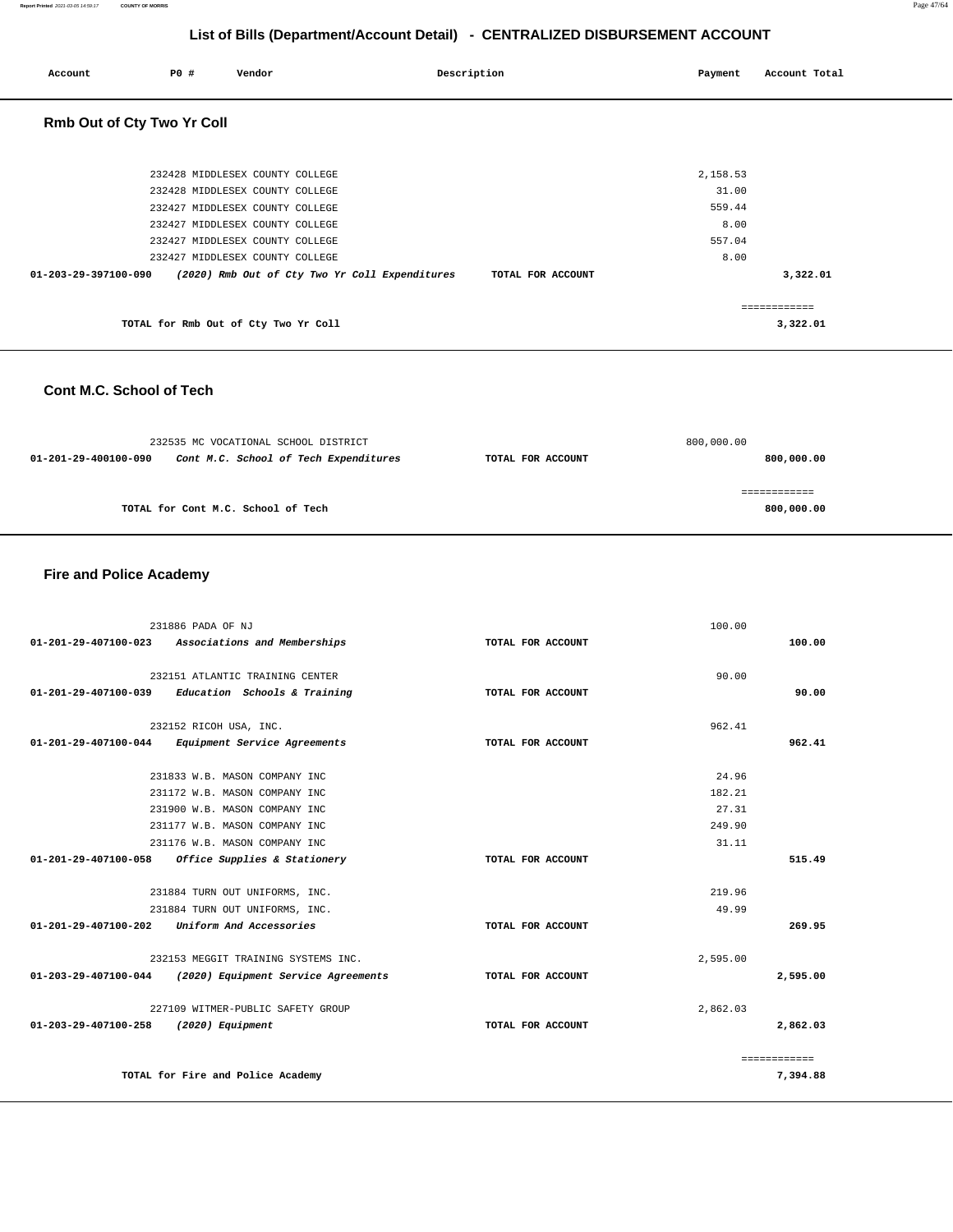| 232253 JERSEY CENTRAL POWER & LIGHT                                            | 2,992.59             |           |
|--------------------------------------------------------------------------------|----------------------|-----------|
| 232258 JERSEY CENTRAL POWER & LIGHT                                            | 5,214.38             |           |
| 232263 DIRECT ENERGY BUSINESS MARKETING                                        | 17,579.11            |           |
| 232263 DIRECT ENERGY BUSINESS MARKETING                                        | 358.97               |           |
| 232062 JERSEY CENTRAL POWER & LIGHT                                            | 15.50                |           |
| 232063 JERSEY CENTRAL POWER & LIGHT                                            | 3.56                 |           |
| 231958 JERSEY CENTRAL POWER & LIGHT                                            | 19.91                |           |
| 231959 JERSEY CENTRAL POWER & LIGHT                                            | 20.80                |           |
| 231960 JERSEY CENTRAL POWER & LIGHT                                            | 571.71               |           |
| 231783 JERSEY CENTRAL POWER & LIGHT<br>231745 DIRECT ENERGY BUSINESS MARKETING | 307.67<br>68.06      |           |
| 231911 DIRECT ENERGY BUSINESS MARKETING                                        | 8,899.95             |           |
| 231743 DIRECT ENERGY BUSINESS MARKETING                                        | 12,759.01            |           |
| 231743 DIRECT ENERGY BUSINESS MARKETING                                        | 5,008.83             |           |
| 231742 DIRECT ENERGY BUSINESS MARKETING                                        | 24.77                |           |
| 231742 DIRECT ENERGY BUSINESS MARKETING                                        | 1,253.84             |           |
| 01-201-31-430100-137 Electricity                                               | TOTAL FOR ACCOUNT    | 55,098.66 |
|                                                                                |                      |           |
| 232259 N.J. NATURAL GAS COMPANY                                                | 2,523.82             |           |
| 232150 SUBURBAN PROPANE -2347                                                  | 628.67               |           |
| 232150 SUBURBAN PROPANE -2347                                                  | 3.89                 |           |
| 232150 SUBURBAN PROPANE -2347                                                  | 9.92                 |           |
| 231915 ELIZABETHTOWN GAS COMPANY                                               | 825.98               |           |
| 231910 PSE&G CO                                                                | 49,380.55            |           |
| 231885 SUBURBAN PROPANE -2347                                                  | 1,392.01             |           |
| 231885 SUBURBAN PROPANE -2347                                                  | 3.89                 |           |
| 231885 SUBURBAN PROPANE -2347                                                  | 9.92                 |           |
| 231885 SUBURBAN PROPANE -2347                                                  | 371.60               |           |
| 231885 SUBURBAN PROPANE -2347                                                  | 3.89                 |           |
| 231885 SUBURBAN PROPANE -2347                                                  | 9.92                 |           |
|                                                                                |                      |           |
| 01-201-31-430100-141 Natural Gas                                               | TOTAL FOR ACCOUNT    | 55,164.06 |
| 231416 MORRIS COUNTY MUNICIPAL                                                 | 2,036.00             |           |
| 231416 MORRIS COUNTY MUNICIPAL                                                 | 2,837.94             |           |
| 01-201-31-430100-143 Rubbish & Trash Removal                                   | TOTAL FOR ACCOUNT    | 4,873.94  |
|                                                                                |                      |           |
| 231861 A T & T CORP.                                                           | 3,012.85             |           |
| 231862 AT&T                                                                    | 13.19                |           |
| 231862 AT&T                                                                    | 21.35                |           |
| 231720 CABLEVISION LIGHTPATH NJ LLC                                            | 568.37               |           |
| 231980 CABLEVISION LIGHTPATH NJ LLC                                            | 5,028.53             |           |
| 231980 CABLEVISION LIGHTPATH NJ LLC                                            | 718.36               |           |
| 231730 JERSEY CENTRAL POWER & LIGHT                                            | 1,581.50             |           |
| 231946 VERIZON WIRELESS                                                        | 16,828.08            |           |
| 231992 CABLEVISION LIGHTPATH INC.                                              | 4,693.09             |           |
| 232019 CABLEVISION LIGHTPATH NJ LLC                                            | 5,028.53             |           |
| 232021 CABLEVISION LIGHTPATH INC.                                              | 8,475.01<br>1,771.39 |           |
| 231829 VERIZON CABS<br>01-201-31-430100-146<br>Telephone                       | TOTAL FOR ACCOUNT    | 47,740.25 |
|                                                                                |                      |           |
| 232257 SOUTHEAST MORRIS COUNTY                                                 | 1,156.55             |           |
| 231479 SOUTHEAST MORRIS COUNTY                                                 | 290.51               |           |
| 231479 SOUTHEAST MORRIS COUNTY                                                 | 2,907.26             |           |
| 231479 SOUTHEAST MORRIS COUNTY                                                 | 541.81               |           |
| 01-201-31-430100-147<br>Water                                                  | TOTAL FOR ACCOUNT    | 4,896.13  |
|                                                                                |                      |           |
| 232255 JERSEY CENTRAL POWER & LIGHT                                            | 9,050.67             |           |
| 231913 JERSEY CENTRAL POWER & LIGHT                                            | 3,476.90             |           |
| 01-203-31-430100-137 (2020) Electricity                                        | TOTAL FOR ACCOUNT    | 12,527.57 |
| 231416 MORRIS COUNTY MUNICIPAL                                                 | 2,256.00             |           |

 **Utilities** 

**Account** P0 # Vendor Payment Account Total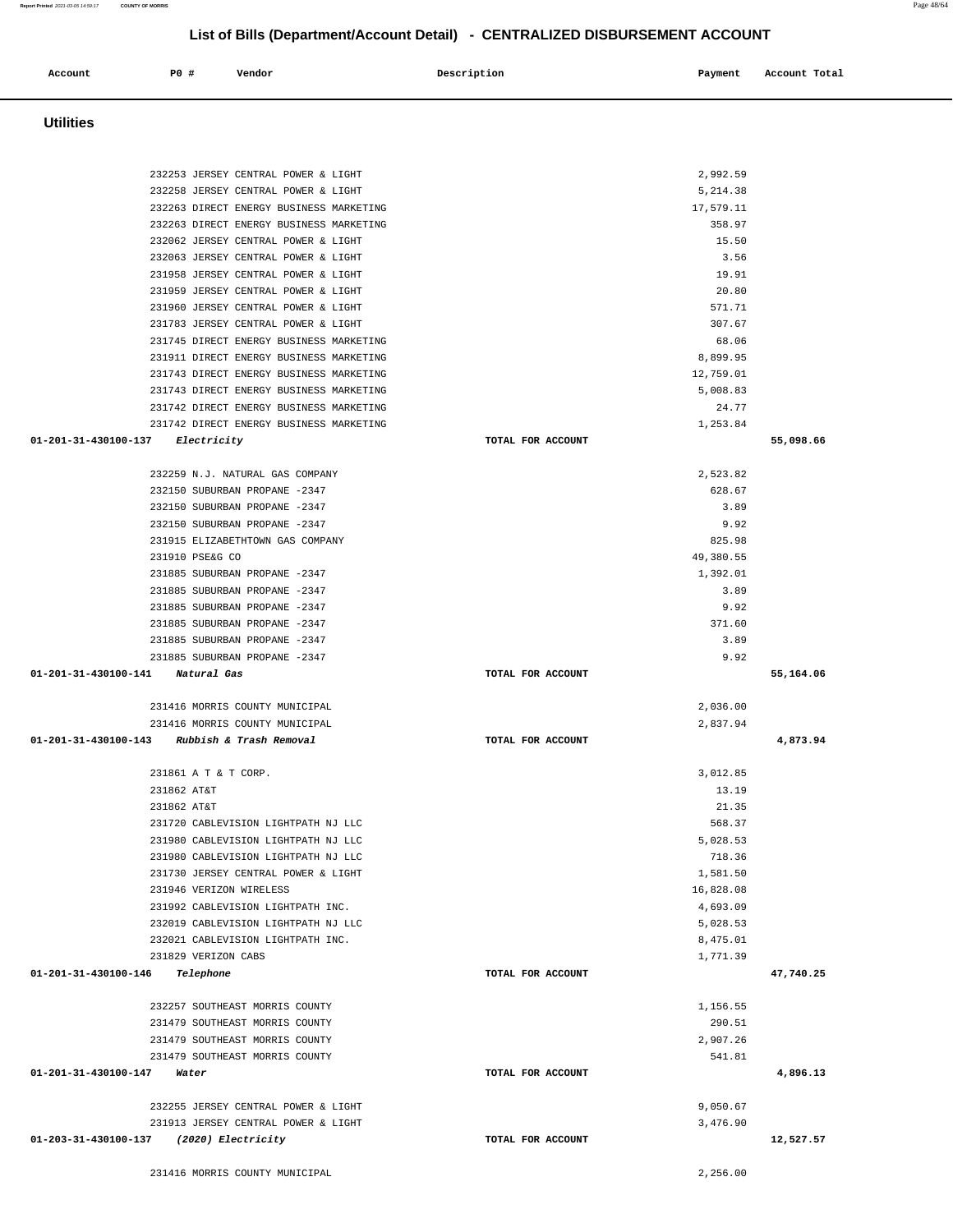| Account              | PO#                 | Vendor                                 | Description       | Payment   | Account Total |
|----------------------|---------------------|----------------------------------------|-------------------|-----------|---------------|
| <b>Utilities</b>     |                     |                                        |                   |           |               |
|                      |                     | 231416 MORRIS COUNTY MUNICIPAL         |                   | 4,106.70  |               |
| 01-203-31-430100-143 |                     | (2020) Rubbish & Trash Removal         | TOTAL FOR ACCOUNT |           | 6,362.70      |
|                      |                     | 227973 MILLENNIUM COMMUNICATIONS GROUP |                   | 15,433.00 |               |
| 01-203-31-430100-146 | (2020) Telephone    |                                        | TOTAL FOR ACCOUNT |           | 15,433.00     |
|                      |                     | 232081 SOUTHEAST MORRIS COUNTY         |                   | 290.51    |               |
|                      |                     | 232081 SOUTHEAST MORRIS COUNTY         |                   | 2,907.26  |               |
|                      |                     | 232081 SOUTHEAST MORRIS COUNTY         |                   | 4,347.44  |               |
|                      |                     | 232081 SOUTHEAST MORRIS COUNTY         |                   | 410.96    |               |
|                      |                     | 232081 SOUTHEAST MORRIS COUNTY         |                   | 468.57    |               |
|                      |                     | 232081 SOUTHEAST MORRIS COUNTY         |                   | 541.81    |               |
| 01-203-31-430100-147 | (2020) Water        |                                        | TOTAL FOR ACCOUNT |           | 8,966.55      |
|                      |                     |                                        |                   |           | ============  |
|                      | TOTAL for Utilities |                                        |                   |           | 211,062.86    |

### **Nutrition**

| 232097 RHEA YOUNG<br>01-201-41-716100-048<br>Insurance                                 | TOTAL FOR ACCOUNT | 12.00<br>12.00            |
|----------------------------------------------------------------------------------------|-------------------|---------------------------|
| 232181 NU-WAY CONCESSIONAIRES INC<br>01-201-41-716100-185<br>Food                      | TOTAL FOR ACCOUNT | 5,332.53<br>5,332.53      |
| 228212 PRESBYTERIAN COMMUNITY CHURCH<br>(2020) Other Utilities<br>01-203-41-716100-148 | TOTAL FOR ACCOUNT | 4,800.00<br>4,800.00      |
| TOTAL for Nutrition                                                                    |                   | ============<br>10,144.53 |

# **Cash Held In Trust**

| TOTAL for Cash Held In Trust              |                   | 14,798.46     |  |
|-------------------------------------------|-------------------|---------------|--|
|                                           |                   | ------------- |  |
| 01-204-55-999999-520<br>Other Expenses CP | TOTAL FOR ACCOUNT | 14,798.46     |  |
| 232096 VILLAGE SUPER MARKET, INC.         |                   | 6.98          |  |
| 227484 GALLS, LLC                         |                   | 58.52         |  |
| 227484 GALLS, LLC                         |                   | 59.00         |  |
| 227484 GALLS, LLC                         |                   | 423.96        |  |
| 230833 COUNTY OF ESSEX                    |                   | 750.00        |  |
| 230833 COUNTY OF ESSEX                    |                   | 13,500.00     |  |
|                                           |                   |               |  |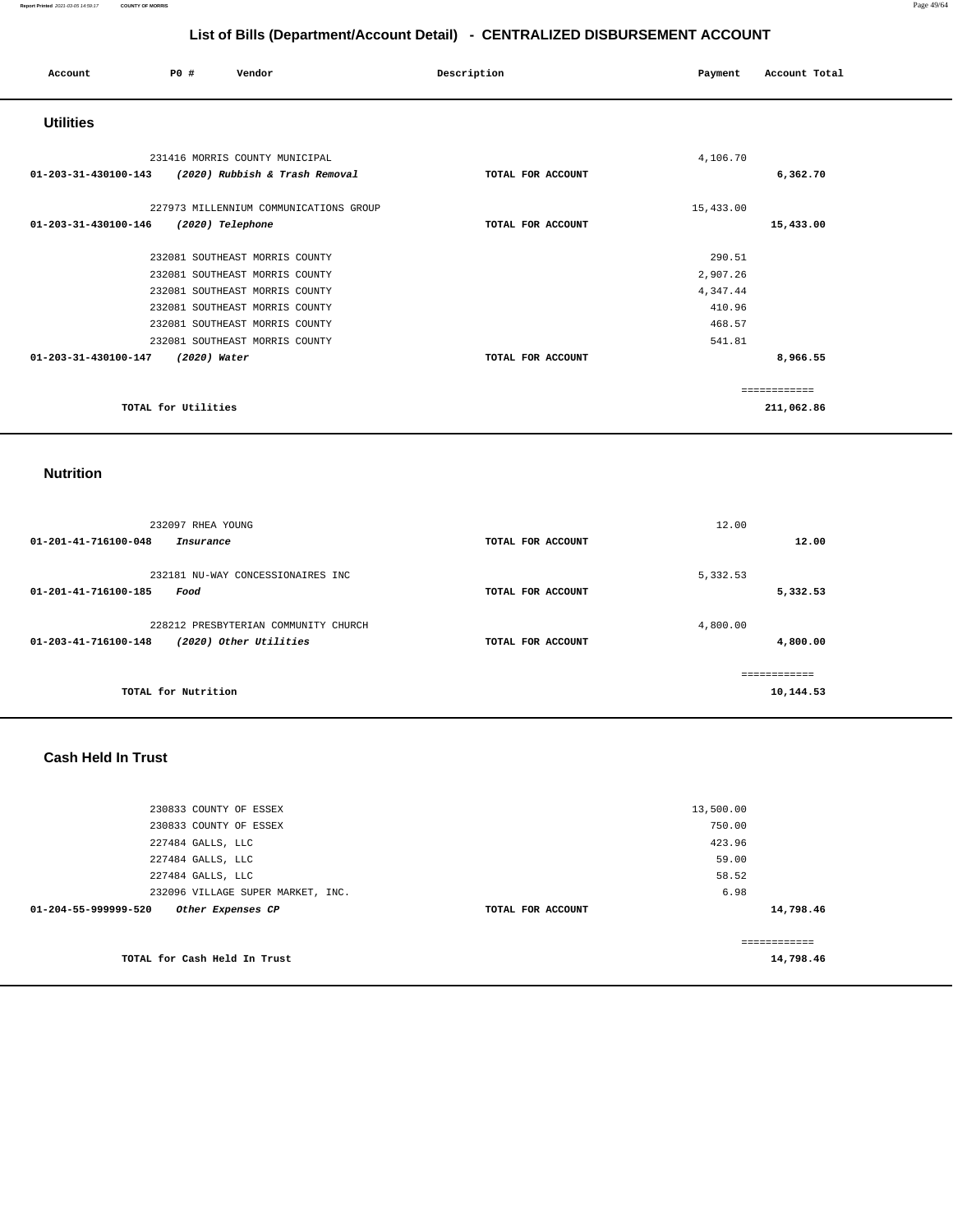**Report Printed** 2021-03-05 14:59:17 **COUNTY OF MORRIS** Page 50/64

**21,087.17**

============ **21,087.17**

# **List of Bills (Department/Account Detail) - CENTRALIZED DISBURSEMENT ACCOUNT**

| List of Dins (Department/Account Detail)<br><b>PERTITALIZED DIODOROLINERT ACCOUNT</b> |                                  |                                                               |                   |                   |                   |               |  |
|---------------------------------------------------------------------------------------|----------------------------------|---------------------------------------------------------------|-------------------|-------------------|-------------------|---------------|--|
| Account                                                                               | P0 #                             | Vendor                                                        |                   | Description       | Payment           | Account Total |  |
|                                                                                       |                                  |                                                               |                   |                   |                   |               |  |
|                                                                                       |                                  |                                                               |                   |                   |                   |               |  |
|                                                                                       |                                  |                                                               | <b>Grant Fund</b> |                   |                   |               |  |
| DEPARTMENT 718105                                                                     |                                  |                                                               |                   |                   |                   |               |  |
|                                                                                       |                                  |                                                               |                   |                   |                   |               |  |
|                                                                                       |                                  | 231822 TREASURER-STATE OF NEW JERSEY                          |                   |                   | 85.00             |               |  |
|                                                                                       | 231846 OPTIMUM                   |                                                               |                   |                   | 302.23            |               |  |
|                                                                                       | 232563 COUNTY OF MORRIS          |                                                               |                   |                   | 38.86             |               |  |
|                                                                                       |                                  | 02-213-41-718105-391 Public Health Emer Grant(7/1/20-6/30/21) |                   | TOTAL FOR ACCOUNT |                   | 426.09        |  |
|                                                                                       |                                  |                                                               |                   |                   |                   | ============  |  |
|                                                                                       | TOTAL for DEPARTMENT 718105      |                                                               |                   |                   |                   | 426.09        |  |
|                                                                                       |                                  |                                                               |                   |                   |                   |               |  |
|                                                                                       |                                  |                                                               |                   |                   |                   |               |  |
| DEPARTMENT 718130                                                                     |                                  |                                                               |                   |                   |                   |               |  |
|                                                                                       |                                  |                                                               |                   |                   |                   |               |  |
|                                                                                       |                                  | 228429 SONCO WORLDWIDE INC.                                   |                   |                   | 15,200.00         |               |  |
|                                                                                       |                                  | 02-213-41-718130-391 CARES COVID-19 (ELC) (8/1/19-6/30/21)    |                   | TOTAL FOR ACCOUNT |                   | 15,200.00     |  |
|                                                                                       |                                  |                                                               |                   |                   |                   |               |  |
|                                                                                       |                                  |                                                               |                   |                   |                   | ============  |  |
|                                                                                       | TOTAL for DEPARTMENT 718130      |                                                               |                   |                   |                   | 15,200.00     |  |
|                                                                                       |                                  |                                                               |                   |                   |                   |               |  |
|                                                                                       |                                  |                                                               |                   |                   |                   |               |  |
| <b>TANF</b>                                                                           |                                  |                                                               |                   |                   |                   |               |  |
|                                                                                       |                                  |                                                               |                   |                   |                   |               |  |
|                                                                                       |                                  |                                                               |                   |                   |                   |               |  |
|                                                                                       |                                  | 229766 PRINCIPAL LIFE INSURANCE COMPANY                       |                   |                   | 22.94             |               |  |
|                                                                                       |                                  | 229766 PRINCIPAL LIFE INSURANCE COMPANY                       |                   |                   | 22.57             |               |  |
|                                                                                       | 231487 METRO MEDIA INC.          |                                                               |                   |                   | 17.50             |               |  |
|                                                                                       | 229763 AT&T                      |                                                               |                   |                   | 3.22              |               |  |
|                                                                                       | 229763 AT&T<br>231500 GREAT-WEST |                                                               |                   |                   | 3.21<br>17,259.45 |               |  |
| 02-213-41-741115-392                                                                  |                                  | WFNJ-TANF (7/1/20-12/31/21)                                   |                   | TOTAL FOR ACCOUNT |                   | 17,328.89     |  |
|                                                                                       |                                  |                                                               |                   |                   |                   |               |  |
|                                                                                       |                                  |                                                               |                   |                   |                   | ============  |  |
|                                                                                       | TOTAL for TANF                   |                                                               |                   |                   |                   | 17,328.89     |  |
|                                                                                       |                                  |                                                               |                   |                   |                   |               |  |
|                                                                                       |                                  |                                                               |                   |                   |                   |               |  |
| <b>General Assistance</b>                                                             |                                  |                                                               |                   |                   |                   |               |  |
|                                                                                       |                                  |                                                               |                   |                   |                   |               |  |
|                                                                                       |                                  |                                                               |                   |                   |                   |               |  |
|                                                                                       |                                  | 229766 PRINCIPAL LIFE INSURANCE COMPANY                       |                   |                   | 29.82             |               |  |
|                                                                                       |                                  | 229766 PRINCIPAL LIFE INSURANCE COMPANY                       |                   |                   | 29.34             |               |  |
|                                                                                       | 231487 METRO MEDIA INC.          |                                                               |                   |                   | 22.75             |               |  |
|                                                                                       | 229763 AT&T<br>229763 AT&T       |                                                               |                   |                   | 4.19<br>4.18      |               |  |
|                                                                                       | 231500 GREAT-WEST                |                                                               |                   |                   | 20,996.89         |               |  |
|                                                                                       |                                  |                                                               |                   |                   |                   |               |  |

**TOTAL for General Assistance** 

**02-213-41-741120-392 WFNJ-General Assistance(7/1/20-12/31/21) TOTAL FOR ACCOUNT** 

| 232111 ACE HEALTHCARE TRAINING | 800.00 |
|--------------------------------|--------|
| 232112 ACE HEALTHCARE TRAINING | 800.00 |
| 232124 FORTIS INSTITUTE        | 297 03 |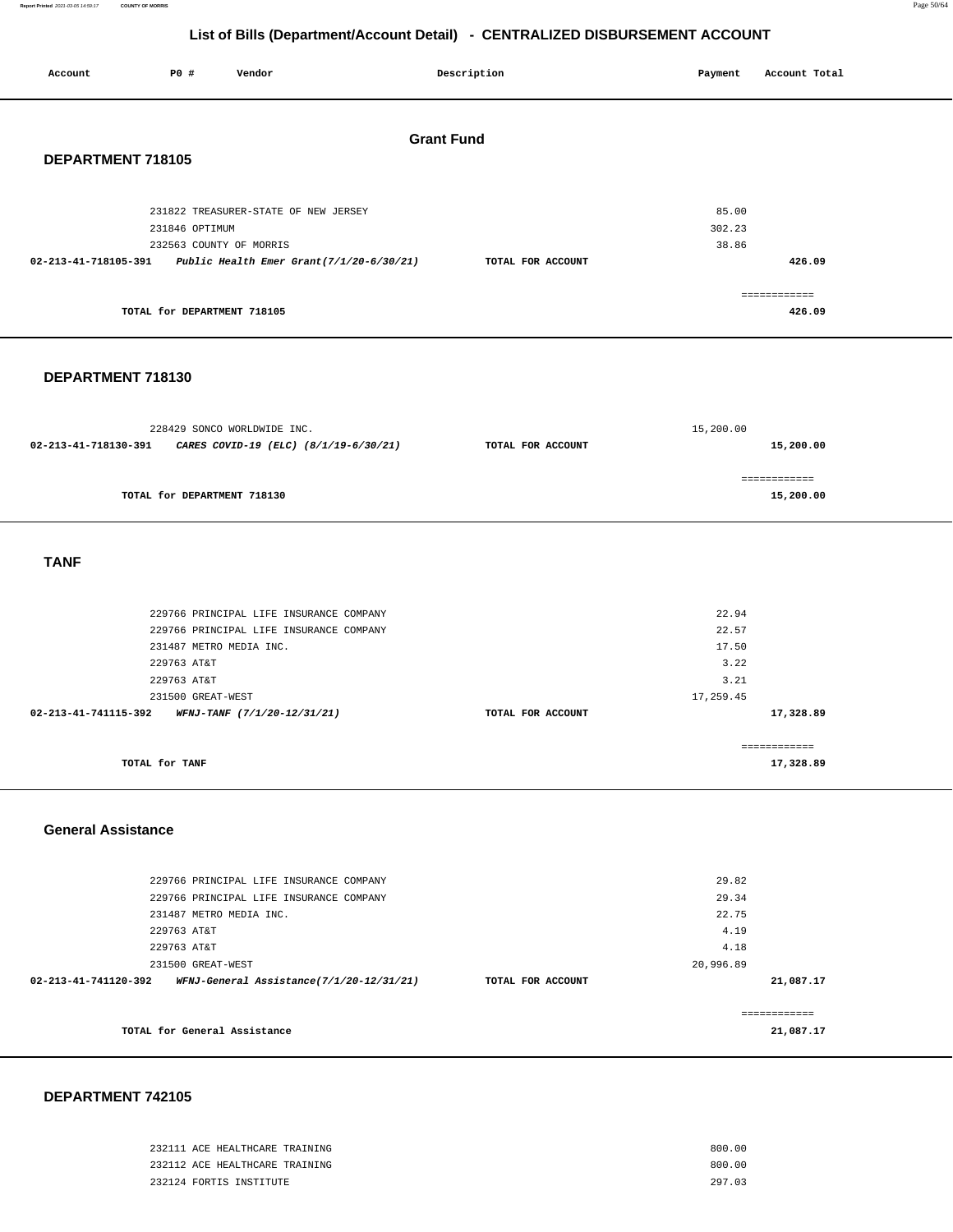**Report Printed** 2021-03-05 14:59:17 **COUNTY OF MORRIS** Page 51/64

# **List of Bills (Department/Account Detail) - CENTRALIZED DISBURSEMENT ACCOUNT**

| Account              | PO#                         | Vendor                      | Description       | Payment | Account Total            |
|----------------------|-----------------------------|-----------------------------|-------------------|---------|--------------------------|
| DEPARTMENT 742105    |                             |                             |                   |         |                          |
| 02-213-41-742105-391 |                             | WIOA Adult (7/1/19-6/30/21) | TOTAL FOR ACCOUNT |         | 1,897.03                 |
|                      | TOTAL for DEPARTMENT 742105 |                             |                   |         | ============<br>1,897.03 |

# **DEPARTMENT 742110**

| 232122 COUNTY COLLEGE OF MORRIS<br>232123 COUNTY COLLEGE OF MORRIS |                   | 4,000.00<br>2,595.00 |
|--------------------------------------------------------------------|-------------------|----------------------|
| 232113 ACE HEALTHCARE TRAINING                                     |                   | 800.00               |
| WIOA Dislocated Worker $(7/1/19-6/30/21)$<br>02-213-41-742110-391  | TOTAL FOR ACCOUNT | 7,395.00             |
|                                                                    |                   | ===========          |
| TOTAL for DEPARTMENT 742110                                        |                   | 7,395.00             |

### **DEPARTMENT 742120**

| 229766 PRINCIPAL LIFE INSURANCE COMPANY<br>231487 METRO MEDIA INC. |                   | 24.83<br>19.25 |           |
|--------------------------------------------------------------------|-------------------|----------------|-----------|
| 229763 AT&T                                                        |                   | 3.54           |           |
| 229763 AT&T                                                        |                   | 3.54           |           |
| 231500 GREAT-WEST                                                  |                   | 16,251.60      |           |
| 02-213-41-742120-391<br>WIOA Youth (7/1/19-6/30/21)                | TOTAL FOR ACCOUNT |                | 16,327.99 |
|                                                                    |                   |                |           |
| TOTAL for DEPARTMENT 742120                                        |                   |                | 16,327.99 |

#### **WIA: Adult**

| TOTAL for WIA: Adult                                |                   | 41,172.33   |
|-----------------------------------------------------|-------------------|-------------|
|                                                     |                   | ----------- |
| 02-213-41-742205-391<br>WIOA Adult (7/1/20-6/30/22) | TOTAL FOR ACCOUNT | 41,172.33   |
| 231500 GREAT-WEST                                   | 7,530.89          |             |
| 231500 GREAT-WEST                                   | 24,370.39         |             |
| 229763 AT&T                                         | 6.43              |             |
| 229763 AT&T                                         | 6.44              |             |
| 232121 ACE HEALTHCARE TRAINING                      | 1,315.60          |             |
| 232120 ACE HEALTHCARE TRAINING                      | 1,913.60          |             |
| 232119 ACE HEALTHCARE TRAINING                      | 1,148.16          |             |
| 232117 ACE HEALTHCARE TRAINING                      | 1,704.30          |             |
| 232116 ACE HEALTHCARE TRAINING                      | 1,704.30          |             |
| 232125 ACE HEALTHCARE TRAINING                      | 1,346.20          |             |
| 231487 METRO MEDIA INC.                             | 35.00             |             |
| 229766 PRINCIPAL LIFE INSURANCE COMPANY             | 45.14             |             |
| 229766 PRINCIPAL LIFE INSURANCE COMPANY             | 45.88             |             |
|                                                     |                   |             |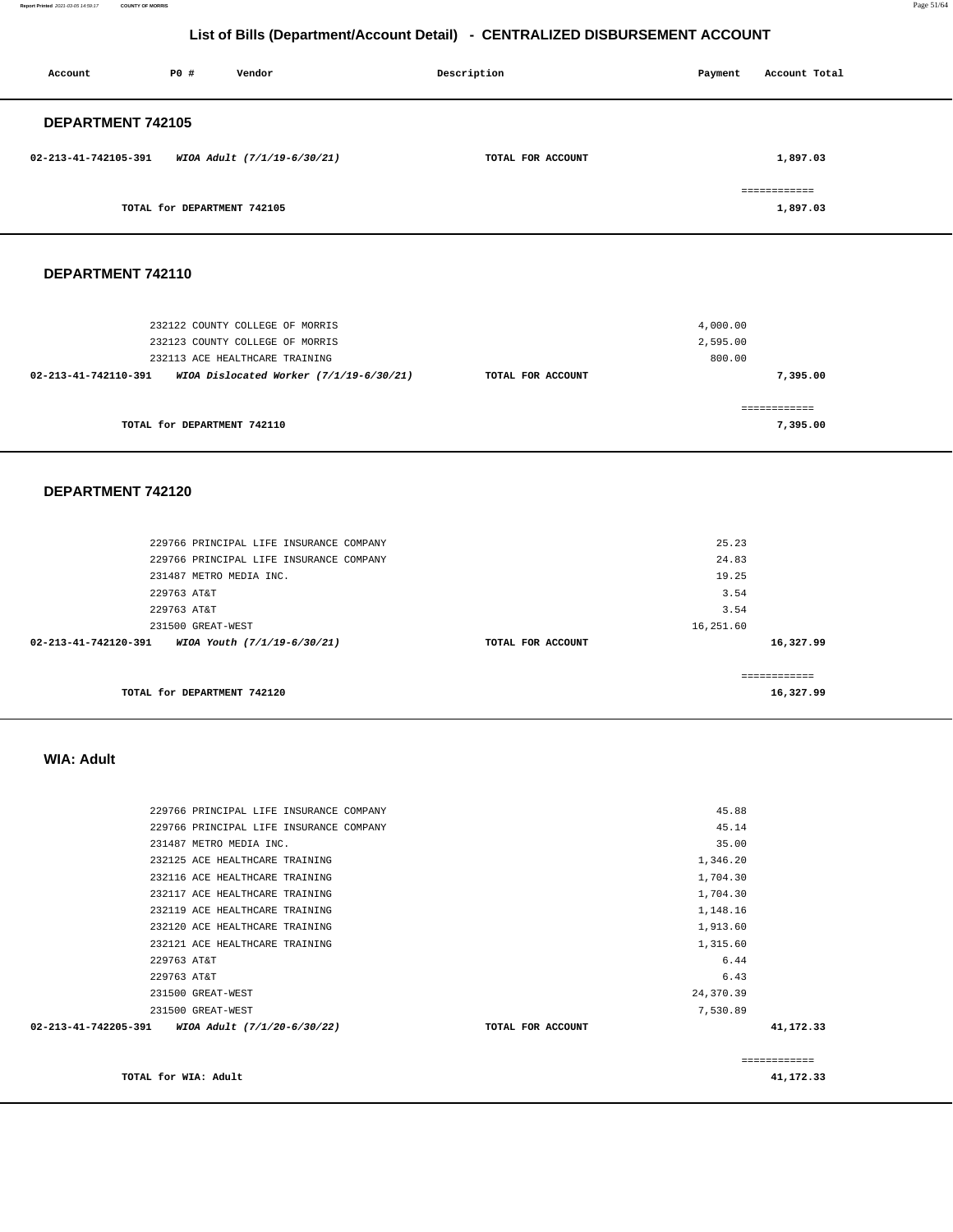| Account | <b>PO #</b> | Vendor | Description | Payment | Account Total |
|---------|-------------|--------|-------------|---------|---------------|
|         |             |        |             |         |               |

 **WIA: Disclocated Worker** 

| TOTAL for WIA: Disclocated Worker                                 |                   |           | 62,197.66    |
|-------------------------------------------------------------------|-------------------|-----------|--------------|
|                                                                   |                   |           | ============ |
| 02-213-41-742210-391<br>WIOA Dislocated Worker $(7/1/20-6/30/22)$ | TOTAL FOR ACCOUNT |           | 62,197.66    |
| 232563 COUNTY OF MORRIS                                           |                   | 84.26     |              |
| 231500 GREAT-WEST                                                 |                   | 53,570.06 |              |
| 229763 AT&T                                                       |                   | 14.78     |              |
| 229763 AT&T                                                       |                   | 14.81     |              |
| 232118 ACE HEALTHCARE TRAINING                                    |                   | 1,704.30  |              |
| 232115 ACE HEALTHCARE TRAINING                                    |                   | 1,704.30  |              |
| 232114 ACE HEALTHCARE TRAINING                                    |                   | 1,704.30  |              |
| 232127 ACE HEALTHCARE TRAINING                                    |                   | 1,315.60  |              |
| 232126 ACE HEALTHCARE TRAINING                                    |                   | 449.20    |              |
| 232110 ACE HEALTHCARE TRAINING                                    |                   | 1,346.20  |              |
| 231487 METRO MEDIA INC.                                           |                   | 80.50     |              |
| 229766 PRINCIPAL LIFE INSURANCE COMPANY                           |                   | 103.82    |              |
| 229766 PRINCIPAL LIFE INSURANCE COMPANY                           |                   | 105.53    |              |
|                                                                   |                   |           |              |

### **DEPARTMENT 754910**

| 232312 FAMILY PROMISE OF<br>232313 FAMILY PROMISE OF<br>232310 FAMILY PROMISE OF |                   | 12,255.00<br>9,863.00<br>11,723.00 |
|----------------------------------------------------------------------------------|-------------------|------------------------------------|
| Social Srvcs for Hmlss (1/1/19-12/31/20)<br>02-213-41-754910-392                 | TOTAL FOR ACCOUNT | 33,841.00                          |
| TOTAL for DEPARTMENT 754910                                                      |                   | 33,841.00                          |

| 231816 PRIME HEALTHCARE SERVICES    | 6.325.00  |
|-------------------------------------|-----------|
| 231816 PRIME HEALTHCARE SERVICES    | 900.00    |
| 231760 MENTAL HEALTH ASSOCIATION OF | 4,975.00  |
| 231759 FREEDOM HOUSE INC.           | 5,320.00  |
| 231797 ATLANTIC HEALTH/MMH          | 13,430.00 |
| 231797 ATLANTIC HEALTH/MMH          | 100.00    |
| 231796 PREVENTION IS KEY            | 16,660.00 |
| 231796 PREVENTION IS KEY            | 12,920.00 |
| 231796 PREVENTION IS KEY            | 13,460.00 |
| 231796 PREVENTION IS KEY            | 9,420.00  |
| 231796 PREVENTION IS KEY            | 2,140.00  |
| 231799 ACENDA, INC                  | 5,736.00  |
| 231799 ACENDA, INC                  | 6,770.00  |
| 231802 NEWBRIDGE SERVICES INC       | 6,237.00  |
| 231802 NEWBRIDGE SERVICES INC       | 3,495.00  |
| 231802 NEWBRIDGE SERVICES INC       | 3,210.00  |
| 231811 INTEGRITY, INC.              | 2,647.00  |
| 231762 PREVENTION IS KEY            | 650.00    |
| 231762 PREVENTION IS KEY            | 250.00    |
| 231795 NEW HOPE FOUNDATION INC.     | 3,000.00  |
| 231763 NEW HOPE FOUNDATION INC.     | 2,137.50  |
| 231794 NEW HOPE FOUNDATION INC.     | 2,992.50  |
| 231761 ALFRE INC.                   | 2,790.00  |
| 231761 ALFRE INC.                   | 2,376.91  |
|                                     |           |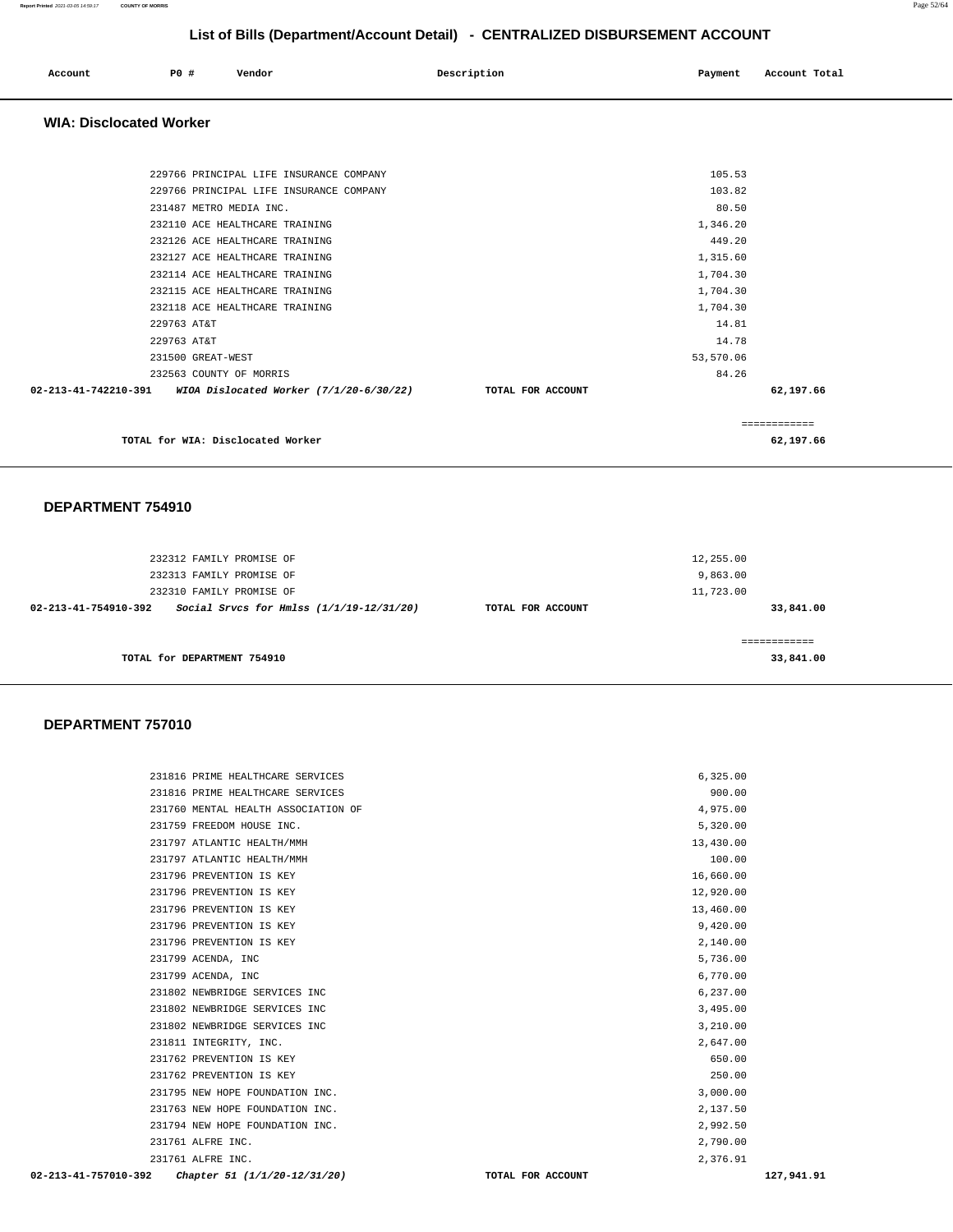#### **Report Printed** 2021-03-05 14:59:17 **COUNTY OF MORRIS** Page 53/64

# **List of Bills (Department/Account Detail) - CENTRALIZED DISBURSEMENT ACCOUNT**

| Account           | P0#                         | Vendor | Description | Payment | Account Total              |
|-------------------|-----------------------------|--------|-------------|---------|----------------------------|
| DEPARTMENT 757010 |                             |        |             |         |                            |
|                   | TOTAL for DEPARTMENT 757010 |        |             |         | ============<br>127,941.91 |

### **DEPARTMENT 758010**

| TOTAL for DEPARTMENT 758010                                      |                   | 22,541.03 |
|------------------------------------------------------------------|-------------------|-----------|
|                                                                  |                   |           |
| Municipal Alliance (7/1/19-6/30/20) 9/20<br>02-213-41-758010-392 | TOTAL FOR ACCOUNT | 22,541.03 |
| 223422 TOWNSHIP OF ROXBURY                                       |                   | 3,178.64  |
| 223422 TOWNSHIP OF ROXBURY                                       |                   | 1,440.00  |
| 223797 WHARTON BORO MUNICIPAL                                    |                   | 581.80    |
| 231397 PARSIPPANY-TROY HILLS                                     |                   | 17,340.59 |
|                                                                  |                   |           |

#### **Vehicular Homicide Unit**

| 230819 MORRIS COUNTY PARK POLICE                       |                   | 300.00   |
|--------------------------------------------------------|-------------------|----------|
|                                                        |                   |          |
| 230815 PEQUANNOCK POLICE DEPARTMENT                    |                   | 720.00   |
| 230818 ROXBURY TWP POLICE DEPT                         |                   | 240.00   |
| 230813 MENDHAM BOROUGH                                 |                   | 2,220.00 |
| 230813 MENDHAM BOROUGH                                 |                   | 960.00   |
| 230813 MENDHAM BOROUGH                                 |                   | 1,440.00 |
| 02-213-41-774105-391<br>DRE Call Out (10/1/20-9/30/21) | TOTAL FOR ACCOUNT | 5,880.00 |
|                                                        |                   |          |
|                                                        |                   |          |
| TOTAL for Vehicular Homicide Unit                      |                   | 5,880,00 |

#### **DEPARTMENT 784075**

| 226034 ALL TRAFFIC SOLUTIONS, INC<br>226034 ALL TRAFFIC SOLUTIONS, INC |                   | 12,500.00<br>4,690.00 |
|------------------------------------------------------------------------|-------------------|-----------------------|
| CARES COVID-19 (8/1/19-12/1/20)<br>02-213-41-784075-391                | TOTAL FOR ACCOUNT | 17,190.00             |
| TOTAL for DEPARTMENT 784075                                            |                   | 17,190.00             |

| 227017 DELL MARKETING L.P.                                     |                   | 15,089.00 |
|----------------------------------------------------------------|-------------------|-----------|
| 227017 DELL MARKETING L.P.                                     |                   | 31,220.25 |
| 227373 EXTREME NETWORKS INC.                                   |                   | 11,766.40 |
| 227373 EXTREME NETWORKS INC.                                   |                   | 998.00    |
| 02-213-41-784080-392<br>LGEF CARES Act (CRF) (3/1/20-12/30/20) | TOTAL FOR ACCOUNT | 59,073.65 |
|                                                                |                   |           |
|                                                                |                   |           |
| TOTAL for DEPARTMENT 784080                                    |                   | 59,073.65 |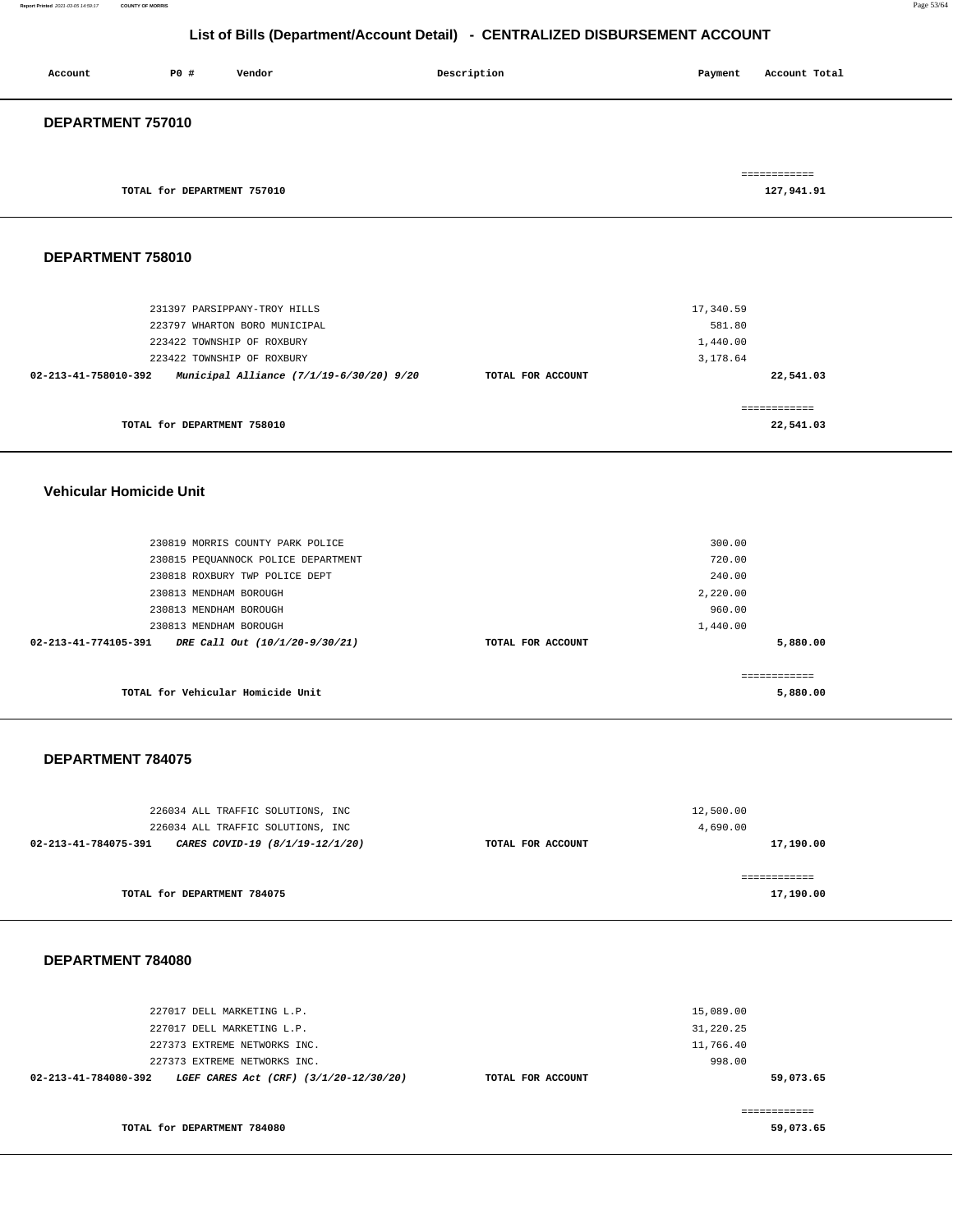**8,509.83**

# **List of Bills (Department/Account Detail) - CENTRALIZED DISBURSEMENT ACCOUNT**

| Account                                         | PO#                   | Vendor                                                             | Description       | Payment            | Account Total            |
|-------------------------------------------------|-----------------------|--------------------------------------------------------------------|-------------------|--------------------|--------------------------|
| FFY08 UASI 2/20/09-4/30/11                      |                       |                                                                    |                   |                    |                          |
|                                                 |                       | 231466 NATAL ISRAEL TRAUMA CENTER<br>231461 SMITHS DETECTION, INC. |                   | 1,935.00<br>834.00 |                          |
|                                                 |                       | 231461 SMITHS DETECTION, INC.<br>231461 SMITHS DETECTION, INC.     |                   | 844.30<br>834.00   |                          |
| 02-213-41-784130-391 FY18 UASI (9/1/18-8/31/21) |                       | 231462 RUTGERS, THE STATE UNIVERSITY OF NJ                         | TOTAL FOR ACCOUNT | 1,406.86           | 5,854.16                 |
|                                                 |                       | TOTAL for FFY08 UASI 2/20/09-4/30/11                               |                   |                    | ============<br>5,854.16 |
| DEPARTMENT 784140                               |                       |                                                                    |                   |                    |                          |
| 02-213-41-784140-391                            | 231463 TETRA TECH INC | Pre-Disaster Mitigation(8/14/17-3/22/21)                           | TOTAL FOR ACCOUNT | 8,509.83           | 8,509.83                 |
|                                                 |                       |                                                                    |                   |                    | ============             |

**TOTAL for DEPARTMENT 784140** 

### **DEPARTMENT 786125**

| TOTAL for DEPARTMENT 786125                                        |                   | 20,952.70    |  |
|--------------------------------------------------------------------|-------------------|--------------|--|
|                                                                    |                   | ------------ |  |
| 02-213-41-786125-391    CARES ACT-Section 5311    (3/1/20-7/31/21) | TOTAL FOR ACCOUNT | 20,952.70    |  |
| 232156 CHARM-TEX , INC.                                            |                   | 91.00        |  |
| 232156 CHARM-TEX , INC.                                            |                   | $-100.00$    |  |
| 232156 CHARM-TEX, INC.                                             |                   | 710.70       |  |
| 221998 CREATIVE BUS SALES, INC.                                    |                   | 1,391.00     |  |
| 221998 CREATIVE BUS SALES, INC.                                    |                   | 900.00       |  |
| 221998 CREATIVE BUS SALES, INC.                                    |                   | 230.00       |  |
| 221998 CREATIVE BUS SALES, INC.                                    |                   | 8,190.00     |  |
| 221998 CREATIVE BUS SALES, INC.                                    |                   | 9,540.00     |  |
|                                                                    |                   |              |  |

#### **DEPARTMENT 790215**

|                      | 232068 WATERS, MCPHERSON, MCNEILL, P.C.  |                   | 294.50 |
|----------------------|------------------------------------------|-------------------|--------|
| 02-213-41-790215-391 | NYS&W Bicycle/Ped Path (6/29/18-6/29/22) | TOTAL FOR ACCOUNT | 294.50 |
|                      |                                          |                   |        |
|                      |                                          |                   |        |
|                      | TOTAL for DEPARTMENT 790215              |                   | 294.50 |
|                      |                                          |                   |        |

| 232486 PREVENTION IS KEY                 | 2,350.00  |
|------------------------------------------|-----------|
| 232486 PREVENTION IS KEY                 | 1,750.00  |
| 232486 PREVENTION IS KEY                 | 16,800.00 |
| 232486 PREVENTION IS KEY                 | 2,700.00  |
| 232486 PREVENTION IS KEY                 | 9,997.95  |
| 232480 EPIPHANY COMMUNITY SERVICES, INC. | 1,649.63  |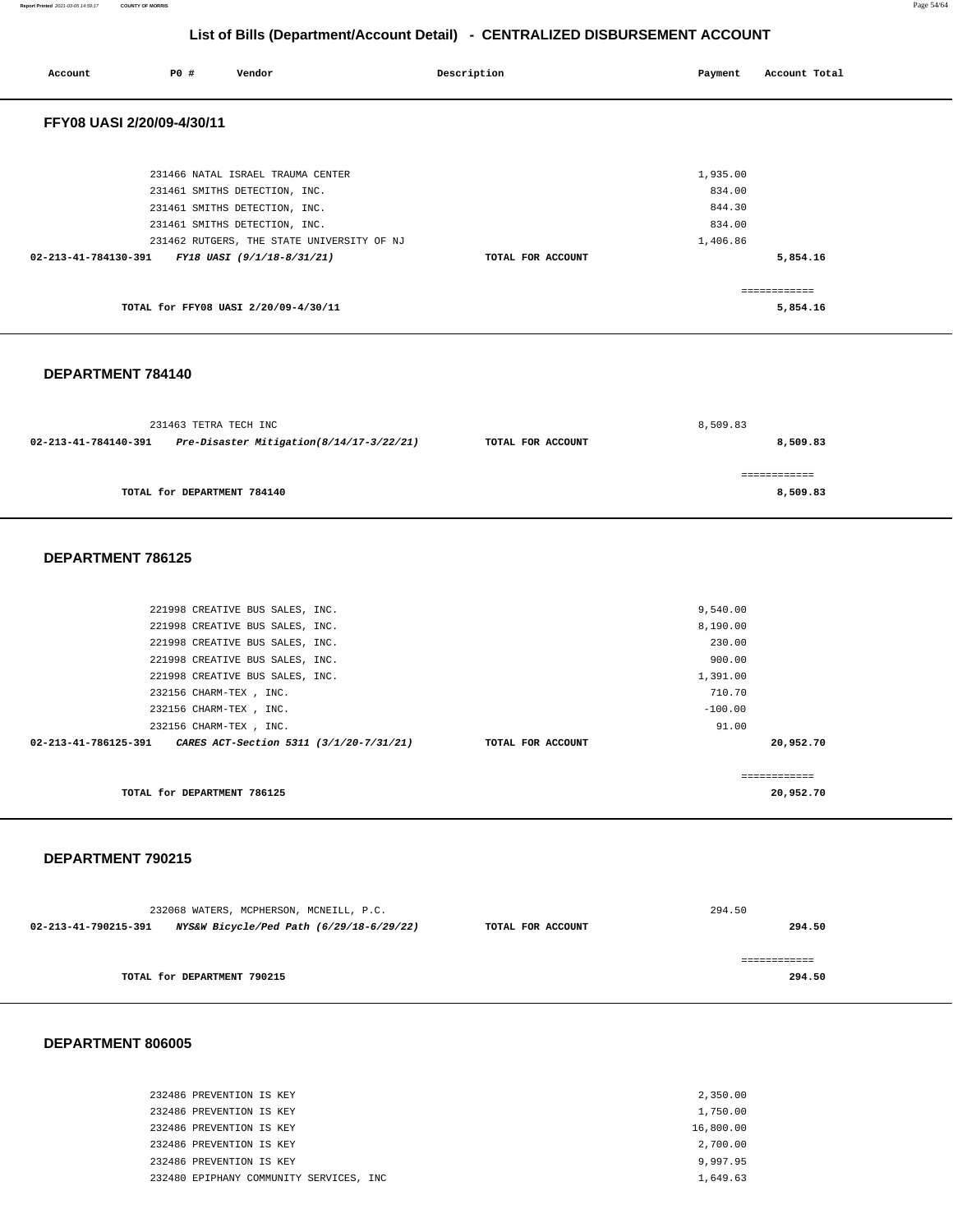**Report Printed** 2021-03-05 14:59:17 **COUNTY OF MORRIS** Page 55/64

# **List of Bills (Department/Account Detail) - CENTRALIZED DISBURSEMENT ACCOUNT**

| <b>PO #</b><br>Vendor<br>Account                                                                       | Description       | Payment<br>Account Total   |
|--------------------------------------------------------------------------------------------------------|-------------------|----------------------------|
| DEPARTMENT 806005                                                                                      |                   |                            |
| 232485 MENTAL HEALTH ASSOCIATION OF<br>02-213-41-806005-391<br>HOPE ONE Project (10/1/18-9/30/20)      | TOTAL FOR ACCOUNT | 7,810.00<br>43,057.58      |
| TOTAL for DEPARTMENT 806005                                                                            |                   | ============<br>43,057.58  |
| DEPARTMENT 806010                                                                                      |                   |                            |
| 231331 CONTRACT PHARMACY SERVICES INC<br>231699 CONTRACT PHARMACY SERVICES INC                         |                   | 4,275.54<br>4,380.27       |
| 02-213-41-806010-392<br>$SAPT - MAT$ (12/1/19-6/30/20)                                                 | TOTAL FOR ACCOUNT | 8,655.81                   |
| TOTAL for DEPARTMENT 806010                                                                            |                   | ============<br>8,655.81   |
| <b>Project Lifesaver Program</b>                                                                       |                   |                            |
| 231271 PROJECT LIFESAVER, INC.<br>231271 PROJECT LIFESAVER, INC.                                       |                   | 975.00<br>54.00            |
| 231271 PROJECT LIFESAVER, INC.<br>231271 PROJECT LIFESAVER, INC.                                       |                   | 200.00<br>175.00           |
| 231271 PROJECT LIFESAVER, INC.                                                                         |                   | 95.00                      |
| 231271 PROJECT LIFESAVER, INC.<br>Project Lifesaver Program Private Grant<br>02-213-41-806505-395      | TOTAL FOR ACCOUNT | 20.89<br>1,519.89          |
| TOTAL for Project Lifesaver Program                                                                    |                   | ------------<br>1,519.89   |
| DEPARTMENT 864095                                                                                      |                   |                            |
| 231738 SCHIFANO CONSTRUCTION CORP.<br>232251 TOP LINE CONSTRUCTION CORP                                |                   | 126,794.55<br>105, 231.37  |
| 02-213-41-864095-391    2020 ATP - County Aid $(1/9/20-1/9/23)$                                        | TOTAL FOR ACCOUNT | 232,025.92                 |
| TOTAL for DEPARTMENT 864095                                                                            |                   | ============<br>232,025.92 |
| DEPARTMENT 864105                                                                                      |                   |                            |
| 232330 RAILROAD CONSTRUCTION CO, INC.<br>02-213-41-864105-391 MainSt MtOlive RHC-0613(6/15/18-1/31/21) | TOTAL FOR ACCOUNT | 5,111.10<br>5,111.10       |
| TOTAL for DEPARTMENT 864105                                                                            |                   | ============<br>5,111.10   |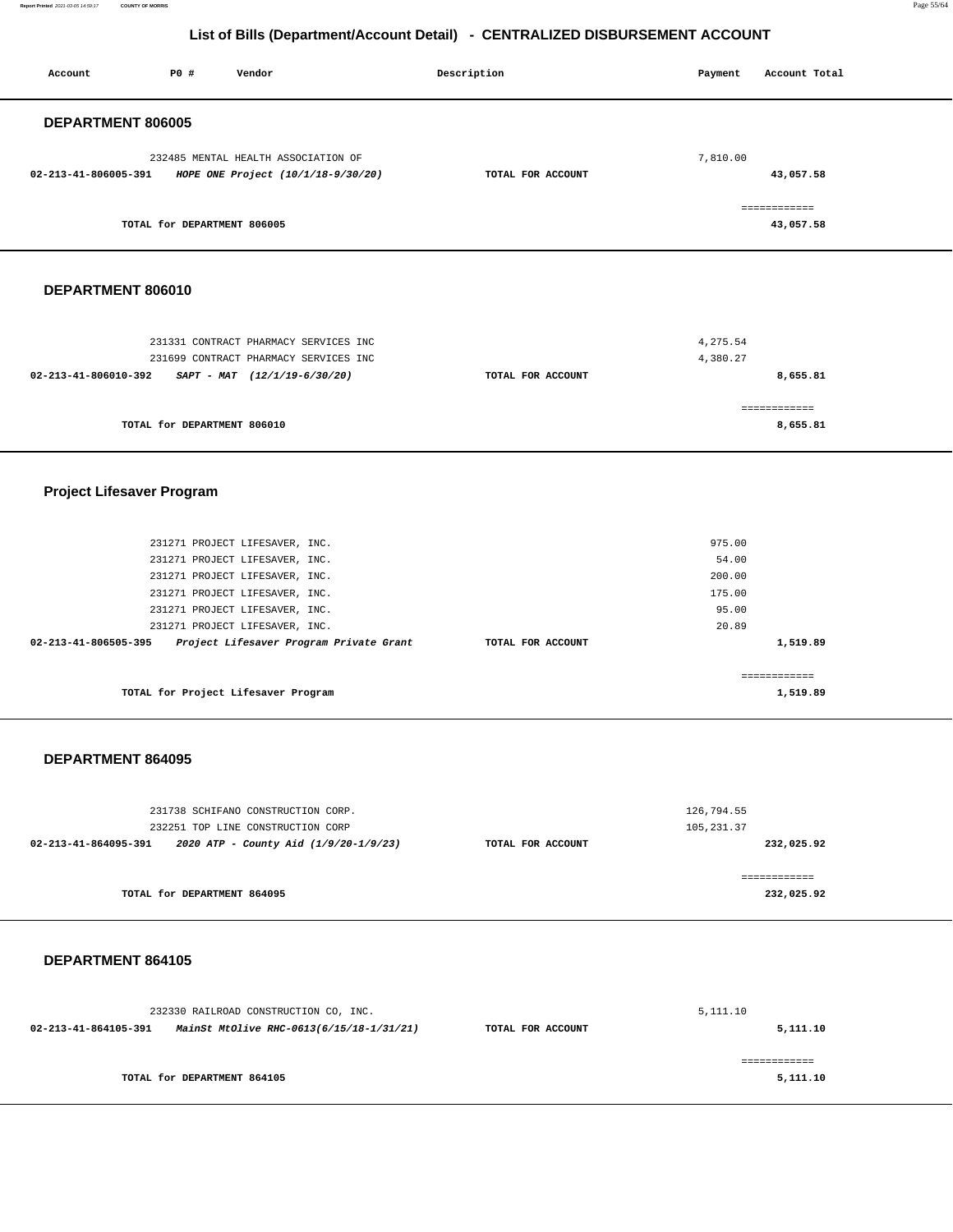#### **Report Printed** 2021-03-05 14:59:17 **COUNTY OF MORRIS** Page 56/64

# **List of Bills (Department/Account Detail) - CENTRALIZED DISBURSEMENT ACCOUNT**

| Account              | <b>PO #</b>                 | Vendor                                                                              | Description       | Payment              | Account Total            |  |
|----------------------|-----------------------------|-------------------------------------------------------------------------------------|-------------------|----------------------|--------------------------|--|
|                      |                             |                                                                                     |                   |                      |                          |  |
| DEPARTMENT 864110    |                             |                                                                                     |                   |                      |                          |  |
|                      |                             |                                                                                     |                   |                      |                          |  |
|                      |                             |                                                                                     |                   |                      |                          |  |
|                      |                             | 232330 RAILROAD CONSTRUCTION CO, INC.                                               |                   | 5,111.10             |                          |  |
| 02-213-41-864110-391 |                             | NorthRd MtOlive RHC0619(6/15/18-1/31/21)                                            | TOTAL FOR ACCOUNT |                      | 5,111.10                 |  |
|                      |                             |                                                                                     |                   |                      |                          |  |
|                      | TOTAL for DEPARTMENT 864110 |                                                                                     |                   |                      | ------------<br>5,111.10 |  |
|                      |                             |                                                                                     |                   |                      |                          |  |
|                      |                             |                                                                                     |                   |                      |                          |  |
|                      |                             |                                                                                     |                   |                      |                          |  |
| DEPARTMENT 864202    |                             |                                                                                     |                   |                      |                          |  |
|                      |                             |                                                                                     |                   |                      |                          |  |
|                      |                             | 231985 SPARWICK CONTRACTING, INC.                                                   |                   | 77, 221.65           |                          |  |
| 02-213-41-864202-392 |                             | LBFN1401-015 E Blackwell (4/6/20-4/6/22)                                            | TOTAL FOR ACCOUNT |                      | 77,221.65                |  |
|                      |                             |                                                                                     |                   |                      |                          |  |
|                      |                             |                                                                                     |                   |                      | ============             |  |
|                      | TOTAL for DEPARTMENT 864202 |                                                                                     |                   |                      | 77,221.65                |  |
|                      |                             |                                                                                     |                   |                      |                          |  |
|                      |                             |                                                                                     |                   |                      |                          |  |
| DEPARTMENT 864203    |                             |                                                                                     |                   |                      |                          |  |
|                      |                             |                                                                                     |                   |                      |                          |  |
|                      |                             |                                                                                     |                   |                      |                          |  |
|                      |                             | 232242 T.Y. LIN INTERNATIONAL                                                       |                   | 57,285.10            |                          |  |
|                      |                             | 02-213-41-864203-392 Waterloo Road Bridge (6/29/18-6/29/22)                         | TOTAL FOR ACCOUNT |                      | 57,285.10                |  |
|                      |                             |                                                                                     |                   |                      |                          |  |
|                      |                             |                                                                                     |                   |                      | ============             |  |
|                      |                             |                                                                                     |                   |                      |                          |  |
|                      | TOTAL for DEPARTMENT 864203 |                                                                                     |                   |                      | 57,285.10                |  |
|                      |                             |                                                                                     |                   |                      |                          |  |
|                      |                             |                                                                                     |                   |                      |                          |  |
| DEPARTMENT 864250    |                             |                                                                                     |                   |                      |                          |  |
|                      |                             |                                                                                     |                   |                      |                          |  |
|                      |                             |                                                                                     |                   |                      |                          |  |
|                      |                             | 231676 HARRY L. SCHWARZ & CO.                                                       |                   | 4,050.00<br>3,038.00 |                          |  |
|                      |                             | 232047 WATERS, MCPHERSON, MCNEILL, P.C.<br>232047 WATERS, MCPHERSON, MCNEILL, P.C.  |                   | 1,689.50             |                          |  |
|                      |                             | 232047 WATERS, MCPHERSON, MCNEILL, P.C.                                             |                   | 2,441.95             |                          |  |
|                      |                             | 232047 WATERS, MCPHERSON, MCNEILL, P.C.                                             |                   | 930.00               |                          |  |
|                      |                             | 232047 WATERS, MCPHERSON, MCNEILL, P.C.                                             |                   | 356.50               |                          |  |
|                      |                             | 232047 WATERS, MCPHERSON, MCNEILL, P.C.                                             |                   | 108.50               |                          |  |
|                      |                             | 232047 WATERS, MCPHERSON, MCNEILL, P.C.                                             |                   | 46.50                |                          |  |
|                      |                             | 232047 WATERS, MCPHERSON, MCNEILL, P.C.                                             |                   | 108.50               |                          |  |
| 02-213-41-864250-392 |                             | 232047 WATERS, MCPHERSON, MCNEILL, P.C.<br>Landing Rd Bridge Repl (12/5/19-12/5/22) | TOTAL FOR ACCOUNT | 46.50                | 12,815.95                |  |
|                      |                             |                                                                                     |                   |                      |                          |  |
|                      |                             |                                                                                     |                   |                      | ------------             |  |
|                      | TOTAL for DEPARTMENT 864250 |                                                                                     |                   |                      | 12,815.95                |  |
|                      |                             |                                                                                     |                   |                      |                          |  |
|                      |                             |                                                                                     |                   |                      |                          |  |
| DEPARTMENT 864950    |                             |                                                                                     |                   |                      |                          |  |
|                      |                             |                                                                                     |                   |                      |                          |  |
|                      |                             |                                                                                     |                   |                      |                          |  |
|                      |                             | 232241 T.Y. LIN INTERNATIONAL                                                       |                   | 188,175.00           |                          |  |
| 02-213-41-864950-392 |                             | Landing Rd Bridge Repl(6/20/17-12/31/20)                                            | TOTAL FOR ACCOUNT |                      | 188,175.00               |  |
|                      |                             |                                                                                     |                   |                      | ============             |  |

**TOTAL for DEPARTMENT 864950** 

**188,175.00**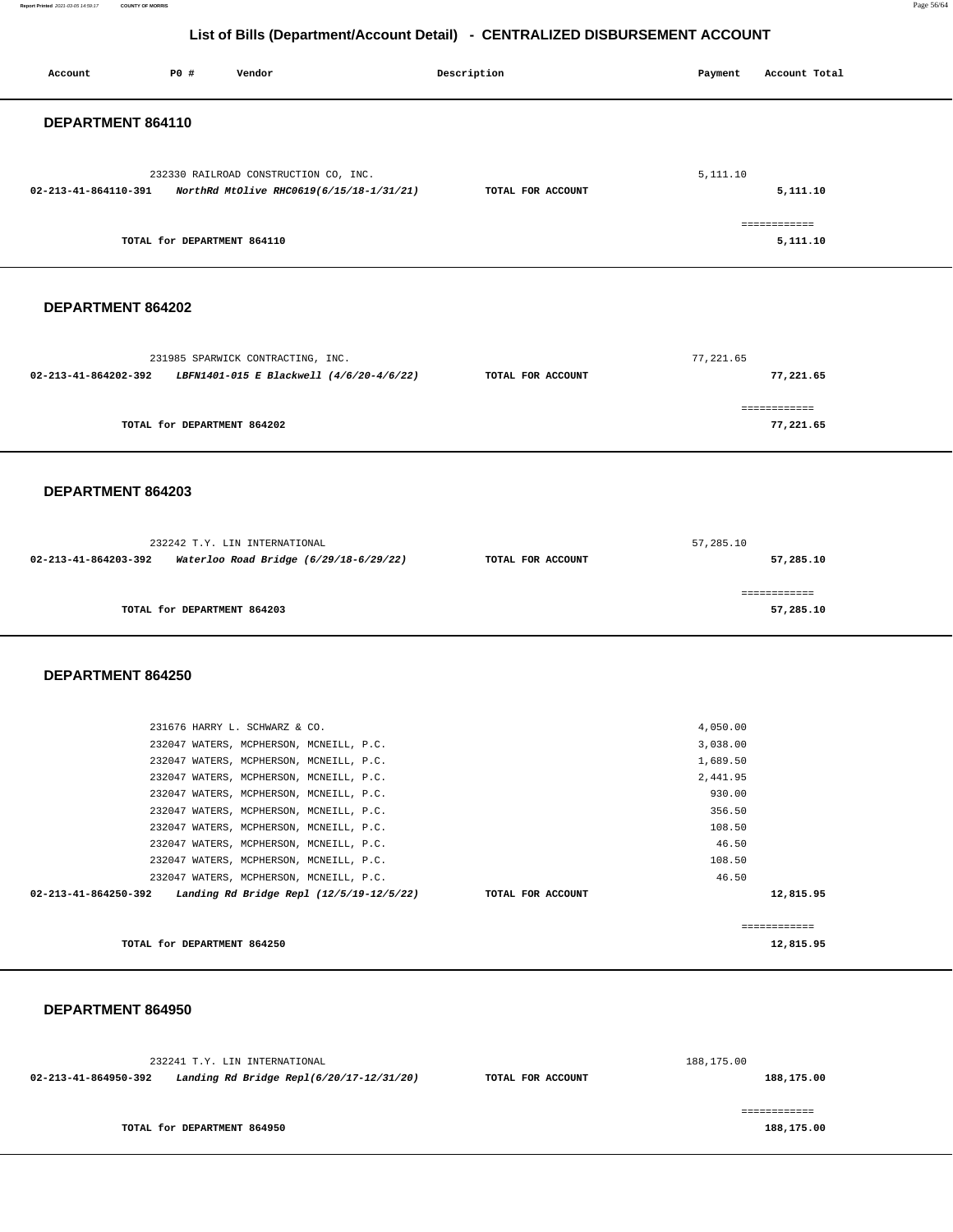| Account                  | <b>PO #</b>                 | Vendor                                                                                                            | Description       | Payment               | Account Total              |
|--------------------------|-----------------------------|-------------------------------------------------------------------------------------------------------------------|-------------------|-----------------------|----------------------------|
| <b>DEPARTMENT 864995</b> |                             |                                                                                                                   |                   |                       |                            |
| 02-213-41-864995-391     |                             | 231881 AMERICAN ASPHALT & MILLING<br>231647 TOP LINE CONSTRUCTION CORP<br>2019 ATP - County Aid (3/28/19-3/28/22) | TOTAL FOR ACCOUNT | 62,469.83<br>6,291.48 | 68,761.31                  |
|                          | TOTAL for DEPARTMENT 864995 |                                                                                                                   |                   |                       | -------------<br>68,761.31 |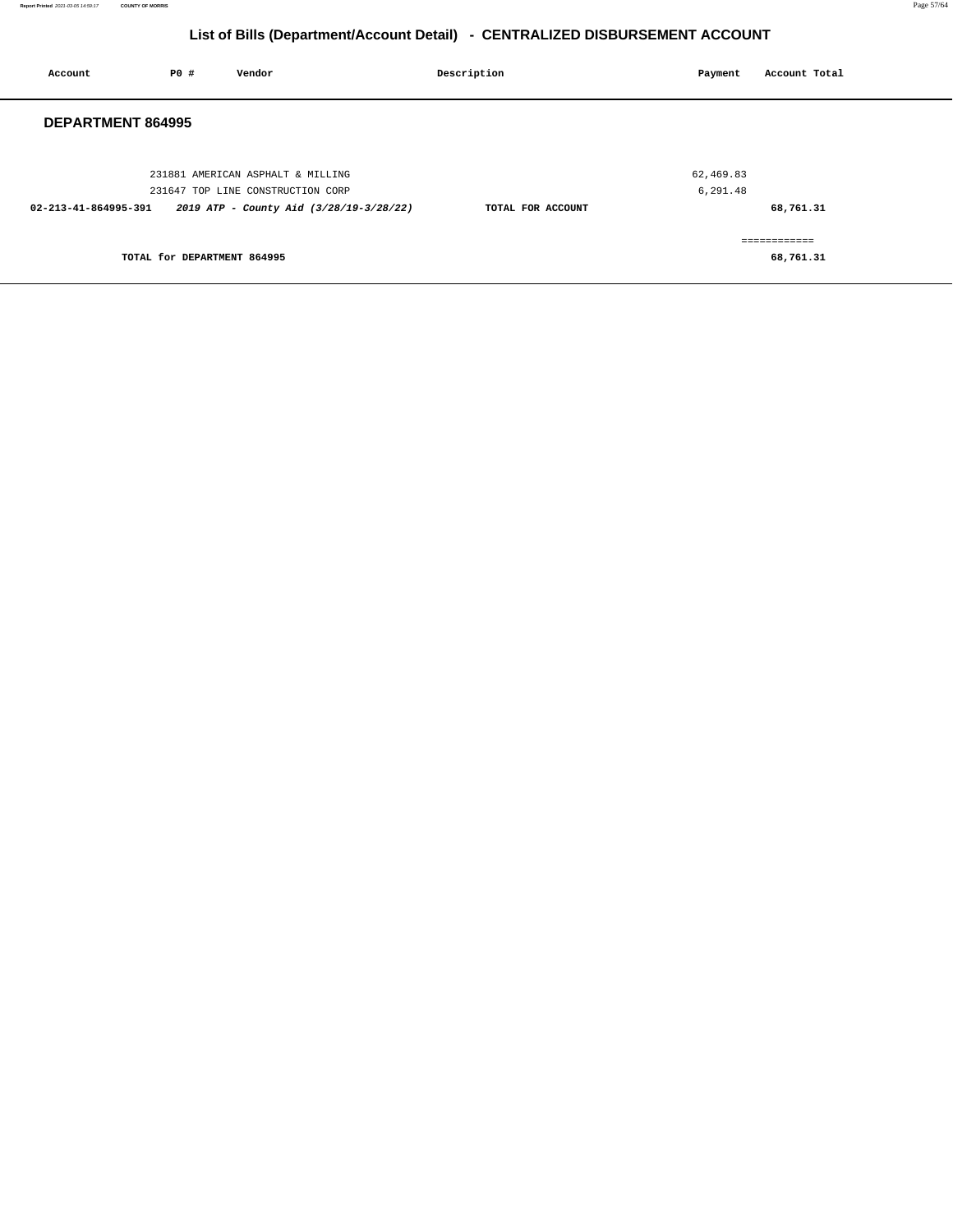**Report Printed** 2021-03-05 14:59:17 **COUNTY OF MORRIS** Page 58/64

# **List of Bills (Department/Account Detail) - CENTRALIZED DISBURSEMENT ACCOUNT**

Report Printed 2021-03-05 14:59:17

—<br>—

Ξ

| P0 #<br>Vendor<br>Account                                                                                                                                  | Description           | Payment<br>Account Total                                   |
|------------------------------------------------------------------------------------------------------------------------------------------------------------|-----------------------|------------------------------------------------------------|
| Rpl Wood StructureVar Cty Fac                                                                                                                              | <b>County Capital</b> |                                                            |
| 231983 CONTINENTAL TRADING &<br>229151 NJSB CONSTRUCTION LLC<br>04-216-55-953138-951<br>Building & Improvements<br>TOTAL for Rpl Wood StructureVar Cty Fac | TOTAL FOR ACCOUNT     | 130.75<br>4,975.00<br>5,105.75<br>============<br>5,105.75 |
| <b>Road Design/Construction</b>                                                                                                                            |                       |                                                            |
| 227562 STONEFIELD ENGINEERING AND DESIGN, LLC<br>04-216-55-953165-909<br>Miscellaneous - Other                                                             | TOTAL FOR ACCOUNT     | 807.75<br>807.75<br>============                           |
| TOTAL for Road Design/Construction                                                                                                                         |                       | 807.75                                                     |
| DEPARTMENT 953356                                                                                                                                          |                       |                                                            |
| 227562 STONEFIELD ENGINEERING AND DESIGN, LLC<br>04-216-55-953356-909<br>Various Road-Designs & Construction                                               | TOTAL FOR ACCOUNT     | 59.33<br>59.33                                             |
| TOTAL for DEPARTMENT 953356                                                                                                                                |                       | ============<br>59.33                                      |
| DEPARTMENT 953387                                                                                                                                          |                       |                                                            |
| 231770 CHERRY WEBER & ASSOC. PC<br>231768 VAN CLEEF ENGINEERING ASSOC<br>04-216-55-953387-909<br>Various Bridge Replacement                                | TOTAL FOR ACCOUNT     | 5,709.50<br>1,638.00<br>7,347.50<br>============           |
| TOTAL for DEPARTMENT 953387                                                                                                                                |                       | 7,347.50                                                   |
| DEPARTMENT 953419                                                                                                                                          |                       |                                                            |
| 227562 STONEFIELD ENGINEERING AND DESIGN, LLC<br>PublicWorks-Railroad&Road Constr/Resurf<br>04-216-55-953419-909                                           | TOTAL FOR ACCOUNT     | 647.56<br>647.56                                           |
| 232322 TOP LINE CONSTRUCTION CORP<br>04-216-55-953419-951<br>PublicWorks-Railroad&Road Constr/Resurf                                                       | TOTAL FOR ACCOUNT     | 163, 344.82<br>163,344.82                                  |
| TOTAL for DEPARTMENT 953419                                                                                                                                |                       | ------------<br>163,992.38                                 |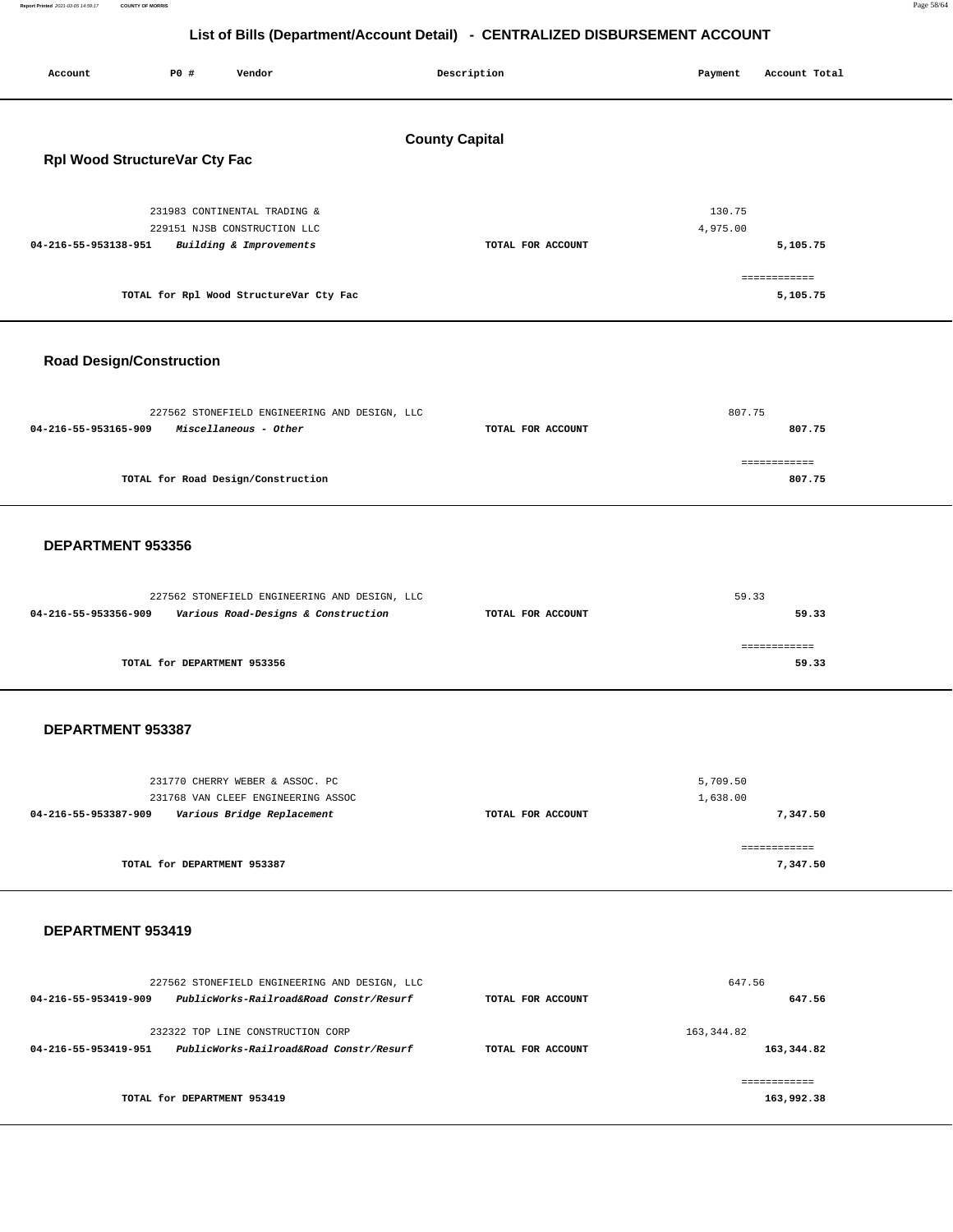|                      | 231375 THE BIBER PARTNERSHIP AIA       |                   | 546.84 |
|----------------------|----------------------------------------|-------------------|--------|
| 04-216-55-953466-909 | ExterBldgUpgrVehcl/EquipRplcmnt-BldGrd | TOTAL FOR ACCOUNT | 546.84 |
|                      |                                        |                   |        |
|                      |                                        |                   |        |
|                      | TOTAL for DEPARTMENT 953466            |                   | 546.84 |
|                      |                                        |                   |        |

### **DEPARTMENT 953466**

| 04-216-55-953464-909 | Interior Bldg Upgrades - Bldgs & Grounds | TOTAL FOR ACCOUNT | 467.08 |
|----------------------|------------------------------------------|-------------------|--------|
|                      |                                          |                   |        |
|                      | TOTAL for DEPARTMENT 953464              |                   | 467.08 |
|                      |                                          |                   |        |

## **DEPARTMENT 953464**

231374 THE BIBER PARTNERSHIP AIA

|                      | 231757 FRENCH & PARRELLO ASSOCIATES      |                   | 2,385.00      |
|----------------------|------------------------------------------|-------------------|---------------|
| 04-216-55-953454-909 | RoadResurf/IntersectConstr&RR-PublicWrks | TOTAL FOR ACCOUNT | 2,385.00      |
|                      |                                          |                   |               |
|                      |                                          |                   | ------------- |
|                      | TOTAL for DEPARTMENT 953454              |                   | 2,385.00      |

467.08

## **DEPARTMENT 953454**

| 231777 AUTOMATED BUILDING CONTROLS                              | 400.00            |              |
|-----------------------------------------------------------------|-------------------|--------------|
| 232085 AUTOMATED BUILDING CONTROLS                              | 1,979.50          |              |
| 232200 AUTOMATED BUILDING CONTROLS                              | 700.00            |              |
| 232200 AUTOMATED BUILDING CONTROLS                              | 350.00            |              |
| B&G-Rplcmnt&Repair/UpgradeHVAC VarBldgs<br>04-216-55-953431-951 | TOTAL FOR ACCOUNT | 3,429.50     |
|                                                                 |                   |              |
|                                                                 |                   | ============ |
| TOTAL for DEPARTMENT 953431                                     |                   | 3,429.50     |

| 231021 HANNON FLOOR COVERING CORPORATION                  | 4,811.58                       |  |
|-----------------------------------------------------------|--------------------------------|--|
| 232254 NEW JERSEY OVERHEAD DOOR LLC                       | 165.00                         |  |
| 232254 NEW JERSEY OVERHEAD DOOR LLC                       | 915.75                         |  |
| 232245 NEW JERSEY OVERHEAD DOOR LLC                       | 529.65                         |  |
| 232245 NEW JERSEY OVERHEAD DOOR LLC                       | 1,182.50                       |  |
| 232245 NEW JERSEY OVERHEAD DOOR LLC                       | 1,265.00                       |  |
| 229068 RAPID PUMP & METER SERVICES CO.                    | 4,298.53                       |  |
| 04-216-55-953420-951 B&G - Interior Building Improvements | 13,168.01<br>TOTAL FOR ACCOUNT |  |
| TOTAL for DEPARTMENT 953420                               | ============<br>13,168.01      |  |

|                      |     |                                                                                                                                                                                                                                                                                       | List of Dills (Department/Account Detail) - CLITTIALIZED DIODOROLINENT ACCOUNT |                                                                            |               |
|----------------------|-----|---------------------------------------------------------------------------------------------------------------------------------------------------------------------------------------------------------------------------------------------------------------------------------------|--------------------------------------------------------------------------------|----------------------------------------------------------------------------|---------------|
| Account              | PO# | Vendor                                                                                                                                                                                                                                                                                | Description                                                                    | Payment                                                                    | Account Total |
| DEPARTMENT 953420    |     |                                                                                                                                                                                                                                                                                       |                                                                                |                                                                            |               |
|                      |     | 231021 HANNON FLOOR COVERING CORPORATION<br>232254 NEW JERSEY OVERHEAD DOOR LLC<br>232254 NEW JERSEY OVERHEAD DOOR LLC<br>232245 NEW JERSEY OVERHEAD DOOR LLC<br>232245 NEW JERSEY OVERHEAD DOOR LLC<br>232245 NEW JERSEY OVERHEAD DOOR LLC<br>229068 RAPID PUMP & METER SERVICES CO. |                                                                                | 4,811.58<br>165.00<br>915.75<br>529.65<br>1,182.50<br>1,265.00<br>4,298.53 |               |
| 04-216-55-953420-951 |     | B&G - Interior Building Improvements                                                                                                                                                                                                                                                  | TOTAL FOR ACCOUNT                                                              |                                                                            | 13,168.01     |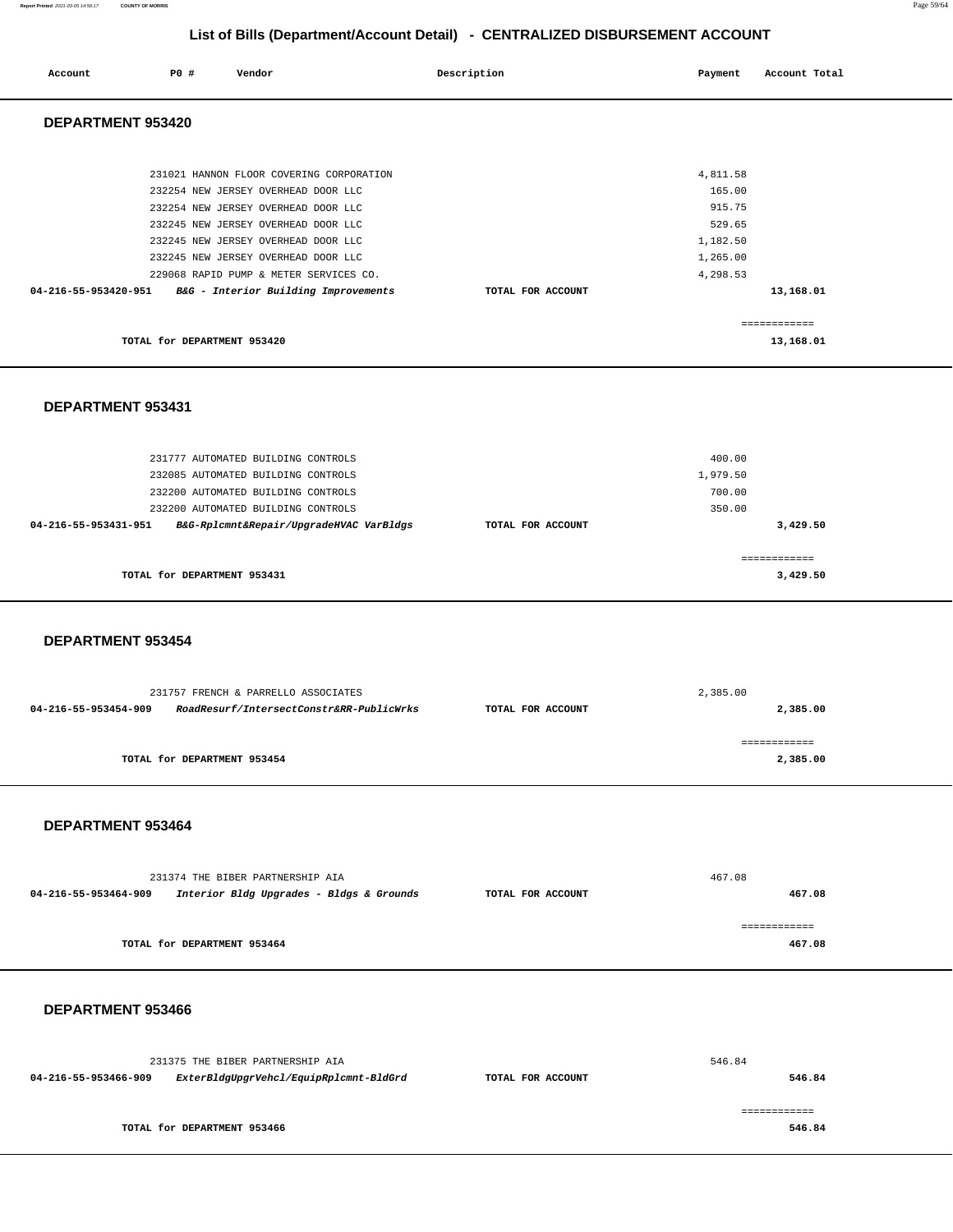| Account              | P0 #                        | Vendor                                                                                                             | Description       | Payment              | Account Total              |
|----------------------|-----------------------------|--------------------------------------------------------------------------------------------------------------------|-------------------|----------------------|----------------------------|
| DEPARTMENT 953487    |                             |                                                                                                                    |                   |                      |                            |
| 04-216-55-953487-909 |                             | 188444 FRENCH & PARRELLO ASSOCIATES<br>RR, RoadConst/Resurf &Design-PublicWrks                                     | TOTAL FOR ACCOUNT | 1,650.00             | 1,650.00                   |
|                      | TOTAL for DEPARTMENT 953487 |                                                                                                                    |                   |                      | ============<br>1,650.00   |
| DEPARTMENT 953495    |                             |                                                                                                                    |                   |                      |                            |
| 04-216-55-953495-951 |                             | 231905 NJSB CONSTRUCTION LLC<br>229151 NJSB CONSTRUCTION LLC<br>Interior Bldg Improvements-Bldgs&Grnds             | TOTAL FOR ACCOUNT | 3,925.00<br>2,995.00 | 6,920.00<br>============   |
|                      | TOTAL for DEPARTMENT 953495 |                                                                                                                    |                   |                      | 6,920.00                   |
| DEPARTMENT 953498    |                             |                                                                                                                    |                   |                      |                            |
| 04-216-55-953498-940 |                             | 232249 CMS CONSTRUCTION INC.<br>Bridge & Drainage Design & Contr-PWorks                                            | TOTAL FOR ACCOUNT | 74,808.30            | 74,808.30                  |
|                      | TOTAL for DEPARTMENT 953498 |                                                                                                                    |                   |                      | ============<br>74,808.30  |
| DEPARTMENT 953524    |                             |                                                                                                                    |                   |                      |                            |
| 04-216-55-953524-940 |                             | 232322 TOP LINE CONSTRUCTION CORP<br>Road Resurfacing/Paving - Engineering                                         | TOTAL FOR ACCOUNT | 117,556.27           | 117,556.27                 |
|                      | TOTAL for DEPARTMENT 953524 |                                                                                                                    |                   |                      | ============<br>117,556.27 |
| DEPARTMENT 953529    |                             |                                                                                                                    |                   |                      |                            |
| 04-216-55-953529-940 |                             | 232328 PANCIELLO CONSTRUCTION LLC<br>232328 PANCIELLO CONSTRUCTION LLC<br>ExteriorProjects&BucketTruck-Bldgs&Grnds | TOTAL FOR ACCOUNT | 4,800.00<br>6,400.00 | 11,200.00                  |
|                      | TOTAL for DEPARTMENT 953529 |                                                                                                                    |                   |                      | ============<br>11,200.00  |
| DEPARTMENT 953530    |                             |                                                                                                                    |                   |                      |                            |

227562 STONEFIELD ENGINEERING AND DESIGN, LLC **04-216-55-953530-909 Rehab/Improv of Roads & RR - Engineering TOTAL FOR ACCOUNT**  213.80 **213.80**

232330 RAILROAD CONSTRUCTION CO, INC.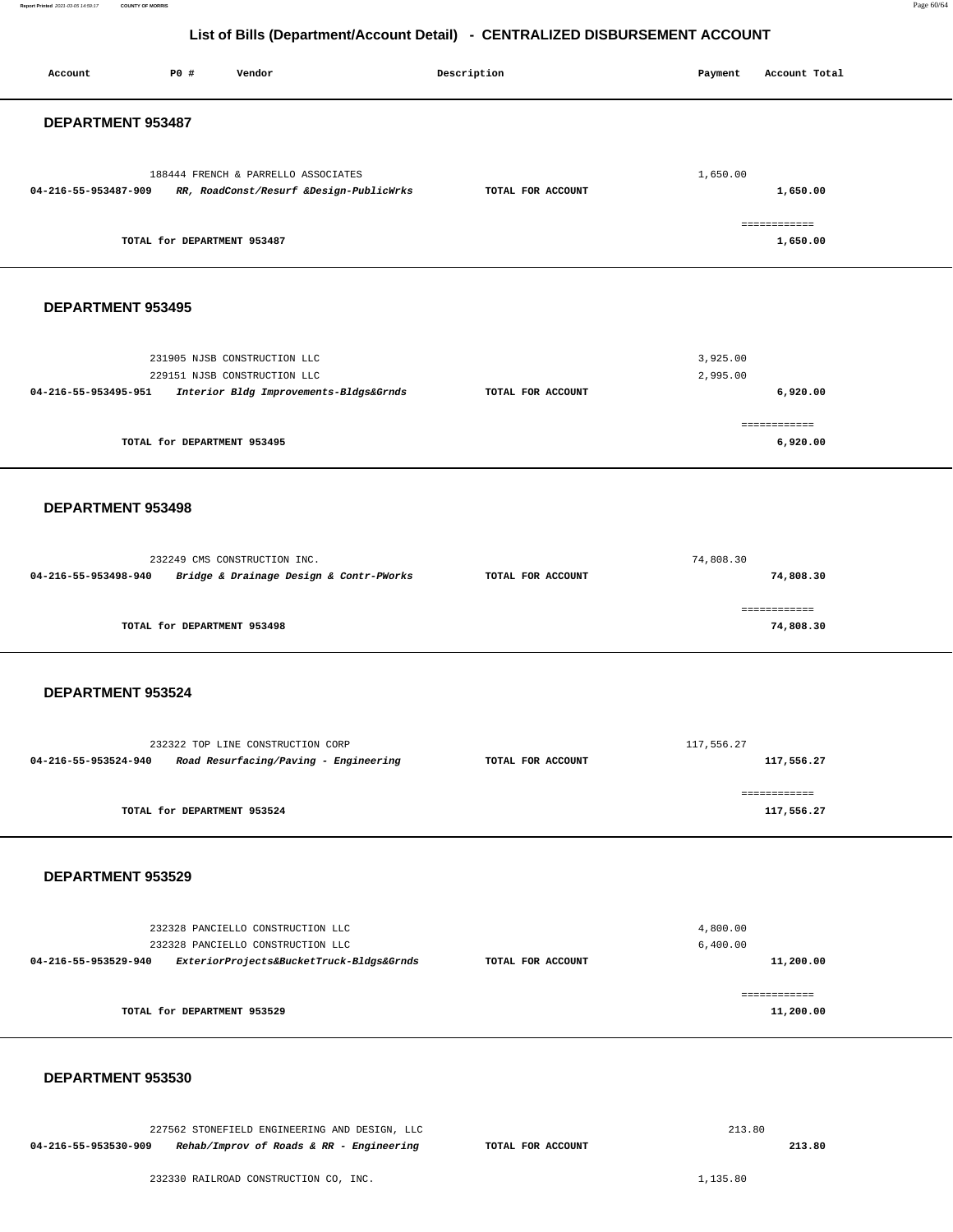**Report Printed** 2021-03-05 14:59:17 **COUNTY OF MORRIS** Page 61/64

**1,162.50** 

# **List of Bills (Department/Account Detail) - CENTRALIZED DISBURSEMENT ACCOUNT**

Account **PO #** Vendor **Payment** Point Payment Account Total

| DEPARTMENT 953530                                                                                           |                   |                       |  |
|-------------------------------------------------------------------------------------------------------------|-------------------|-----------------------|--|
| 231815 FAI-GON ELECTRIC INC                                                                                 |                   | 147, 136.95           |  |
| 04-216-55-953530-940<br>Rehab/Improv of Roads & RR - Engineering                                            | TOTAL FOR ACCOUNT | 148,272.75            |  |
|                                                                                                             |                   |                       |  |
|                                                                                                             |                   | ============          |  |
| TOTAL for DEPARTMENT 953530                                                                                 |                   | 148,486.55            |  |
|                                                                                                             |                   |                       |  |
|                                                                                                             |                   |                       |  |
|                                                                                                             |                   |                       |  |
| DEPARTMENT 953531                                                                                           |                   |                       |  |
|                                                                                                             |                   |                       |  |
|                                                                                                             |                   |                       |  |
| 231770 CHERRY WEBER & ASSOC. PC<br>04-216-55-953531-909<br>Bridge&DrainageDesign/Constr-Engineering         | TOTAL FOR ACCOUNT | 1,758.80<br>1,758.80  |  |
|                                                                                                             |                   |                       |  |
|                                                                                                             |                   | ============          |  |
| TOTAL for DEPARTMENT 953531                                                                                 |                   | 1,758.80              |  |
|                                                                                                             |                   |                       |  |
|                                                                                                             |                   |                       |  |
|                                                                                                             |                   |                       |  |
| DEPARTMENT 953554                                                                                           |                   |                       |  |
|                                                                                                             |                   |                       |  |
|                                                                                                             |                   |                       |  |
| 232322 TOP LINE CONSTRUCTION CORP                                                                           |                   | 29,938.21             |  |
| 04-216-55-953554-940<br>Paving of County Roadways - Engineering                                             | TOTAL FOR ACCOUNT | 29,938.21             |  |
|                                                                                                             |                   |                       |  |
|                                                                                                             |                   |                       |  |
|                                                                                                             |                   | ============          |  |
| TOTAL for DEPARTMENT 953554                                                                                 |                   | 29,938.21             |  |
|                                                                                                             |                   |                       |  |
|                                                                                                             |                   |                       |  |
| DEPARTMENT 953555                                                                                           |                   |                       |  |
|                                                                                                             |                   |                       |  |
|                                                                                                             |                   |                       |  |
| 227562 STONEFIELD ENGINEERING AND DESIGN, LLC                                                               |                   | 677.06                |  |
| 04-216-55-953555-909<br>IntersectionUpgradesVarLocat-Engineering                                            | TOTAL FOR ACCOUNT | 677.06                |  |
|                                                                                                             |                   |                       |  |
| 231881 AMERICAN ASPHALT & MILLING                                                                           |                   | 5,708.10<br>1,062.50  |  |
| 231738 SCHIFANO CONSTRUCTION CORP.                                                                          |                   |                       |  |
| 232251 TOP LINE CONSTRUCTION CORP<br>IntersectionUpgradesVarLocat-Engineering<br>04-216-55-953555-940       | TOTAL FOR ACCOUNT | 9,153.54<br>15,924.14 |  |
|                                                                                                             |                   |                       |  |
|                                                                                                             |                   | ============          |  |
| TOTAL for DEPARTMENT 953555                                                                                 |                   | 16,601.20             |  |
|                                                                                                             |                   |                       |  |
|                                                                                                             |                   |                       |  |
|                                                                                                             |                   |                       |  |
| DEPARTMENT 953560                                                                                           |                   |                       |  |
|                                                                                                             |                   |                       |  |
|                                                                                                             |                   |                       |  |
| 232092 WATERS, MCPHERSON, MCNEILL, P.C.                                                                     |                   | 93.00                 |  |
| 232092 WATERS, MCPHERSON, MCNEILL, P.C.                                                                     |                   | 852.50                |  |
| 232092 WATERS, MCPHERSON, MCNEILL, P.C.                                                                     |                   | 15.50<br>201.50       |  |
| 232092 WATERS, MCPHERSON, MCNEILL, P.C.<br>04-216-55-953560-909<br>Bridge Design/Rehab/Drainage-Engineering | TOTAL FOR ACCOUNT | 1,162.50              |  |
|                                                                                                             |                   |                       |  |

**TOTAL for DEPARTMENT 953560**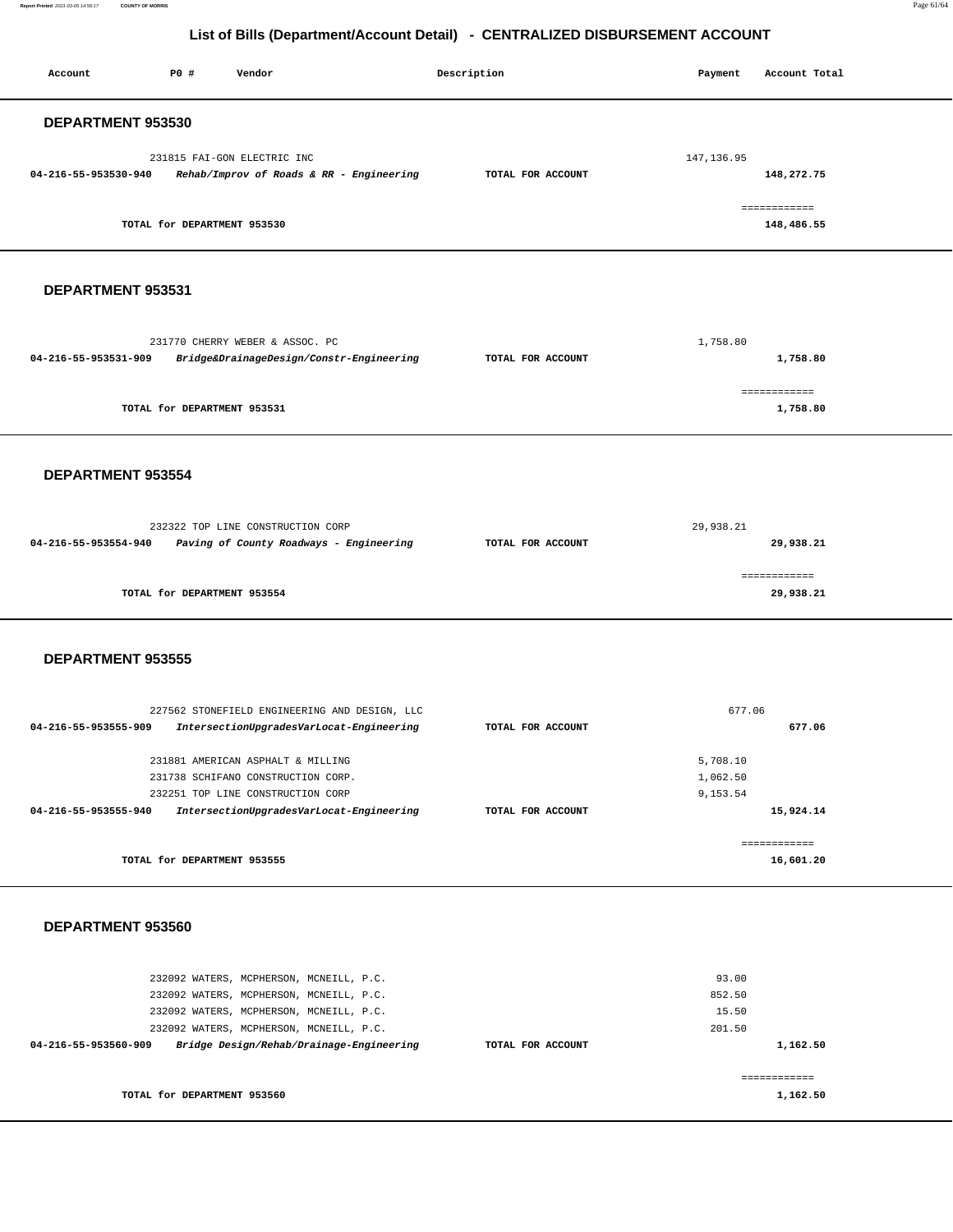| 224720 JOHNSON TRUCK ACCESSORIES INC |                                          |                   | 3,533.00      |  |
|--------------------------------------|------------------------------------------|-------------------|---------------|--|
| 04-216-55-963573-957                 | HazMatEmergResponse Vehicle-LawPublicSaf | TOTAL FOR ACCOUNT | 3,533.00      |  |
|                                      |                                          |                   |               |  |
|                                      |                                          |                   | ============= |  |
|                                      | TOTAL for DEPARTMENT 963573              |                   | 3,533.00      |  |
|                                      |                                          |                   |               |  |

# **DEPARTMENT 963573**

| 231258 DELL MARKETING L.P. |                                          |                   | 3,599.76 |
|----------------------------|------------------------------------------|-------------------|----------|
| 04-216-55-962496-955       | Various Computers, Electronic Systems-IT | TOTAL FOR ACCOUNT | 3,599.76 |
|                            |                                          |                   |          |
|                            |                                          |                   |          |
|                            | TOTAL for DEPARTMENT 962496              |                   | 3,599.76 |
|                            |                                          |                   |          |
|                            |                                          |                   |          |

## **DEPARTMENT 962496**

| 561.06<br>955.98<br>2,478.98  |
|-------------------------------|
| 3,996.02<br>TOTAL FOR ACCOUNT |
| 3,996.02                      |
|                               |

# **DEPARTMENT 955403**

| <b>DEPARTMENT 954438</b>                                         |                               |  |
|------------------------------------------------------------------|-------------------------------|--|
|                                                                  |                               |  |
| 224408 SYSTEM ONE ALARM                                          | 379.00                        |  |
| 224408 SYSTEM ONE ALARM                                          | 100.00                        |  |
| 224408 SYSTEM ONE ALARM                                          | 25.00                         |  |
| 224408 SYSTEM ONE ALARM                                          | 402.00                        |  |
| 224408 SYSTEM ONE ALARM                                          | 900.00                        |  |
| 224748 SYSTEM ONE ALARM                                          | 268.00                        |  |
| 224748 SYSTEM ONE ALARM                                          | 335.00                        |  |
| 224748 SYSTEM ONE ALARM                                          | 402.00                        |  |
| 224748 SYSTEM ONE ALARM                                          | 469.00                        |  |
| 04-216-55-954438-956<br>Sheriff -Security Camera Rplcmnt/Upgrade | TOTAL FOR ACCOUNT<br>3,280.00 |  |
|                                                                  | ============                  |  |
| TOTAL for DEPARTMENT 954438                                      | 3,280.00                      |  |

| <b>Various Public Works Project</b>                                                            |                   |                  |
|------------------------------------------------------------------------------------------------|-------------------|------------------|
| 227562 STONEFIELD ENGINEERING AND DESIGN, LLC<br>Miscellaneous - Other<br>04-216-55-953793-909 | TOTAL FOR ACCOUNT | 994.50<br>994.50 |
| TOTAL for Various Public Works Project                                                         |                   | 994.50           |

 **Account P0 # Vendor Description Payment Account Total**

# **List of Bills (Department/Account Detail) - CENTRALIZED DISBURSEMENT ACCOUNT**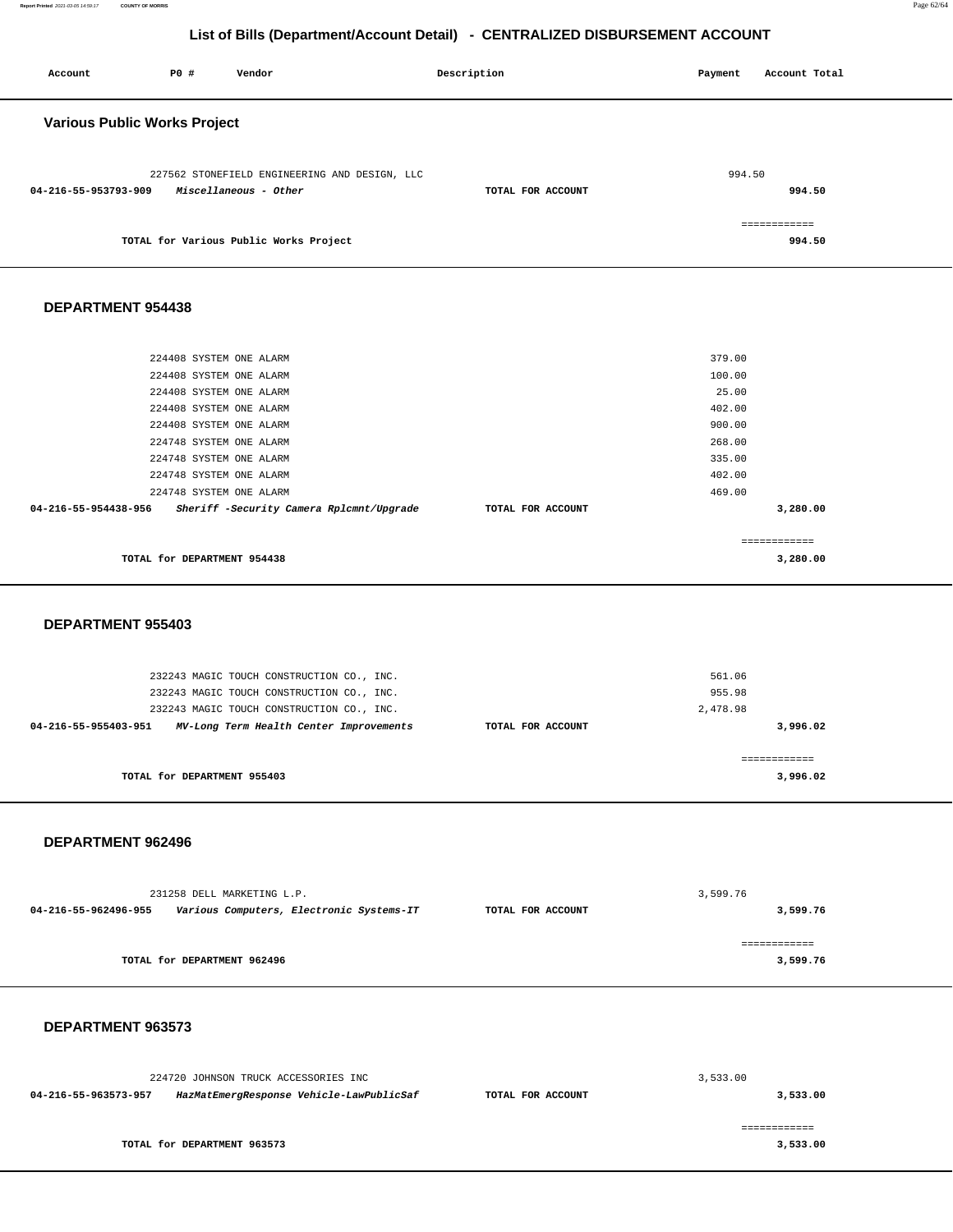| Account                  | P0 #                        | Vendor                         | Description       | Payment   | Account Total             |
|--------------------------|-----------------------------|--------------------------------|-------------------|-----------|---------------------------|
| <b>DEPARTMENT 964577</b> |                             |                                |                   |           |                           |
| 04-216-55-964577-953     | 226875 OFS                  | Replace Furniture - Prosecutor | TOTAL FOR ACCOUNT | 27,933.42 | 27,933.42                 |
|                          | TOTAL for DEPARTMENT 964577 |                                |                   |           | ============<br>27,933.42 |